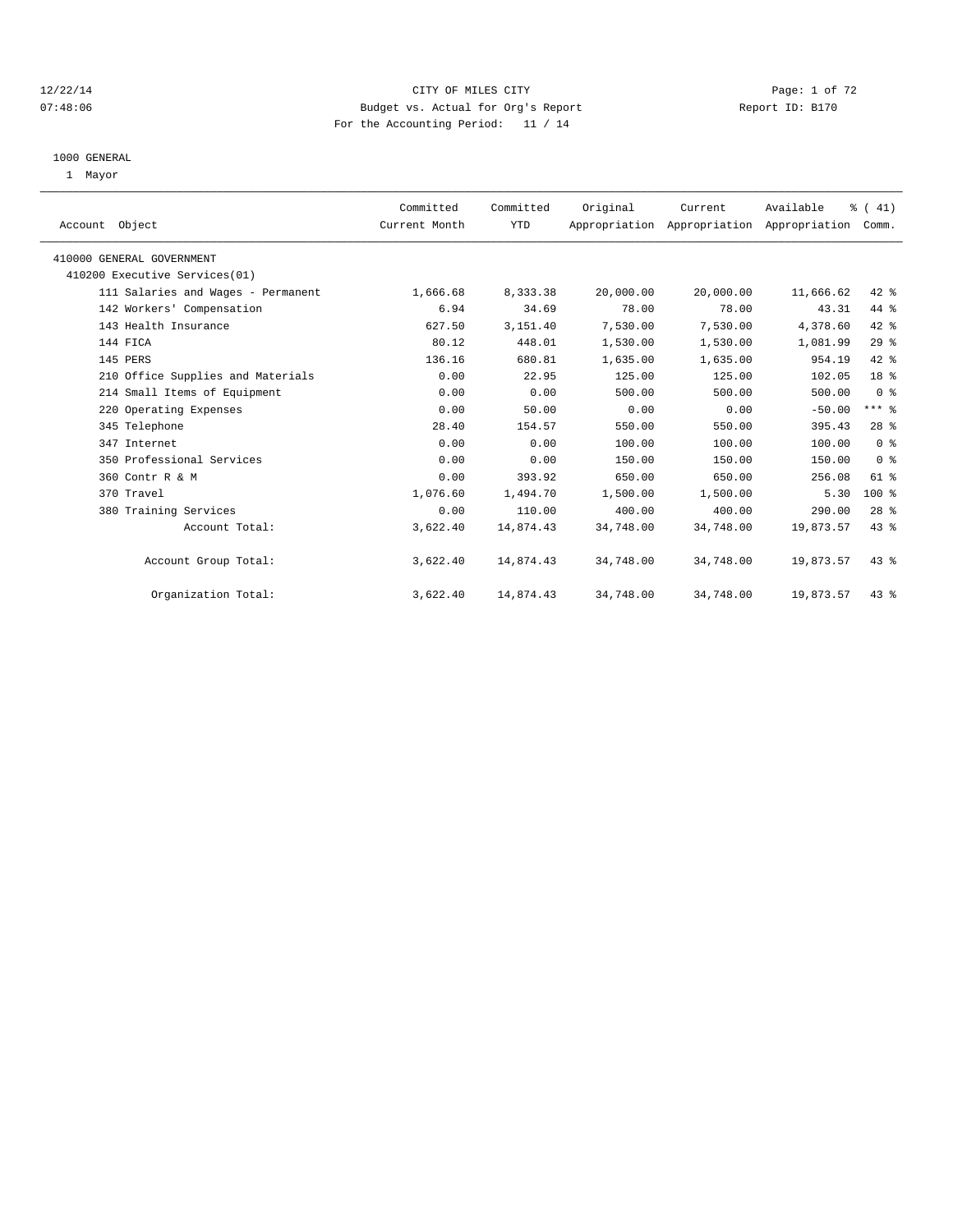#### 12/22/14 CITY OF MILES CITY Page: 2 of 72 07:48:06 Budget vs. Actual for Org's Report Report ID: B170 For the Accounting Period: 11 / 14

#### 1000 GENERAL

2 City Council

| Account Object                           | Committed<br>Current Month | Committed<br><b>YTD</b> | Original  | Current   | Available<br>Appropriation Appropriation Appropriation | % (41)<br>Comm. |  |
|------------------------------------------|----------------------------|-------------------------|-----------|-----------|--------------------------------------------------------|-----------------|--|
| 410000 GENERAL GOVERNMENT                |                            |                         |           |           |                                                        |                 |  |
| 410100 Legislative Services(02)          |                            |                         |           |           |                                                        |                 |  |
| 111 Salaries and Wages - Permanent       | 2,000.00                   | 10,000.00               | 24,000.00 | 24,000.00 | 14,000.00                                              | $42*$           |  |
| 142 Workers' Compensation                | 8.32                       | 41.60                   | 94.00     | 94.00     | 52.40                                                  | 44 %            |  |
| 144 FICA                                 | 152.96                     | 764.80                  | 1,837.00  | 1,837.00  | 1,072.20                                               | $42*$           |  |
| 145 PERS                                 | 40.84                      | 204.20                  | 1,961.00  | 1,961.00  | 1,756.80                                               | 10 <sup>°</sup> |  |
| 220 Operating Expenses                   | 0.00                       | 0.00                    | 200.00    | 200.00    | 200.00                                                 | 0 <sup>8</sup>  |  |
| 350 Professional Services                | 0.00                       | 0.00                    | 500.00    | 500.00    | 500.00                                                 | 0 <sup>8</sup>  |  |
| 370 Travel                               | 0.00                       | 159.04                  | 500.00    | 500.00    | 340.96                                                 | 32 <sup>8</sup> |  |
| 380 Training Services                    | 0.00                       | 0.00                    | 500.00    | 500.00    | 500.00                                                 | 0 <sup>8</sup>  |  |
| Account Total:                           | 2,202.12                   | 11,169.64               | 29,592.00 | 29,592.00 | 18,422.36                                              | 38 <sup>8</sup> |  |
| 410105 Safety Culture-Supplies           |                            |                         |           |           |                                                        |                 |  |
| 230 Repair and Maintenance Supplies      | 0.00                       | 0.00                    | 500.00    | 500.00    | 500.00                                                 | 0 <sup>8</sup>  |  |
| Account Total:                           | 0.00                       | 0.00                    | 500.00    | 500.00    | 500.00                                                 | 0 <sup>8</sup>  |  |
| Account Group Total:                     | 2,202.12                   | 11,169.64               | 30,092.00 | 30,092.00 | 18,922.36                                              | 37.8            |  |
| 470000 Housing and Community Development |                            |                         |           |           |                                                        |                 |  |
| 470300 Ecomonic Development              |                            |                         |           |           |                                                        |                 |  |
| 350 Professional Services                | 0.00                       | 13,646.00               | 13,646.00 | 13,646.00 | 0.00                                                   | $100*$          |  |
| Account Total:                           | 0.00                       | 13,646.00               | 13,646.00 | 13,646.00 | 0.00                                                   | $100*$          |  |
| Account Group Total:                     | 0.00                       | 13,646.00               | 13,646.00 | 13,646.00 | 0.00                                                   | $100*$          |  |
| Organization Total:                      | 2,202.12                   | 24,815.64               | 43,738.00 | 43,738.00 | 18,922.36                                              | 57 <sup>8</sup> |  |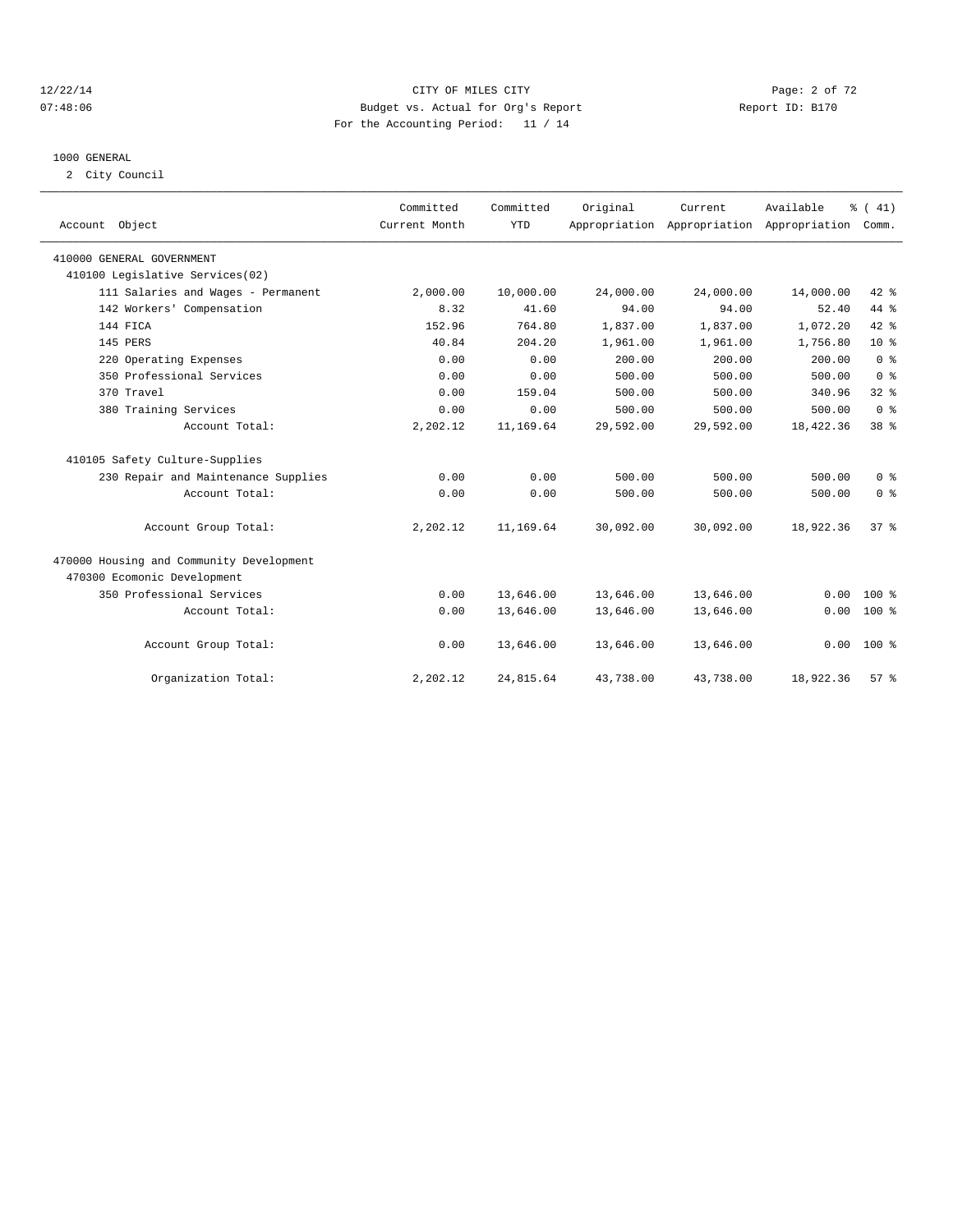#### 12/22/14 CITY OF MILES CITY Page: 3 of 72 07:48:06 Budget vs. Actual for Org's Report Report ID: B170 For the Accounting Period: 11 / 14

————————————————————————————————————————————————————————————————————————————————————————————————————————————————————————————————————

#### 1000 GENERAL

3 City Clerk

|                |                                            | Committed     | Committed  | Original   | Current    | Available                                       | % (41)          |
|----------------|--------------------------------------------|---------------|------------|------------|------------|-------------------------------------------------|-----------------|
| Account Object |                                            | Current Month | <b>YTD</b> |            |            | Appropriation Appropriation Appropriation Comm. |                 |
|                | 410000 GENERAL GOVERNMENT                  |               |            |            |            |                                                 |                 |
|                | 410500 Financial Services(03)              |               |            |            |            |                                                 |                 |
|                | 111 Salaries and Wages - Permanent         | 9,401.72      | 45,559.91  | 108,994.00 | 108,994.00 | 63, 434.09                                      | 42 %            |
|                | 131 VACATION                               | 0.00          | 567.68     | 5,847.00   | 5,847.00   | 5,279.32                                        | $10*$           |
|                | 132 SICK LEAVE                             | 405.00        | 1,465.41   | 3,000.00   | 3,000.00   | 1,534.59                                        | 49 %            |
|                | 133 OTHER LEAVE PAY                        | 0.00          | 1,421.30   | 11,975.00  | 11,975.00  | 10,553.70                                       | $12*$           |
|                | 141 Unemployment Insurance                 | 44.12         | 222.54     | 577.00     | 577.00     | 354.46                                          | 39 <sup>8</sup> |
|                | 142 Workers' Compensation                  | 120.38        | 606.00     | 1,477.00   | 1,477.00   | 871.00                                          | 41 %            |
|                | 143 Health Insurance                       | 1,882.15      | 9,410.75   | 22,590.00  | 22,590.00  | 13, 179. 25                                     | $42*$           |
|                | 144 FICA                                   | 749.80        | 3,781.95   | 9,795.00   | 9,795.00   | 6,013.05                                        | 39 <sup>8</sup> |
|                | 145 PERS                                   | 801.22        | 4,004.50   | 10,461.00  | 10,461.00  | 6,456.50                                        | 38 <sup>8</sup> |
|                | 196 CLOTHING ALLOTMENT                     | 0.00          | 450.00     | 450.00     | 450.00     | 0.00                                            | 100 %           |
|                | 210 Office Supplies and Materials          | 0.00          | 1,282.94   | 3,000.00   | 3,000.00   | 1,717.06                                        | 43 %            |
|                | 214 Small Items of Equipment               | 0.00          | 0.00       | 3,050.00   | 3,050.00   | 3,050.00                                        | 0 <sup>8</sup>  |
|                | 220 Operating Expenses                     | 331.98        | 1,472.05   | 3,600.00   | 3,600.00   | 2,127.95                                        | 41 %            |
|                | 230 Repair and Maintenance Supplies        | 0.00          | 0.00       | 200.00     | 200.00     | 200.00                                          | 0 <sup>8</sup>  |
|                | 311 Postage, Box Rent, Etc.                | 692.36        | 1,439.69   | 3,600.00   | 3,600.00   | 2,160.31                                        | $40*$           |
|                | 320 Printing, Duplicating, Typing &        | 0.00          | 70.74      | 1,000.00   | 1,000.00   | 929.26                                          | 7 <sup>8</sup>  |
|                | 330 Publicity, Subscriptions & Dues        | 24.00         | 747.89     | 1,400.00   | 1,400.00   | 652.11                                          | 53%             |
|                | 334 Memberships, Registrations & Dues      | 0.00          | 2,673.00   | 3,400.00   | 3,400.00   | 727.00                                          | 79 %            |
|                | 345 Telephone                              | 44.32         | 256.60     | 750.00     | 750.00     | 493.40                                          | $34*$           |
|                | 347 Internet                               | 19.52         | 97.60      | 250.00     | 250.00     | 152.40                                          | 39 <sup>8</sup> |
|                | 350 Professional Services                  | 18,390.97     | 20,009.31  | 27,000.00  | 27,000.00  | 6,990.69                                        | 74 %            |
|                | 360 Contr R & M                            | 0.00          | 6,172.44   | 12,500.00  | 12,500.00  | 6,327.56                                        | 49 %            |
|                | 370 Travel                                 | 0.00          | 233.42     | 1,500.00   | 1,500.00   | 1,266.58                                        | 16 <sup>8</sup> |
|                | 380 Training Services                      | 0.00          | 63.33      | 1,200.00   | 1,200.00   | 1,136.67                                        | 5 <sup>°</sup>  |
|                | 382 Books                                  | 0.00          | 12.88      | 200.00     | 200.00     | 187.12                                          | 6 %             |
|                | 521 Surety Bonds for Officials & Employees | 0.00          | 983.00     | 983.00     | 983.00     | 0.00                                            | $100*$          |
|                | Account Total:                             | 32,907.54     | 103,004.93 | 238,799.00 | 238,799.00 | 135,794.07                                      | $43*$           |
|                | 411101 Labor Negotiations                  |               |            |            |            |                                                 |                 |
|                | 350 Professional Services                  | 4,289.00      | 10,507.75  | 10,000.00  | 10,000.00  | $-507.75$ 105 %                                 |                 |
|                | Account Total:                             | 4,289.00      | 10,507.75  | 10,000.00  | 10,000.00  | $-507.75$ 105 %                                 |                 |
|                | Account Group Total:                       | 37,196.54     | 113,512.68 | 248,799.00 | 248,799.00 | 135,286.32                                      | 46%             |
|                | 510000 MISCELLANEOUS                       |               |            |            |            |                                                 |                 |
|                | 510330 Comprehensive Liability Insurance   |               |            |            |            |                                                 |                 |
|                | 513 Liability                              | 0.00          | 28,656.32  | 28,657.00  | 28,657.00  | 0.68                                            | 100 %           |
|                | Account Total:                             | 0.00          | 28,656.32  | 28,657.00  | 28,657.00  | 0.68                                            | 100 %           |
|                | Account Group Total:                       | 0.00          | 28,656.32  | 28,657.00  | 28,657.00  | 0.68                                            | $100*$          |
|                | Organization Total:                        | 37,196.54     | 142,169.00 | 277,456.00 | 277,456.00 | 135,287.00                                      | $51$ %          |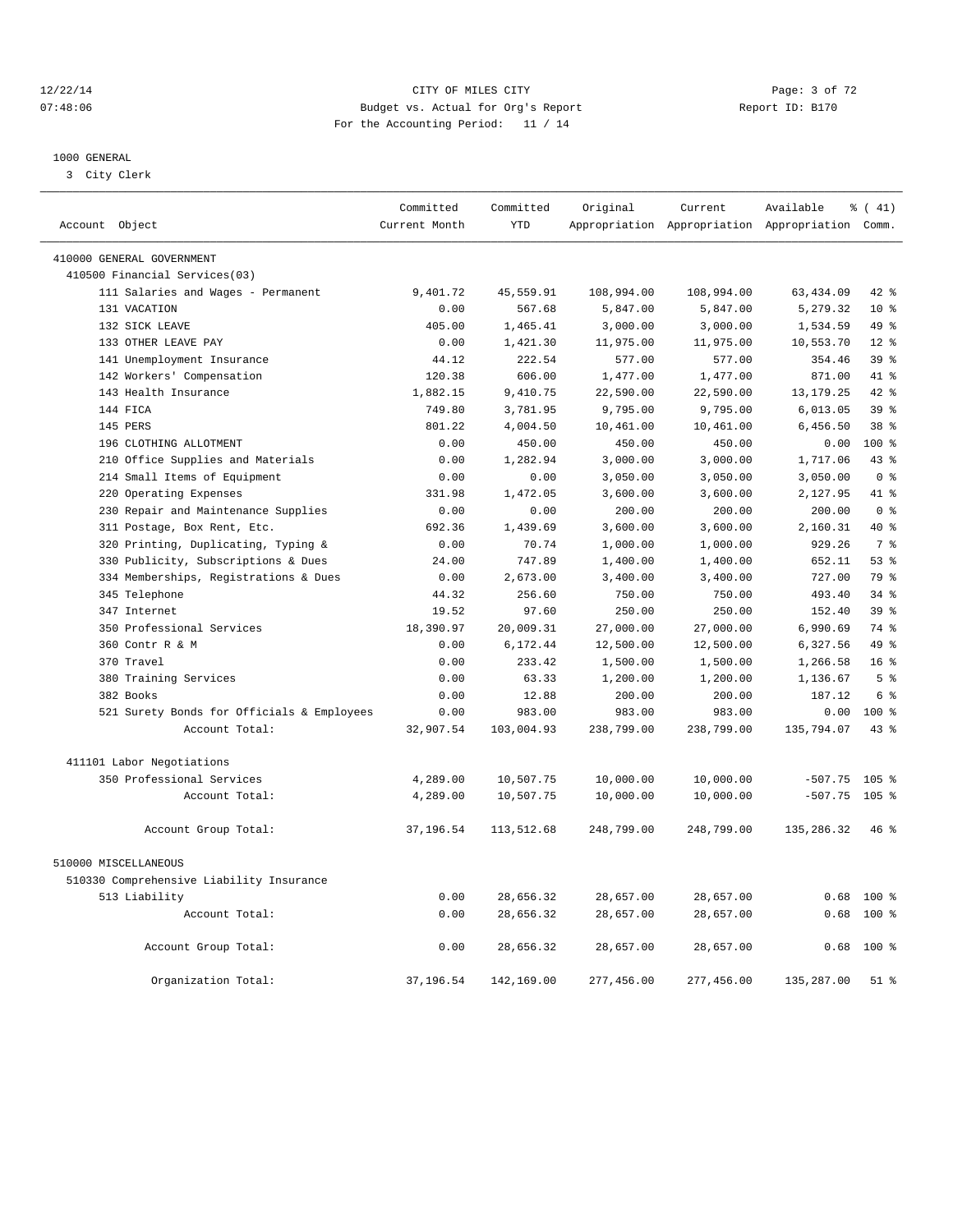#### 12/22/14 CITY OF MILES CITY Page: 4 of 72 07:48:06 Budget vs. Actual for Org's Report Report ID: B170 For the Accounting Period: 11 / 14

# 1000 GENERAL

4 Attorney

| Account Object                     | Committed<br>Current Month | Committed<br><b>YTD</b> | Original   | Current<br>Appropriation Appropriation Appropriation | Available   | $\frac{1}{6}$ ( 41)<br>Comm. |  |
|------------------------------------|----------------------------|-------------------------|------------|------------------------------------------------------|-------------|------------------------------|--|
| 410000 GENERAL GOVERNMENT          |                            |                         |            |                                                      |             |                              |  |
| 411100 Legal Services(04)          |                            |                         |            |                                                      |             |                              |  |
| 111 Salaries and Wages - Permanent | 7,534.87                   | 43,088.38               | 107,232.00 | 107,232.00                                           | 64, 143. 62 | $40*$                        |  |
| 131 VACATION                       | 0.00                       | 520.65                  | 3.000.00   | 3,000.00                                             | 2,479.35    | 17.8                         |  |
| 132 SICK LEAVE                     | 0.00                       | 0.00                    | 1,500.00   | 1,500.00                                             | 1,500.00    | 0 <sup>8</sup>               |  |
| 141 Unemployment Insurance         | 33.91                      | 196.49                  | 503.00     | 503.00                                               | 306.51      | 39 <sup>8</sup>              |  |
| 142 Workers' Compensation          | 43.43                      | 247.12                  | 579.00     | 579.00                                               | 331.88      | 43 %                         |  |
| 144 FICA                           | 576.42                     | 3,340.37                | 8,548.00   | 8,548.00                                             | 5,207.63    | 39 <sup>8</sup>              |  |
| 145 PERS                           | 615.60                     | 3,562.84                | 9,129.00   | 9,129.00                                             | 5,566.16    | 39 %                         |  |
| 196 CLOTHING ALLOTMENT             | 0.00                       | 56.00                   | 100.00     | 100.00                                               | 44.00       | 56%                          |  |
| 210 Office Supplies and Materials  | 0.00                       | 422.64                  | 500.00     | 500.00                                               | 77.36       | 85%                          |  |
| 214 Small Items of Equipment       | 0.00                       | 826.99                  | 450.00     | 450.00                                               | $-376.99$   | 184 %                        |  |
| 220 Operating Expenses             | 0.00                       | 1,035.60                | 500.00     | 500.00                                               | $-535.60$   | $207$ $%$                    |  |
| 311 Postage, Box Rent, Etc.        | 100.05                     | 323.20                  | 600.00     | 600.00                                               | 276.80      | 54 %                         |  |
| 345 Telephone                      | $-3.57$                    | 17.15                   | 120.00     | 120.00                                               | 102.85      | $14*$                        |  |
| 350 Professional Services          | 100.00                     | 5,019.12                | 5,500.00   | 5,500.00                                             | 480.88      | 91.8                         |  |
| 360 Contr R & M                    | 0.00                       | 0.00                    | 100.00     | 100.00                                               | 100.00      | 0 <sup>8</sup>               |  |
| 370 Travel                         | 0.00                       | 0.00                    | 550.00     | 550.00                                               | 550.00      | 0 <sup>8</sup>               |  |
| Account Total:                     | 9,000.71                   | 58,656.55               | 138,911.00 | 138,911.00                                           | 80, 254.45  | 42 %                         |  |
| Account Group Total:               | 9,000.71                   | 58,656.55               | 138,911.00 | 138,911.00                                           | 80, 254.45  | $42$ $%$                     |  |
| Organization Total:                | 9,000.71                   | 58,656.55               | 138,911.00 | 138,911.00                                           | 80, 254.45  | 42 %                         |  |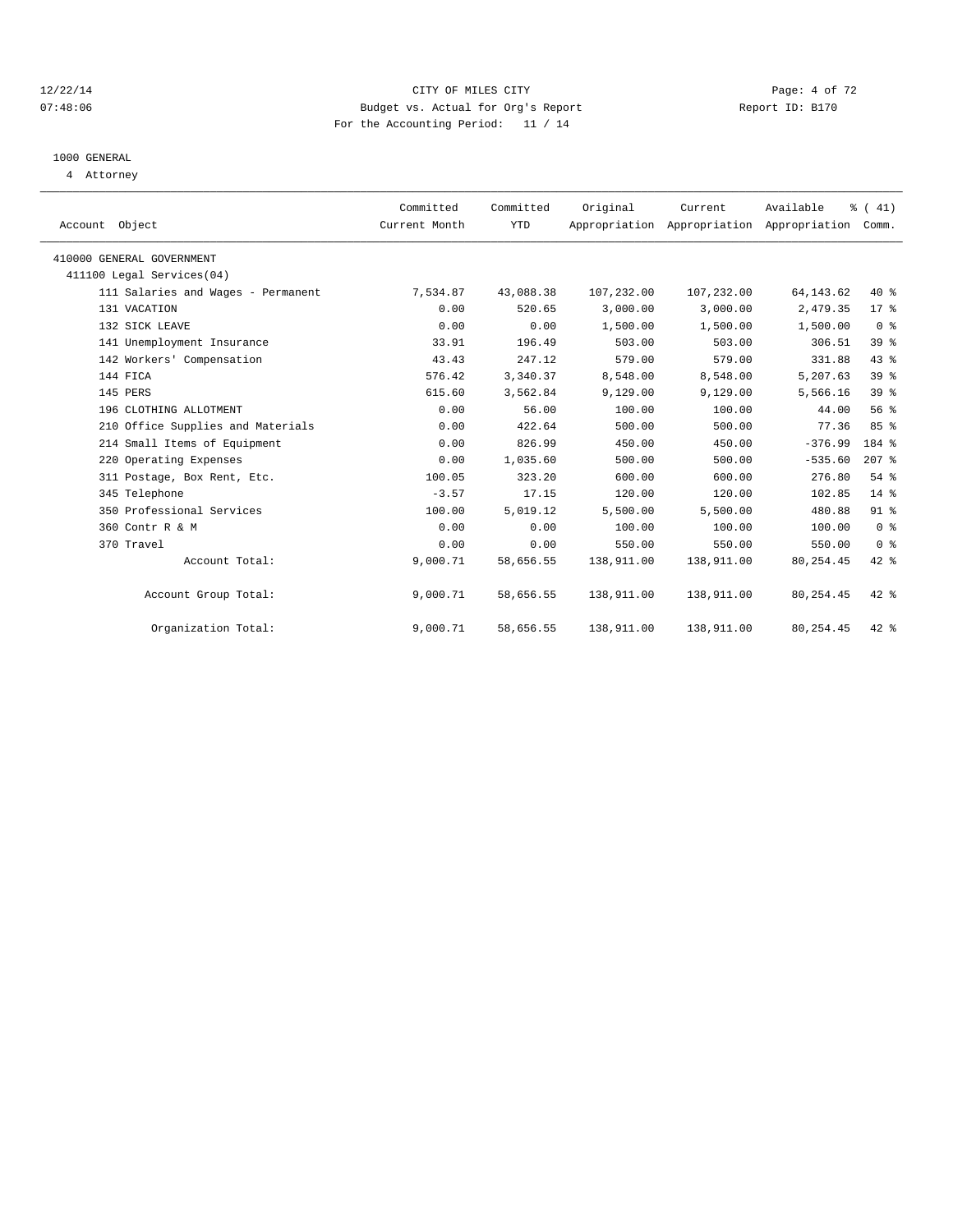# 1000 GENERAL

5 Police

|                                            | Committed     | Committed  | Original     | Current      | Available                                       | % (41)          |
|--------------------------------------------|---------------|------------|--------------|--------------|-------------------------------------------------|-----------------|
| Account Object                             | Current Month | <b>YTD</b> |              |              | Appropriation Appropriation Appropriation Comm. |                 |
|                                            |               |            |              |              |                                                 |                 |
| 420000 PUBLIC SAFETY                       |               |            |              |              |                                                 |                 |
| 420140 Crime Control and Investigation(05) |               |            |              |              |                                                 |                 |
| 111 Salaries and Wages - Permanent         | 42,407.89     | 242,843.14 | 652,543.00   | 652,543.00   | 409,699.86                                      | 37%             |
| 121 OVERTIME-PERMANENT                     | 1,986.09      | 15,724.99  | 21,500.00    | 21,500.00    | 5,775.01                                        | 73 %            |
| 131 VACATION                               | 5,028.41      | 22,522.66  | 30,000.00    | 30,000.00    | 7,477.34                                        | 75 %            |
| 132 SICK LEAVE                             | 796.57        | 4,713.99   | 7,500.00     | 7,500.00     | 2,786.01                                        | 63 %            |
| 133 OTHER LEAVE PAY                        | 225.60        | 2,480.68   | 8,004.00     | 8,004.00     | 5,523.32                                        | $31*$           |
| 134 HOLIDAY PAY                            | 4,857.71      | 14, 135.91 | 21,500.00    | 21,500.00    | 7,364.09                                        | 66 %            |
| 141 Unemployment Insurance                 | 248.86        | 1,388.41   | 3,406.00     | 3,406.00     | 2,017.59                                        | 41 %            |
| 142 Workers' Compensation                  | 2,484.17      | 14, 216.44 | 34,709.00    | 34,709.00    | 20,492.56                                       | 41 %            |
| 143 Health Insurance                       | 6,978.68      | 37, 424.53 | 107,304.00   | 107,304.00   | 69,879.47                                       | 35 <sup>8</sup> |
| 144 FICA                                   | 789.31        | 4,432.53   | 10,974.00    | 10,974.00    | 6,541.47                                        | $40*$           |
| 146 Police Pension                         | 6,731.66      | 37,007.94  | 109,054.00   | 109,054.00   | 72,046.06                                       | $34$ $%$        |
| 196 CLOTHING ALLOTMENT                     | 0.00          | 6,120.00   | 12,960.00    | 12,960.00    | 6,840.00                                        | 47 %            |
| Office Supplies and Materials<br>210       | 97.02         | 2,908.21   | 6,000.00     | 6,000.00     | 3,091.79                                        | 48 %            |
| 214 Small Items of Equipment               | 0.00          | 9,934.48   | 35,000.00    | 35,000.00    | 25,065.52                                       | 28 <sup>8</sup> |
| 220 Operating Expenses                     | 635.07        | 4,586.44   | 13,125.00    | 13,125.00    | 8,538.56                                        | $35*$           |
| 226 Clothing and Uniforms                  | 0.00          | 0.00       | 500.00       | 500.00       | 500.00                                          | 0 <sup>8</sup>  |
| 227 Firearm Supplies                       | 0.00          | 4,908.79   | 4,800.00     | 4,800.00     | $-108.79$                                       | 102 %           |
| Repair and Maintenance Supplies<br>230     | 1,874.68      | 5,076.50   | 6,000.00     | 6,000.00     | 923.50                                          | 85%             |
| 231 Gas, Oil, Diesel Fuel, Grease, etc.    | 3,336.09      | 14,033.09  | 38,000.00    | 38,000.00    | 23,966.91                                       | 37%             |
| 311 Postage, Box Rent, Etc.                | 107.39        | 355.79     | 800.00       | 800.00       | 444.21                                          | 44 %            |
| 330 Publicity, Subscriptions & Dues        | 0.00          | 0.00       | 300.00       | 300.00       | 300.00                                          | 0 <sup>8</sup>  |
| 334 Memberships, Registrations & Dues      | 0.00          | 410.00     | 3,208.00     | 3,208.00     | 2,798.00                                        | 13 <sup>°</sup> |
| 345 Telephone                              | 304.90        | 1,559.42   | 4,500.00     | 4,500.00     | 2,940.58                                        | 35 <sup>8</sup> |
| 346 Garbage Service                        | 43.00         | 215.00     | 500.00       | 500.00       | 285.00                                          | $43*$           |
| 347 Internet                               | 65.60         | 328.00     | 800.00       | 800.00       | 472.00                                          | $41*$           |
| 350 Professional Services                  | 1,338.50      | 7,088.77   | 9,000.00     | 9,000.00     | 1,911.23                                        | 79 %            |
| 360 Contr R & M                            | 190.50        | 271.50     | 204.00       | 204.00       | $-67.50$                                        | $133$ %         |
| 366 R&M Vehicles - Police/Animal Control   | 621.89        | 6,214.56   | 18,000.00    | 18,000.00    | 11,785.44                                       | 35 <sup>8</sup> |
| 370 Travel                                 | 288.87        | 2,773.64   | 4,500.00     | 4,500.00     | 1,726.36                                        | 62 %            |
| 380 Training Services                      | 0.00          | 3,694.00   | 8,000.00     | 8,000.00     | 4,306.00                                        | 46%             |
| 381 BOOKS(POP&MILES) (correct)             | 0.00          | 0.00       | 200.00       | 200.00       | 200.00                                          | 0 <sup>8</sup>  |
| 512 Insurance on Vehicles & Equipment      | 0.00          | 998.53     | 999.00       | 999.00       | 0.47                                            | $100$ %         |
| 700 Grants, Contributions & Indemnities    | 15,970.00     | 15,970.00  | 15,970.00    | 15,970.00    | 0.00                                            | $100$ %         |
| Account Total:                             | 97,408.46     | 484,337.94 | 1,189,860.00 | 1,189,860.00 | 705,522.06                                      | 41 %            |
|                                            |               |            |              |              |                                                 |                 |
| 420142 Drug Enforcement                    |               |            |              |              |                                                 |                 |
| 111 Salaries and Wages - Permanent         | 7,214.56      | 35,035.32  | 46,816.00    | 46,816.00    | 11,780.68                                       | 75 %            |
| 121 OVERTIME-PERMANENT                     | 528.24        | 1,752.68   | 1,274.00     | 1,274.00     | $-478.68$                                       | 138 %           |
| 131 VACATION                               | 181.76        | 1,889.60   | 1,070.00     | 1,070.00     | $-819.60$                                       | $177$ %         |
| 132 SICK LEAVE                             | 20.44         | 354.40     | 700.00       | 700.00       | 345.60                                          | $51$ %          |
| 133 OTHER LEAVE PAY                        | 0.00          | 415.02     | 531.00       | 531.00       | 115.98                                          | 78 %            |
| 134 HOLIDAY PAY                            | 255.50        | 702.30     | 212.00       | 212.00       | $-490.30$                                       | 331 %           |
| 141 Unemployment Insurance                 | 36.91         | 180.72     | 228.00       | 228.00       | 47.28                                           | 79 %            |
| 142 Workers' Compensation                  | 382.61        | 1,903.79   | 2,316.00     | 2,316.00     | 412.21                                          | 82 %            |
| 143 Health Insurance                       | 1,233.27      | 6,144.99   | 7,530.00     | 7,530.00     | 1,385.01                                        | 82 %            |
| 144 FICA                                   | 118.70        | 581.15     | 734.00       | 734.00       | 152.85                                          | 79 %            |
| 146 Police Pension                         | 1,050.99      | 5,275.94   | 7,292.00     | 7,292.00     | 2,016.06                                        | 72 %            |
| 196 CLOTHING ALLOTMENT                     | 0.00          | 0.00       | 720.00       | 720.00       | 720.00                                          | 0 <sup>8</sup>  |

#### 12/22/14 CITY OF MILES CITY Page: 5 of 72 07:48:06 Budget vs. Actual for Org's Report Report ID: B170 For the Accounting Period: 11 / 14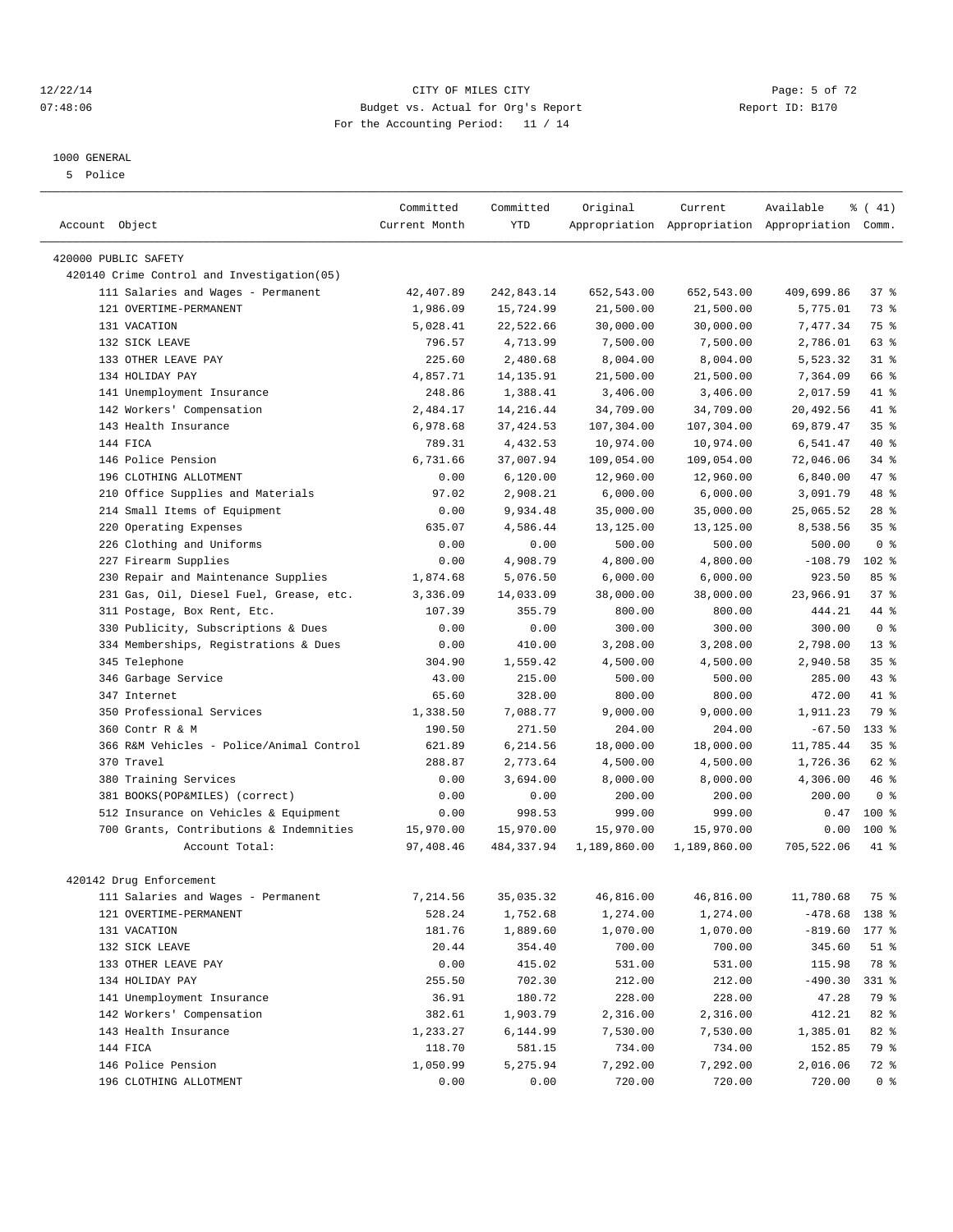#### 12/22/14 CITY OF MILES CITY Page: 6 of 72 07:48:06 Budget vs. Actual for Org's Report Report ID: B170 For the Accounting Period: 11 / 14

#### 1000 GENERAL

5 Police

| Account Object                           | Committed<br>Current Month | Committed<br>YTD | Original     | Current<br>Appropriation Appropriation Appropriation Comm. | Available    | % (41)          |
|------------------------------------------|----------------------------|------------------|--------------|------------------------------------------------------------|--------------|-----------------|
| Account Total:                           | 11,022.98                  | 54,235.91        | 69,423.00    | 69,423.00                                                  | 15,187.09    | 78 %            |
| 420144 School Resource Officer           |                            |                  |              |                                                            |              |                 |
| 111 Salaries and Wages - Permanent       | 4,559.68                   | 12,914.49        | 34,529.00    | 34,529.00                                                  | 21,614.51    | 37%             |
| 121 OVERTIME-PERMANENT                   | 0.00                       | 0.00             | 1,500.00     | 1,500.00                                                   | 1,500.00     | 0 <sup>8</sup>  |
| 131 VACATION                             | 0.00                       | 0.00             | 1,500.00     | 1,500.00                                                   | 1,500.00     | 0 <sup>8</sup>  |
| 132 SICK LEAVE                           | 0.00                       | 0.00             | 1,300.00     | 1,300.00                                                   | 1,300.00     | 0 <sup>8</sup>  |
| 133 OTHER LEAVE PAY                      | 0.00                       | 0.00             | 1,000.00     | 1,000.00                                                   | 1,000.00     | 0 <sup>8</sup>  |
| 134 HOLIDAY PAY                          | 0.00                       | 0.00             | 500.00       | 500.00                                                     | 500.00       | 0 <sup>8</sup>  |
| 141 Unemployment Insurance               | 20.52                      | 58.12            | 182.00       | 182.00                                                     | 123.88       | $32$ $%$        |
| 142 Workers' Compensation                | 194.75                     | 598.01           | 1,851.00     | 1,851.00                                                   | 1,252.99     | 32%             |
| 143 Health Insurance                     | 627.50                     | 1,882.03         | 5,648.00     | 5,648.00                                                   | 3,765.97     | 33%             |
| 144 FICA                                 | 65.43                      | 185.22           | 585.00       | 585.00                                                     | 399.78       | $32$ $%$        |
| 146 Police Pension                       | 515.82                     | 1,678.77         | 5,811.00     | 5,811.00                                                   | 4,132.23     | 29%             |
| Account Total:                           | 5,983.70                   | 17,316.64        | 54,406.00    | 54,406.00                                                  | 37,089.36    | $32$ $%$        |
| 420160 Communications-Dispatch           |                            |                  |              |                                                            |              |                 |
| 111 Salaries and Wages - Permanent       | 17,925.86                  | 94,854.05        | 249,526.00   | 249,526.00                                                 | 154,671.95   | 38 %            |
| 121 OVERTIME-PERMANENT                   | 979.36                     | 2,696.35         | 7,000.00     | 7,000.00                                                   | 4,303.65     | 39 %            |
| 131 VACATION                             | 587.24                     | 7,307.45         | 12,000.00    | 12,000.00                                                  | 4,692.55     | 61 %            |
| 132 SICK LEAVE                           | 553.10                     | 1,862.49         | 4,500.00     | 4,500.00                                                   | 2,637.51     | 41 %            |
| 133 OTHER LEAVE PAY                      | 511.32                     | 1,824.02         | 0.00         | 0.00                                                       | $-1,824.02$  | $***$ $-$       |
| 134 HOLIDAY PAY                          | 3,149.92                   | 7,273.00         | 3,851.00     | 3,851.00                                                   | $-3,422.00$  | 189 %           |
| 141 Unemployment Insurance               | 106.68                     | 525.10           | 1,321.00     | 1,321.00                                                   | 795.90       | 40 %            |
| 142 Workers' Compensation                | 1,045.48                   | 5,410.84         | 13,257.00    | 13,257.00                                                  | 7,846.16     | 41 %            |
| 143 Health Insurance                     | 3,141.30                   | 15,706.50        | 45,181.00    | 45,181.00                                                  | 29, 474.50   | 35%             |
| 144 FICA                                 | 1,802.02                   | 8,869.20         | 22,447.00    | 22,447.00                                                  | 13,577.80    | 40 %            |
| 145 PERS                                 | 1,936.85                   | 9,461.78         | 23,652.00    | 23,652.00                                                  | 14,190.22    | 40 %            |
| 196 CLOTHING ALLOTMENT                   | 0.00                       | 875.00           | 2,000.00     | 2,000.00                                                   | 1,125.00     | 44 %            |
| Office Supplies and Materials<br>210     | 340.41                     | 641.41           | 3,000.00     | 3,000.00                                                   | 2,358.59     | $21$ %          |
| 214 Small Items of Equipment             | 0.00                       | 0.00             | 4,500.00     | 4,500.00                                                   | 4,500.00     | 0 <sup>8</sup>  |
| 220 Operating Expenses                   | 0.00                       | 0.00             | 1,500.00     | 1,500.00                                                   | 1,500.00     | 0 <sup>8</sup>  |
| 231 Gas, Oil, Diesel Fuel, Grease, etc.  | 0.00                       | 3,425.59         | 600.00       | 600.00                                                     | $-2,825.59$  | 571 %           |
| 311 Postage, Box Rent, Etc.              | 2.68                       | 27.45            | 50.00        | 50.00                                                      | 22.55        | 55 <sup>8</sup> |
| Printing, Duplicating, Typing &<br>320   | 0.00                       | 0.00             | 100.00       | 100.00                                                     | 100.00       | 0 <sup>8</sup>  |
| 330 Publicity, Subscriptions & Dues      | 0.00                       | 0.00             | 100.00       | 100.00                                                     | 100.00       | 0 <sup>8</sup>  |
| 334 Memberships, Registrations & Dues    | 331.00                     | 331.00           | 400.00       | 400.00                                                     | 69.00        | 83 %            |
| 345 Telephone                            | 303.00                     | 1,550.00         | 5,100.00     | 5,100.00                                                   | 3,550.00     | $30*$           |
| 350 Professional Services                | 0.00                       | 2,220.66         | 5,000.00     | 5,000.00                                                   | 2,779.34     | 44 %            |
| 366 R&M Vehicles - Police/Animal Control | 0.00                       | 0.00             | 400.00       | 400.00                                                     | 400.00       | 0 <sup>8</sup>  |
| 370 Travel                               | 0.00                       | 288.69           | 1,500.00     | 1,500.00                                                   | 1,211.31     | 19 <sup>°</sup> |
| 380 Training Services                    | 0.00                       | 0.00             | 700.00       | 700.00                                                     | 700.00       | 0 <sup>8</sup>  |
| Account Total:                           | 32,716.22                  | 165, 150.58      | 407,685.00   | 407,685.00                                                 | 242,534.42   | 41 %            |
| Account Group Total:                     | 147,131.36                 | 721,041.07       | 1,721,374.00 | 1,721,374.00                                               | 1,000,332.93 | $42$ $%$        |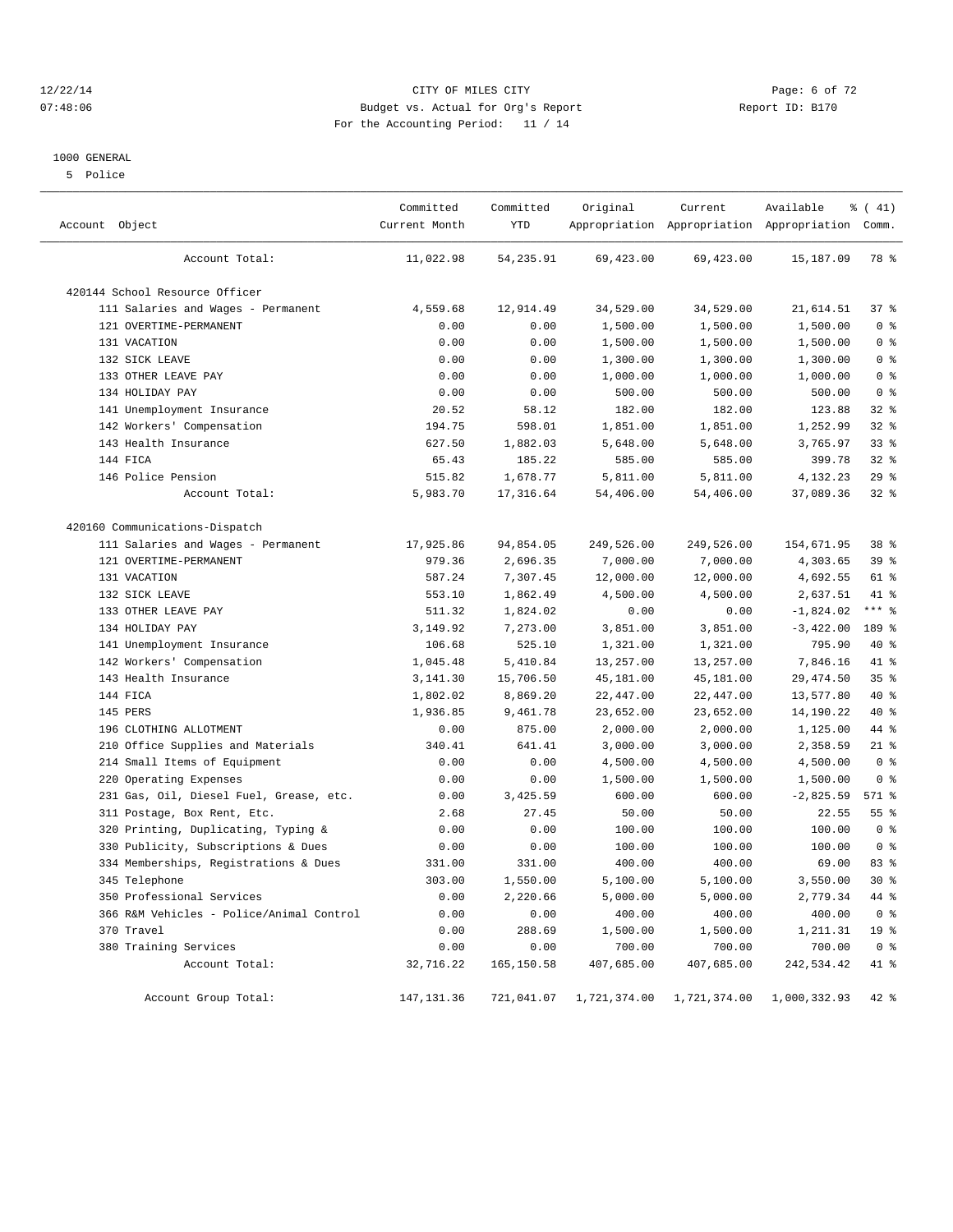#### 12/22/14 CITY OF MILES CITY Page: 7 of 72 07:48:06 Budget vs. Actual for Org's Report Report ID: B170 For the Accounting Period: 11 / 14

## 1000 GENERAL

5 Police

| Account Object                                            | Committed<br>Current Month | Committed<br>YTD | Original     | Current<br>Appropriation Appropriation | Available<br>Appropriation | $\frac{1}{6}$ ( 41)<br>Comm. |
|-----------------------------------------------------------|----------------------------|------------------|--------------|----------------------------------------|----------------------------|------------------------------|
|                                                           |                            |                  |              |                                        |                            |                              |
| 490000 DEBT SERVICE<br>490500 Other Debt Service Payments |                            |                  |              |                                        |                            |                              |
| 610 Principal-Police Cars                                 | 0.00                       | 9,137.56         | 9,138.00     | 9,138.00                               |                            | $0.44$ 100 %                 |
| 620 Interest-Police Cars                                  | 0.00                       | 45.31            | 0.00         | 0.00                                   | $-45.31$                   | $***$ 2                      |
| Account Total:                                            | 0.00                       | 9,182.87         | 9,138.00     | 9,138.00                               | $-44.87$ 100 %             |                              |
| Account Group Total:                                      | 0.00                       | 9,182.87         | 9,138.00     | 9,138.00                               | $-44.87$ 100 %             |                              |
| Organization Total:                                       | 147, 131.36                | 730,223.94       | 1,730,512.00 | 1,730,512.00                           | 1,000,288.06               | $42$ $%$                     |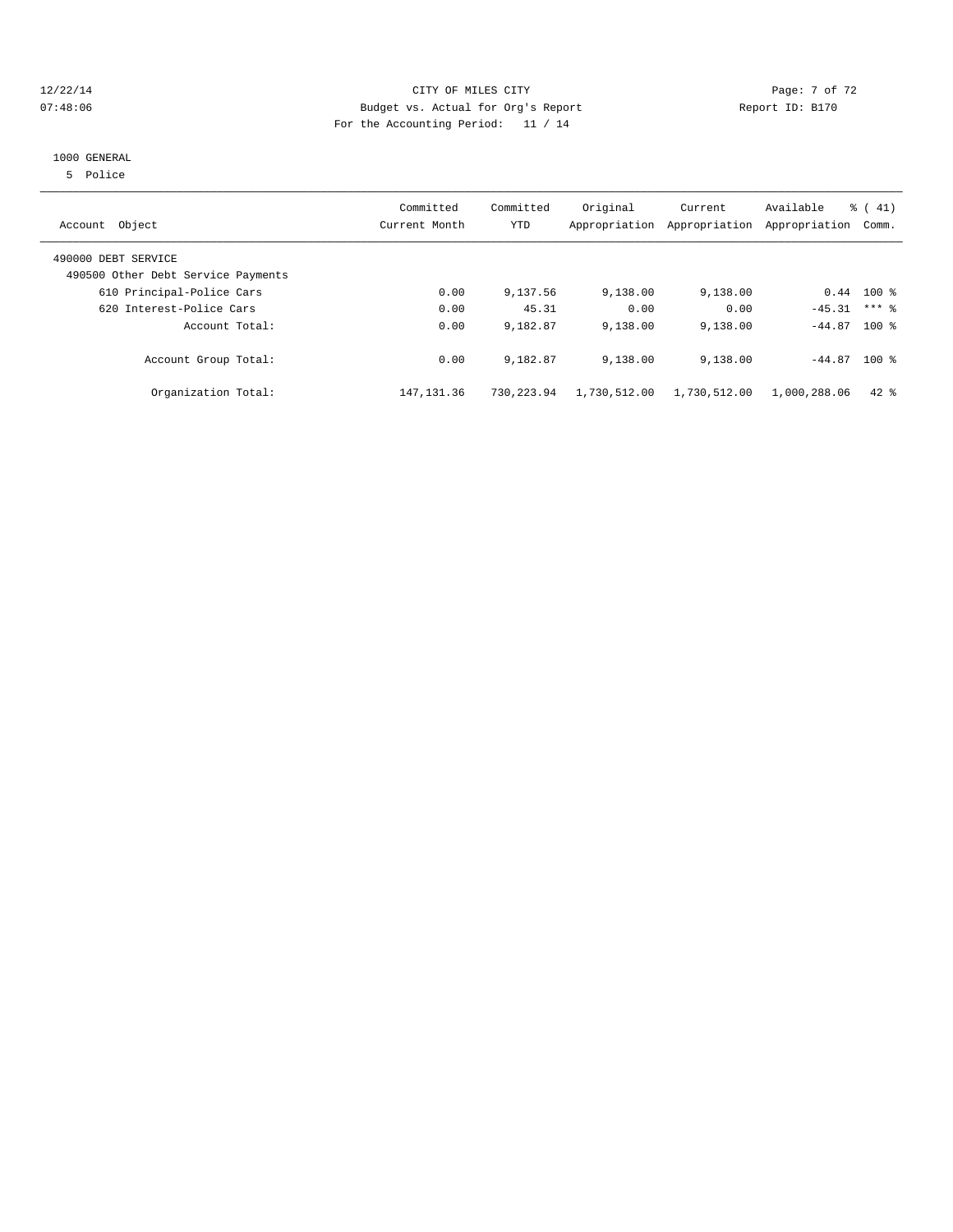#### 12/22/14 CITY OF MILES CITY Page: 8 of 72 07:48:06 Budget vs. Actual for Org's Report Report ID: B170 For the Accounting Period: 11 / 14

#### 1000 GENERAL

6 Police Judge

| Account Object                        | Committed<br>Current Month | Committed<br><b>YTD</b> | Original   | Current    | Available<br>Appropriation Appropriation Appropriation Comm. | % (41)          |
|---------------------------------------|----------------------------|-------------------------|------------|------------|--------------------------------------------------------------|-----------------|
| 410000 GENERAL GOVERNMENT             |                            |                         |            |            |                                                              |                 |
| 410300 Judicial Services(06)          |                            |                         |            |            |                                                              |                 |
| 111 Salaries and Wages - Permanent    | 6,748.92                   | 32,770.57               | 83,932.00  | 83,932.00  | 51,161.43                                                    | 39 %            |
| 121 OVERTIME-PERMANENT                | 0.00                       | 0.00                    | 1,000.00   | 1,000.00   | 1,000.00                                                     | 0 <sup>8</sup>  |
| 131 VACATION                          | 0.00                       | 2,769.96                | 5,000.00   | 5,000.00   | 2,230.04                                                     | 55%             |
| 132 SICK LEAVE                        | 401.28                     | 1,400.00                | 3,000.00   | 3,000.00   | 1,600.00                                                     | 47 %            |
| 141 Unemployment Insurance            | 24.68                      | 130.11                  | 418.00     | 418.00     | 287.89                                                       | 31.8            |
| 142 Workers' Compensation             | 74.25                      | 393.19                  | 919.00     | 919.00     | 525.81                                                       | 43.8            |
| 143 Health Insurance                  | 1,254.30                   | 6,271.50                | 15,060.00  | 15,060.00  | 8,788.50                                                     | 42 %            |
| 144 FICA                              | 542.10                     | 2,824.42                | 7,109.00   | 7,109.00   | 4,284.58                                                     | $40*$           |
| 145 PERS                              | 438.19                     | 2,268.57                | 7,500.00   | 7,500.00   | 5,231.43                                                     | $30*$           |
| 196 CLOTHING ALLOTMENT                | 0.00                       | 300.00                  | 300.00     | 300.00     | 0.00                                                         | $100*$          |
| 210 Office Supplies and Materials     | 0.00                       | 293.26                  | 1,800.00   | 1,800.00   | 1,506.74                                                     | 16 <sup>°</sup> |
| 214 Small Items of Equipment          | 0.00                       | 399.00                  | 1,000.00   | 1,000.00   | 601.00                                                       | $40*$           |
| 220 Operating Expenses                | 0.00                       | 1,061.79                | 350.00     | 350.00     | $-711.79$                                                    | $303$ $%$       |
| 230 Repair and Maintenance Supplies   | 0.00                       | 42.50                   | 100.00     | 100.00     | 57.50                                                        | 43.8            |
| 311 Postage, Box Rent, Etc.           | 93.82                      | 500.65                  | 1,500.00   | 1,500.00   | 999.35                                                       | $33$ $%$        |
| 330 Publicity, Subscriptions & Dues   | 0.00                       | 0.00                    | 800.00     | 800.00     | 800.00                                                       | 0 <sup>8</sup>  |
| 334 Memberships, Registrations & Dues | 0.00                       | 550.00                  | 1,500.00   | 1,500.00   | 950.00                                                       | 378             |
| 345 Telephone                         | 232.84                     | 1,187.31                | 2,000.00   | 2,000.00   | 812.69                                                       | 59 <sub>8</sub> |
| 347 Internet                          | 0.00                       | 0.00                    | 2,500.00   | 2,500.00   | 2,500.00                                                     | 0 <sup>8</sup>  |
| 350 Professional Services             | 0.00                       | 551.00                  | 1,000.00   | 1,000.00   | 449.00                                                       | 55 <sup>8</sup> |
| 360 Contr R & M                       | 0.00                       | 0.00                    | 2,000.00   | 2,000.00   | 2,000.00                                                     | 0 <sup>8</sup>  |
| 370 Travel                            | 1,240.86                   | 1,240.86                | 3,500.00   | 3,500.00   | 2,259.14                                                     | 35 <sup>8</sup> |
| 380 Training Services                 | 0.00                       | 0.00                    | 400.00     | 400.00     | 400.00                                                       | 0 <sup>8</sup>  |
| 382 Books                             | 0.00                       | 0.00                    | 800.00     | 800.00     | 800.00                                                       | 0 <sup>8</sup>  |
| 394 Jury and Witness Fees             | $-430.00$                  | $-794.00$               | 0.00       | 0.00       | 794.00                                                       | $***$ 8         |
| 533 Machinery and Equipment Rental    | 0.00                       | 83.81                   | 1,000.00   | 1,000.00   | 916.19                                                       | 8 %             |
| Account Total:                        | 10,621.24                  | 54, 244.50              | 144,488.00 | 144,488.00 | 90,243.50                                                    | $38*$           |
| Account Group Total:                  | 10,621.24                  | 54, 244.50              | 144,488.00 | 144,488.00 | 90,243.50                                                    | $38*$           |
| Organization Total:                   | 10,621.24                  | 54, 244.50              | 144,488.00 | 144,488.00 | 90,243.50                                                    | 38 %            |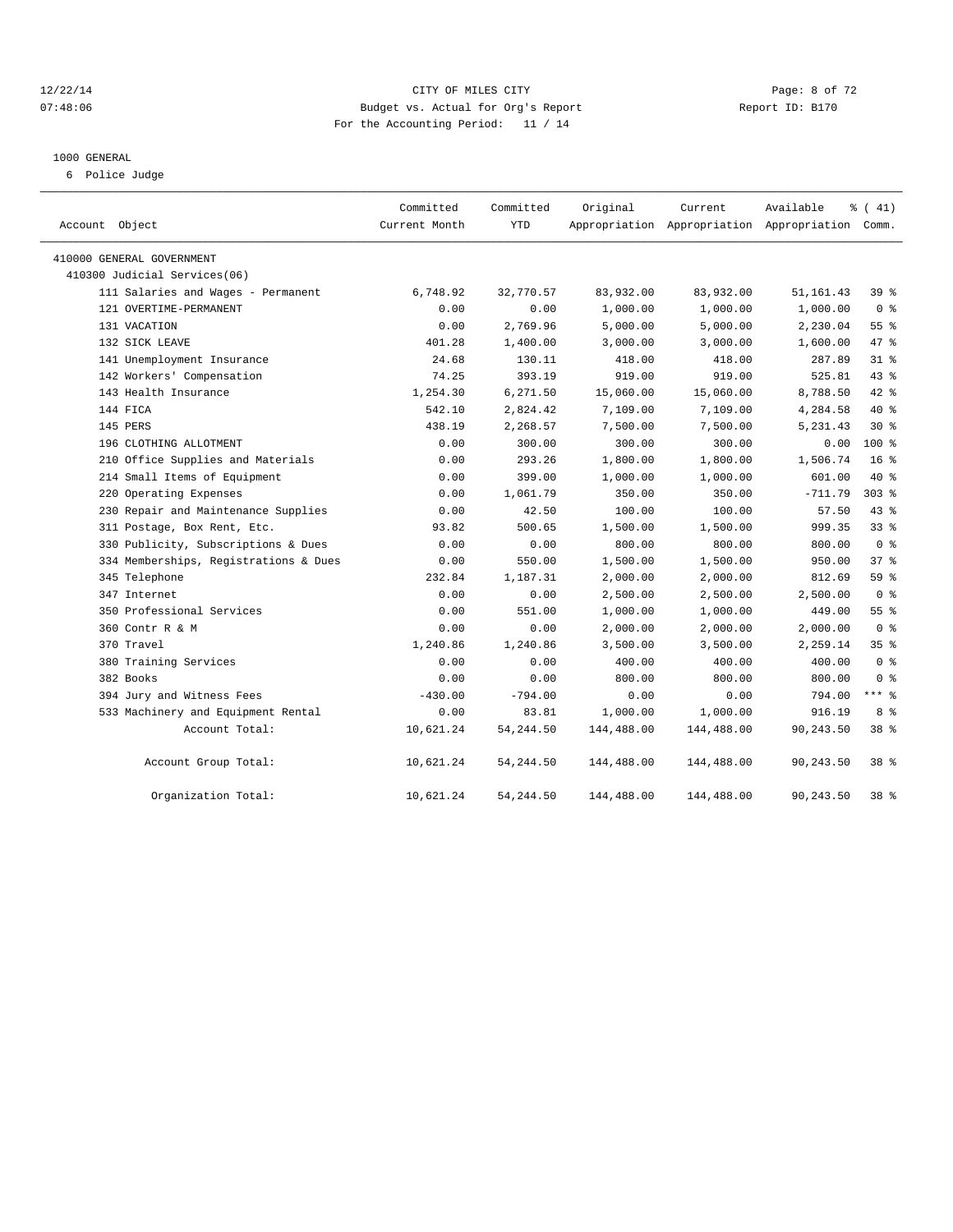#### 12/22/14 CITY OF MILES CITY Page: 9 of 72 07:48:06 Budget vs. Actual for Org's Report Report ID: B170 For the Accounting Period: 11 / 14

————————————————————————————————————————————————————————————————————————————————————————————————————————————————————————————————————

#### 1000 GENERAL

7 Fire

|                               |                                         | Committed     | Committed  | Original   | Current                                         | Available       | $\frac{1}{6}$ ( 41) |
|-------------------------------|-----------------------------------------|---------------|------------|------------|-------------------------------------------------|-----------------|---------------------|
| Account Object                |                                         | Current Month | YTD        |            | Appropriation Appropriation Appropriation Comm. |                 |                     |
| 420000 PUBLIC SAFETY          |                                         |               |            |            |                                                 |                 |                     |
| 420460 Fire Suppression(07)   |                                         |               |            |            |                                                 |                 |                     |
|                               | 111 Salaries and Wages - Permanent      | 35,584.77     | 168,045.50 | 422,014.00 | 422,014.00                                      | 253,968.50      | 40 %                |
|                               | 112 SALARIES AND WAGES - PART PAID      | 0.00          | 221.53     | 6,000.00   | 6,000.00                                        | 5,778.47        | 4%                  |
| 121 OVERTIME-PERMANENT        |                                         | 3,088.69      | 16,766.79  | 25,000.00  | 25,000.00                                       | 8,233.21        | 67%                 |
| 131 VACATION                  |                                         | 718.98        | 12,048.78  | 16,000.00  | 16,000.00                                       | 3,951.22        | 75 %                |
| 132 SICK LEAVE                |                                         | 213.00        | 9,256.89   | 15,000.00  | 15,000.00                                       | 5,743.11        | 62 %                |
| 133 OTHER LEAVE PAY           |                                         | 0.00          | 0.00       | 4,000.00   | 4,000.00                                        | 4,000.00        | 0 <sup>8</sup>      |
| 134 HOLIDAY PAY               |                                         | 1,968.39      | 4,956.28   | 10,000.00  | 10,000.00                                       | 5,043.72        | 50%                 |
| 141 Unemployment Insurance    |                                         | 187.17        | 950.93     | 2,219.00   | 2,219.00                                        | 1,268.07        | 43 %                |
| 142 Workers' Compensation     |                                         | 1,542.47      | 7,810.72   | 15,925.00  | 15,925.00                                       | 8,114.28        | 49 %                |
| 143 Health Insurance          |                                         | 5,329.37      | 28,353.10  | 75,904.00  | 75,904.00                                       | 47,550.90       | 37%                 |
| 144 FICA                      |                                         | 601.54        | 3,071.25   | 7,150.00   | 7,150.00                                        | 4,078.75        | $43$ %              |
| 147 Firemen's Pension         |                                         | 4,876.30      | 25, 514.62 | 69,801.00  | 69,801.00                                       | 44,286.38       | 37%                 |
|                               | 210 Office Supplies and Materials       | 0.00          | 394.59     | 1,000.00   | 1,000.00                                        | 605.41          | 39 %                |
| 211 Clothing Allotment        |                                         | 0.00          | 1,755.00   | 8,000.00   | 8,000.00                                        | 6,245.00        | $22$ %              |
| 214 Small Items of Equipment  |                                         | 907.50        | 2,542.95   | 5,500.00   | 5,500.00                                        | 2,957.05        | 46 %                |
| 220 Operating Expenses        |                                         | 276.32        | 786.90     | 4,000.00   | 4,000.00                                        | 3,213.10        | $20*$               |
| 226 Clothing and Uniforms     |                                         | 100.48        | 4,035.97   | 8,000.00   | 8,000.00                                        | 3,964.03        | 50%                 |
|                               | 230 Repair and Maintenance Supplies     | 745.74        | 1,392.90   | 6,000.00   | 6,000.00                                        | 4,607.10        | $23$ %              |
|                               | 231 Gas, Oil, Diesel Fuel, Grease, etc. | 752.00        | 4,848.08   | 8,000.00   | 8,000.00                                        | 3,151.92        | 61 %                |
| 241 Consumable Tools          |                                         | 0.00          | 66.72      | 2,000.00   | 2,000.00                                        | 1,933.28        | 3%                  |
| 311 Postage, Box Rent, Etc.   |                                         | 16.40         | 36.95      | 100.00     | 100.00                                          | 63.05           | 37%                 |
|                               | 320 Printing, Duplicating, Typing &     | 0.00          | 0.00       | 100.00     | 100.00                                          | 100.00          | 0 <sup>8</sup>      |
|                               | 330 Publicity, Subscriptions & Dues     | 0.00          | 0.00       | 300.00     | 300.00                                          | 300.00          | 0 <sup>8</sup>      |
|                               | 334 Memberships, Registrations & Dues   | 0.00          | 0.00       | 1,800.00   | 1,800.00                                        | 1,800.00        | 0 <sup>8</sup>      |
| 341 Electric Utility Services |                                         | 590.39        | 1,857.77   | 3,500.00   | 3,500.00                                        | 1,642.23        | 53%                 |
| 342 Water Utility Services    |                                         | 31.90         | 150.50     | 450.00     | 450.00                                          | 299.50          | 338                 |
| 343 Sewer Utility Services    |                                         | 18.52         | 92.60      | 300.00     | 300.00                                          | 207.40          | $31$ %              |
| 344 Gas Utility Service       |                                         | 48.45         | 106.73     | 2,000.00   | 2,000.00                                        | 1,893.27        | 5 <sup>°</sup>      |
| 345 Telephone                 |                                         | 246.59        | 1,268.08   | 3,200.00   | 3,200.00                                        | 1,931.92        | 40 %                |
| 346 Garbage Service           |                                         | 0.00          | 673.20     | 600.00     | 600.00                                          | $-73.20$        | $112*$              |
| 347 Internet                  |                                         | 135.60        | 678.00     | 2,000.00   | 2,000.00                                        | 1,322.00        | 34 %                |
| 350 Professional Services     |                                         | 0.00          | 0.00       | 5,500.00   | 5,500.00                                        | 5,500.00        | 0 <sup>8</sup>      |
| 360 Contr R & M               |                                         | 0.00          | 3,115.98   | 6,000.00   | 6,000.00                                        | 2,884.02        | $52$ $%$            |
| 364 R&M Vehicles - Fire/Amb   |                                         | 36.00         | 4,534.11   | 8,000.00   | 8,000.00                                        | 3,465.89        | 57%                 |
| 370 Travel                    |                                         | 0.00          | 0.00       | 3,000.00   | 3,000.00                                        | 3,000.00        | 0 <sup>8</sup>      |
| 380 Training Services         |                                         | 0.00          | 435.00     | 3,000.00   | 3,000.00                                        | 2,565.00        | 15 <sup>8</sup>     |
| 382 Books                     |                                         | 0.00          | 210.00     | 1,500.00   | $1\,, 500\,.$ 00                                | 1,290.00        | $14*$               |
| 400 BUILDING MATERIALS        |                                         | 0.00          | 307.27     | 1,800.00   | 1,800.00                                        | $1,492.73$ 17 % |                     |
| 511 Insurance on Buildings    |                                         | 0.00          | 1,574.01   | 1,575.00   | 1,575.00                                        | 0.99            | 100 %               |
|                               | 512 Insurance on Vehicles & Equipment   | 0.00          | 4,551.11   | 4,552.00   | 4,552.00                                        | 0.89            | 100 %               |
|                               | Account Total:                          | 58,016.57     | 312,410.81 | 760,790.00 | 760,790.00                                      | 448, 379. 19    | 41 %                |
|                               | Account Group Total:                    | 58,016.57     | 312,410.81 | 760,790.00 | 760,790.00                                      | 448,379.19      | 41 %                |
|                               | Organization Total:                     | 58,016.57     | 312,410.81 | 760,790.00 | 760,790.00                                      | 448,379.19      | 41 %                |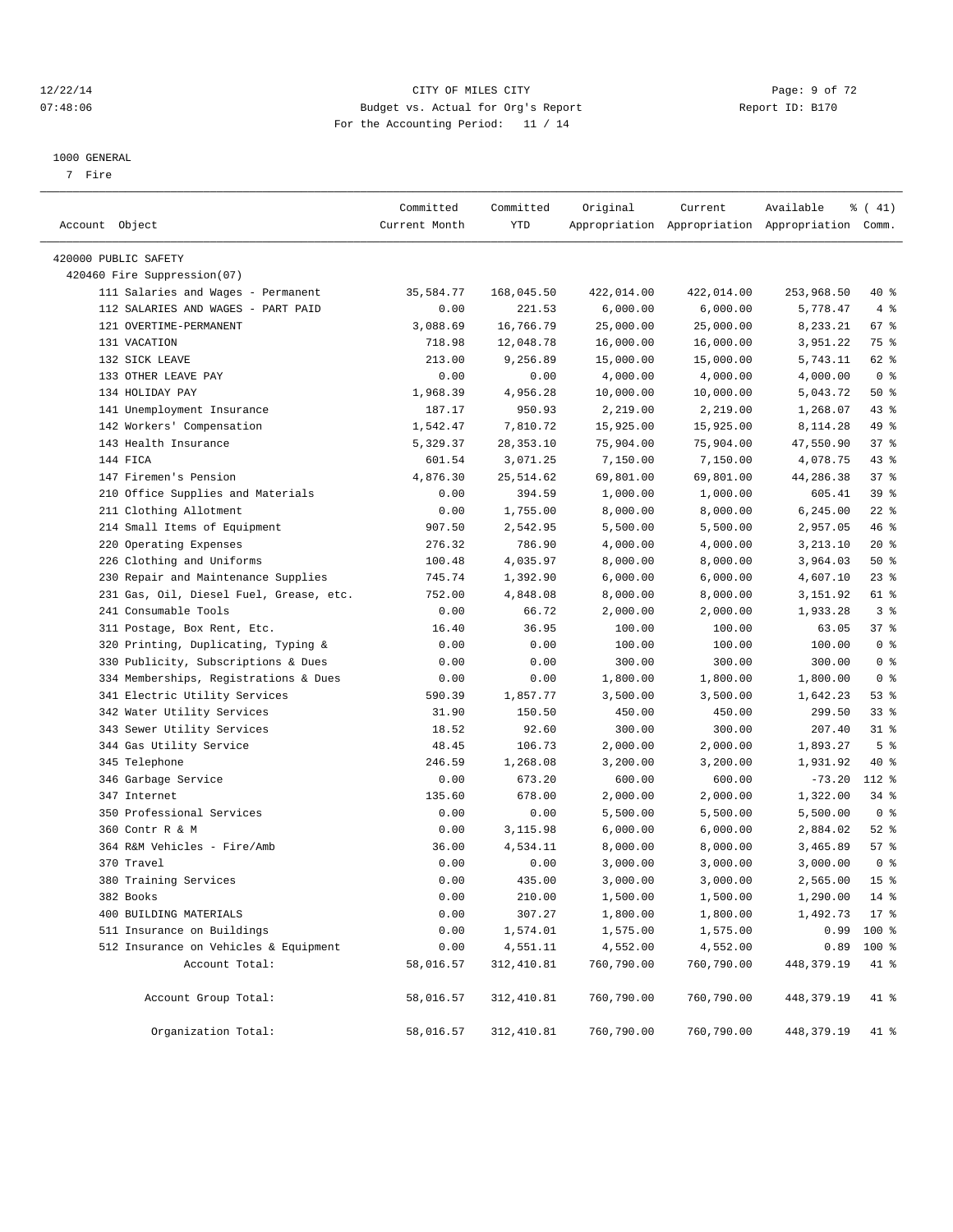#### 12/22/14 Page: 10 of 72 07:48:06 Budget vs. Actual for Org's Report Report ID: B170 For the Accounting Period: 11 / 14

#### 1000 GENERAL

8 City Hall Maintenance

| Account Object                      |                | Committed<br>Current Month | Committed<br>YTD | Original  | Current<br>Appropriation Appropriation Appropriation | Available | $\frac{1}{6}$ ( 41)<br>Comm. |  |
|-------------------------------------|----------------|----------------------------|------------------|-----------|------------------------------------------------------|-----------|------------------------------|--|
| 410000 GENERAL GOVERNMENT           |                |                            |                  |           |                                                      |           |                              |  |
| 411230 City Hall                    |                |                            |                  |           |                                                      |           |                              |  |
| 214 Small Items of Equipment        |                | 0.00                       | 0.00             | 400.00    | 400.00                                               | 400.00    | 0 <sup>8</sup>               |  |
| 220 Operating Expenses              |                | 209.89                     | 1,279.55         | 2,500.00  | 2,500.00                                             | 1,220.45  | $51$ %                       |  |
| 230 Repair and Maintenance Supplies |                | 0.00                       | 424.30           | 1,000.00  | 1,000.00                                             | 575.70    | 42 %                         |  |
| 341 Electric Utility Services       |                | 631.48                     | 2,311.08         | 5,500.00  | 5,500.00                                             | 3,188.92  | 42 %                         |  |
| 342 Water Utility Services          |                | 52.53                      | 260.63           | 750.00    | 750.00                                               | 489.37    | $35$ $%$                     |  |
| 343 Sewer Utility Services          |                | 32.50                      | 162.50           | 370.00    | 370.00                                               | 207.50    | 44 %                         |  |
| 344 Gas Utility Service             |                | 186.28                     | 282.53           | 5,000.00  | 5,000.00                                             | 4,717.47  | 6 %                          |  |
| 346 Garbage Service                 |                | 0.00                       | 0.00             | 200.00    | 200.00                                               | 200.00    | 0 <sup>8</sup>               |  |
| 360 Contr R & M                     |                | 600.00                     | 4,609.49         | 30,000.00 | 30,000.00                                            | 25,390.51 | 15 <sup>8</sup>              |  |
| 400 BUILDING MATERIALS              |                | 0.00                       | 0.00             | 1,000.00  | 1,000.00                                             | 1,000.00  | 0 <sup>8</sup>               |  |
| 511 Insurance on Buildings          |                | 0.00                       | 2,335.42         | 2,336.00  | 2,336.00                                             | 0.58      | $100$ %                      |  |
|                                     | Account Total: | 1,712.68                   | 11,665.50        | 49,056.00 | 49,056.00                                            | 37,390.50 | $24$ %                       |  |
| Account Group Total:                |                | 1,712.68                   | 11,665.50        | 49,056.00 | 49,056.00                                            | 37,390.50 | $24$ $%$                     |  |
| Organization Total:                 |                | 1,712.68                   | 11,665.50        | 49,056.00 | 49,056.00                                            | 37,390.50 | $24$ %                       |  |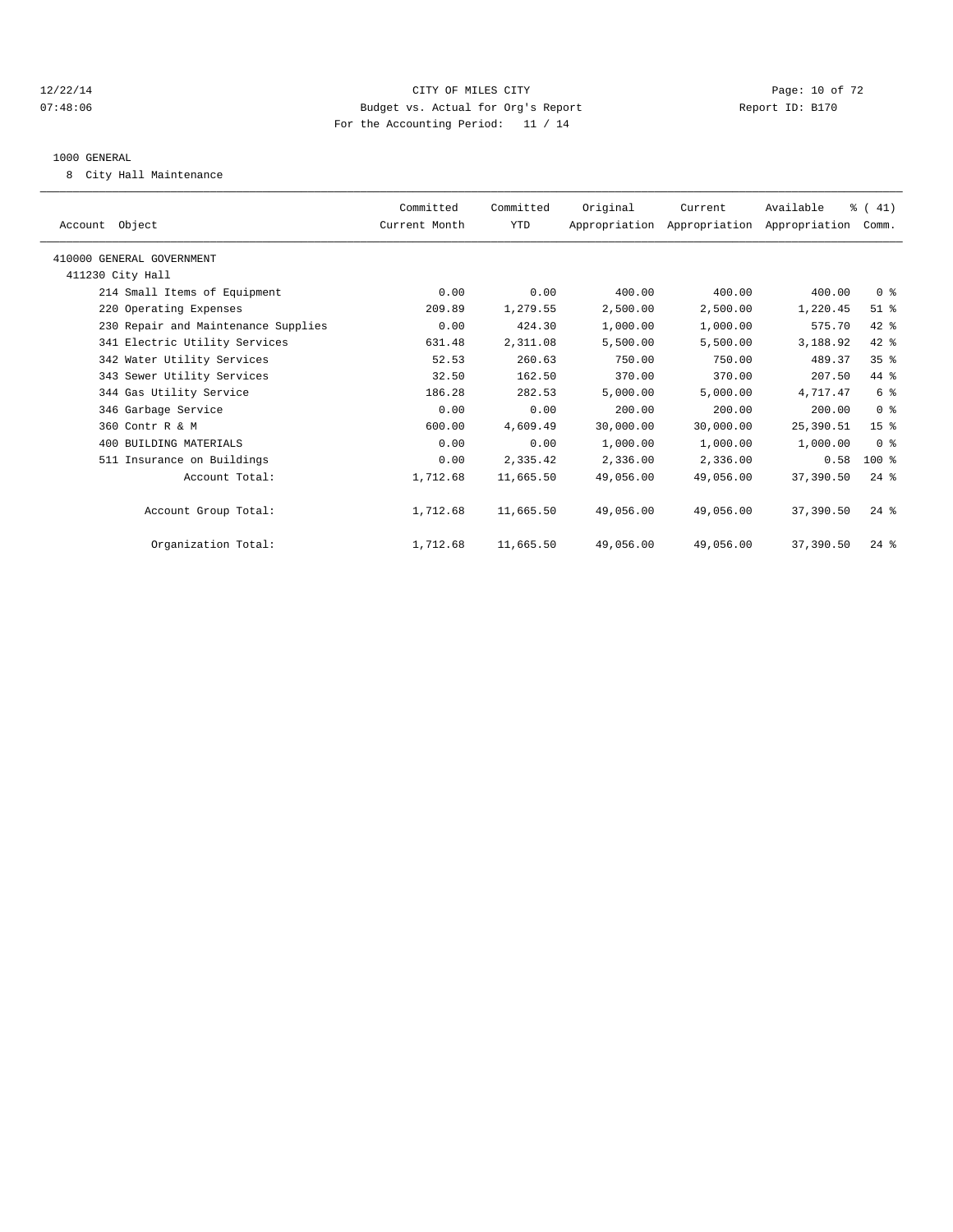#### 12/22/14 Page: 11 of 72 07:48:06 Budget vs. Actual for Org's Report Report ID: B170 For the Accounting Period: 11 / 14

#### 1000 GENERAL

9 Treasurer

| Account Object                     | Committed<br>Current Month | Committed<br>YTD | Original  | Current<br>Appropriation Appropriation | Available<br>Appropriation | $\frac{1}{6}$ ( 41)<br>Comm. |
|------------------------------------|----------------------------|------------------|-----------|----------------------------------------|----------------------------|------------------------------|
| 410000 GENERAL GOVERNMENT          |                            |                  |           |                                        |                            |                              |
| 410540 City Treasurer(09)          |                            |                  |           |                                        |                            |                              |
| 111 Salaries and Wages - Permanent | 1,666.66                   | 8,333.30         | 20,000.00 | 20,000.00                              | 11,666.70                  | 42 %                         |
| 142 Workers' Compensation          | 6.94                       | 34.70            | 79.00     | 79.00                                  | 44.30                      | 44 %                         |
| 144 FICA                           | 127.50                     | 637.50           | 1,530.00  | 1,530.00                               | 892.50                     | 42 %                         |
| 145 PERS                           | 136.16                     | 680.80           | 1,634.00  | 1,634.00                               | 953.20                     | 42 %                         |
| 345 Telephone                      | $-3.57$                    | 17.15            | 100.00    | 100.00                                 | 82.85                      | $17*$                        |
| 350 Professional Services          | 0.00                       | 0.00             | 100.00    | 100.00                                 | 100.00                     | 0 <sup>8</sup>               |
| 360 Contr R & M                    | 0.00                       | 443.17           | 944.00    | 944.00                                 | 500.83                     | 47 %                         |
| Account Total:                     | 1,933.69                   | 10,146.62        | 24,387.00 | 24,387.00                              | 14,240.38                  | 42 %                         |
| Account Group Total:               | 1,933.69                   | 10,146.62        | 24,387.00 | 24,387.00                              | 14,240.38                  | $42$ %                       |
| Organization Total:                | 1,933.69                   | 10,146.62        | 24,387.00 | 24,387.00                              | 14,240.38                  | 42 %                         |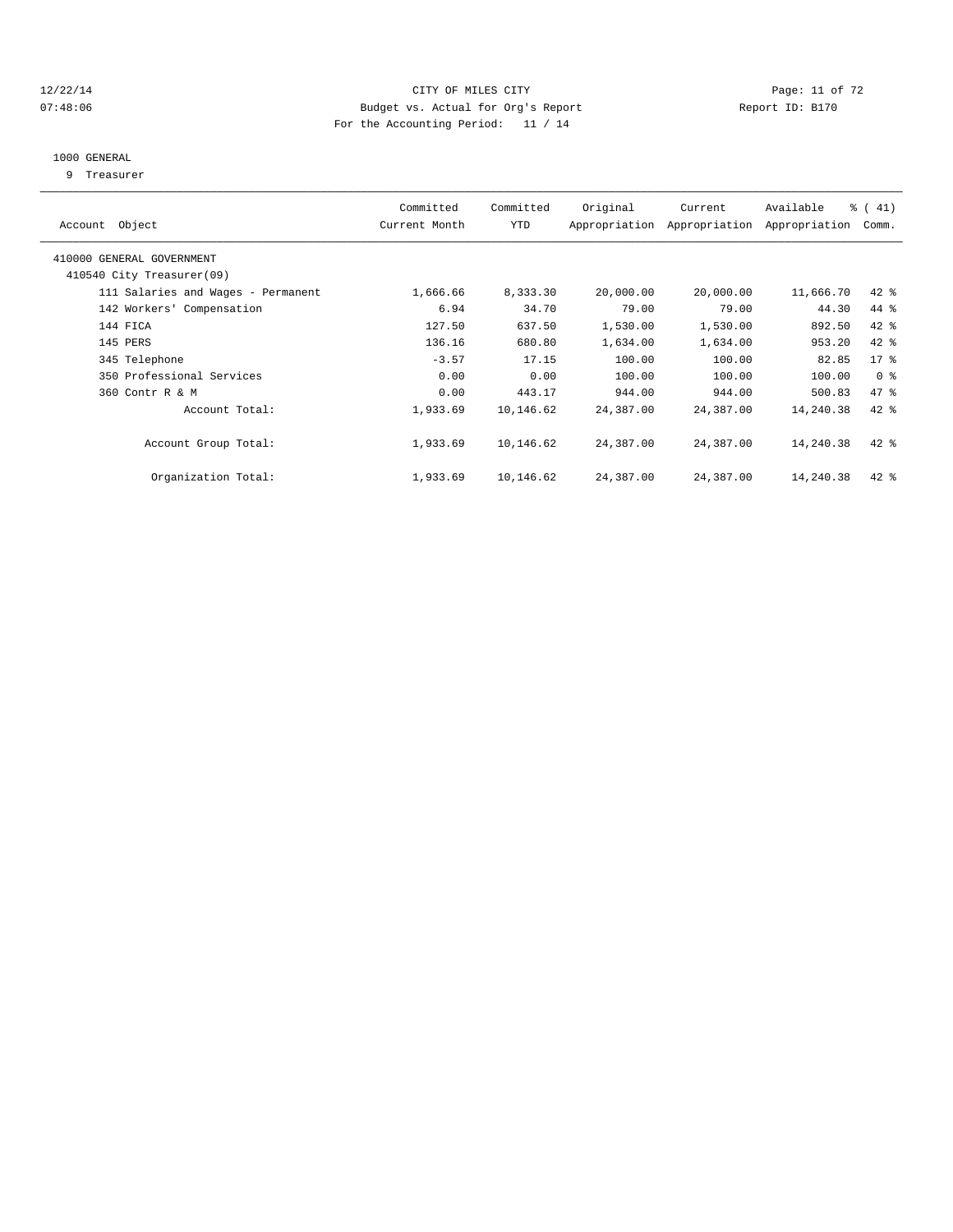#### 12/22/14 Page: 12 of 72 07:48:06 Budget vs. Actual for Org's Report Report ID: B170 For the Accounting Period: 11 / 14

#### 1000 GENERAL

11 Historic Preservation

|                                          | Committed     | Committed  | Original  | Current                                   | Available    | % (41)          |
|------------------------------------------|---------------|------------|-----------|-------------------------------------------|--------------|-----------------|
| Account Object                           | Current Month | <b>YTD</b> |           | Appropriation Appropriation Appropriation |              | Comm.           |
| 410000 GENERAL GOVERNMENT                |               |            |           |                                           |              |                 |
| 411840 Program Assistant                 |               |            |           |                                           |              |                 |
| 111 Salaries and Wages - Permanent       | 2,408.81      | 9,087.53   | 30,182.00 | 30,182.00                                 | 21,094.47    | $30*$           |
| 131 VACATION                             | 148.27        | 905.47     | 468.00    | 468.00                                    | $-437.47$    | 193 %           |
| 132 SICK LEAVE                           | 74.30         | 1,620.63   | 468.00    | 468.00                                    | $-1, 152.63$ | $346$ $%$       |
| 141 Unemployment Insurance               | 11.40         | 51.81      | 140.00    | 140.00                                    | 88.19        | 37 <sup>8</sup> |
| 142 Workers' Compensation                | 31.04         | 141.32     | 359.00    | 359.00                                    | 217.68       | 39 <sup>8</sup> |
| 143 Health Insurance                     | 749.30        | 2,508.60   | 7,530.00  | 7,530.00                                  | 5,021.40     | 33%             |
| 144 FICA                                 | 193.50        | 880.64     | 2,380.00  | 2,380.00                                  | 1,499.36     | 37 <sup>8</sup> |
| 145 PERS                                 | 206.65        | 940.49     | 2,542.00  | 2,542.00                                  | 1,601.51     | 37%             |
| Account Total:                           | 3,823.27      | 16,136.49  | 44,069.00 | 44,069.00                                 | 27,932.51    | 37 <sup>8</sup> |
| Account Group Total:                     | 3,823.27      | 16, 136.49 | 44,069.00 | 44,069.00                                 | 27,932.51    | 37 <sup>8</sup> |
| 520000 OTHER FINANCING USES              |               |            |           |                                           |              |                 |
| 521000 Interfund Operating Transfers Out |               |            |           |                                           |              |                 |
| 820 Transfers to Other Funds             | 0.00          | 0.00       | 3,457.00  | 3,457.00                                  | 3,457.00     | 0 <sup>8</sup>  |
| Account Total:                           | 0.00          | 0.00       | 3,457.00  | 3,457.00                                  | 3,457.00     | 0 <sup>8</sup>  |
| Account Group Total:                     | 0.00          | 0.00       | 3,457.00  | 3,457.00                                  | 3,457.00     | 0 <sup>8</sup>  |
| Organization Total:                      | 3,823.27      | 16, 136.49 | 47,526.00 | 47,526.00                                 | 31,389.51    | 34%             |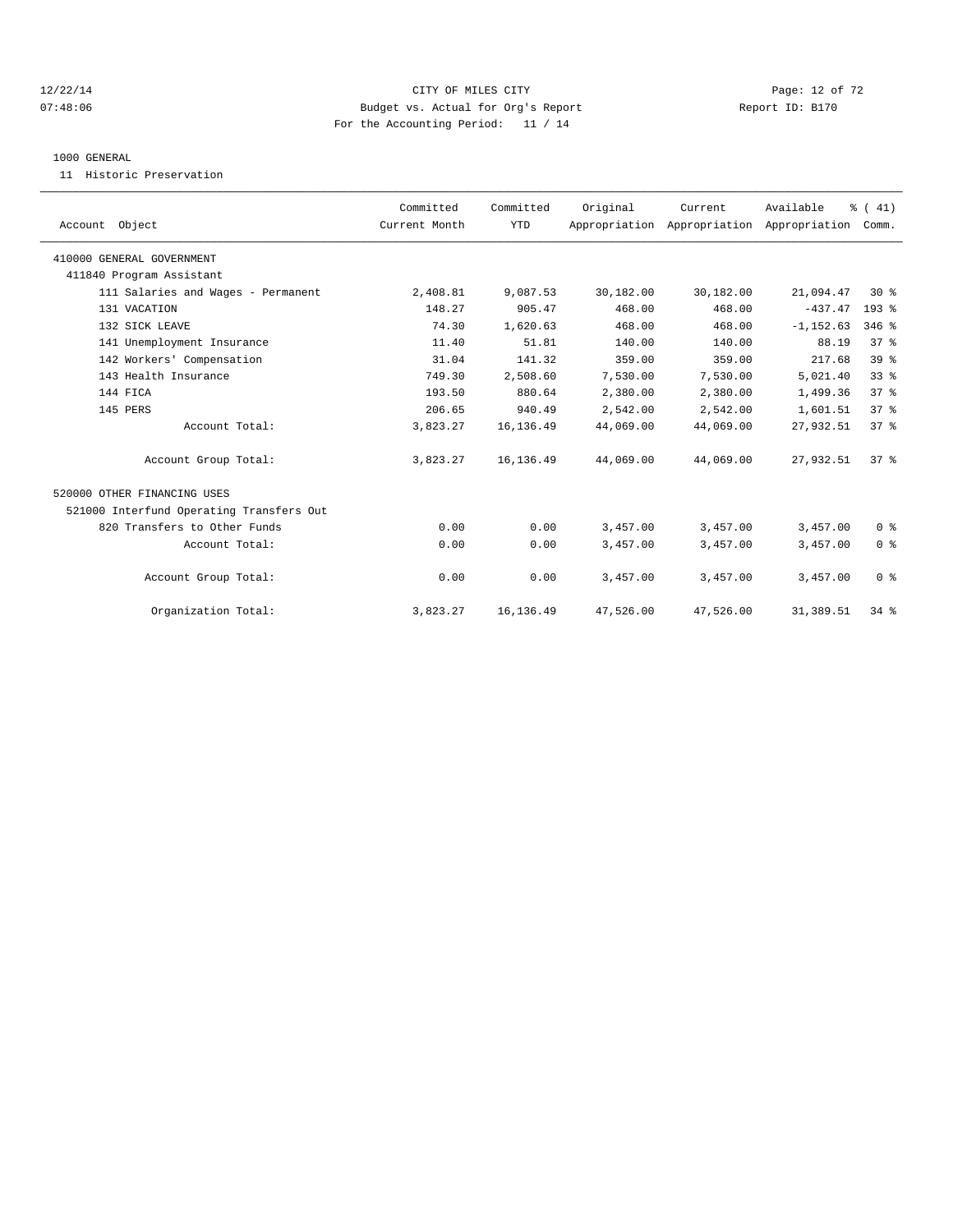#### 12/22/14 Page: 13 of 72 07:48:06 Budget vs. Actual for Org's Report Report ID: B170 For the Accounting Period: 11 / 14

————————————————————————————————————————————————————————————————————————————————————————————————————————————————————————————————————

#### 1000 GENERAL

13 Park

|                                                      | Committed     | Committed  | Original    | Current     | Available                                       | % (41)          |  |
|------------------------------------------------------|---------------|------------|-------------|-------------|-------------------------------------------------|-----------------|--|
| Account Object                                       | Current Month | YTD        |             |             | Appropriation Appropriation Appropriation Comm. |                 |  |
|                                                      |               |            |             |             |                                                 |                 |  |
| 460000 CULTURE AND RECREATION<br>460432 Lion Shelter |               |            |             |             |                                                 |                 |  |
| 230 Repair and Maintenance Supplies                  | 0.00          | 0.00       | 5,000.00    | 5,000.00    | 5,000.00                                        | 0 <sup>8</sup>  |  |
| Account Total:                                       | 0.00          | 0.00       | 5,000.00    | 5,000.00    | 5,000.00                                        | 0 <sup>8</sup>  |  |
|                                                      |               |            |             |             |                                                 |                 |  |
| 460433 Park Operations(13)                           |               |            |             |             |                                                 |                 |  |
| 111 Salaries and Wages - Permanent                   | 10,981.27     | 59,107.70  | 145,368.00  | 145,368.00  | 86,260.30                                       | 41 %            |  |
| 121 OVERTIME-PERMANENT                               | 0.00          | 5,005.91   | 6,800.00    | 6,800.00    | 1,794.09                                        | 74 %            |  |
| 131 VACATION                                         | 894.91        | 6,236.57   | 10,000.00   | 10,000.00   | 3,763.43                                        | 62 %            |  |
| 132 SICK LEAVE                                       | 905.76        | 2,179.15   | 5,000.00    | 5,000.00    | 2,820.85                                        | 44 %            |  |
| 133 OTHER LEAVE PAY                                  | 0.00          | 0.00       | 1,021.00    | 1,021.00    | 1,021.00                                        | 0 <sup>8</sup>  |  |
| 134 HOLIDAY PAY                                      | 0.00          | 3,365.30   | 3,400.00    | 3,400.00    | 34.70                                           | 99 %            |  |
| 141 Unemployment Insurance                           | 57.53         | 343.68     | 565.00      | 565.00      | 221.32                                          | 61 %            |  |
| 142 Workers' Compensation                            | 712.41        | 4,068.37   | 8,538.00    | 8,538.00    | 4,469.63                                        | 48 %            |  |
| 143 Health Insurance                                 | 2,032.82      | 10,163.77  | 24,398.00   | 24,398.00   | 14, 234. 23                                     | 42 %            |  |
| 144 FICA                                             | 929.67        | 5,602.57   | 9,608.00    | 9,608.00    | 4,005.43                                        | 58 %            |  |
| 145 PERS                                             | 924.99        | 5,393.15   | 10,261.00   | 10,261.00   | 4,867.85                                        | $53$ $%$        |  |
| 196 CLOTHING ALLOTMENT                               | 0.00          | 486.00     | 450.00      | 450.00      | $-36.00$                                        | 108 %           |  |
| 210 Office Supplies and Materials                    | 0.00          | 53.16      | 150.00      | 150.00      | 96.84                                           | 35 <sup>8</sup> |  |
| 214 Small Items of Equipment                         | 129.99        | 2,700.69   | 7,500.00    | 7,500.00    | 4,799.31                                        | 36%             |  |
| Operating Expenses<br>220                            | 128.62        | 682.05     | 2,200.00    | 2,200.00    | 1,517.95                                        | $31$ $%$        |  |
| 222 Chemicals, Lab & Med Supplies                    | 0.00          | 119.55     | 8,920.00    | 8,920.00    | 8,800.45                                        | 1 <sup>8</sup>  |  |
| 226 Clothing and Uniforms                            | 0.00          | 0.00       | 500.00      | 500.00      | 500.00                                          | 0 <sup>8</sup>  |  |
| 230 Repair and Maintenance Supplies                  | 191.13        | 4,256.51   | 10,000.00   | 10,000.00   | 5,743.49                                        | $43$ $%$        |  |
| 231 Gas, Oil, Diesel Fuel, Grease, etc.              | 975.34        | 4,487.27   | 8,000.00    | 8,000.00    | 3,512.73                                        | 56 %            |  |
| 334 Memberships, Registrations & Dues                | 0.00          | 0.00       | 500.00      | 500.00      | 500.00                                          | 0 <sup>8</sup>  |  |
| 341 Electric Utility Services                        | 761.38        | 3,647.42   | 7,500.00    | 7,500.00    | 3,852.58                                        | 49 %            |  |
| 342 Water Utility Services                           | 2,379.46      | 14, 474.30 | 22,000.00   | 22,000.00   | 7,525.70                                        | 66 %            |  |
| 343 Sewer Utility Services                           | 142.19        | 710.95     | 1,000.00    | 1,000.00    | 289.05                                          | 71 %            |  |
| 344 Gas Utility Service                              | 237.04        | 390.95     | 3,000.00    | 3,000.00    | 2,609.05                                        | $13*$           |  |
| 345 Telephone                                        | 32.49         | 197.45     | 500.00      | 500.00      | 302.55                                          | 39 %            |  |
| 346 Garbage Service                                  | 0.00          | 0.00       | 500.00      | 500.00      | 500.00                                          | 0 <sup>8</sup>  |  |
| 347 Internet                                         | 37.60         | 188.00     | 450.00      | 450.00      | 262.00                                          | 42 %            |  |
| 350 Professional Services                            | 1,575.00      | 4,061.19   | 19,300.00   | 19,300.00   | 15,238.81                                       | $21$ %          |  |
| 360 Contr R & M                                      | 0.00          | 0.00       | 9,000.00    | 9,000.00    | 9,000.00                                        | 0 <sup>8</sup>  |  |
| 363 R&M Vehicles/Equip/Labor-PW                      | 412.55        | 3,027.29   | 17,300.00   | 17,300.00   | 14,272.71                                       | $17*$           |  |
| 370 Travel                                           | 0.00          | 0.00       | 600.00      | 600.00      | 600.00                                          | 0 <sup>8</sup>  |  |
| 380 Training Services                                | 0.00          | 0.00       | 800.00      | 800.00      | 800.00                                          | 0 <sup>8</sup>  |  |
| 511 Insurance on Buildings                           | 0.00          | 2,956.93   | 2,957.00    | 2,957.00    | 0.07                                            | $100*$          |  |
| 512 Insurance on Vehicles & Equipment                | 0.00          | 558.71     | 559.00      | 559.00      | 0.29                                            | 100 %           |  |
| 514 Other Insurance (Boilers)                        | 0.00          | 0.00       | 800.00      | 800.00      | 800.00                                          | 0 <sup>8</sup>  |  |
| 930 Improvements Other than Buildings                | 0.00          | 0.00       | 9,900.00    | 9,900.00    | 9,900.00                                        | 0 <sup>8</sup>  |  |
| 940 Machinery & Equipment                            | 3,828.00      | 3,828.00   | 5,000.00    | 5,000.00    | 1,172.00                                        | $77$ $%$        |  |
| Account Total:                                       | 28, 270.15    | 148,292.59 | 364, 345.00 | 364, 345.00 | 216,052.41                                      | 41 %            |  |
| 460434 Fish, Wildlife Trailways                      |               |            |             |             |                                                 |                 |  |
| 214 Small Items of Equipment                         | 0.00          | 104.31     | 0.00        | 0.00        | $-104.31$                                       | $***$ $-$       |  |
| 230 Repair and Maintenance Supplies                  | 0.00          | 2,032.55   | 0.00        | 0.00        | $-2,032.55$                                     | *** 응           |  |
| 740 Awards and Indemnities                           | 1,483.04      | 4,189.04   | 10,486.00   | 10,486.00   | 6,296.96                                        | 40%             |  |
|                                                      |               |            |             |             |                                                 |                 |  |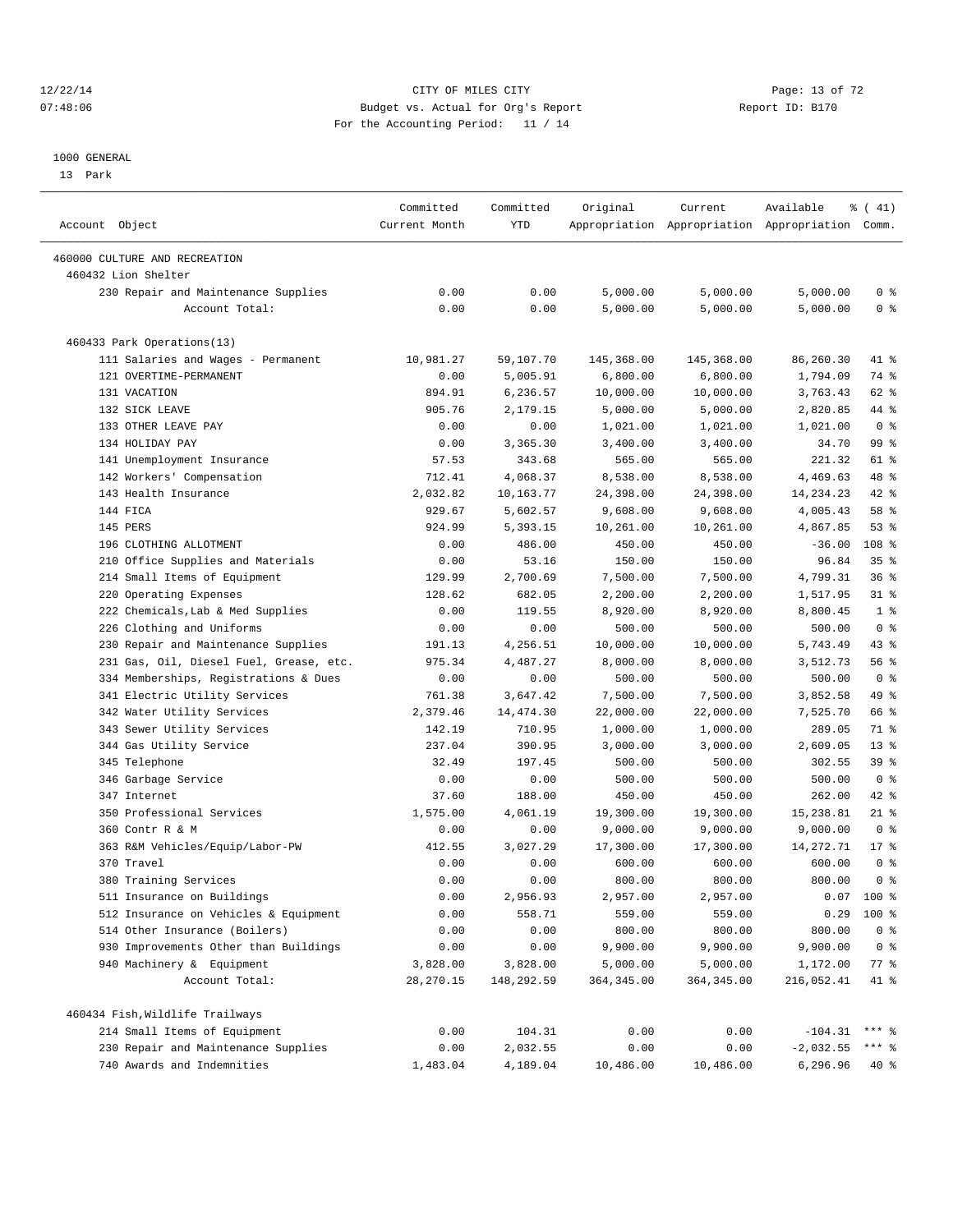#### 12/22/14 Page: 14 of 72 07:48:06 Budget vs. Actual for Org's Report Report ID: B170 For the Accounting Period: 11 / 14

#### 1000 GENERAL

13 Park

| Object<br>Account                          | Committed<br>Current Month | Committed<br>YTD | Original<br>Appropriation | Current<br>Appropriation | Available<br>Appropriation | $\frac{1}{6}$ ( 41)<br>Comm. |
|--------------------------------------------|----------------------------|------------------|---------------------------|--------------------------|----------------------------|------------------------------|
| Account Total:                             | 1,483.04                   | 6,325.90         | 10,486.00                 | 10,486.00                | 4,160.10                   | 60 %                         |
| 460439 Riverside Park Tennis Court Project |                            |                  |                           |                          |                            |                              |
| 230 Repair and Maintenance Supplies        | 964.75                     | 964.75           | 0.00                      | 0.00                     | $-964.75$                  | $***$ $%$                    |
| 350 Professional Services                  | 0.00                       | 0.00             | 1,066.00                  | 1,066.00                 | 1,066.00                   | 0 <sup>8</sup>               |
| Account Total:                             | 964.75                     | 964.75           | 1,066.00                  | 1,066.00                 | 101.25                     | 91 <sup>°</sup>              |
| Account Group Total:                       | 30,717.94                  | 155,583.24       | 380,897.00                | 380,897.00               | 225, 313, 76               | $41$ %                       |
| Organization Total:                        | 30,717.94                  | 155,583.24       | 380,897.00                | 380,897.00               | 225, 313, 76               | $41*$                        |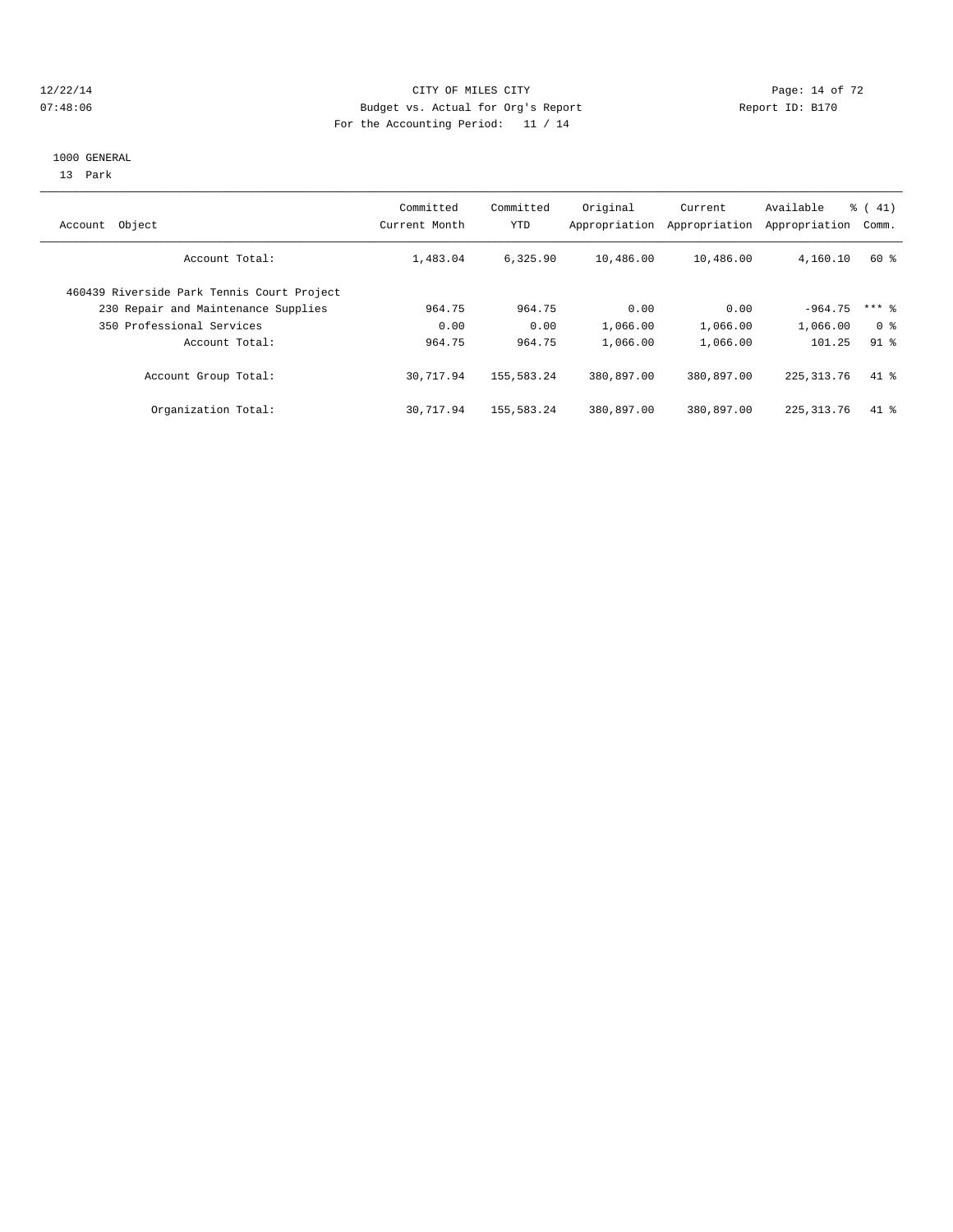#### 12/22/14 Page: 15 of 72 07:48:06 Budget vs. Actual for Org's Report Report ID: B170 For the Accounting Period: 11 / 14

#### 1000 GENERAL

14 Swim Pool

| Account Object                            | Committed<br>Current Month | Committed<br><b>YTD</b> | Original  | Current   | Available<br>Appropriation Appropriation Appropriation | $\frac{1}{6}$ ( 41)<br>Comm. |  |
|-------------------------------------------|----------------------------|-------------------------|-----------|-----------|--------------------------------------------------------|------------------------------|--|
| 460000 CULTURE AND RECREATION             |                            |                         |           |           |                                                        |                              |  |
| 460445 Swimming Pool                      |                            |                         |           |           |                                                        |                              |  |
| 111 Salaries and Wages - Permanent        | 0.00                       | 28, 358.56              | 44,221.00 | 44,221.00 | 15,862.44                                              | 64 %                         |  |
| 141 Unemployment Insurance                | 0.00                       | 127.61                  | 200.00    | 200.00    | 72.39                                                  | 64 %                         |  |
| 142 Workers' Compensation                 | 0.00                       | 1,580.69                | 2,315.00  | 2,315.00  | 734.31                                                 | 68 %                         |  |
| 144 FICA                                  | 0.00                       | 2,169.41                | 3,396.00  | 3,396.00  | 1,226.59                                               | 64 %                         |  |
| 145 PERS                                  | 0.00                       | 387.75                  | 447.00    | 447.00    | 59.25                                                  | 87%                          |  |
| 214 Small Items of Equipment              | 0.00                       | 199.85                  | 200.00    | 200.00    | 0.15                                                   | $100*$                       |  |
| 220 Operating Expenses                    | 0.00                       | 236.03                  | 900.00    | 900.00    | 663.97                                                 | 26%                          |  |
| 222 Chemicals, Lab & Med Supplies         | 0.00                       | 281.69                  | 3,500.00  | 3,500.00  | 3,218.31                                               | 8 <sup>8</sup>               |  |
| 226 Clothing and Uniforms                 | 0.00                       | 311.00                  | 500.00    | 500.00    | 189.00                                                 | 62 %                         |  |
| 230 Repair and Maintenance Supplies       | 0.00                       | 0.00                    | 1,000.00  | 1,000.00  | 1,000.00                                               | 0 <sup>8</sup>               |  |
| 341 Electric Utility Services             | 97.63                      | 1,221.70                | 1,000.00  | 1,000.00  | $-221.70$                                              | $122$ $%$                    |  |
| 342 Water Utility Services                | 0.00                       | 249.01                  | 300.00    | 300.00    | 50.99                                                  | 83 %                         |  |
| 343 Sewer Utility Services                | 0.00                       | 85.32                   | 85.00     | 85.00     | $-0.32$                                                | $100*$                       |  |
| 345 Telephone                             | 0.00                       | 139.91                  | 130.00    | 130.00    | $-9.91$                                                | 108 <sup>8</sup>             |  |
| 350 Professional Services                 | 0.00                       | 0.00                    | 250.00    | 250.00    | 250.00                                                 | 0 <sup>8</sup>               |  |
| 360 Contr R & M                           | 0.00                       | 0.00                    | 500.00    | 500.00    | 500.00                                                 | 0 <sup>8</sup>               |  |
| 363 R&M Vehicles/Equip/Labor-PW           | 0.00                       | 0.00                    | 1,000.00  | 1,000.00  | 1,000.00                                               | 0 <sup>8</sup>               |  |
| 380 Training Services                     | 0.00                       | 0.00                    | 1,200.00  | 1,200.00  | 1,200.00                                               | 0 <sup>8</sup>               |  |
| 540 Special Assessments                   | 0.00                       | 0.00                    | 678.00    | 678.00    | 678.00                                                 | 0 <sup>8</sup>               |  |
| 810 Losses (Bad debt expense - Enterprise | 0.00                       | 17.50                   | 0.00      | 0.00      | $-17.50$                                               | $***$ $-$                    |  |
| Account Total:                            | 97.63                      | 35, 366.03              | 61,822.00 | 61,822.00 | 26, 455.97                                             | 57 <sup>8</sup>              |  |
| Account Group Total:                      | 97.63                      | 35,366.03               | 61,822.00 | 61,822.00 | 26, 455.97                                             | 57%                          |  |
| Organization Total:                       | 97.63                      | 35, 366.03              | 61,822.00 | 61,822.00 | 26, 455.97                                             | 57 <sup>8</sup>              |  |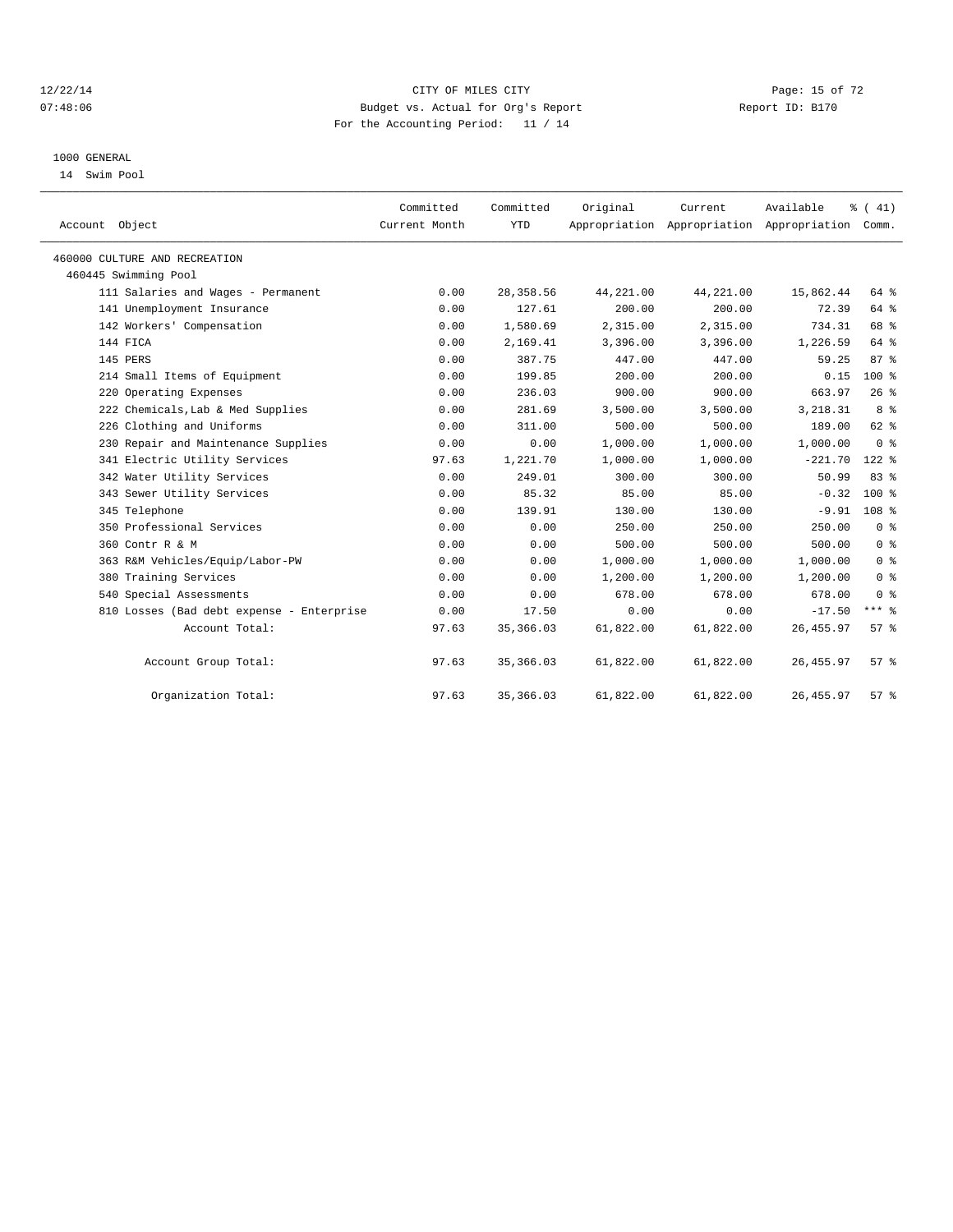#### 12/22/14 Page: 16 of 72 07:48:06 Budget vs. Actual for Org's Report Report ID: B170 For the Accounting Period: 11 / 14

#### 1000 GENERAL 16 Library

| Object<br>Account                                                       | Committed<br>Current Month | Committed<br>YTD | Original<br>Appropriation | Current<br>Appropriation | Available<br>Appropriation | $\frac{1}{6}$ ( 41)<br>Comm. |
|-------------------------------------------------------------------------|----------------------------|------------------|---------------------------|--------------------------|----------------------------|------------------------------|
| 520000 OTHER FINANCING USES<br>521000 Interfund Operating Transfers Out |                            |                  |                           |                          |                            |                              |
| 820 Transfers to Other Funds                                            | 23,978.25                  | 119,891.25       | 287,739.00                | 287,739.00               | 167,847.75                 | $42*$                        |
| Account Total:                                                          | 23,978.25                  | 119,891.25       | 287,739.00                | 287,739.00               | 167,847.75                 | $42*$                        |
| Account Group Total:                                                    | 23,978.25                  | 119,891.25       | 287,739.00                | 287,739.00               | 167,847.75                 | $42*$                        |
| Organization Total:                                                     | 23,978.25                  | 119,891.25       | 287,739.00                | 287,739.00               | 167,847.75                 | $42*$                        |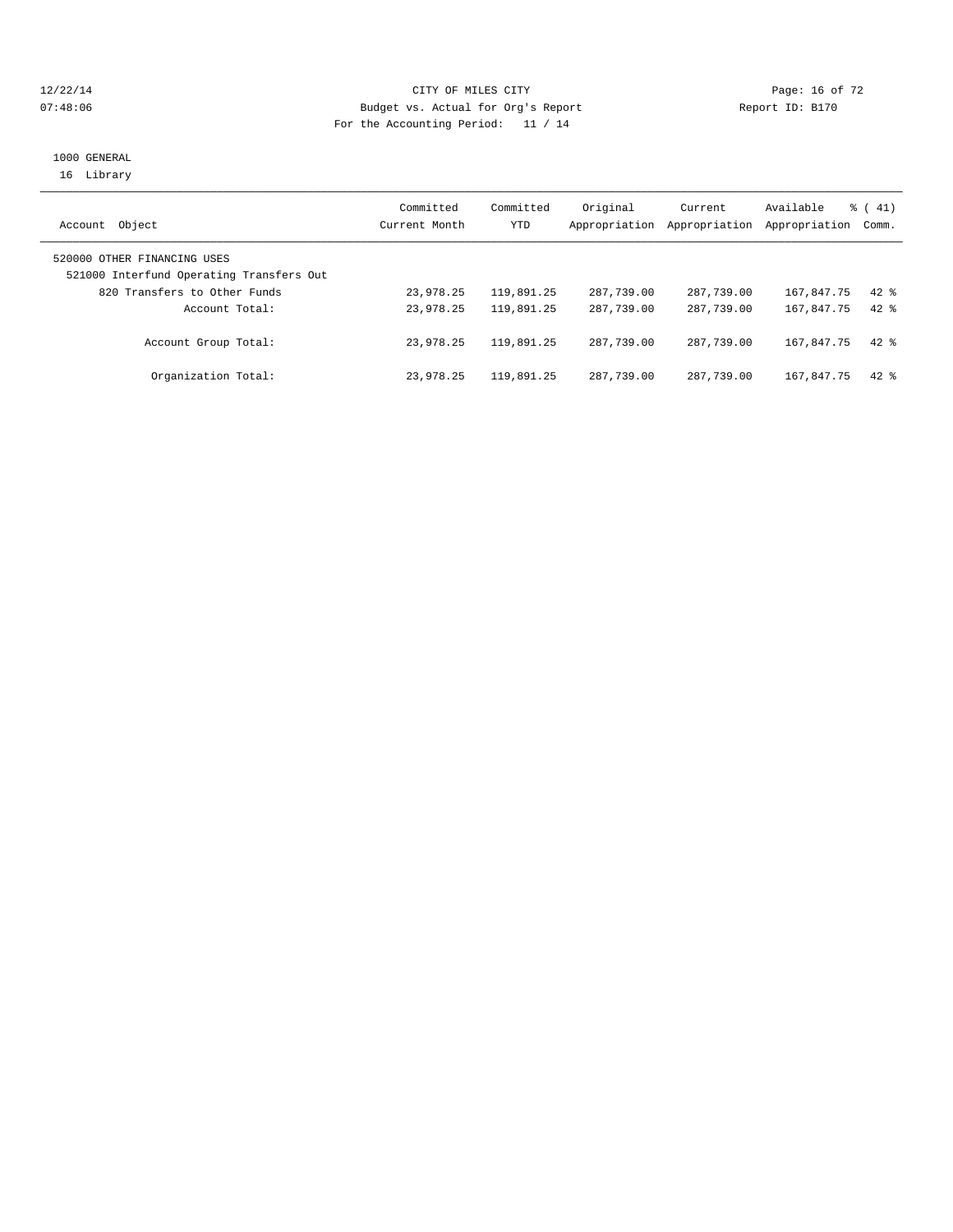#### 12/22/14 Page: 17 of 72 07:48:06 Budget vs. Actual for Org's Report Report ID: B170 For the Accounting Period: 11 / 14

#### 1000 GENERAL

21 Animal Control

|                |                                          | Committed     | Committed  | Original  | Current   | Available                                       | % (41)          |  |
|----------------|------------------------------------------|---------------|------------|-----------|-----------|-------------------------------------------------|-----------------|--|
| Account Object |                                          | Current Month | <b>YTD</b> |           |           | Appropriation Appropriation Appropriation Comm. |                 |  |
|                | 440000 PUBLIC HEALTH                     |               |            |           |           |                                                 |                 |  |
|                | 440600 Animal Control Services (21)      |               |            |           |           |                                                 |                 |  |
|                | 111 Salaries and Wages - Permanent       | 3, 175.52     | 15,043.58  | 42,080.00 | 42,080.00 | 27,036.42                                       | 36%             |  |
|                | 121 OVERTIME-PERMANENT                   | 0.00          | 15.05      | 500.00    | 500.00    | 484.95                                          | 3 <sup>8</sup>  |  |
|                | 131 VACATION                             | 320.96        | 2,775.84   | 1,500.00  | 1,500.00  | $-1, 275.84$                                    | 185 %           |  |
|                | 132 SICK LEAVE                           | 0.00          | 411.23     | 700.00    | 700.00    | 288.77                                          | 59 %            |  |
|                | 133 OTHER LEAVE PAY                      | 0.00          | 0.00       | 500.00    | 500.00    | 500.00                                          | 0 <sup>8</sup>  |  |
|                | 134 HOLIDAY PAY                          | 79.00         | 197.50     | 300.00    | 300.00    | 102.50                                          | 66 %            |  |
|                | 141 Unemployment Insurance               | 16.08         | 82.96      | 205.00    | 205.00    | 122.04                                          | $40*$           |  |
|                | 142 Workers' Compensation                | 196.64        | 1,021.07   | 2,387.00  | 2,387.00  | 1,365.93                                        | 43.8            |  |
|                | 143 Health Insurance                     | 627.50        | 3,137.50   | 7,530.00  | 7,530.00  | 4,392.50                                        | 42 %            |  |
|                | 144 FICA                                 | 273.54        | 1,410.97   | 3,487.00  | 3,487.00  | 2,076.03                                        | $40*$           |  |
|                | 145 PERS                                 | 275.33        | 1,415.78   | 3,549.00  | 3,549.00  | 2,133.22                                        | 40 %            |  |
|                | 196 CLOTHING ALLOTMENT                   | 0.00          | 0.00       | 720.00    | 720.00    | 720.00                                          | 0 <sup>8</sup>  |  |
|                | 210 Office Supplies and Materials        | 0.00          | 0.00       | 150.00    | 150.00    | 150.00                                          | 0 <sup>8</sup>  |  |
|                | 211 Clothing Allotment                   | 0.00          | 0.00       | 150.00    | 150.00    | 150.00                                          | 0 <sup>8</sup>  |  |
|                | 214 Small Items of Equipment             | 0.00          | 39.00      | 400.00    | 400.00    | 361.00                                          | $10*$           |  |
|                | 220 Operating Expenses                   | 27.00         | 305.82     | 1,200.00  | 1,200.00  | 894.18                                          | 25%             |  |
|                | 230 Repair and Maintenance Supplies      | 0.00          | 0.00       | 250.00    | 250.00    | 250.00                                          | 0 <sup>8</sup>  |  |
|                | 231 Gas, Oil, Diesel Fuel, Grease, etc.  | 89.68         | 522.88     | 1,400.00  | 1,400.00  | 877.12                                          | 37 <sup>8</sup> |  |
|                | 311 Postage, Box Rent, Etc.              | 0.00          | 0.00       | 20.00     | 20.00     | 20.00                                           | 0 <sup>°</sup>  |  |
|                | 320 Printing, Duplicating, Typing &      | 0.00          | 0.00       | 25.00     | 25.00     | 25.00                                           | 0 <sup>8</sup>  |  |
|                | 330 Publicity, Subscriptions & Dues      | 0.00          | 0.00       | 25.00     | 25.00     | 25.00                                           | 0 <sup>8</sup>  |  |
|                | 341 Electric Utility Services            | 24.87         | 225.22     | 500.00    | 500.00    | 274.78                                          | 45 %            |  |
|                | 342 Water Utility Services               | 21.34         | 105.90     | 350.00    | 350.00    | 244.10                                          | $30*$           |  |
|                | 343 Sewer Utility Services               | 12.95         | 64.75      | 150.00    | 150.00    | 85.25                                           | 43.8            |  |
|                | 344 Gas Utility Service                  | 30.44         | 130.89     | 600.00    | 600.00    | 469.11                                          | $22$ %          |  |
|                | 345 Telephone                            | 40.03         | 200.15     | 500.00    | 500.00    | 299.85                                          | 40 %            |  |
|                | 347 Internet                             | 0.00          | 0.00       | 20.00     | 20.00     | 20.00                                           | 0 <sup>8</sup>  |  |
|                | 350 Professional Services                | 114.00        | 570.75     | 3,000.00  | 3,000.00  | 2,429.25                                        | 19 <sup>°</sup> |  |
|                | 366 R&M Vehicles - Police/Animal Control | 0.00          | 0.00       | 100.00    | 100.00    | 100.00                                          | 0 <sup>8</sup>  |  |
|                | 370 Travel                               | 0.00          | 0.00       | 200.00    | 200.00    | 200.00                                          | 0 <sup>8</sup>  |  |
|                | 380 Training Services                    | 0.00          | 0.00       | 100.00    | 100.00    | 100.00                                          | 0 <sup>8</sup>  |  |
|                | 511 Insurance on Buildings               | 0.00          | 72.61      | 73.00     | 73.00     | 0.39                                            | 99 <sup>8</sup> |  |
|                | Account Total:                           | 5,324.88      | 27,749.45  | 72,671.00 | 72,671.00 | 44, 921.55                                      | 38 %            |  |
|                | Account Group Total:                     | 5,324.88      | 27,749.45  | 72,671.00 | 72,671.00 | 44,921.55                                       | 38 <sup>8</sup> |  |
|                | Organization Total:                      | 5,324.88      | 27,749.45  | 72,671.00 | 72,671.00 | 44,921.55                                       | 38 <sup>8</sup> |  |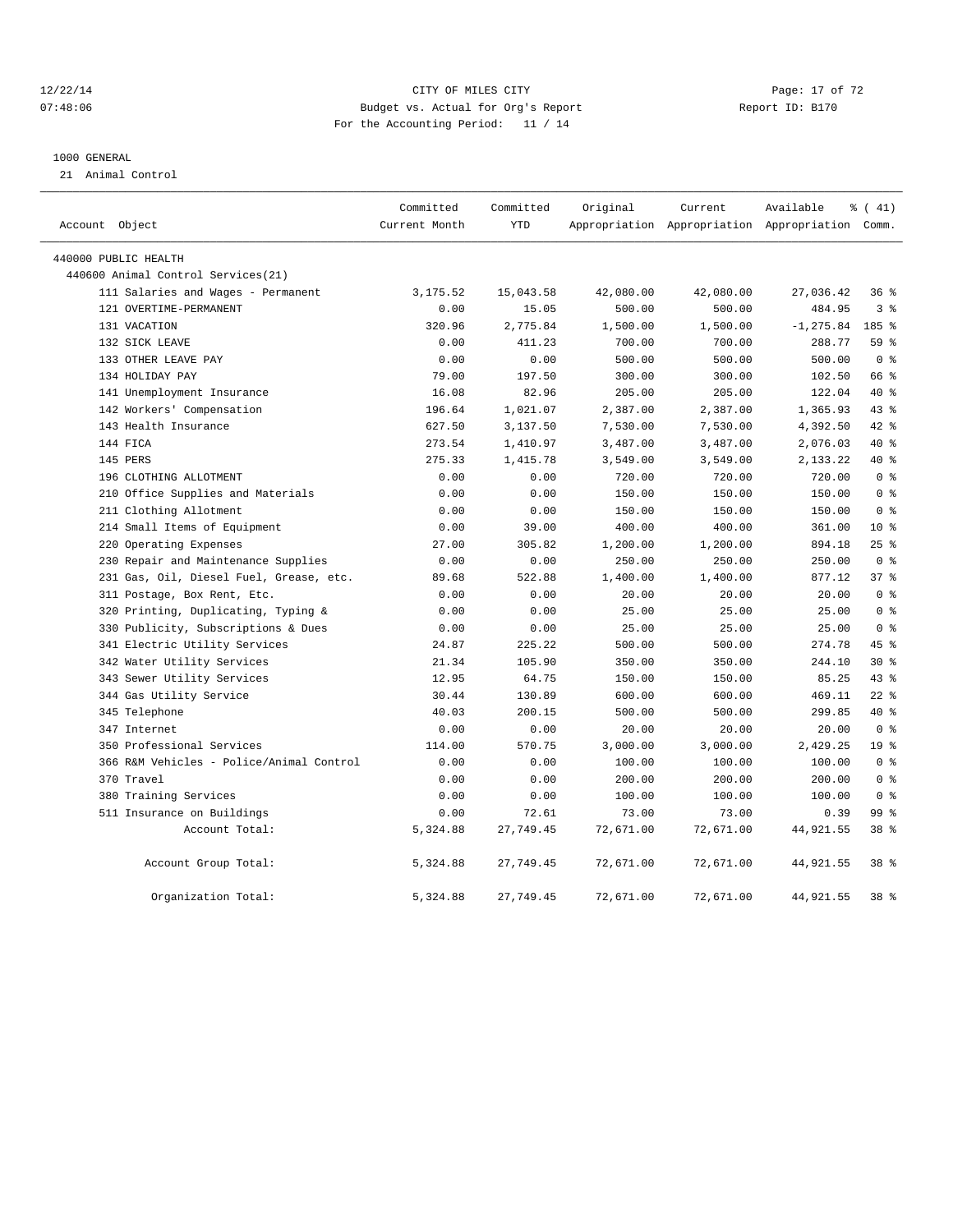#### 12/22/14 Page: 18 of 72 07:48:06 Budget vs. Actual for Org's Report Report ID: B170 For the Accounting Period: 11 / 14

# 1000 GENERAL

36 Planning & Community Services

| Account Object                            | Committed<br>Current Month | Committed<br><b>YTD</b> | Original   | Current    | Available<br>Appropriation Appropriation Appropriation Comm. | % (41)          |
|-------------------------------------------|----------------------------|-------------------------|------------|------------|--------------------------------------------------------------|-----------------|
| 410000 GENERAL GOVERNMENT                 |                            |                         |            |            |                                                              |                 |
| 411020 Community Services & Planning      |                            |                         |            |            |                                                              |                 |
| 111 Salaries and Wages - Permanent        | 3,008.41                   | 15, 179.81              | 33,735.00  | 33,735.00  | 18,555.19                                                    | 45 %            |
| 121 OVERTIME-PERMANENT                    | 9.83                       | 44.19                   | 500.00     | 500.00     | 455.81                                                       | 9 <sup>8</sup>  |
| 131 VACATION                              | 14.74                      | 1,013.14                | 4,000.00   | 4,000.00   | 2,986.86                                                     | 25%             |
| 132 SICK LEAVE                            | 139.14                     | 214.24                  | 2,000.00   | 2,000.00   | 1,785.76                                                     | 11 %            |
| 133 OTHER LEAVE PAY                       | 139.14                     | 139.14                  | 3,143.00   | 3,143.00   | 3,003.86                                                     | 4%              |
| 141 Unemployment Insurance                | 14.89                      | 75.31                   | 195.00     | 195.00     | 119.69                                                       | 39 %            |
| 142 Workers' Compensation                 | 16.03                      | 81.18                   | 199.00     | 199.00     | 117.82                                                       | 41 %            |
| 143 Health Insurance                      | 683.63                     | 3, 418.23               | 8,208.00   | 8,208.00   | 4,789.77                                                     | 42 %            |
| 144 FICA                                  | 253.28                     | 1,273.58                | 3,318.00   | 3,318.00   | 2,044.42                                                     | 38 %            |
| 145 PERS                                  | 270.57                     | 1,355.47                | 3,544.00   | 3,544.00   | 2,188.53                                                     | 38 %            |
| 196 CLOTHING ALLOTMENT                    | 0.00                       | 163.50                  | 314.00     | 314.00     | 150.50                                                       | $52$ $%$        |
| 210 Office Supplies and Materials         | 0.00                       | 124.73                  | 800.00     | 800.00     | 675.27                                                       | 16 <sup>8</sup> |
| 214 Small Items of Equipment              | 0.00                       | 0.00                    | 800.00     | 800.00     | 800.00                                                       | 0 <sup>8</sup>  |
| 220 Operating Expenses                    | 0.00                       | 182.12                  | 100.00     | 100.00     | $-82.12$                                                     | 182 %           |
| 311 Postage, Box Rent, Etc.               | 10.08                      | 68.91                   | 250.00     | 250.00     | 181.09                                                       | $28$ %          |
| 320 Printing, Duplicating, Typing &       | 0.00                       | 0.00                    | 500.00     | 500.00     | 500.00                                                       | 0 <sup>8</sup>  |
| 327 Map Printing                          | 0.00                       | 0.00                    | 100.00     | 100.00     | 100.00                                                       | 0 <sup>8</sup>  |
| 330 Publicity, Subscriptions & Dues       | 0.00                       | 0.00                    | 775.00     | 775.00     | 775.00                                                       | 0 <sup>8</sup>  |
| 331 Publication of Formal & Legal Notices | 0.00                       | 36.00                   | 275.00     | 275.00     | 239.00                                                       | $13*$           |
| 334 Memberships, Registrations & Dues     | 0.00                       | 40.00                   | 100.00     | 100.00     | 60.00                                                        | 40 %            |
| 345 Telephone                             | 69.36                      | 381.80                  | 900.00     | 900.00     | 518.20                                                       | 42 %            |
| 347 Internet                              | 0.00                       | 0.00                    | 100.00     | 100.00     | 100.00                                                       | 0 <sup>8</sup>  |
| 350 Professional Services                 | 3,571.75                   | 13,725.56               | 180,000.00 | 180,000.00 | 166, 274.44                                                  | 8 %             |
| 360 Contr R & M                           | 0.00                       | 393.92                  | 1,500.00   | 1,500.00   | 1,106.08                                                     | $26$ %          |
| 370 Travel                                | 0.00                       | 606.15                  | 1,000.00   | 1,000.00   | 393.85                                                       | 61 %            |
| 380 Training Services                     | 0.00                       | 195.00                  | 1,000.00   | 1,000.00   | 805.00                                                       | $20*$           |
| 382 Books                                 | 0.00                       | 75.45                   | 200.00     | 200.00     | 124.55                                                       | 38 %            |
| Account Total:                            | 8,200.85                   | 38,787.43               | 247,556.00 | 247,556.00 | 208,768.57                                                   | 16 <sup>8</sup> |
| Account Group Total:                      | 8,200.85                   | 38,787.43               | 247,556.00 | 247,556.00 | 208,768.57                                                   | 16 <sup>8</sup> |
| Organization Total:                       | 8,200.85                   | 38,787.43               | 247,556.00 | 247,556.00 | 208,768.57                                                   | $16*$           |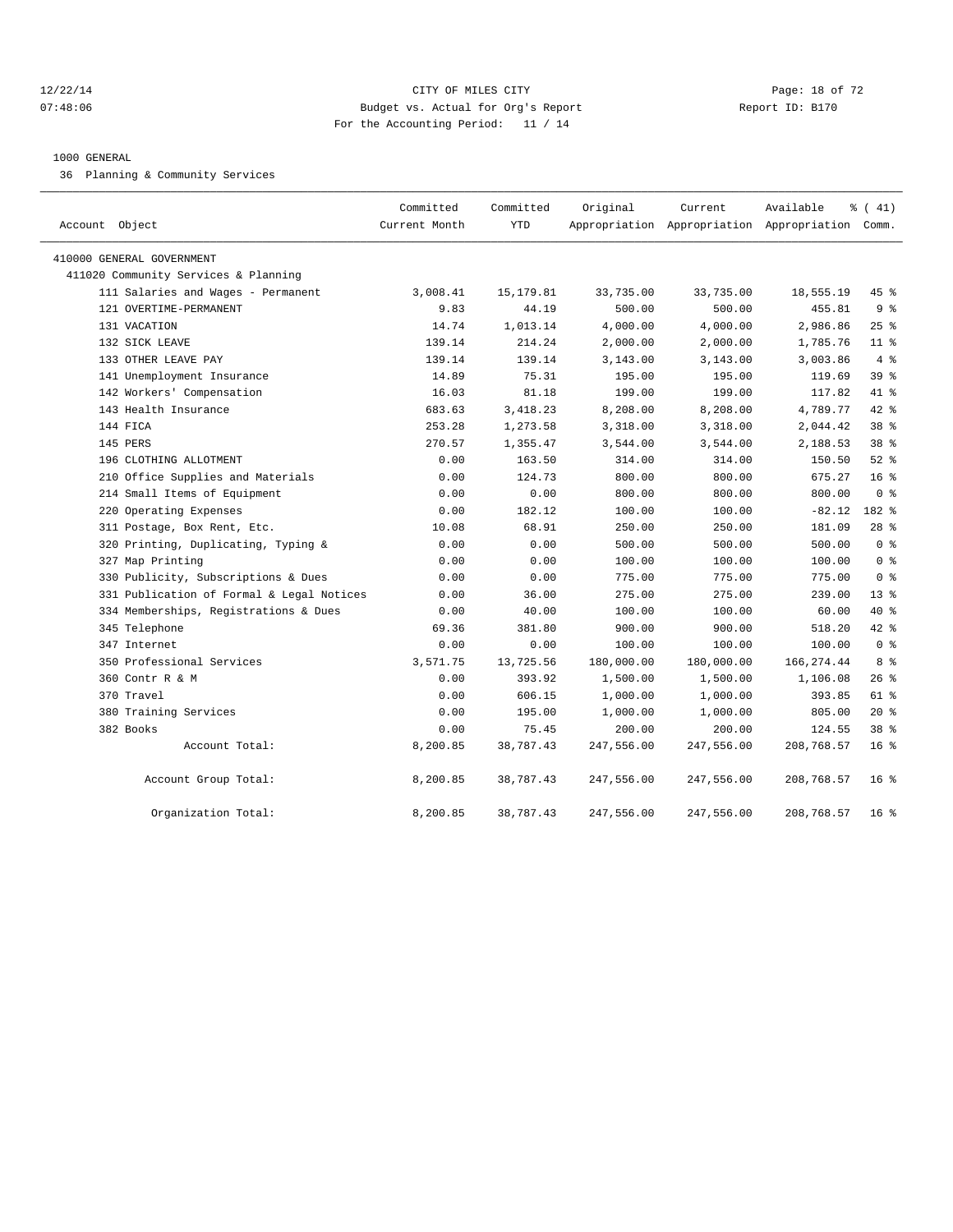#### 12/22/14 Page: 19 of 72 07:48:06 Budget vs. Actual for Org's Report Report ID: B170 For the Accounting Period: 11 / 14

#### 1000 GENERAL

37 CITY HEALTH

| Object<br>Account                                                       | Committed<br>Current Month | Committed<br>YTD | Original<br>Appropriation | Current<br>Appropriation | Available<br>Appropriation | $\frac{1}{6}$ (41)<br>Comm. |
|-------------------------------------------------------------------------|----------------------------|------------------|---------------------------|--------------------------|----------------------------|-----------------------------|
| 520000 OTHER FINANCING USES<br>521000 Interfund Operating Transfers Out |                            |                  |                           |                          |                            |                             |
| 820 Transfers to Other Funds                                            | 0.00                       | 0.00             | 30,000.00                 | 30,000.00                | 30,000.00                  | 0 ક                         |
| Account Total:                                                          | 0.00                       | 0.00             | 30,000.00                 | 30,000.00                | 30,000.00                  | 0 <sup>8</sup>              |
| Account Group Total:                                                    | 0.00                       | 0.00             | 30,000.00                 | 30,000.00                | 30,000.00                  | 0 ક                         |
| Organization Total:                                                     | 0.00                       | 0.00             | 30,000.00                 | 30,000.00                | 30,000.00                  | 0 ક                         |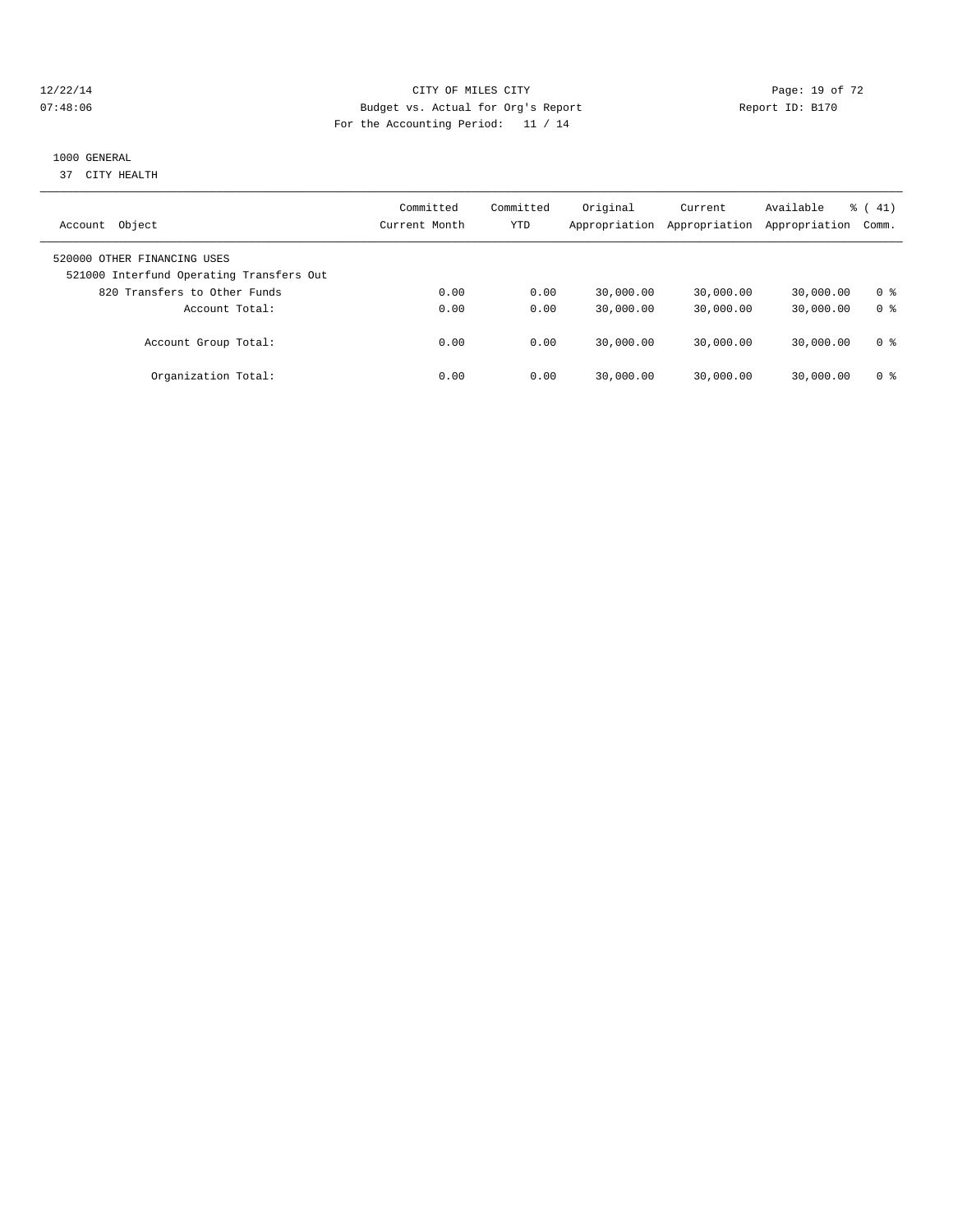#### 12/22/14 Page: 20 of 72 07:48:06 Budget vs. Actual for Org's Report Report ID: B170 For the Accounting Period: 11 / 14

#### 1000 GENERAL

201 Flood Prevention

| Account Object                            | Committed<br>Current Month | Committed<br><b>YTD</b> | Original   | Current    | Available<br>Appropriation Appropriation Appropriation Comm. | % (41)          |
|-------------------------------------------|----------------------------|-------------------------|------------|------------|--------------------------------------------------------------|-----------------|
| 430000 Public Works                       |                            |                         |            |            |                                                              |                 |
| 431200 Flood Control                      |                            |                         |            |            |                                                              |                 |
| 111 Salaries and Wages - Permanent        | 1,173.59                   | 5,200.10                | 12,242.00  | 12,242.00  | 7,041.90                                                     | 42 %            |
| 131 VACATION                              | 47.15                      | 449.47                  | 2,200.00   | 2,200.00   | 1,750.53                                                     | $20*$           |
| 132 SICK LEAVE                            | 43.50                      | 438.78                  | 700.00     | 700.00     | 261.22                                                       | 63 %            |
| 133 OTHER LEAVE PAY                       | 0.00                       | 0.00                    | 1,311.00   | 1,311.00   | 1,311.00                                                     | 0 <sup>8</sup>  |
| 141 Unemployment Insurance                | 5.70                       | 27.60                   | 74.00      | 74.00      | 46.40                                                        | 37%             |
| 142 Workers' Compensation                 | 70.41                      | 342.52                  | 862.00     | 862.00     | 519.48                                                       | $40*$           |
| 143 Health Insurance                      | 251.04                     | 1,255.00                | 3,012.00   | 3,012.00   | 1,757.00                                                     | 42.8            |
| 144 FICA                                  | 96.72                      | 470.39                  | 1,259.00   | 1,259.00   | 788.61                                                       | 37 <sup>8</sup> |
| 145 PERS                                  | 103.30                     | 497.41                  | 1,344.00   | 1,344.00   | 846.59                                                       | 37 <sup>8</sup> |
| 196 CLOTHING ALLOTMENT                    | 0.00                       | 60.00                   | 60.00      | 60.00      | 0.00                                                         | 100 %           |
| 210 Office Supplies and Materials         | 9.06                       | 111.21                  | 300.00     | 300.00     | 188.79                                                       | 37%             |
| 214 Small Items of Equipment              | 0.00                       | 4,455.00                | 5,085.00   | 5,085.00   | 630.00                                                       | 88 %            |
| 220 Operating Expenses                    | 0.00                       | 96.03                   | 1,100.00   | 1,100.00   | 1,003.97                                                     | 9 <sup>8</sup>  |
| 231 Gas, Oil, Diesel Fuel, Grease, etc.   | 0.00                       | 0.00                    | 350.00     | 350.00     | 350.00                                                       | 0 <sup>8</sup>  |
| 311 Postage, Box Rent, Etc.               | $-1, 250.61$               | 808.03                  | 1,800.00   | 1,800.00   | 991.97                                                       | 45%             |
| 327 Map Printing                          | 0.00                       | 0.00                    | 150.00     | 150.00     | 150.00                                                       | 0 <sup>8</sup>  |
| 330 Publicity, Subscriptions & Dues       | 0.00                       | 0.00                    | 200.00     | 200.00     | 200.00                                                       | 0 <sup>8</sup>  |
| 331 Publication of Formal & Legal Notices | 0.00                       | 637.00                  | 2,000.00   | 2,000.00   | 1,363.00                                                     | 328             |
| 334 Memberships, Registrations & Dues     | 0.00                       | 0.00                    | 250.00     | 250.00     | 250.00                                                       | 0 <sup>8</sup>  |
| 345 Telephone                             | 0.00                       | 0.00                    | 100.00     | 100.00     | 100.00                                                       | 0 <sup>8</sup>  |
| 350 Professional Services                 | $-30,039.10$               | 64,882.00               | 80,000.00  | 80,000.00  | 15,118.00                                                    | 81 %            |
| 370 Travel                                | 0.00                       | 354.48                  | 1,200.00   | 1,200.00   | 845.52                                                       | $30*$           |
| 380 Training Services                     | 0.00                       | 0.00                    | 500.00     | 500.00     | 500.00                                                       | 0 <sup>8</sup>  |
| 382 Books                                 | 0.00                       | 0.00                    | 100.00     | 100.00     | 100.00                                                       | 0 <sup>8</sup>  |
| 513 Liability                             | 0.00                       | 1,500.00                | 0.00       | 0.00       | $-1,500.00$                                                  | *** 8           |
| 533 Machinery and Equipment Rental        | 0.00                       | 0.00                    | 250.00     | 250.00     | 250.00                                                       | 0 <sup>8</sup>  |
| 540 Special Assessments                   | 0.00                       | 250.00                  | 250.00     | 250.00     | 0.00                                                         | $100*$          |
| Account Total:                            | $-29,489.24$               | 81,835.02               | 116,699.00 | 116,699.00 | 34,863.98                                                    | 70 %            |
| Account Group Total:                      | $-29,489.24$               | 81,835.02               | 116,699.00 | 116,699.00 | 34,863.98                                                    | 70 %            |
| Organization Total:                       | $-29,489.24$               | 81,835.02               | 116,699.00 | 116,699.00 | 34,863.98                                                    | 70 %            |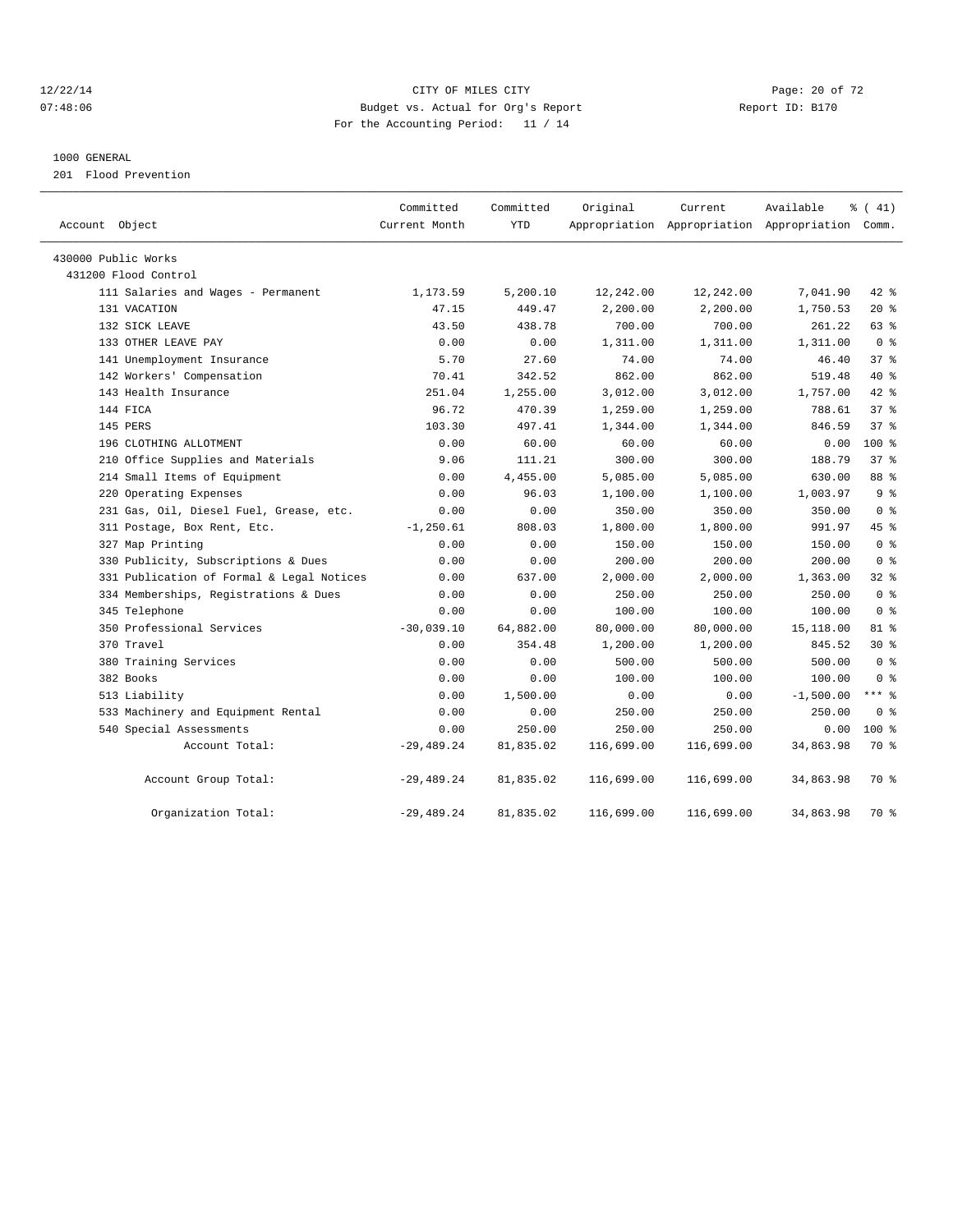#### 12/22/14 Page: 21 of 72 07:48:06 Budget vs. Actual for Org's Report Report ID: B170 For the Accounting Period: 11 / 14

# 1000 GENERAL

301 Elections

| Object<br>Account                             | Committed<br>Current Month | Committed<br><b>YTD</b> | Original<br>Appropriation | Current<br>Appropriation | Available<br>Appropriation | $\frac{1}{6}$ ( 41)<br>Comm. |
|-----------------------------------------------|----------------------------|-------------------------|---------------------------|--------------------------|----------------------------|------------------------------|
| 410000 GENERAL GOVERNMENT<br>410600 Elections |                            |                         |                           |                          |                            |                              |
| 300 PURCHASED SERVICES                        | 0.00                       | 0.00                    | 9,500.00                  | 9,500.00                 | 9,500.00                   | 0 <sup>8</sup>               |
| Account Total:                                | 0.00                       | 0.00                    | 9,500.00                  | 9,500.00                 | 9,500.00                   | 0 <sup>8</sup>               |
| Account Group Total:                          | 0.00                       | 0.00                    | 9,500.00                  | 9,500.00                 | 9.500.00                   | 0 <sup>8</sup>               |
| Organization Total:                           | 0.00                       | 0.00                    | 9,500.00                  | 9,500.00                 | 9,500.00                   | 0 <sup>8</sup>               |

Fund Total: 314,090.89 1,834,555.90 4,458,496.00 4,458,496.00 2,623,940.10 41 %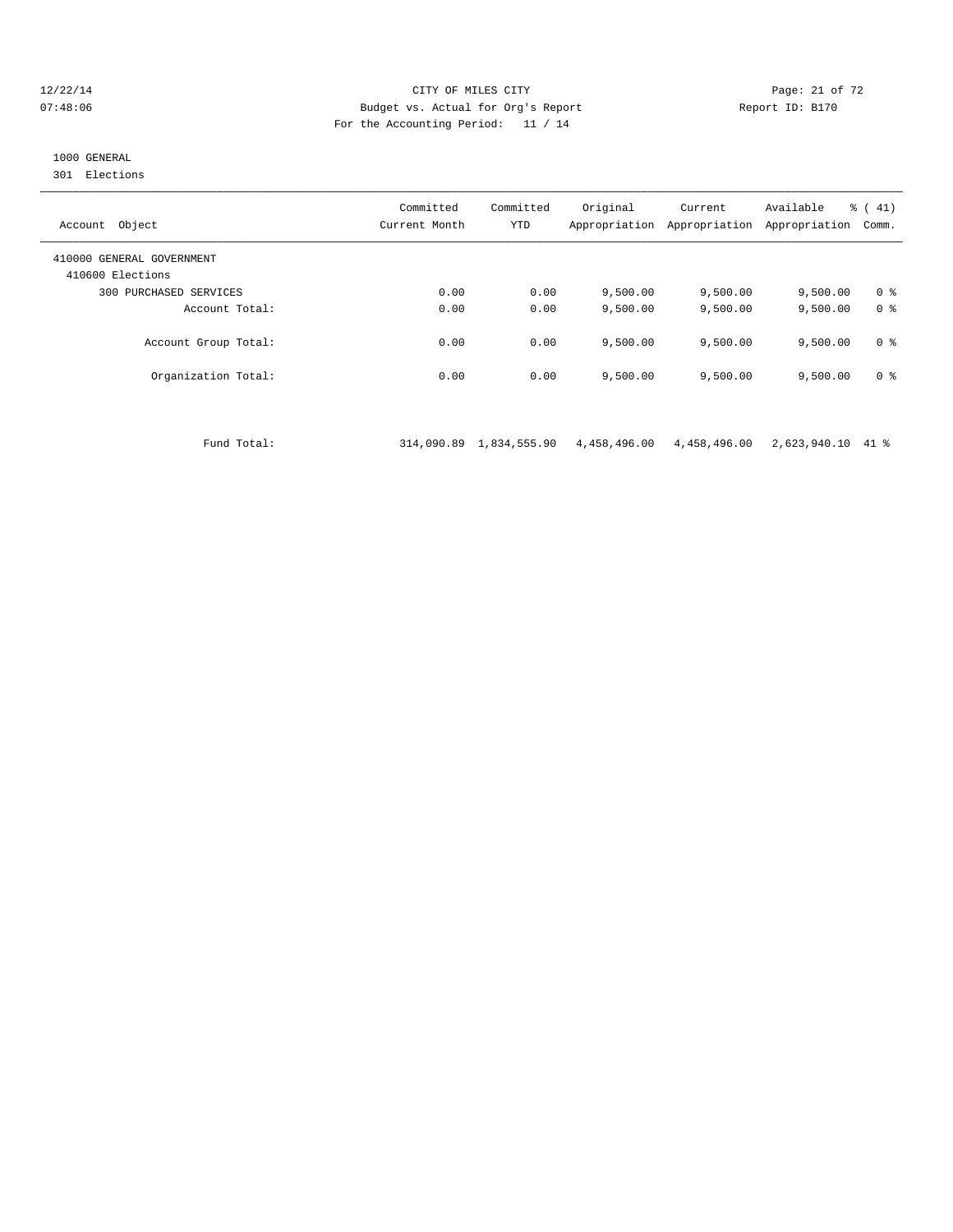#### 12/22/14 Page: 22 of 72 07:48:06 Budget vs. Actual for Org's Report Report ID: B170 For the Accounting Period: 11 / 14

————————————————————————————————————————————————————————————————————————————————————————————————————————————————————————————————————

# 2220 LIBRARY

16 Library

|                                          | Committed     | Committed  | Original    | Current    | Available                                       | % (41)          |
|------------------------------------------|---------------|------------|-------------|------------|-------------------------------------------------|-----------------|
| Account Object                           | Current Month | YTD        |             |            | Appropriation Appropriation Appropriation Comm. |                 |
|                                          |               |            |             |            |                                                 |                 |
| 460000 CULTURE AND RECREATION            |               |            |             |            |                                                 |                 |
| 460100 Library Services(16)              |               |            |             |            |                                                 |                 |
| 111 Salaries and Wages - Permanent       | 14,586.28     | 69,970.31  | 176, 111.00 | 176,111.00 | 106,140.69                                      | 40 %            |
| 121 OVERTIME-PERMANENT                   | 0.00          | 0.00       | 600.00      | 600.00     | 600.00                                          | 0 <sup>8</sup>  |
| 131 VACATION                             | 635.60        | 8,606.92   | 12,000.00   | 12,000.00  | 3,393.08                                        | 72 %            |
| 132 SICK LEAVE                           | 304.25        | 413.40     | 4,000.00    | 4,000.00   | 3,586.60                                        | $10*$           |
| 133 OTHER LEAVE PAY                      | 42.50         | 502.72     | 3,839.00    | 3,839.00   | 3,336.28                                        | $13*$           |
| 141 Unemployment Insurance               | 70.05         | 361.11     | 885.00      | 885.00     | 523.89                                          | 41 %            |
| 142 Workers' Compensation                | 64.74         | 333.60     | 768.00      | 768.00     | 434.40                                          | $43$ $%$        |
| 143 Health Insurance                     | 3,136.80      | 15,684.00  | 37,650.00   | 37,650.00  | 21,966.00                                       | 42 %            |
| 144 FICA                                 | 1,177.21      | 6,069.53   | 15,044.00   | 15,044.00  | 8,974.47                                        | 40 %            |
| 145 PERS                                 | 1,271.94      | 6,494.56   | 16,067.00   | 16,067.00  | 9,572.44                                        | 40 %            |
| 196 CLOTHING ALLOTMENT                   | 0.00          | 750.00     | 900.00      | 900.00     | 150.00                                          | 83%             |
| 210 Office Supplies and Materials        | 0.00          | 290.10     | 1,500.00    | 1,500.00   | 1,209.90                                        | 19 <sup>°</sup> |
| 214 Small Items of Equipment             | 0.00          | 40.98      | 2,000.00    | 2,000.00   | 1,959.02                                        | 2 <sup>8</sup>  |
| 220 Operating Expenses                   | 0.00          | 23.53      | 200.00      | 200.00     | 176.47                                          | $12*$           |
| 224 Janitorial Supplies                  | 0.00          | 252.39     | 700.00      | 700.00     | 447.61                                          | 36%             |
| 311 Postage, Box Rent, Etc.              | 56.72         | 411.25     | 2,000.00    | 2,000.00   | 1,588.75                                        | $21$ %          |
| 320 Printing, Duplicating, Typing &      | 0.00          | 278.82     | 1,500.00    | 1,500.00   | 1,221.18                                        | 19 <sup>°</sup> |
| 334 Memberships, Registrations & Dues    | 0.00          | 0.00       | 250.00      | 250.00     | 250.00                                          | 0 <sup>8</sup>  |
| 341 Electric Utility Services            | 854.38        | 3,309.00   | 7,000.00    | 7,000.00   | 3,691.00                                        | 47 %            |
| 342 Water Utility Services               | 24.92         | 183.70     | 400.00      | 400.00     | 216.30                                          | 46 %            |
| 343 Sewer Utility Services               | 14.35         | 71.75      | 200.00      | 200.00     | 128.25                                          | 36%             |
| 344 Gas Utility Service                  | 80.08         | 160.60     | 3,000.00    | 3,000.00   | 2,839.40                                        | 5 <sup>°</sup>  |
| 345 Telephone                            | 0.00          | 345.32     | 1,000.00    | 1,000.00   | 654.68                                          | 35 <sup>8</sup> |
| 346 Garbage Service                      | 0.00          | 0.00       | 300.00      | 300.00     | 300.00                                          | 0 <sup>8</sup>  |
| 347 Internet                             | 0.00          | 424.80     | 1,100.00    | 1,100.00   | 675.20                                          | 39 %            |
| 350 Professional Services                | 0.00          | 0.00       | 8,000.00    | 8,000.00   | 8,000.00                                        | 0 <sup>8</sup>  |
| 360 Contr R & M                          | 325.00        | 2,551.26   | 9,187.00    | 9,187.00   | 6,635.74                                        | $28$ %          |
| 370 Travel                               | 310.02        | 802.82     | 2,200.00    | 2,200.00   | 1,397.18                                        | 36%             |
| 380 Training Services                    | 0.00          | 0.00       | 500.00      | 500.00     | 500.00                                          | 0 <sup>8</sup>  |
| 382 Books                                | 438.50        | 2,231.27   | 15,000.00   | 15,000.00  | 12,768.73                                       | 15 <sup>°</sup> |
| 511 Insurance on Buildings               | 0.00          | 2,972.27   | 5,000.00    | 5,000.00   | 2,027.73                                        | 59 %            |
| Account Total:                           | 23, 393.34    | 123,536.01 | 328,901.00  | 328,901.00 | 205, 364.99                                     | 38 %            |
| Account Group Total:                     | 23, 393. 34   | 123,536.01 | 328,901.00  | 328,901.00 | 205, 364.99                                     | 38 <sup>8</sup> |
|                                          |               |            |             |            |                                                 |                 |
| 510000 MISCELLANEOUS                     |               |            |             |            |                                                 |                 |
| 510330 Comprehensive Liability Insurance |               |            |             |            |                                                 |                 |
| 513 Liability                            | 0.00          | 1,750.68   | 1,750.00    | 1,750.00   |                                                 | $-0.68$ 100 %   |
| Account Total:                           | 0.00          | 1,750.68   | 1,750.00    | 1,750.00   |                                                 | $-0.68$ 100 %   |
| Account Group Total:                     | 0.00          | 1,750.68   | 1,750.00    | 1,750.00   |                                                 | $-0.68$ 100 %   |
| 520000 OTHER FINANCING USES              |               |            |             |            |                                                 |                 |
| 521000 Interfund Operating Transfers Out |               |            |             |            |                                                 |                 |
| 820 Transfers to Other Funds             | 3,249.17      | 10,053.65  | 20,413.00   | 20,413.00  | 10,359.35                                       | 49 %            |
| Account Total:                           | 3,249.17      | 10,053.65  | 20, 413.00  | 20, 413.00 | 10,359.35                                       | 49 %            |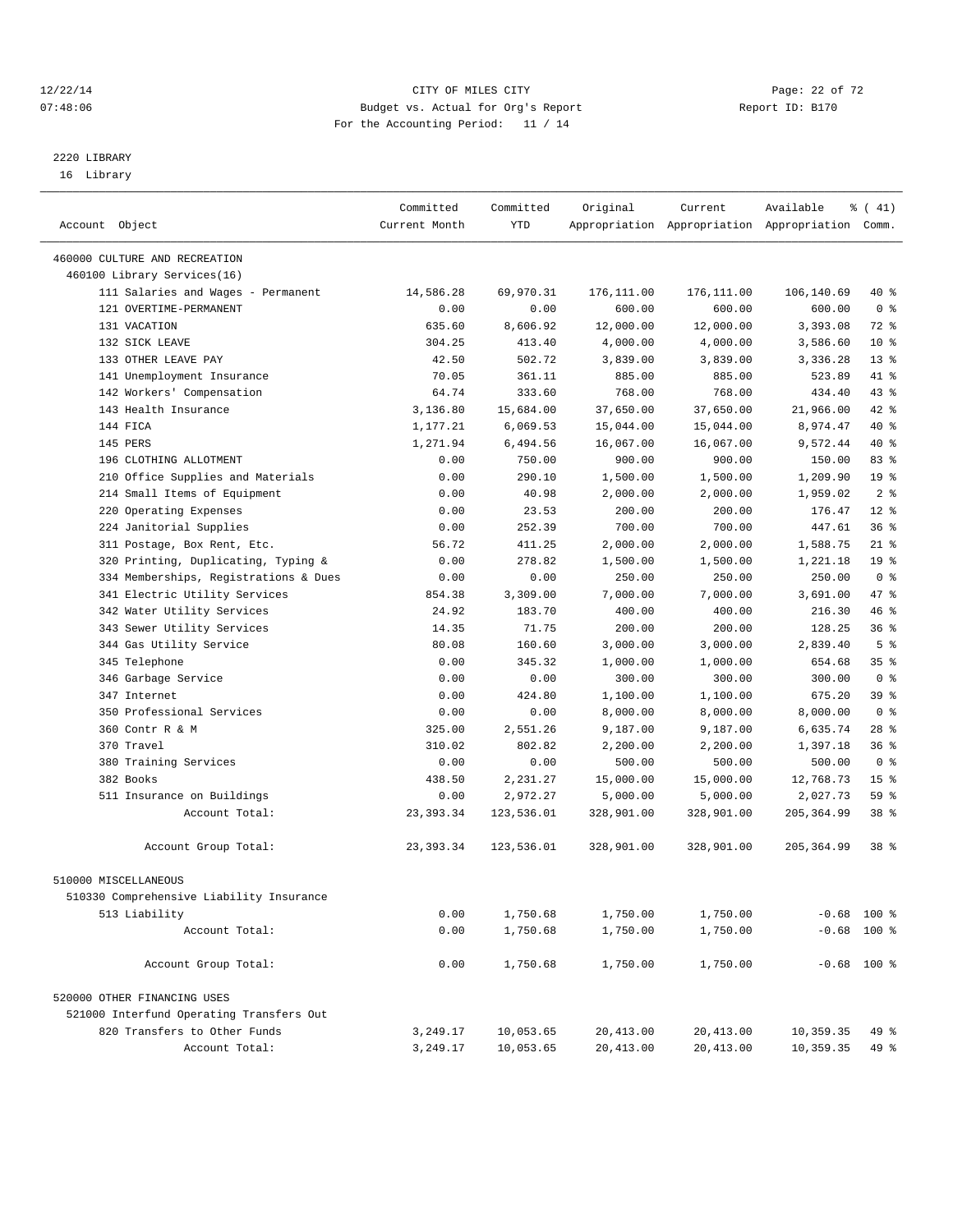#### 12/22/14 Page: 23 of 72 07:48:06 Budget vs. Actual for Org's Report Report ID: B170 For the Accounting Period: 11 / 14

## 2220 LIBRARY 16 Library

| Object<br>Account    | Committed<br>Current Month | Committed<br><b>YTD</b> | Original<br>Appropriation | Current<br>Appropriation | Available<br>Appropriation | $\frac{1}{6}$ ( 41)<br>Comm. |
|----------------------|----------------------------|-------------------------|---------------------------|--------------------------|----------------------------|------------------------------|
| Account Group Total: | 3,249.17                   | 10,053.65               | 20,413.00                 | 20,413.00                | 10,359.35                  | 49 %                         |
| Organization Total:  | 26,642.51                  | 135, 340, 34            | 351,064.00                | 351,064.00               | 215,723.66                 | 39 <sup>8</sup>              |
| Fund Total:          | 26,642.51                  | 135, 340, 34            | 351,064.00                | 351,064.00               | 215,723.66 39 %            |                              |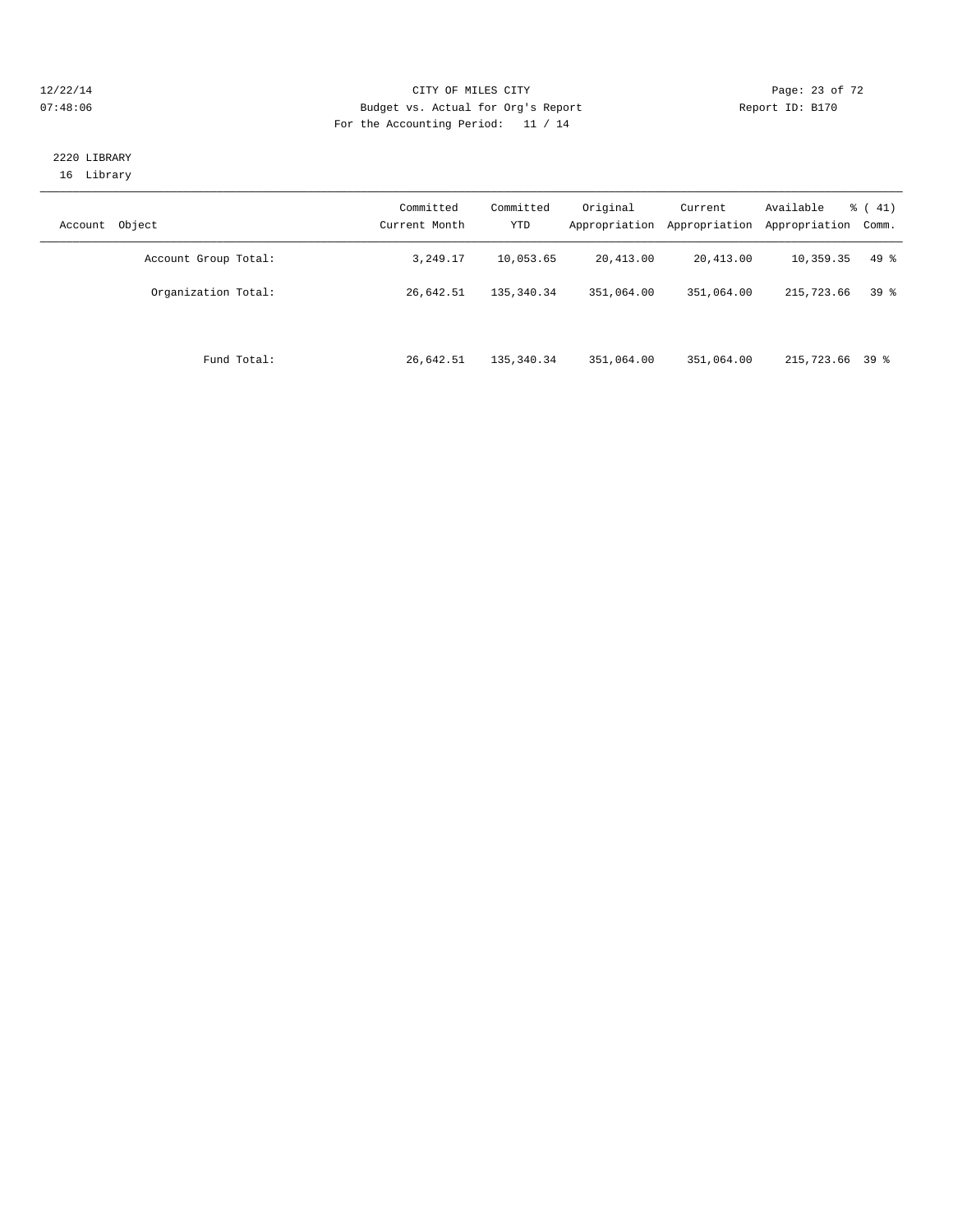#### 12/22/14 Page: 24 of 72 07:48:06 Budget vs. Actual for Org's Report Report ID: B170 For the Accounting Period: 11 / 14

# 2270 Health

37 CITY HEALTH

| Account Object                     | Committed<br>Current Month | Committed<br>YTD | Original  | Current<br>Appropriation Appropriation | Available<br>Appropriation | $\frac{1}{6}$ (41)<br>Comm. |
|------------------------------------|----------------------------|------------------|-----------|----------------------------------------|----------------------------|-----------------------------|
| 440000 PUBLIC HEALTH               |                            |                  |           |                                        |                            |                             |
| 440140 Registration and Inspection |                            |                  |           |                                        |                            |                             |
| 311 Postage, Box Rent, Etc.        | 0.00                       | 3.78             | 200.00    | 200.00                                 | 196.22                     | 2 <sub>8</sub>              |
| 350 Professional Services          | 0.00                       | 13,750.00        | 30,000.00 | 30,000.00                              | 16,250.00                  | 46 %                        |
| Account Total:                     | 0.00                       | 13,753.78        | 30,200.00 | 30,200.00                              | 16,446.22                  | 46%                         |
| Account Group Total:               | 0.00                       | 13,753.78        | 30,200.00 | 30,200.00                              | 16,446.22                  | $46$ %                      |
| Organization Total:                | 0.00                       | 13,753.78        | 30,200.00 | 30,200.00                              | 16,446.22                  | $46*$                       |
|                                    |                            |                  |           |                                        |                            |                             |
| Fund Total:                        | 0.00                       | 13,753.78        | 30,200.00 | 30,200.00                              | 16,446.22                  | 46 %                        |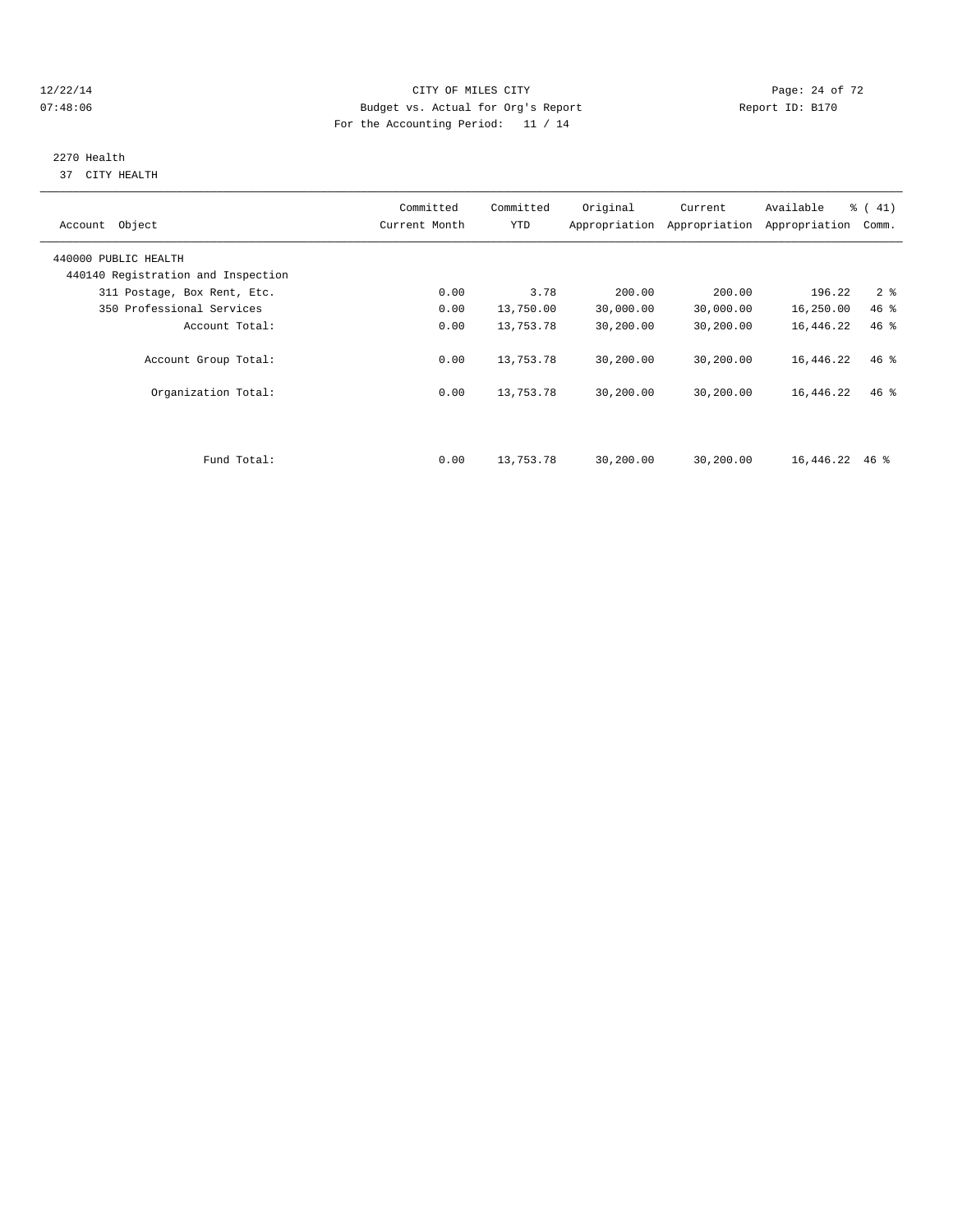#### 12/22/14 Page: 25 of 72 07:48:06 Budget vs. Actual for Org's Report Report ID: B170 For the Accounting Period: 11 / 14

2350 Local Government/Study Commission

302 Local Government/Study Commission

| Account Object                       | Committed<br>Current Month | Committed<br>YTD | Original  | Current   | Available<br>Appropriation Appropriation Appropriation Comm. | % (41)          |  |
|--------------------------------------|----------------------------|------------------|-----------|-----------|--------------------------------------------------------------|-----------------|--|
| 410000 GENERAL GOVERNMENT            |                            |                  |           |           |                                                              |                 |  |
| 410130 Committees and Special Bodies |                            |                  |           |           |                                                              |                 |  |
| 210 Office Supplies and Materials    | 0.00                       | 0.00             | 500.00    | 500.00    | 500.00                                                       | 0 <sup>8</sup>  |  |
| 220 Operating Expenses               | 0.00                       | 175.45           | 500.00    | 500.00    | 324.55                                                       | 35 <sup>8</sup> |  |
| 311 Postage, Box Rent, Etc.          | 0.00                       | 0.00             | 1,000.00  | 1,000.00  | 1,000.00                                                     | 0 <sup>8</sup>  |  |
| 320 Printing, Duplicating, Typing &  | 0.00                       | 0.00             | 1,000.00  | 1,000.00  | 1,000.00                                                     | 0 <sup>8</sup>  |  |
| 350 Professional Services            | 0.00                       | 0.00             | 8,142.00  | 8,142.00  | 8,142.00                                                     | 0 <sup>8</sup>  |  |
| 370 Travel                           | 0.00                       | 0.00             | 3,000.00  | 3,000.00  | 3,000.00                                                     | 0 <sup>8</sup>  |  |
| 380 Training Services                | 900.00                     | 900.00           | 0.00      | 0.00      | $-900.00$                                                    | $***$ $-$       |  |
| Account Total:                       | 900.00                     | 1,075.45         | 14,142.00 | 14,142.00 | 13,066.55                                                    | 8 %             |  |
| Account Group Total:                 | 900.00                     | 1,075.45         | 14,142.00 | 14,142.00 | 13,066.55                                                    | 8 %             |  |
| Organization Total:                  | 900.00                     | 1,075.45         | 14,142.00 | 14,142.00 | 13,066.55                                                    | 8 %             |  |
|                                      |                            |                  |           |           |                                                              |                 |  |
| Fund Total:                          | 900.00                     | 1,075.45         | 14,142.00 | 14,142.00 | 13,066.55                                                    | 8 %             |  |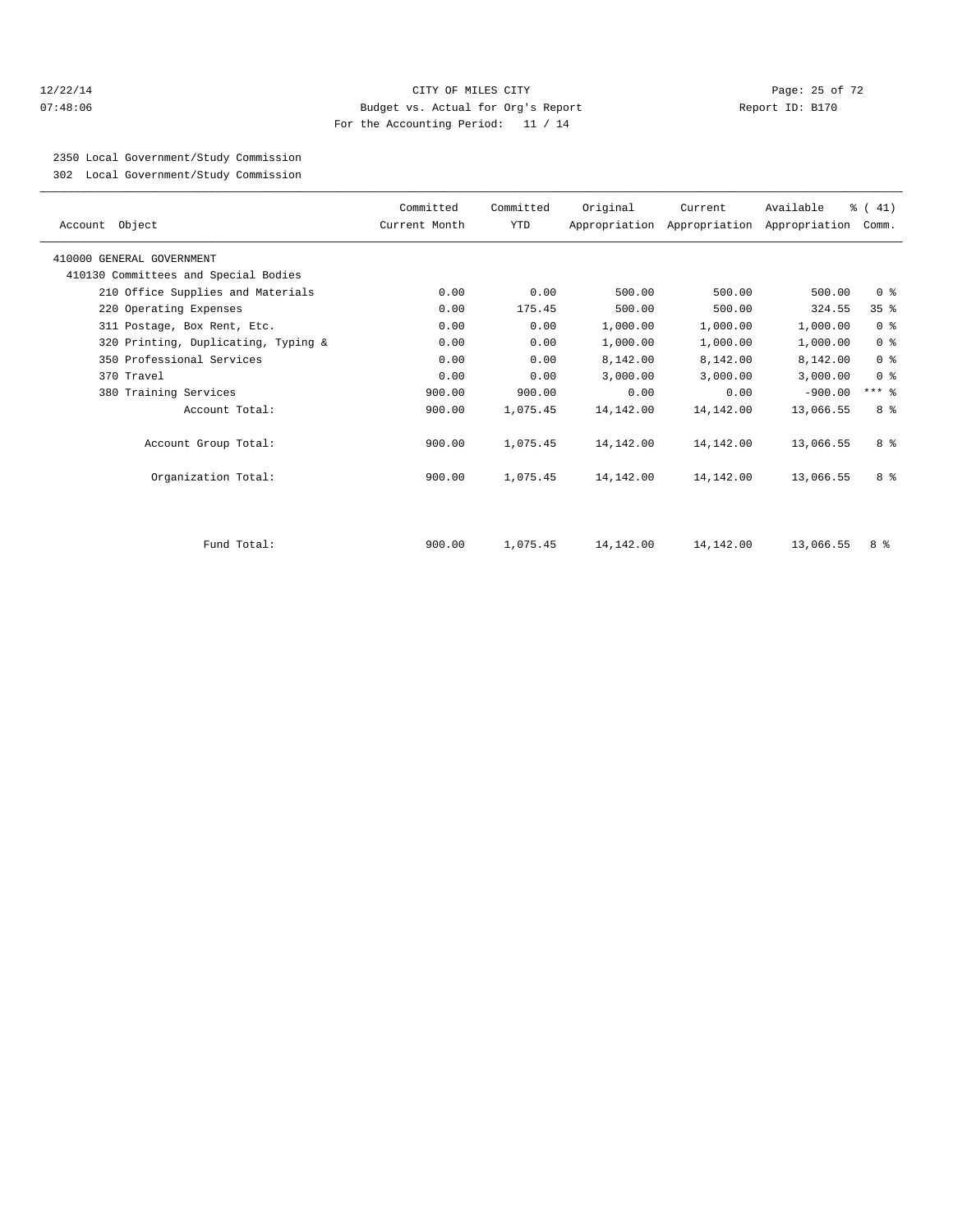#### 12/22/14 Page: 26 of 72 07:48:06 Budget vs. Actual for Org's Report Report ID: B170 For the Accounting Period: 11 / 14

# 2372 Permissive Medical Levy

20 Permissive Medical Levy

| Object<br>Account                                                       | Committed<br>Current Month | Committed<br>YTD | Original<br>Appropriation | Current<br>Appropriation | Available<br>Appropriation | % (41)<br>Comm. |
|-------------------------------------------------------------------------|----------------------------|------------------|---------------------------|--------------------------|----------------------------|-----------------|
| 520000 OTHER FINANCING USES<br>521000 Interfund Operating Transfers Out |                            |                  |                           |                          |                            |                 |
| 820 Transfers to Other Funds                                            | 0.00                       | 0.00             | 162,064.00                | 162,064.00               | 162,064.00                 | 0 <sup>8</sup>  |
| Account Total:                                                          | 0.00                       | 0.00             | 162,064.00                | 162,064.00               | 162,064.00                 | 0 <sup>8</sup>  |
| Account Group Total:                                                    | 0.00                       | 0.00             | 162,064.00                | 162,064.00               | 162,064.00                 | 0 <sup>8</sup>  |
| Organization Total:                                                     | 0.00                       | 0.00             | 162,064.00                | 162,064.00               | 162,064.00                 | 0 <sup>8</sup>  |
|                                                                         |                            |                  |                           |                          |                            |                 |
| Fund Total:                                                             | 0.00                       | 0.00             | 162,064.00                | 162,064.00               | 162,064.00                 | 0 <sup>8</sup>  |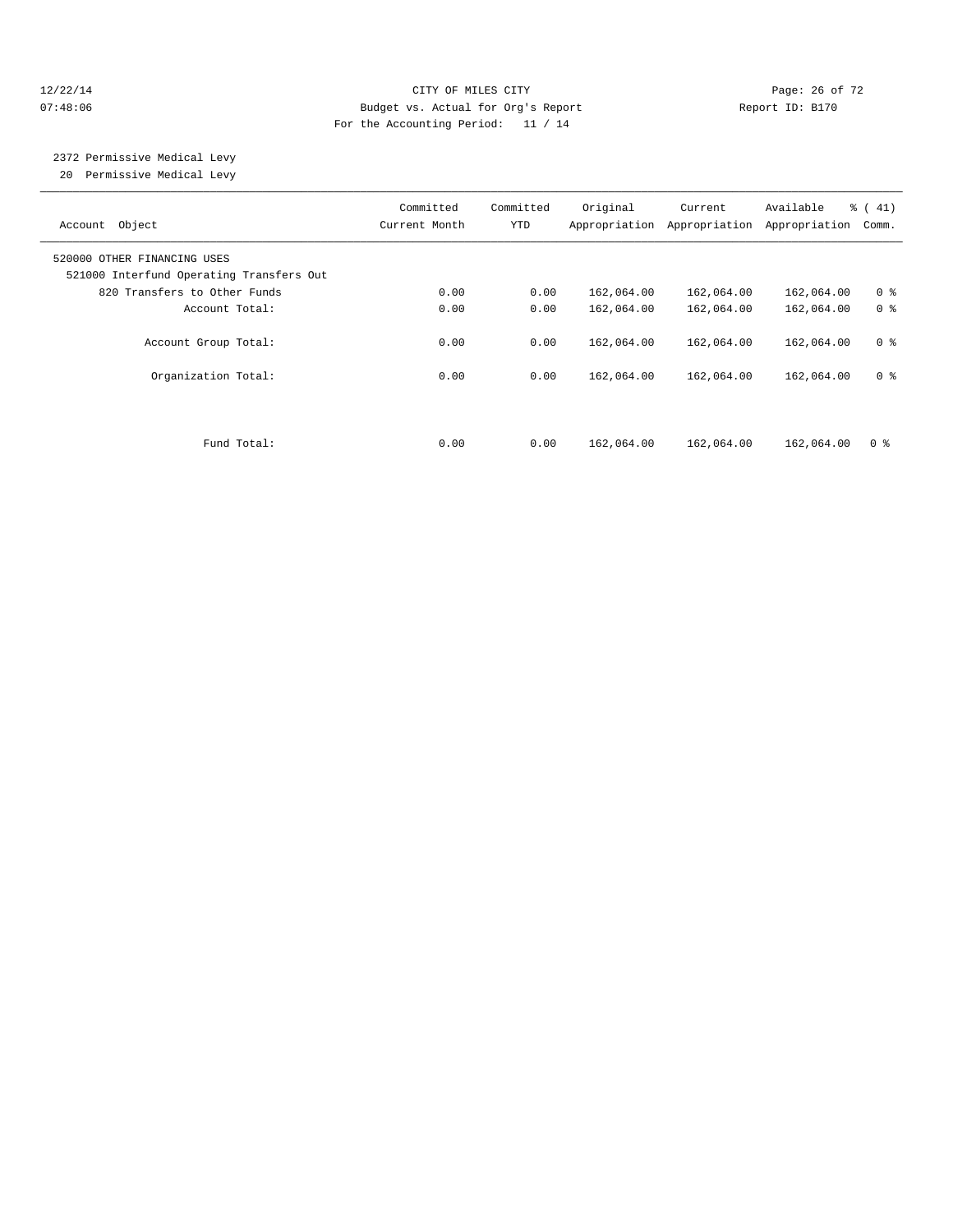#### 12/22/14 Page: 27 of 72 07:48:06 Budget vs. Actual for Org's Report Report ID: B170 For the Accounting Period: 11 / 14

————————————————————————————————————————————————————————————————————————————————————————————————————————————————————————————————————

# 2394 BUILDING CODE ENFORCEMENT

18 BUILDING INSPECTION

|                                                       | Committed     | Committed       | Original       | Current        | Available                                       | $\frac{1}{6}$ ( 41) |
|-------------------------------------------------------|---------------|-----------------|----------------|----------------|-------------------------------------------------|---------------------|
| Account Object                                        | Current Month | YTD             |                |                | Appropriation Appropriation Appropriation Comm. |                     |
| 420000 PUBLIC SAFETY                                  |               |                 |                |                |                                                 |                     |
| 420531 Building Inspection                            |               |                 |                |                |                                                 |                     |
| 111 Salaries and Wages - Permanent                    | 582.63        | 2,642.41        | 6,784.00       | 6,784.00       | 4,141.59                                        | 39 %                |
| 121 OVERTIME-PERMANENT                                | 10.92         | 49.11           | 150.00         | 150.00         | 100.89                                          | $33$ $%$            |
| 131 VACATION                                          | 28.15         | 316.08          | 500.00         | 500.00         | 183.92                                          | 63 %                |
| 132 SICK LEAVE                                        | 10.88         | 135.16          | 300.00         | 300.00         | 164.84                                          | 45 %                |
| 133 OTHER LEAVE PAY                                   | 0.00          | 0.00            | 328.00         | 328.00         | 328.00                                          | 0 <sup>8</sup>      |
| 141 Unemployment Insurance                            | 2.85          | 14.29           | 37.00          | 37.00          | 22.71                                           | 39 %                |
| 142 Workers' Compensation                             | 21.47         | 105.62          | 272.00         | 272.00         | 166.38                                          | 39 <sup>8</sup>     |
| 143 Health Insurance                                  | 125.48        | 627.52          | 1,506.00       | 1,506.00       | 878.48                                          | 42 %                |
| 144 FICA                                              | 48.37         | 233.80          | 617.00         | 617.00         | 383.20                                          | 38 %                |
| 145 PERS                                              | 51.68         | 256.79          | 659.00         | 659.00         | 402.21                                          | 39 %                |
| 196 CLOTHING ALLOTMENT                                | 0.00          | 30.00           | 30.00          | 30.00          | 0.00                                            | 100 %               |
|                                                       | 0.00          | 164.40          | 3,000.00       | 3,000.00       | 2,835.60                                        | 5 <sup>°</sup>      |
| 210 Office Supplies and Materials                     |               |                 |                |                |                                                 | 56 %                |
| 214 Small Items of Equipment                          | 329.51        | 6,698.46        | 12,000.00      | 12,000.00      | 5,301.54                                        | $***$ $-$           |
| 220 Operating Expenses<br>311 Postage, Box Rent, Etc. | 0.00          | 96.03<br>117.86 | 0.00<br>250.00 | 0.00<br>250.00 | $-96.03$<br>132.14                              | 47 %                |
|                                                       | 13.61         |                 |                | 300.00         | 300.00                                          | 0 <sup>8</sup>      |
| 320 Printing, Duplicating, Typing &                   | 0.00          | 0.00            | 300.00         |                |                                                 | 15 <sup>°</sup>     |
| 330 Publicity, Subscriptions & Dues                   | 0.00          | 22.00           | 150.00         | 150.00         | 128.00                                          |                     |
| 334 Memberships, Registrations & Dues                 | 0.00          | 225.00          | 300.00         | 300.00         | 75.00                                           | 75 %                |
| 345 Telephone                                         | 26.36         | 131.80          | 400.00         | 400.00         | 268.20                                          | 33%                 |
| 347 Internet                                          | 0.00          | 0.00            | 200.00         | 200.00         | 200.00                                          | 0 <sup>8</sup>      |
| 350 Professional Services                             | 1,646.93      | 12,349.23       | 75,000.00      | 75,000.00      | 62,650.77                                       | $16*$               |
| 360 Contr R & M                                       | 0.00          | 401.80          | 0.00           | 0.00           | $-401.80$                                       | $***$ $_{8}$        |
| 380 Training Services                                 | 0.00          | 0.00            | 1,500.00       | 1,500.00       | 1,500.00                                        | 0 <sup>8</sup>      |
| 382 Books                                             | 0.00          | 0.00            | 400.00         | 400.00         | 400.00                                          | 0 <sup>8</sup>      |
| 513 Liability                                         | 0.00          | 375.00          | 0.00           | 0.00           | $-375.00$                                       | $***$ 8             |
| 540 Special Assessments                               | 0.00          | 709.93          | 700.00         | 700.00         | $-9.93$                                         | $101$ %             |
| Account Total:                                        | 2,898.84      | 25,702.29       | 105,383.00     | 105,383.00     | 79,680.71                                       | $24$ %              |
| Account Group Total:                                  | 2,898.84      | 25,702.29       | 105,383.00     | 105,383.00     | 79,680.71                                       | $24$ %              |
| 510000 MISCELLANEOUS                                  |               |                 |                |                |                                                 |                     |
| 510330 Comprehensive Liability Insurance              |               |                 |                |                |                                                 |                     |
| 513 Liability                                         | 0.00          | 71.62           | 72.00          | 72.00          | 0.38                                            | 99 %                |
| Account Total:                                        | 0.00          | 71.62           | 72.00          | 72.00          | 0.38                                            | 99 %                |
| Account Group Total:                                  | 0.00          | 71.62           | 72.00          | 72.00          | 0.38                                            | 99 %                |
| 520000 OTHER FINANCING USES                           |               |                 |                |                |                                                 |                     |
| 521000 Interfund Operating Transfers Out              |               |                 |                |                |                                                 |                     |
| 820 Transfers to Other Funds                          | 992.49        | 3,082.01        | 6, 269.00      | 6, 269.00      | 3,186.99                                        | 49 %                |
| Account Total:                                        | 992.49        | 3,082.01        | 6,269.00       | 6, 269.00      | 3,186.99                                        | 49 %                |
|                                                       |               |                 |                |                |                                                 |                     |
| Account Group Total:                                  | 992.49        | 3,082.01        | 6, 269.00      | 6, 269.00      | 3,186.99                                        | 49 %                |
| Organization Total:                                   | 3,891.33      | 28,855.92       | 111,724.00     | 111,724.00     | 82,868.08                                       | $26$ %              |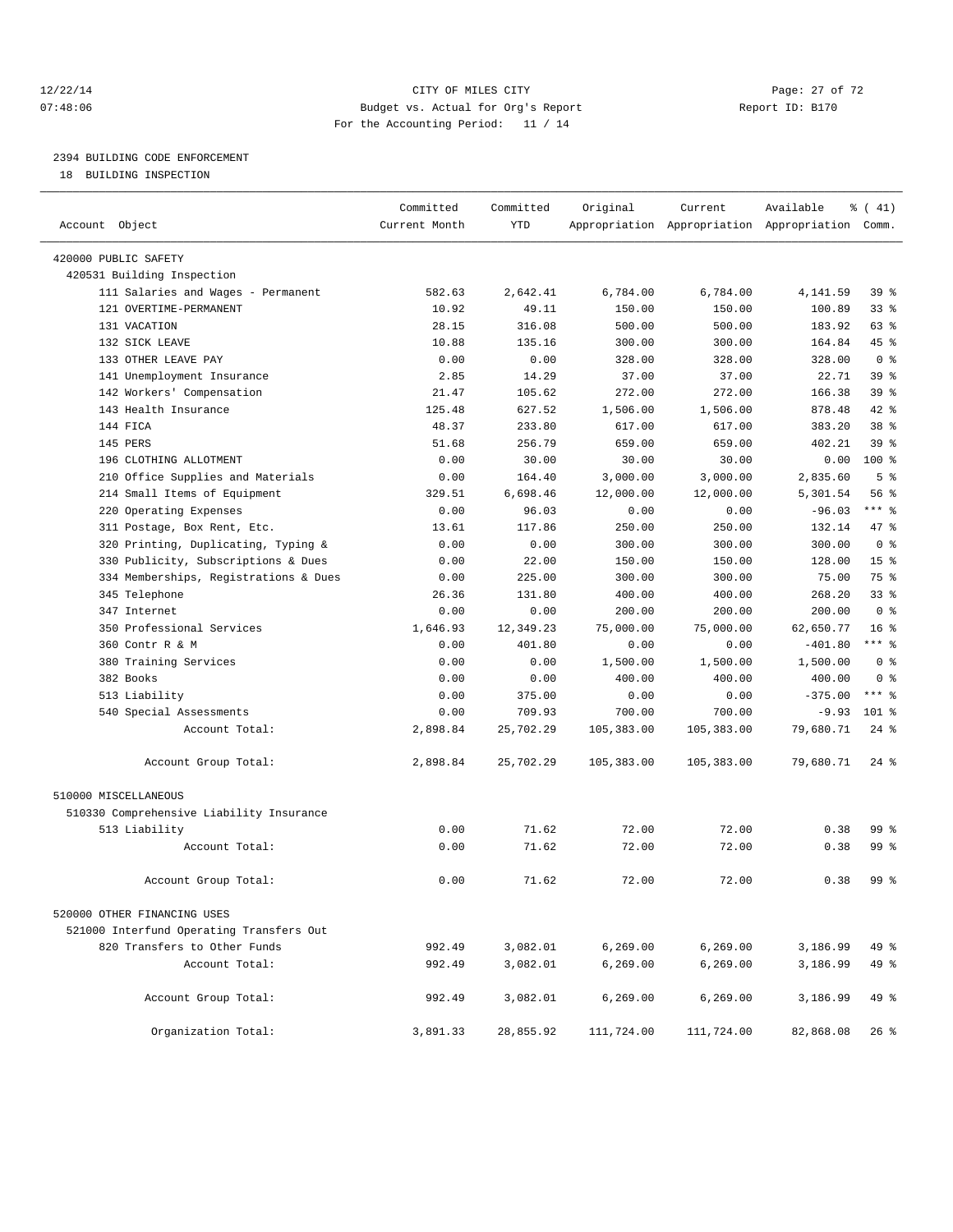#### 12/22/14 Page: 28 of 72 07:48:06 Budget vs. Actual for Org's Report Report ID: B170 For the Accounting Period: 11 / 14

# 2394 BUILDING CODE ENFORCEMENT

18 BUILDING INSPECTION

| Account Object |             | Committed<br>Current Month | Committed<br><b>YTD</b> | Original   | Current    | Available<br>Appropriation Appropriation Appropriation Comm. | $\frac{1}{6}$ (41) |
|----------------|-------------|----------------------------|-------------------------|------------|------------|--------------------------------------------------------------|--------------------|
|                | Fund Total: | 3,891.33                   | 28,855.92               | 111,724.00 | 111,724.00 | 82,868.08 26 %                                               |                    |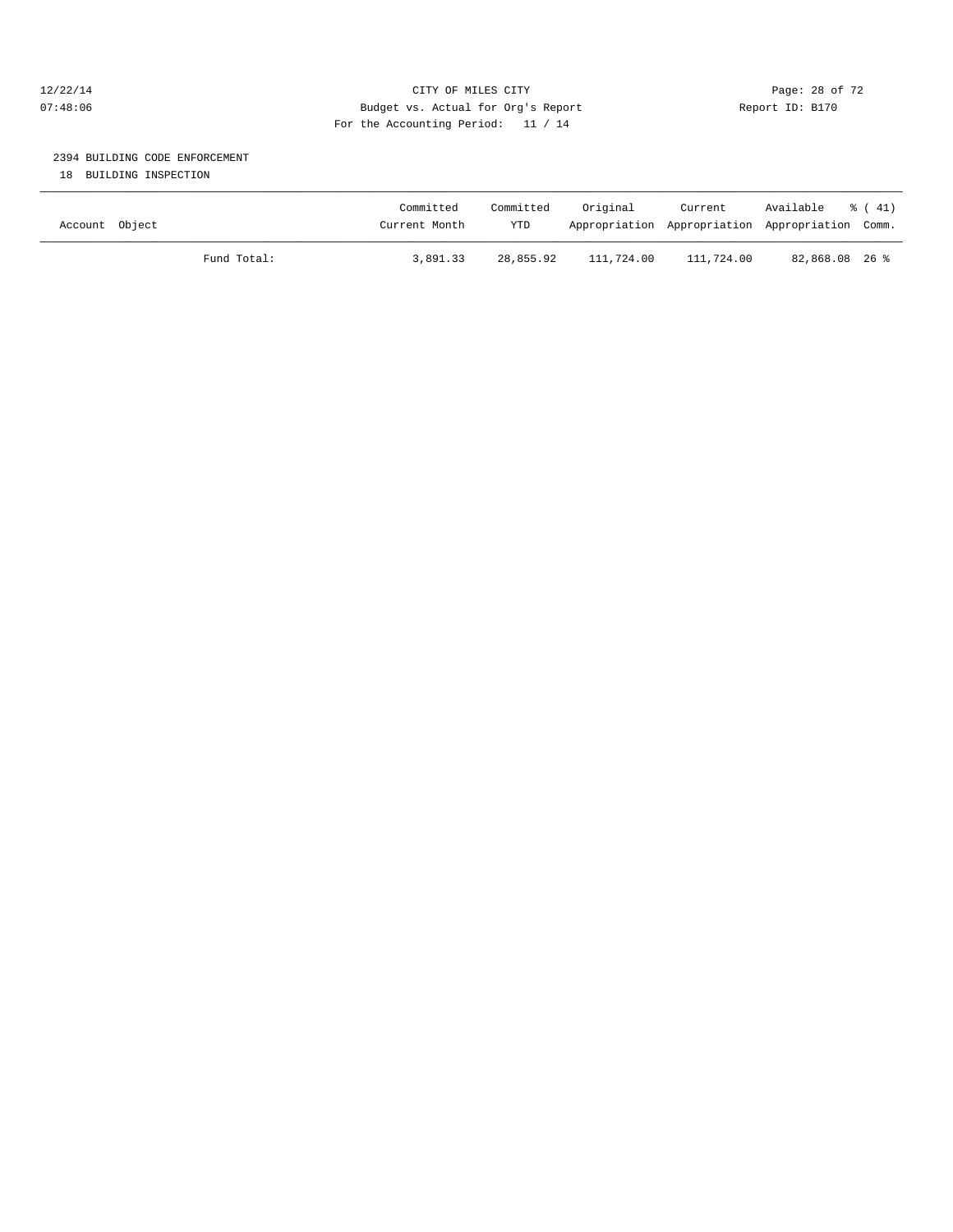#### 12/22/14 Page: 29 of 72 07:48:06 Budget vs. Actual for Org's Report Report ID: B170 For the Accounting Period: 11 / 14

#### 2400 LTG M D#165-(Gen City) 46 SID #165

| Account Object                           | Committed<br>Current Month | Committed<br><b>YTD</b> | Original   | Current<br>Appropriation Appropriation Appropriation | Available       | % (41)<br>Comm. |  |
|------------------------------------------|----------------------------|-------------------------|------------|------------------------------------------------------|-----------------|-----------------|--|
| 430000 Public Works                      |                            |                         |            |                                                      |                 |                 |  |
| 430263 STREET LIGHTING                   |                            |                         |            |                                                      |                 |                 |  |
| 341 Electric Utility Services            | 9,616.04                   | 38,226.60               | 117,500.00 | 117,500.00                                           | 79, 273.40      | 33%             |  |
| 533 Machinery and Equipment Rental       | 4,598.60                   | 18,168.75               | 47,000.00  | 47,000.00                                            | 28,831.25       | 39 %            |  |
| Account Total:                           | 14, 214.64                 | 56, 395. 35             | 164,500.00 | 164,500.00                                           | 108,104.65      | 34.8            |  |
| Account Group Total:                     | 14, 214.64                 | 56, 395. 35             | 164,500.00 | 164,500.00                                           | 108,104.65      | 34.8            |  |
| 520000 OTHER FINANCING USES              |                            |                         |            |                                                      |                 |                 |  |
| 521000 Interfund Operating Transfers Out |                            |                         |            |                                                      |                 |                 |  |
| 820 Transfers to Other Funds             | 0.00                       | 1,000.00                | 1,000.00   | 1,000.00                                             | 0.00            | $100*$          |  |
| Account Total:                           | 0.00                       | 1,000.00                | 1,000.00   | 1,000.00                                             | 0.00            | 100 %           |  |
| Account Group Total:                     | 0.00                       | 1,000.00                | 1,000.00   | 1,000.00                                             |                 | $0.00$ 100 %    |  |
| Organization Total:                      | 14, 214.64                 | 57, 395.35              | 165,500.00 | 165,500.00                                           | 108,104.65      | 35 <sup>8</sup> |  |
|                                          |                            |                         |            |                                                      |                 |                 |  |
| Fund Total:                              | 14, 214.64                 | 57, 395.35              | 165,500.00 | 165,500.00                                           | 108,104.65 35 % |                 |  |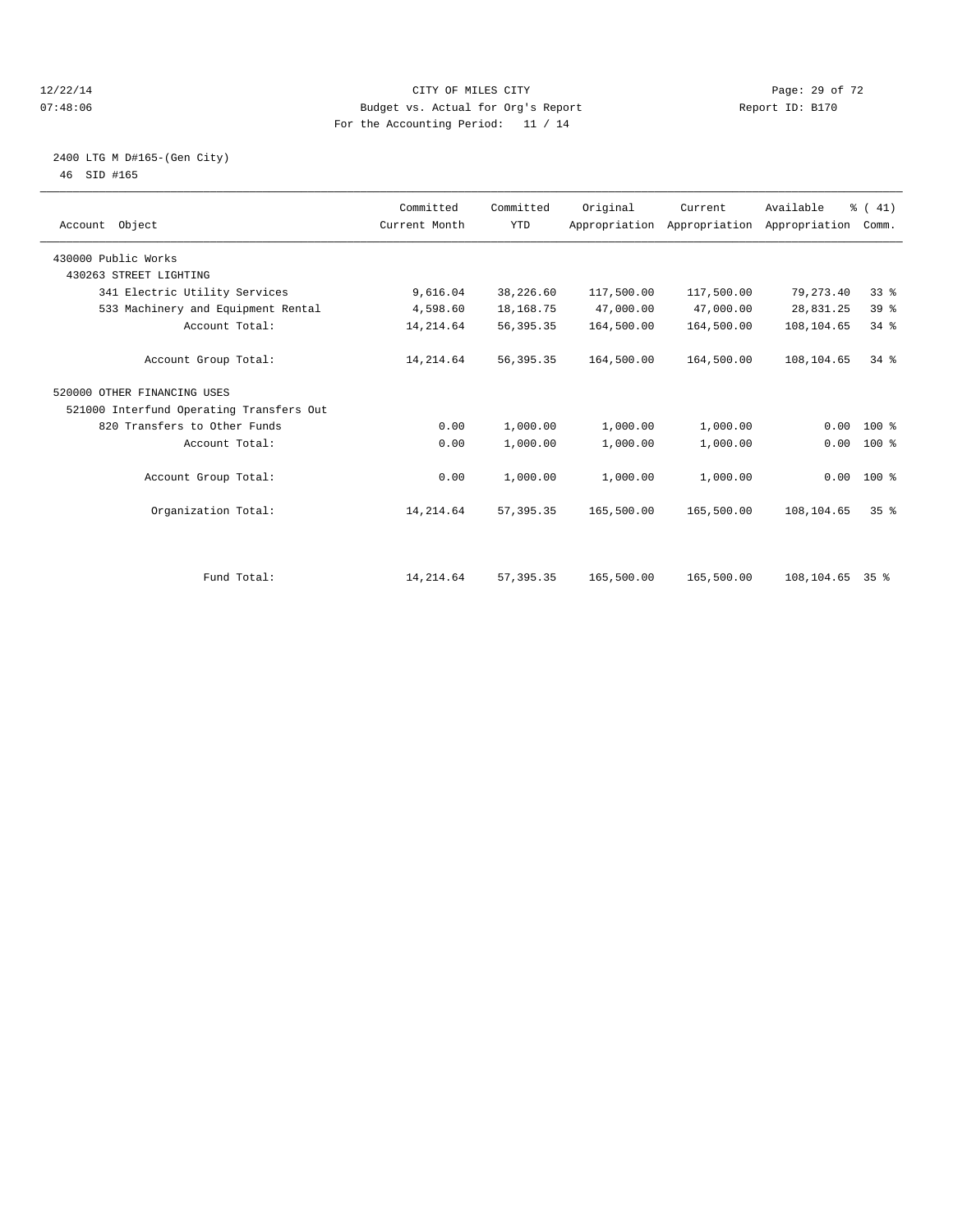#### 12/22/14 Page: 30 of 72 07:48:06 Budget vs. Actual for Org's Report Report ID: B170 For the Accounting Period: 11 / 14

# 2420 LTG M D#167-(MilesAddn Etc)

48 SID #167

| Account Object                           | Committed<br>Current Month | Committed<br><b>YTD</b> | Original  | Current<br>Appropriation Appropriation Appropriation | Available | % (41)<br>Comm. |  |
|------------------------------------------|----------------------------|-------------------------|-----------|------------------------------------------------------|-----------|-----------------|--|
| 430000 Public Works                      |                            |                         |           |                                                      |           |                 |  |
| 430263 STREET LIGHTING                   |                            |                         |           |                                                      |           |                 |  |
| 341 Electric Utility Services            | 1,564.98                   | 9,710.17                | 21,900.00 | 21,900.00                                            | 12,189.83 | $44*$           |  |
| 533 Machinery and Equipment Rental       | 675.90                     | 2,441.00                | 9,000.00  | 9,000.00                                             | 6,559.00  | $27$ $%$        |  |
| Account Total:                           | 2,240.88                   | 12, 151. 17             | 30,900.00 | 30,900.00                                            | 18,748.83 | 39 <sup>8</sup> |  |
| Account Group Total:                     | 2,240.88                   | 12, 151. 17             | 30,900.00 | 30,900.00                                            | 18,748.83 | $39*$           |  |
| 520000 OTHER FINANCING USES              |                            |                         |           |                                                      |           |                 |  |
| 521000 Interfund Operating Transfers Out |                            |                         |           |                                                      |           |                 |  |
| 820 Transfers to Other Funds             | 0.00                       | 1,000.00                | 1,000.00  | 1,000.00                                             | 0.00      | $100*$          |  |
| Account Total:                           | 0.00                       | 1,000.00                | 1,000.00  | 1,000.00                                             | 0.00      | 100 %           |  |
| Account Group Total:                     | 0.00                       | 1,000.00                | 1,000.00  | 1,000.00                                             |           | $0.00$ 100 %    |  |
| Organization Total:                      | 2,240.88                   | 13, 151. 17             | 31,900.00 | 31,900.00                                            | 18,748.83 | $41*$           |  |
|                                          |                            |                         |           |                                                      |           |                 |  |
| Fund Total:                              | 2,240.88                   | 13, 151. 17             | 31,900.00 | 31,900.00                                            | 18,748.83 | $41*$           |  |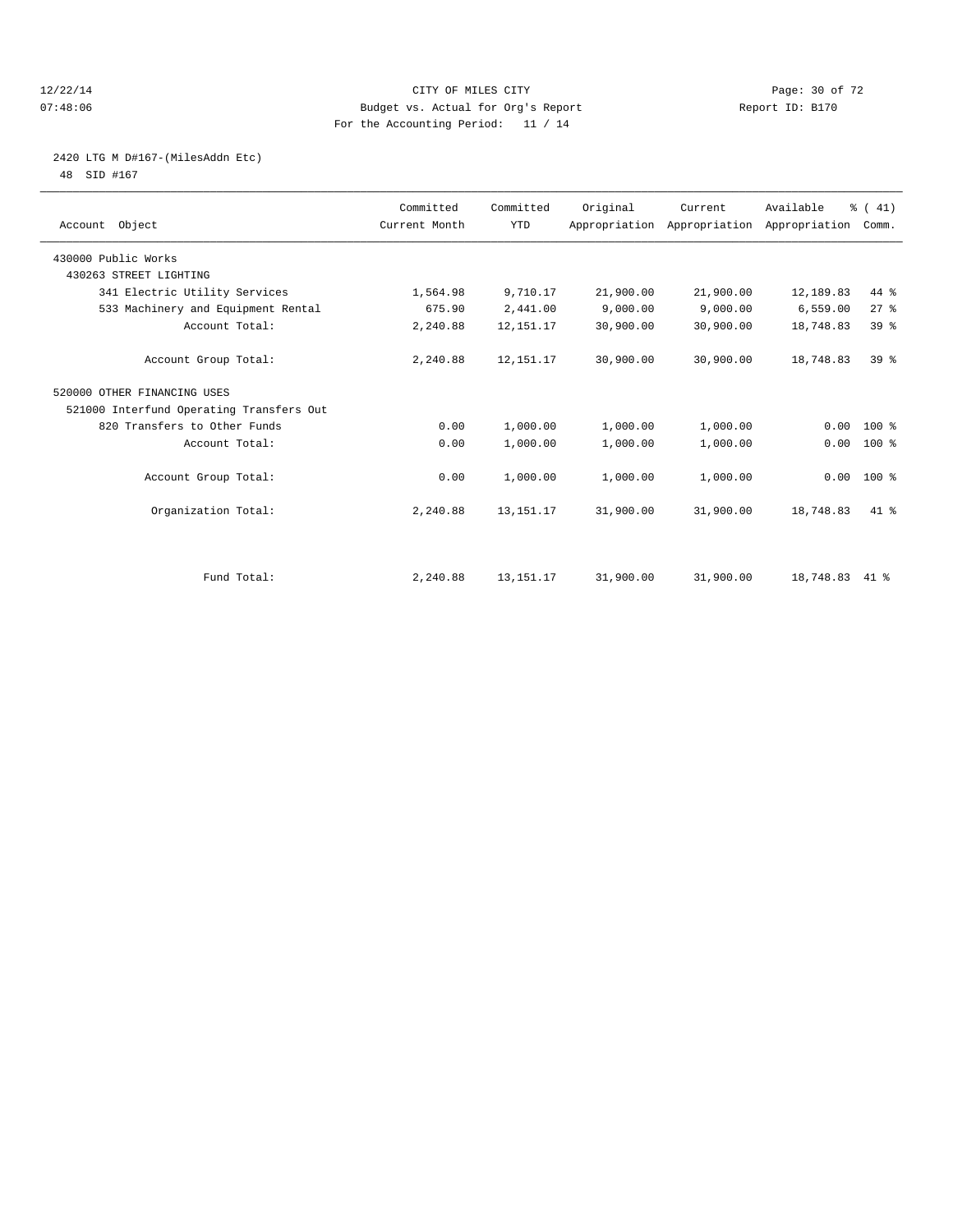#### 12/22/14 Page: 31 of 72 07:48:06 Budget vs. Actual for Org's Report Report ID: B170 For the Accounting Period: 11 / 14

## 2430 LTG M D#171-(Balsam Est) 49 SID #171

| Account Object                           | Committed<br>Current Month | Committed<br><b>YTD</b> | Original | Current<br>Appropriation Appropriation | Available<br>Appropriation | % (41)<br>Comm. |
|------------------------------------------|----------------------------|-------------------------|----------|----------------------------------------|----------------------------|-----------------|
| 430000 Public Works                      |                            |                         |          |                                        |                            |                 |
| 430263 STREET LIGHTING                   |                            |                         |          |                                        |                            |                 |
| 230 Repair and Maintenance Supplies      | 0.00                       | 0.00                    | 700.00   | 700.00                                 | 700.00                     | 0 <sup>8</sup>  |
| 341 Electric Utility Services            | 110.89                     | 620.94                  | 1,700.00 | 1,700.00                               | 1,079.06                   | 37 <sup>8</sup> |
| 360 Contr R & M                          | 0.00                       | 0.00                    | 500.00   | 500.00                                 | 500.00                     | 0 <sup>8</sup>  |
| Account Total:                           | 110.89                     | 620.94                  | 2,900.00 | 2,900.00                               | 2,279.06                   | $21$ %          |
| Account Group Total:                     | 110.89                     | 620.94                  | 2,900.00 | 2.900.00                               | 2,279.06                   | $21$ %          |
| 520000 OTHER FINANCING USES              |                            |                         |          |                                        |                            |                 |
| 521000 Interfund Operating Transfers Out |                            |                         |          |                                        |                            |                 |
| 820 Transfers to Other Funds             | 0.00                       | 1,000.00                | 1,000.00 | 1,000.00                               | 0.00                       | $100*$          |
| Account Total:                           | 0.00                       | 1,000.00                | 1,000.00 | 1,000.00                               | 0.00                       | $100*$          |
| Account Group Total:                     | 0.00                       | 1,000.00                | 1,000.00 | 1,000.00                               | 0.00                       | $100*$          |
| Organization Total:                      | 110.89                     | 1,620.94                | 3,900.00 | 3,900.00                               | 2,279.06                   | $42*$           |
|                                          |                            |                         |          |                                        |                            |                 |
| Fund Total:                              | 110.89                     | 1,620.94                | 3,900.00 | 3,900.00                               | $2,279.06$ 42 %            |                 |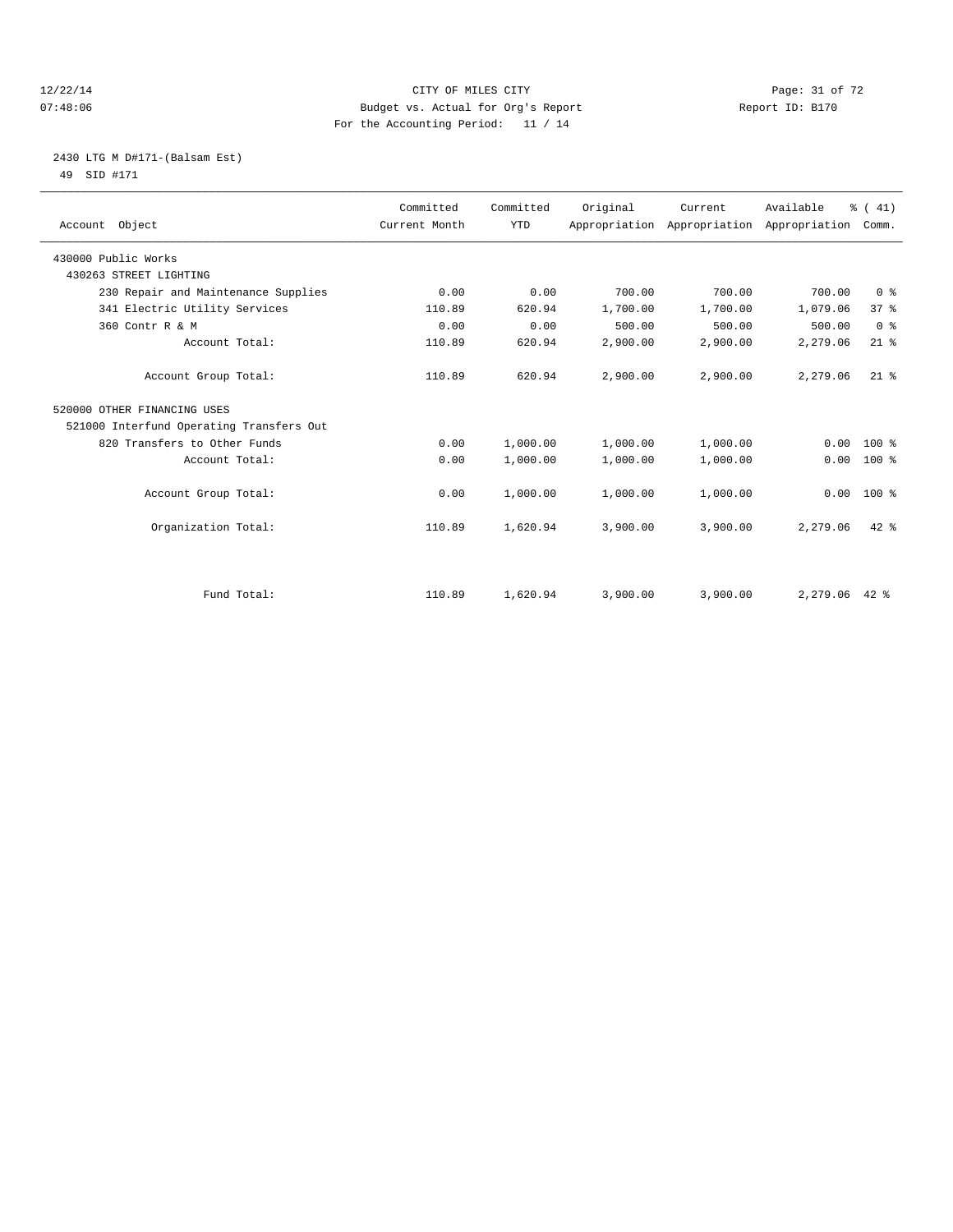#### 12/22/14 Page: 32 of 72 07:48:07 Budget vs. Actual for Org's Report Report ID: B170 For the Accounting Period: 11 / 14

## 2440 LTG M D#172-(Main Str) 50 SID #172

| Account Object                           | Committed<br>Current Month | Committed<br><b>YTD</b> | Original  | Current<br>Appropriation Appropriation | Available<br>Appropriation | % (41)<br>Comm. |
|------------------------------------------|----------------------------|-------------------------|-----------|----------------------------------------|----------------------------|-----------------|
| 430000 Public Works                      |                            |                         |           |                                        |                            |                 |
| 430263 STREET LIGHTING                   |                            |                         |           |                                        |                            |                 |
| 230 Repair and Maintenance Supplies      | 52.46                      | 111.63                  | 3,000.00  | 3,000.00                               | 2,888.37                   | $4\degree$      |
| 341 Electric Utility Services            | 1,026.71                   | 4,502.57                | 14,000.00 | 14,000.00                              | 9,497.43                   | 32%             |
| 360 Contr R & M                          | 98.63                      | 984.53                  | 1,700.00  | 1,700.00                               | 715.47                     | 58 %            |
| Account Total:                           | 1,177.80                   | 5,598.73                | 18,700.00 | 18,700.00                              | 13,101.27                  | $30*$           |
| Account Group Total:                     | 1,177.80                   | 5,598.73                | 18,700.00 | 18,700.00                              | 13,101.27                  | $30*$           |
| 520000 OTHER FINANCING USES              |                            |                         |           |                                        |                            |                 |
| 521000 Interfund Operating Transfers Out |                            |                         |           |                                        |                            |                 |
| 820 Transfers to Other Funds             | 0.00                       | 1,000.00                | 1,000.00  | 1,000.00                               | 0.00                       | $100*$          |
| Account Total:                           | 0.00                       | 1,000.00                | 1,000.00  | 1,000.00                               | 0.00                       | $100*$          |
| Account Group Total:                     | 0.00                       | 1,000.00                | 1,000.00  | 1,000.00                               | 0.00                       | 100 %           |
| Organization Total:                      | 1,177.80                   | 6,598.73                | 19,700.00 | 19,700.00                              | 13,101.27                  | 33 <sup>8</sup> |
|                                          |                            |                         |           |                                        |                            |                 |
| Fund Total:                              | 1,177.80                   | 6,598.73                | 19,700.00 | 19,700.00                              | 13, 101. 27 33 %           |                 |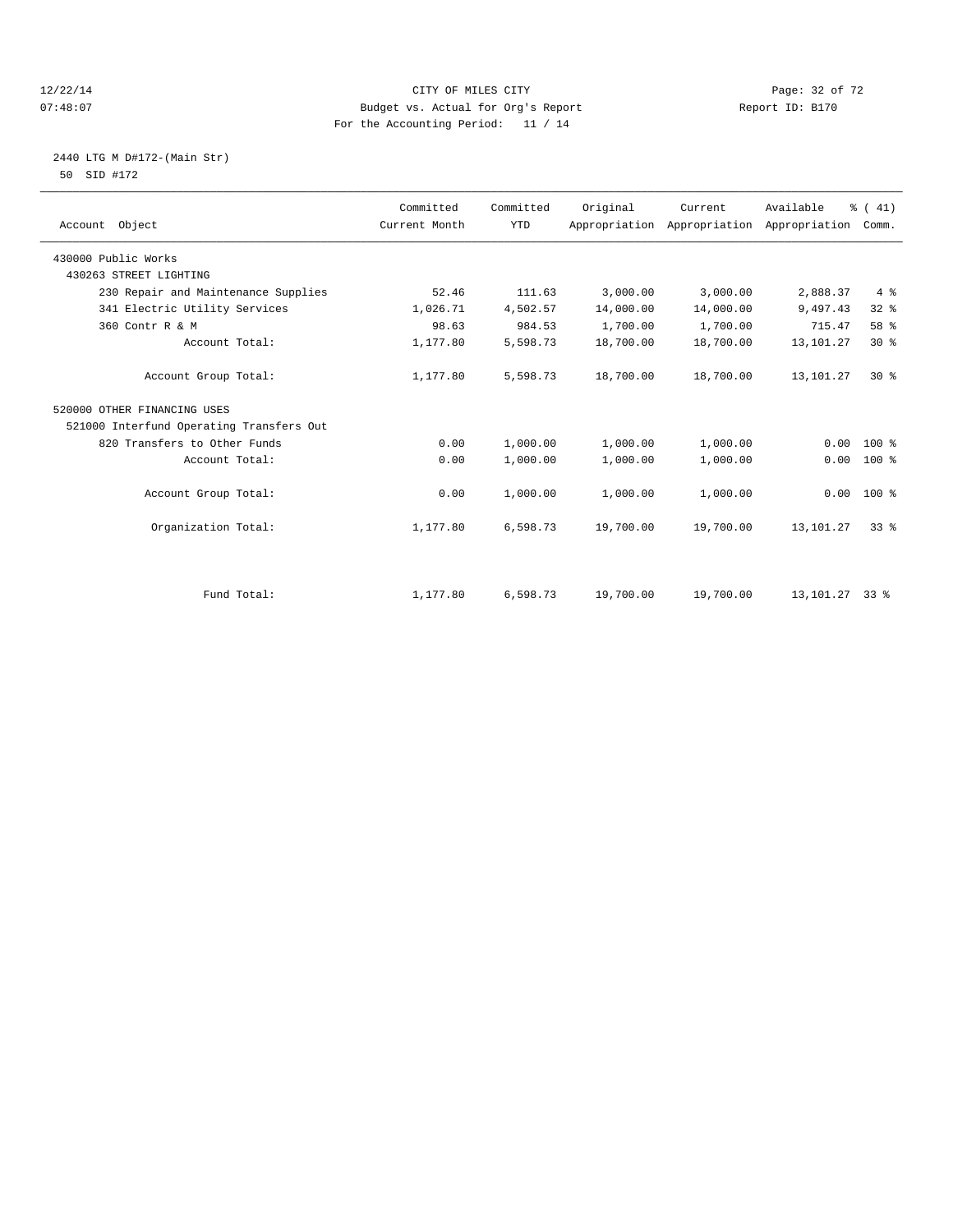#### 12/22/14 Page: 33 of 72 07:48:07 Budget vs. Actual for Org's Report Report ID: B170 For the Accounting Period: 11 / 14

#### 2450 LTG M D#195-(SG-Trico) 51 SID #195

| Account Object                           | Committed<br>Current Month | Committed<br><b>YTD</b> | Original  | Current   | Available<br>Appropriation Appropriation Appropriation | % (41)<br>Comm. |  |
|------------------------------------------|----------------------------|-------------------------|-----------|-----------|--------------------------------------------------------|-----------------|--|
| 430000 Public Works                      |                            |                         |           |           |                                                        |                 |  |
| 430263 STREET LIGHTING                   |                            |                         |           |           |                                                        |                 |  |
| 341 Electric Utility Services            | 401.84                     | 2,009.20                | 5,250.00  | 5,250.00  | 3,240.80                                               | 38 %            |  |
| Account Total:                           | 401.84                     | 2,009.20                | 5,250.00  | 5,250.00  | 3,240.80                                               | 38 <sup>8</sup> |  |
| Account Group Total:                     | 401.84                     | 2,009.20                | 5,250.00  | 5,250.00  | 3,240.80                                               | 38 <sup>8</sup> |  |
| 520000 OTHER FINANCING USES              |                            |                         |           |           |                                                        |                 |  |
| 521000 Interfund Operating Transfers Out |                            |                         |           |           |                                                        |                 |  |
| 820 Transfers to Other Funds             | 0.00                       | 1,000.00                | 1,000.00  | 1,000.00  |                                                        | $0.00 100$ %    |  |
| Account Total:                           | 0.00                       | 1,000.00                | 1,000.00  | 1,000.00  | 0.00                                                   | 100 %           |  |
| Account Group Total:                     | 0.00                       | 1,000.00                | 1,000.00  | 1,000.00  |                                                        | $0.00$ 100 %    |  |
| Organization Total:                      | 401.84                     | 3,009.20                | 6, 250.00 | 6, 250.00 | 3,240.80                                               | $48*$           |  |
| Fund Total:                              | 401.84                     | 3,009.20                | 6, 250.00 | 6.250.00  | 3,240.80                                               | $48*$           |  |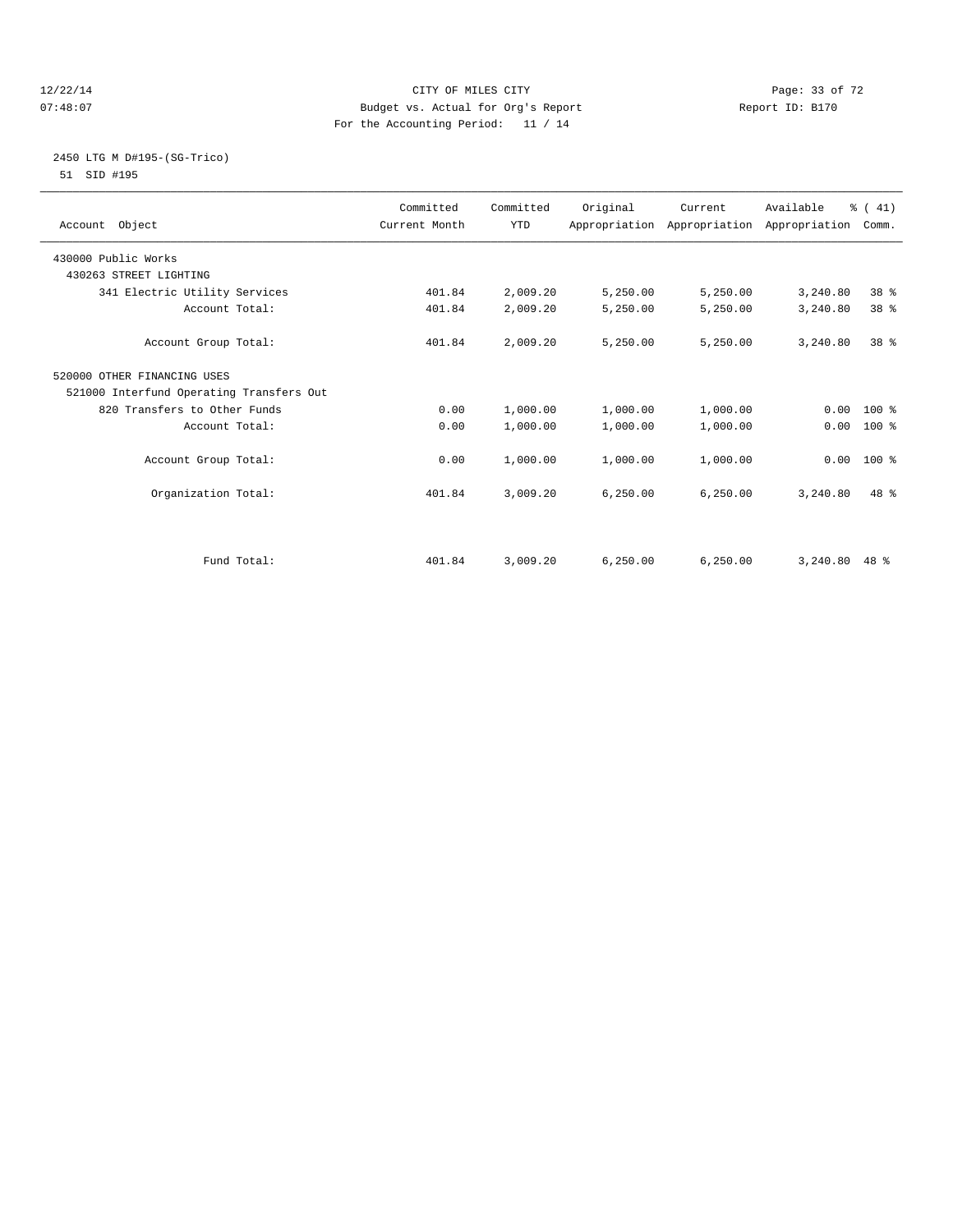#### 12/22/14 Page: 34 of 72 07:48:07 Budget vs. Actual for Org's Report Report ID: B170 For the Accounting Period: 11 / 14

## 2470 LTG M D#202-(SG-MDU&NV) 72 SID #202

| Account Object                           | Committed<br>Current Month | Committed<br><b>YTD</b> | Original | Current<br>Appropriation Appropriation Appropriation | Available | % (41)<br>Comm. |  |
|------------------------------------------|----------------------------|-------------------------|----------|------------------------------------------------------|-----------|-----------------|--|
| 430000 Public Works                      |                            |                         |          |                                                      |           |                 |  |
| 430263 STREET LIGHTING                   |                            |                         |          |                                                      |           |                 |  |
| 341 Electric Utility Services            | 237.09                     | 1,052.55                | 3,650.00 | 3,650.00                                             | 2,597.45  | 29%             |  |
| 533 Machinery and Equipment Rental       | 304.12                     | 1,216.48                | 3,200.00 | 3,200.00                                             | 1,983.52  | 38 %            |  |
| Account Total:                           | 541.21                     | 2,269.03                | 6,850.00 | 6,850.00                                             | 4,580.97  | 33 <sup>8</sup> |  |
| Account Group Total:                     | 541.21                     | 2,269.03                | 6.850.00 | 6,850.00                                             | 4,580.97  | 33 <sup>8</sup> |  |
| 520000 OTHER FINANCING USES              |                            |                         |          |                                                      |           |                 |  |
| 521000 Interfund Operating Transfers Out |                            |                         |          |                                                      |           |                 |  |
| 820 Transfers to Other Funds             | 0.00                       | 1,000.00                | 1,000.00 | 1,000.00                                             | 0.00      | 100 %           |  |
| Account Total:                           | 0.00                       | 1,000.00                | 1,000.00 | 1,000.00                                             | 0.00      | 100 %           |  |
| Account Group Total:                     | 0.00                       | 1,000.00                | 1,000.00 | 1,000.00                                             |           | $0.00$ 100 %    |  |
| Organization Total:                      | 541.21                     | 3,269.03                | 7,850.00 | 7,850.00                                             | 4,580.97  | $42*$           |  |
|                                          |                            |                         |          |                                                      |           |                 |  |
| Fund Total:                              | 541.21                     | 3,269.03                | 7,850.00 | 7,850.00                                             | 4,580.97  | $42*$           |  |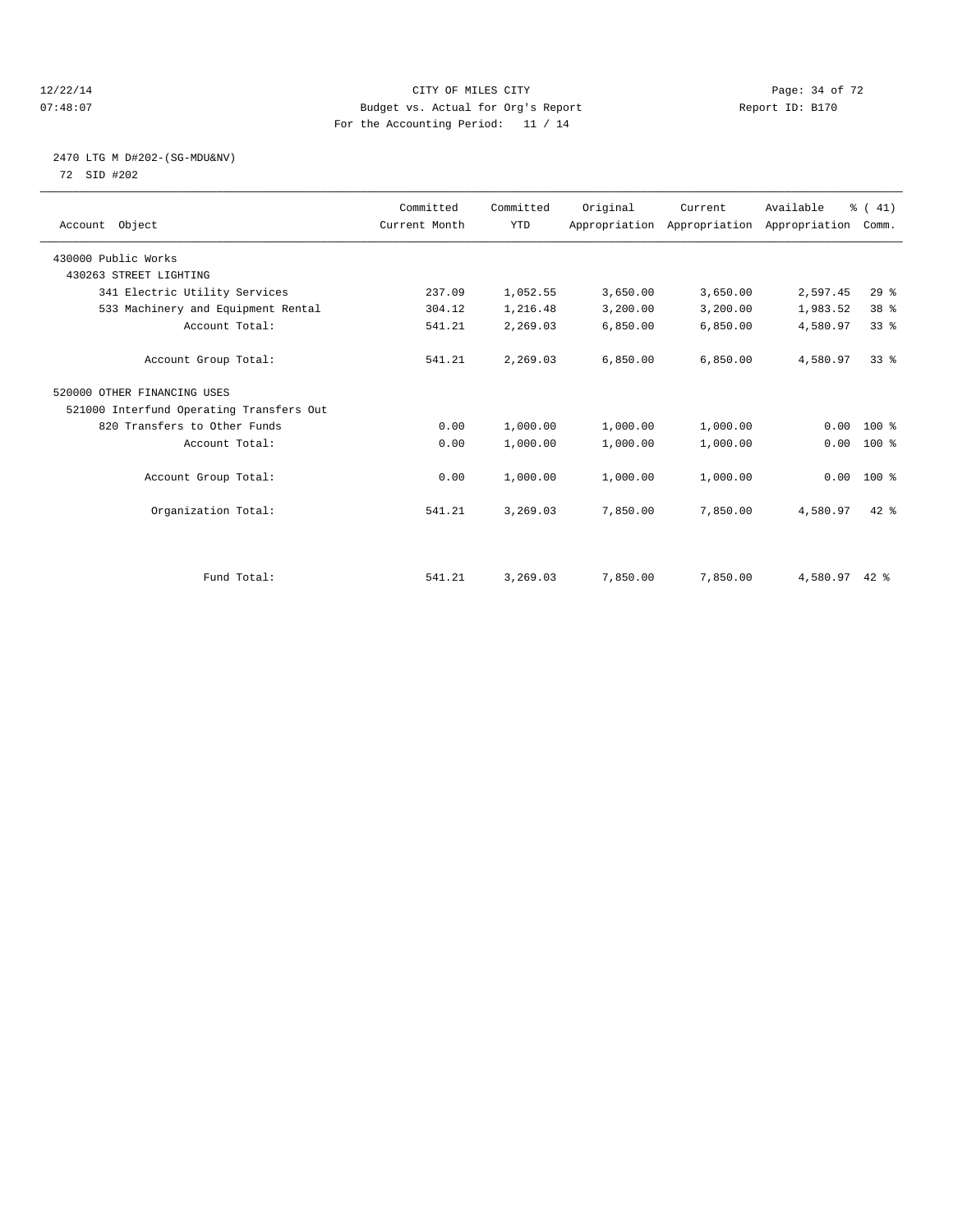#### 12/22/14 Page: 35 of 72 07:48:07 Budget vs. Actual for Org's Report Report ID: B170 For the Accounting Period: 11 / 14

#### 2480 LTG M M#173-(Milestown Estates)

47 SID #173(Ltg-Milestown)

| Account Object                           | Committed<br>Current Month | Committed<br><b>YTD</b> | Original | Current<br>Appropriation Appropriation Appropriation | Available | % (41)<br>Comm. |  |
|------------------------------------------|----------------------------|-------------------------|----------|------------------------------------------------------|-----------|-----------------|--|
| 430000 Public Works                      |                            |                         |          |                                                      |           |                 |  |
| 430263 STREET LIGHTING                   |                            |                         |          |                                                      |           |                 |  |
| 230 Repair and Maintenance Supplies      | 0.00                       | 0.00                    | 460.00   | 460.00                                               | 460.00    | 0 <sup>8</sup>  |  |
| 341 Electric Utility Services            | 91.82                      | 481.31                  | 1,320.00 | 1,320.00                                             | 838.69    | 36%             |  |
| 360 Contr R & M                          | 0.00                       | 0.00                    | 100.00   | 100.00                                               | 100.00    | 0 <sup>8</sup>  |  |
| Account Total:                           | 91.82                      | 481.31                  | 1,880.00 | 1,880.00                                             | 1,398.69  | 26%             |  |
| Account Group Total:                     | 91.82                      | 481.31                  | 1,880.00 | 1,880.00                                             | 1,398.69  | $26$ $%$        |  |
| 520000 OTHER FINANCING USES              |                            |                         |          |                                                      |           |                 |  |
| 521000 Interfund Operating Transfers Out |                            |                         |          |                                                      |           |                 |  |
| 820 Transfers to Other Funds             | 0.00                       | 250.00                  | 250.00   | 250.00                                               | 0.00      | $100*$          |  |
| Account Total:                           | 0.00                       | 250.00                  | 250.00   | 250.00                                               | 0.00      | $100*$          |  |
| Account Group Total:                     | 0.00                       | 250.00                  | 250.00   | 250.00                                               | 0.00      | $100*$          |  |
| Organization Total:                      | 91.82                      | 731.31                  | 2,130.00 | 2,130.00                                             | 1,398.69  | $34$ $%$        |  |
|                                          |                            |                         |          |                                                      |           |                 |  |
| Fund Total:                              | 91.82                      | 731.31                  | 2,130.00 | 2,130.00                                             | 1,398.69  | 34 %            |  |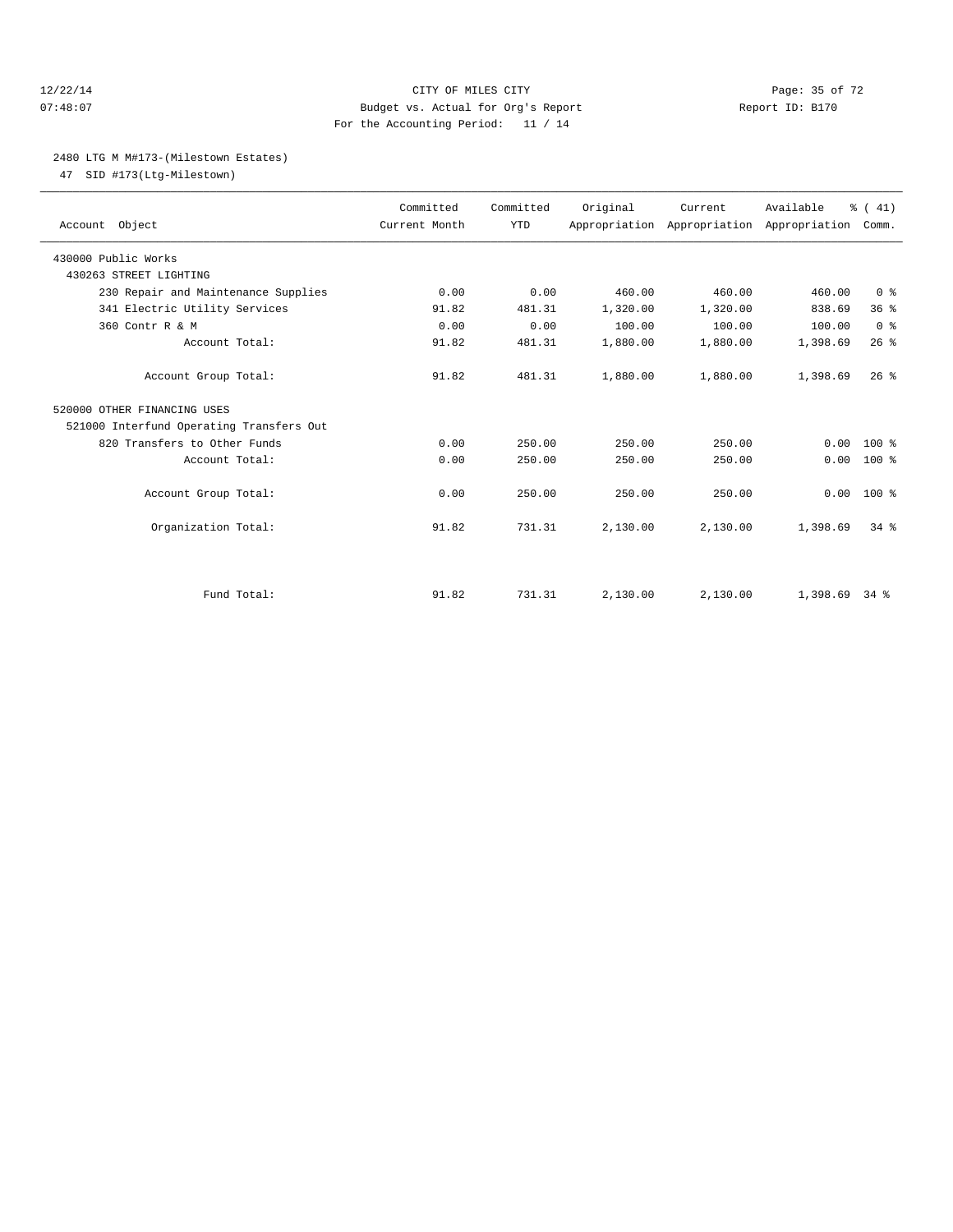#### 12/22/14 Page: 36 of 72 07:48:07 Budget vs. Actual for Org's Report Report ID: B170 For the Accounting Period: 11 / 14

————————————————————————————————————————————————————————————————————————————————————————————————————————————————————————————————————

# 2510 STR MAINT DIST #204

107 Paved St. Maint. Dist.#204

|                                         | Committed     | Committed   | Original        | Current         | Available                                       | $\frac{1}{6}$ ( 41) |
|-----------------------------------------|---------------|-------------|-----------------|-----------------|-------------------------------------------------|---------------------|
| Account Object                          | Current Month | <b>YTD</b>  |                 |                 | Appropriation Appropriation Appropriation Comm. |                     |
| 410000 GENERAL GOVERNMENT               |               |             |                 |                 |                                                 |                     |
| 411101 Labor Negotiations               |               |             |                 |                 |                                                 |                     |
| 350 Professional Services               | 246.87        | 246.87      | 0.00            | 0.00            | $-246.87$                                       | $***$ %             |
| Account Total:                          | 246.87        | 246.87      | 0.00            | 0.00            | $-246.87$                                       | $***$ $%$           |
|                                         |               |             |                 |                 |                                                 |                     |
| Account Group Total:                    | 246.87        | 246.87      | 0.00            | 0.00            | $-246.87$ *** \$                                |                     |
| 430000 Public Works                     |               |             |                 |                 |                                                 |                     |
| 430220 Operations                       |               |             |                 |                 |                                                 |                     |
| 111 Salaries and Wages - Permanent      | 15, 271.25    | 77,865.67   | 213,283.00      | 213,283.00      | 135, 417.33                                     | 37%                 |
| 121 OVERTIME-PERMANENT                  | 97.89         | 2,604.58    | 5,919.00        | 5,919.00        | 3,314.42                                        | 44 %                |
| 131 VACATION                            | 376.70        | 4,026.01    | 10,000.00       | 10,000.00       | 5,973.99                                        | 40 %                |
| 132 SICK LEAVE                          | 800.38        | 3,099.41    | 5,000.00        | 5,000.00        | 1,900.59                                        | 62 %                |
| 133 OTHER LEAVE PAY                     | 0.00          | 0.00        | 685.00          | 685.00          | 685.00                                          | 0 <sup>8</sup>      |
| 134 HOLIDAY PAY                         | 175.35        | 325.42      | 400.00          | 400.00          | 74.58                                           | 81 %                |
| 141 Unemployment Insurance              | 75.24         | 398.71      | 1,099.00        | 1,099.00        | 700.29                                          | 36%                 |
| 142 Workers' Compensation               | 954.36        | 5,035.53    | 11,763.00       | 11,763.00       | 6,727.47                                        | 43 %                |
| 143 Health Insurance                    | 2,964.96      | 14, 335. 25 | 39,758.00       | 39,758.00       | 25, 422. 75                                     | 36%                 |
| 144 FICA                                | 1,220.67      | 6,466.87    | 18,688.00       | 18,688.00       | 12, 221.13                                      | 35%                 |
| 145 PERS                                | 1,366.19      | 7,006.31    | 19,958.00       | 19,958.00       | 12,951.69                                       | 35 <sup>8</sup>     |
| 196 CLOTHING ALLOTMENT                  | 0.00          | 679.50      | 600.00          | 600.00          | $-79.50$                                        | 113 %               |
| 210 Office Supplies and Materials       | 45.20         | 194.63      | 500.00          | 500.00          | 305.37                                          | 39 %                |
| 214 Small Items of Equipment            | 0.00          | 2,267.24    | 6,000.00        | 6,000.00        | 3,732.76                                        | 38 %                |
| 220 Operating Expenses                  | 25.10         | 5,074.31    | 15,000.00       | 15,000.00       | 9,925.69                                        | 34 %                |
| 222 Chemicals, Lab & Med Supplies       | 0.00          | 0.00        | 600.00          | 600.00          | 600.00                                          | 0 <sup>8</sup>      |
| 226 Clothing and Uniforms               | 0.00          | 0.00        | 550.00          | 550.00          | 550.00                                          | 0 <sup>8</sup>      |
| 230 Repair and Maintenance Supplies     | 658.67        | 1,118.02    | 18,000.00       | 18,000.00       | 16,881.98                                       | 6 %                 |
| 231 Gas, Oil, Diesel Fuel, Grease, etc. | 4,078.61      | 16,696.99   | 36,000.00       | 36,000.00       | 19,303.01                                       | 46 %                |
| 241 Consumable Tools                    | 0.00          | 0.00        | 50.00           | 50.00           | 50.00                                           | 0 <sup>8</sup>      |
| 242 Sign Parts and Supplies             | 393.68        | 3,660.22    |                 |                 | 3,339.78                                        | $52$ $%$            |
|                                         |               | 22.60       | 7,000.00        | 7,000.00        |                                                 | 30 %                |
| 311 Postage, Box Rent, Etc.             | 10.82<br>0.00 | 0.00        | 75.00<br>100.00 | 75.00<br>100.00 | 52.40<br>100.00                                 | 0 <sup>8</sup>      |
| 320 Printing, Duplicating, Typing &     |               |             |                 |                 | 700.00                                          | 0 <sup>8</sup>      |
| 330 Publicity, Subscriptions & Dues     | 0.00          | 0.00        | 700.00          | 700.00          |                                                 |                     |
| 334 Memberships, Registrations & Dues   | 0.00          | 0.00        | 250.00          | 250.00          | 250.00                                          | 0 <sup>8</sup>      |
| 341 Electric Utility Services           | 148.75        | 425.12      | 1,000.00        | 1,000.00        | 574.88                                          | 43 %                |
| 344 Gas Utility Service                 | 45.98         | 83.29       | 1,000.00        | 1,000.00        | 916.71                                          | 8 %                 |
| 345 Telephone                           | 124.23        | 990.07      | 2,000.00        | 2,000.00        | 1,009.93                                        | 50 %                |
| 346 Garbage Service                     | 0.00          | 0.00        | 175.00          | 175.00          | 175.00                                          | 0 <sup>8</sup>      |
| 347 Internet                            | 0.00          | 0.00        | 200.00          | 200.00          | 200.00                                          | 0 <sup>8</sup>      |
| 350 Professional Services               | 60.00         | 60.00       | 3,000.00        | 3,000.00        | 2,940.00                                        | 2 <sub>8</sub>      |
| 360 Contr R & M                         | 0.00          | 456.96      | 8,000.00        | 8,000.00        | 7,543.04                                        | $6\degree$          |
| 363 R&M Vehicles/Equip/Labor-PW         | 2,949.65      | 24,047.97   | 80,000.00       | 80,000.00       | 55,952.03                                       | 30 %                |
| 370 Travel                              | 0.00          | 0.00        | 1,000.00        | 1,000.00        | 1,000.00                                        | $0$ %               |
| 380 Training Services                   | 0.00          | 0.00        | 700.00          | 700.00          | 700.00                                          | 0 <sup>8</sup>      |
| 382 Books                               | 0.00          | 0.00        | 200.00          | 200.00          | 200.00                                          | 0 <sup>8</sup>      |
| 511 Insurance on Buildings              | 0.00          | 791.43      | 792.00          | 792.00          |                                                 | $0.57$ 100 %        |
| 512 Insurance on Vehicles & Equipment   | 0.00          | 2,731.50    | 2,732.00        | 2,732.00        | 0.50                                            | 100 %               |
| 513 Liability                           | 0.00          | 900.00      | 0.00            | 0.00            | $-900.00$                                       | *** 응               |
| 531 Building & Office Rental            | 350.00        | 1,750.00    | 4,200.00        | 4,200.00        | 2,450.00                                        | 42 %                |
| 532 Land Rental                         | 0.00          | 4,697.18    | 8,100.00        | 8,100.00        | 3,402.82                                        | 58 %                |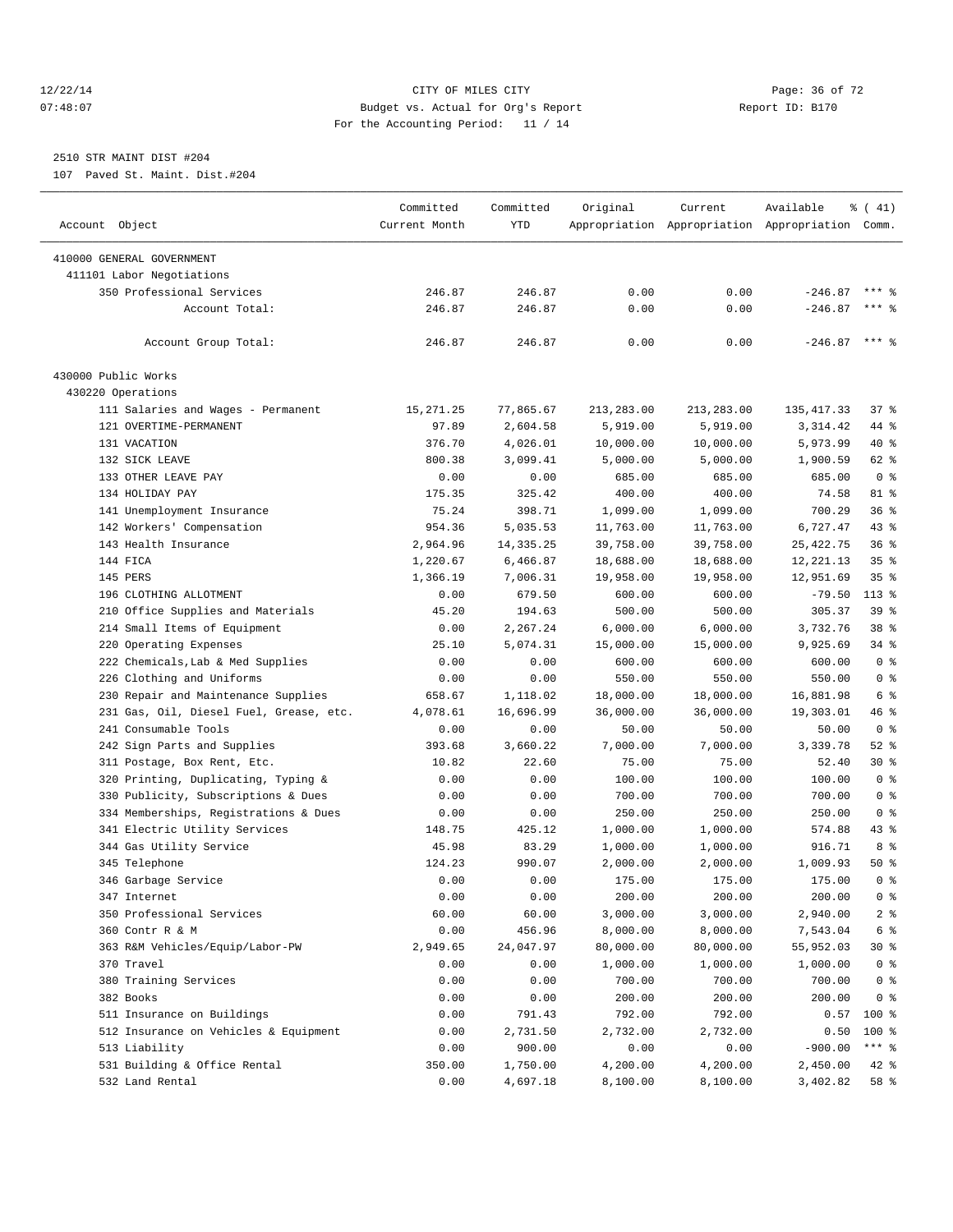#### 12/22/14 Page: 37 of 72 07:48:07 Budget vs. Actual for Org's Report Report ID: B170 For the Accounting Period: 11 / 14

## 2510 STR MAINT DIST #204

107 Paved St. Maint. Dist.#204

|                                          | Committed     | Committed     | Original     | Current      | Available                                       | % (41)              |
|------------------------------------------|---------------|---------------|--------------|--------------|-------------------------------------------------|---------------------|
| Account Object                           | Current Month | <b>YTD</b>    |              |              | Appropriation Appropriation Appropriation Comm. |                     |
| Account Total:                           | 32, 193.68    | 187,810.79    | 525,077.00   | 525,077.00   | 337, 266.21                                     | 36%                 |
| 430233 Roadway/Re-surfacing              |               |               |              |              |                                                 |                     |
| 350 Professional Services                | 0.00          | 6,700.98      | 297,000.00   | 297,000.00   | 290,299.02                                      | 2 <sup>°</sup>      |
| Account Total:                           | 0.00          | 6,700.98      | 297,000.00   | 297,000.00   | 290,299.02                                      | 2 <sup>°</sup>      |
| 430234 CURB AND GUTTER                   |               |               |              |              |                                                 |                     |
| 350 Professional Services                | 0.00          | 11,027.54     | 120,000.00   | 120,000.00   | 108,972.46                                      | 9 <sup>°</sup>      |
| 940 Machinery & Equipment                | $-54, 406.55$ | $-54, 406.55$ | 0.00         | 0.00         | 54,406.55                                       | $***$ $\frac{6}{5}$ |
| Account Total:                           | $-54, 406.55$ | $-43,379.01$  | 120,000.00   | 120,000.00   | $163,379.01 -36$ %                              |                     |
| 430235 Storm Drain & Culvert Maintenance |               |               |              |              |                                                 |                     |
| 230 Repair and Maintenance Supplies      | 105.12        | 6,244.66      | 25,000.00    | 25,000.00    | 18,755.34                                       | $25$ %              |
| Account Total:                           | 105.12        | 6,244.66      | 25,000.00    | 25,000.00    | 18,755.34                                       | 25%                 |
| Account Group Total:                     | $-22, 107.75$ | 157, 377.42   | 967,077.00   | 967,077.00   | 809,699.58                                      | 16 <sup>8</sup>     |
| 510000 MISCELLANEOUS                     |               |               |              |              |                                                 |                     |
| 510330 Comprehensive Liability Insurance |               |               |              |              |                                                 |                     |
| 513 Liability                            | 0.00          | 4,135.32      | 4,136.00     | 4,136.00     | 0.68                                            | $100*$              |
| Account Total:                           | 0.00          | 4,135.32      | 4,136.00     | 4,136.00     | 0.68                                            | $100*$              |
| Account Group Total:                     | 0.00          | 4,135.32      | 4,136.00     | 4,136.00     |                                                 | $0.68$ 100 %        |
| 520000 OTHER FINANCING USES              |               |               |              |              |                                                 |                     |
| 521000 Interfund Operating Transfers Out |               |               |              |              |                                                 |                     |
| 820 Transfers to Other Funds             | 3,794.11      | 11,802.55     | 204,165.00   | 204,165.00   | 192,362.45                                      | 6 %                 |
| Account Total:                           | 3,794.11      | 11,802.55     | 204,165.00   | 204,165.00   | 192,362.45                                      | 6 %                 |
| Account Group Total:                     | 3,794.11      | 11,802.55     | 204,165.00   | 204,165.00   | 192, 362.45                                     | $6\degree$          |
| Organization Total:                      | $-18,066.77$  | 173,562.16    | 1,175,378.00 | 1,175,378.00 | 1,001,815.84                                    | 15 <sup>8</sup>     |
|                                          |               |               |              |              |                                                 |                     |
| Fund Total:                              | $-18,066.77$  | 173,562.16    | 1,175,378.00 | 1,175,378.00 | 1,001,815.84 15 %                               |                     |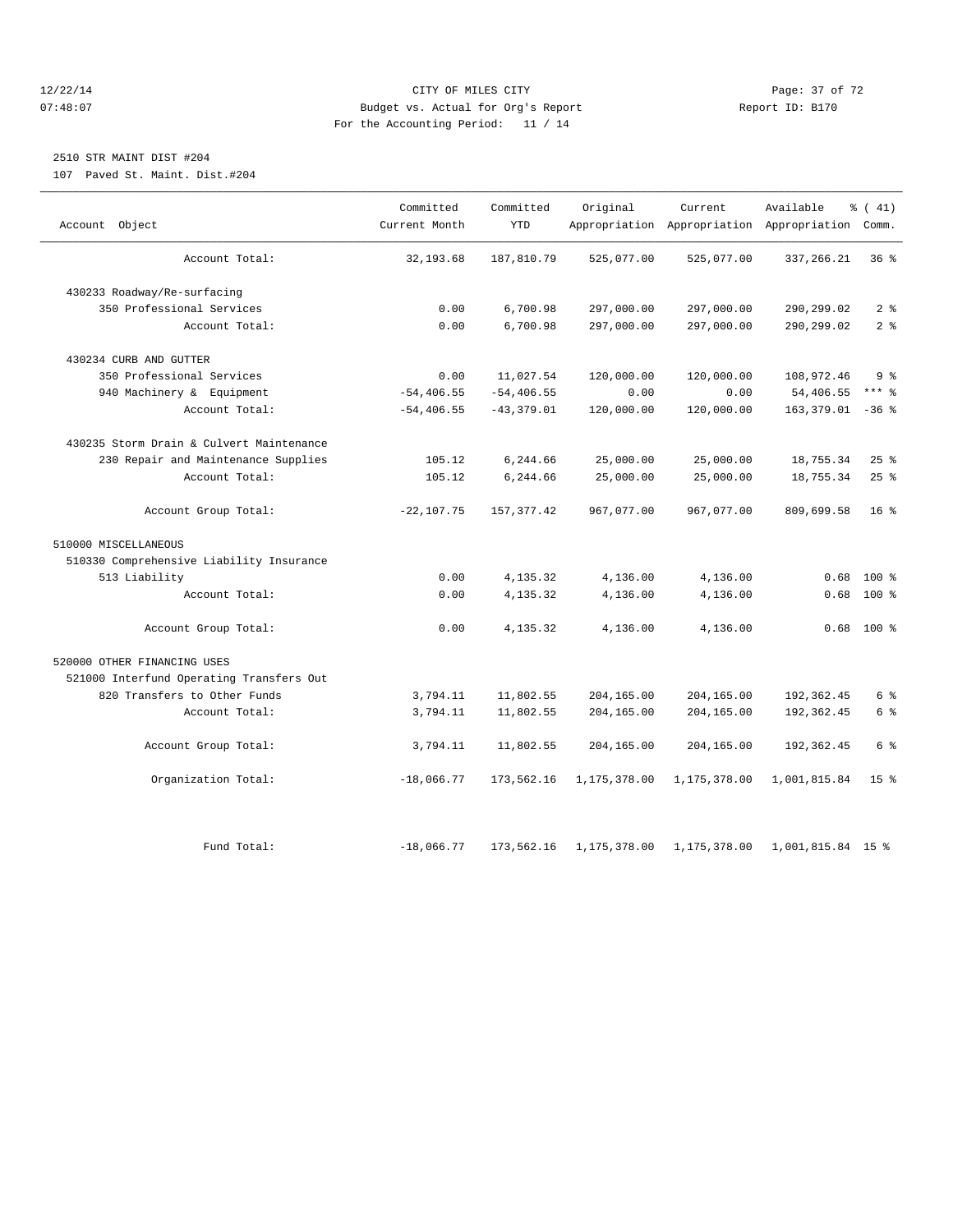#### 12/22/14 Page: 38 of 72 07:48:07 Budget vs. Actual for Org's Report Report ID: B170 For the Accounting Period: 11 / 14

## 2520 STR MAINT DIST #205

108 Unpaved Street Maintenance

|                                         | Committed      | Committed      | Original         | Current            | Available                                       | % (41)          |
|-----------------------------------------|----------------|----------------|------------------|--------------------|-------------------------------------------------|-----------------|
| Account Object                          | Current Month  | YTD            |                  |                    | Appropriation Appropriation Appropriation Comm. |                 |
| 410000 GENERAL GOVERNMENT               |                |                |                  |                    |                                                 |                 |
| 411101 Labor Negotiations               |                |                |                  |                    |                                                 |                 |
| 350 Professional Services               | 62.51          | 62.51          | 0.00             | 0.00               | $-62.51$                                        |                 |
| Account Total:                          | 62.51          | 62.51          | 0.00             | 0.00               | $-62.51$                                        | $***$ 2         |
| Account Group Total:                    | 62.51          | 62.51          | 0.00             | 0.00               | $-62.51$ *** \$                                 |                 |
| 430000 Public Works                     |                |                |                  |                    |                                                 |                 |
| 430220 Operations                       |                |                |                  |                    |                                                 |                 |
| 111 Salaries and Wages - Permanent      | 4,676.84       | 23,619.24      | 53,035.00        | 53,035.00          | 29, 415.76                                      | 45 %            |
| 121 OVERTIME-PERMANENT                  | 41.14          | 734.48         | 2,096.00         | 2,096.00           | 1,361.52                                        | 35 <sup>8</sup> |
| 131 VACATION                            | 119.98         | 1,325.38       | 10,000.00        | 10,000.00          | 8,674.62                                        | $13*$           |
| 132 SICK LEAVE                          | 205.23         | 824.78         | 5,000.00         | 5,000.00           | 4,175.22                                        | $16*$           |
| 133 OTHER LEAVE PAY                     | 0.00           | 0.00           | 1,182.00         | 1,182.00           | 1,182.00                                        | 0 <sup>8</sup>  |
| 134 HOLIDAY PAY                         | 44.47          | 82.58          | 400.00           | 400.00             | 317.42                                          | $21$ %          |
| 141 Unemployment Insurance              | 22.90          | 120.65         | 333.00           | 333.00             | 212.35                                          | 36%             |
| 142 Workers' Compensation               | 268.63         | 1,411.53       | 3,404.00         | 3,404.00           | 1,992.47                                        | 41 %            |
| 143 Health Insurance                    | 891.18         | 4,329.93       | 11,747.00        | 11,747.00          | 7,417.07                                        | 37%             |
| 144 FICA                                | 371.37         | 1,942.83       | 5,659.00         | 5,659.00           | 3,716.17                                        | $34$ $%$        |
| 145 PERS                                | 415.62         | 2,127.34       | 6,044.00         | 6,044.00           | 3,916.66                                        | 35 <sup>8</sup> |
| 196 CLOTHING ALLOTMENT                  | 0.00           | 205.50         | 180.00           | 180.00             | $-25.50$                                        | $114$ %         |
| 210 Office Supplies and Materials       | 11.29          | 57.38          | 200.00           | 200.00             | 142.62                                          | $29$ %          |
| 214 Small Items of Equipment            | 0.00           | 568.56         | 3,000.00         | 3,000.00           | 2,431.44                                        | 19 <sup>°</sup> |
| 220 Operating Expenses                  | 6.28           | 1,368.42       | 3,500.00         | 3,500.00           | 2,131.58                                        | 39 %            |
| 222 Chemicals, Lab & Med Supplies       | 0.00           | 0.00           |                  | 500.00             | 500.00                                          | 0 <sup>8</sup>  |
|                                         |                |                | 500.00<br>150.00 |                    | 150.00                                          | 0 <sup>8</sup>  |
| 226 Clothing and Uniforms               | 0.00<br>164.67 | 0.00<br>279.51 |                  | 150.00<br>5,000.00 | 4,720.49                                        | 6 %             |
| 230 Repair and Maintenance Supplies     |                |                | 5,000.00         |                    |                                                 | 42 %            |
| 231 Gas, Oil, Diesel Fuel, Grease, etc. | 1,019.66       | 4,174.26       | 10,000.00        | 10,000.00          | 5,825.74                                        |                 |
| 242 Sign Parts and Supplies             | 98.42          | 915.05         | 2,600.00         | 2,600.00           | 1,684.95                                        | 35 <sup>8</sup> |
| 311 Postage, Box Rent, Etc.             | 2.70           | 4.11           | 40.00            | 40.00              | 35.89                                           | 10 <sup>8</sup> |
| 330 Publicity, Subscriptions & Dues     | 0.00           | 0.00           | 150.00           | 150.00             | 150.00                                          | 0 <sup>8</sup>  |
| 334 Memberships, Registrations & Dues   | 0.00           | 0.00           | 50.00            | 50.00              | 50.00                                           | 0 <sup>8</sup>  |
| 341 Electric Utility Services           | 9.97           | 22.32          | 150.00           | 150.00             | 127.68                                          | 15 <sup>°</sup> |
| 344 Gas Utility Service                 | 11.49          | 20.82          | 200.00           | 200.00             | 179.18                                          | $10*$           |
| 345 Telephone                           | 40.83          | 322.65         | 750.00           | 750.00             | 427.35                                          | 43 %            |
| 350 Professional Services               | 15.00          | 15.00          | 700.00           | 700.00             | 685.00                                          | 2 <sup>8</sup>  |
| 360 Contr R & M                         | 0.00           | 228.47         | 1,000.00         | 1,000.00           | 771.53                                          | 23%             |
| 363 R&M Vehicles/Equip/Labor-PW         | 737.41         | 8.277.85       | 35,000.00        | 35,000.00          | 26,722.15                                       | $24$ %          |
| 370 Travel                              | 0.00           | 0.00           | 250.00           | 250.00             | 250.00                                          | 0 <sup>8</sup>  |
| 380 Training Services                   | 0.00           | 0.00           | 150.00           | 150.00             | 150.00                                          | 0 <sup>8</sup>  |
| 382 Books                               | 0.00           | 0.00           | 100.00           | 100.00             | 100.00                                          | 0 <sup>8</sup>  |
| 511 Insurance on Buildings              | 0.00           | 197.86         | 198.00           | 198.00             | 0.14                                            | $100$ %         |
| 512 Insurance on Vehicles & Equipment   | 0.00           | 782.52         | 783.00           | 783.00             | 0.48                                            | 100 %           |
| 513 Liability                           | 0.00           | 225.00         | 0.00             | 0.00               | $-225.00$                                       | $***$ $_{8}$    |
| 531 Building & Office Rental            | 166.66         | 833.30         | 2,000.00         | 2,000.00           | 1,166.70                                        | 42 %            |
| 532 Land Rental                         | 0.00           | 0.00           | 1,500.00         | 1,500.00           | 1,500.00                                        | 0 <sup>8</sup>  |
| Account Total:                          | 9,341.74       | 55,017.32      | 167,051.00       | 167,051.00         | 112,033.68                                      | 338             |
| 430233 Roadway/Re-surfacing             |                |                |                  |                    |                                                 |                 |
| 350 Professional Services               | 5,532.08       | 5,532.08       | 375,903.00       | 375,903.00         | 370, 370.92                                     | $1$ %           |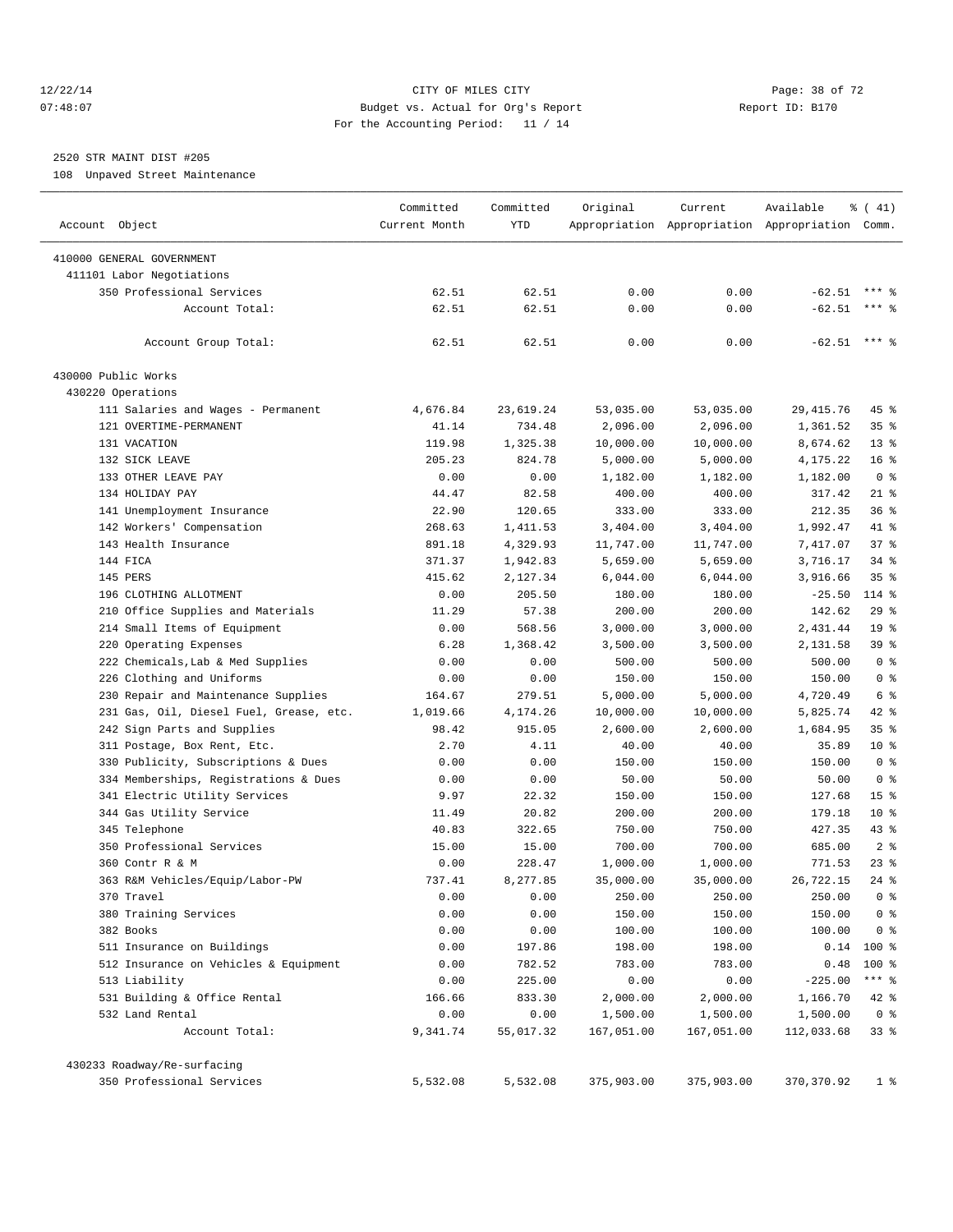#### 12/22/14 Page: 39 of 72 07:48:07 Budget vs. Actual for Org's Report Report ID: B170 For the Accounting Period: 11 / 14

# 2520 STR MAINT DIST #205

108 Unpaved Street Maintenance

| Account Object                           | Committed<br>Current Month | Committed<br><b>YTD</b> | Original   | Current    | Available<br>Appropriation Appropriation Appropriation | $\frac{1}{6}$ ( 41)<br>Comm. |
|------------------------------------------|----------------------------|-------------------------|------------|------------|--------------------------------------------------------|------------------------------|
| Account Total:                           | 5,532.08                   | 5,532.08                | 375,903.00 | 375,903.00 | 370, 370.92                                            | 1 <sup>°</sup>               |
| 430235 Storm Drain & Culvert Maintenance |                            |                         |            |            |                                                        |                              |
| 230 Repair and Maintenance Supplies      | 0.00                       | 307.07                  | 20,000.00  | 20,000.00  | 19,692.93                                              | 2 <sup>8</sup>               |
| Account Total:                           | 0.00                       | 307.07                  | 20,000.00  | 20,000.00  | 19,692.93                                              | 2 <sup>°</sup>               |
| Account Group Total:                     | 14,873.82                  | 60,856.47               | 562,954.00 | 562,954.00 | 502,097.53                                             | 11 <sup>8</sup>              |
| 510000 MISCELLANEOUS                     |                            |                         |            |            |                                                        |                              |
| 510330 Comprehensive Liability Insurance |                            |                         |            |            |                                                        |                              |
| 513 Liability                            | 0.00                       | 571.80                  | 572.00     | 572.00     | 0.20                                                   | $100*$                       |
| Account Total:                           | 0.00                       | 571.80                  | 572.00     | 572.00     | 0.20                                                   | $100*$                       |
| Account Group Total:                     | 0.00                       | 571.80                  | 572.00     | 572.00     | 0.20                                                   | $100*$                       |
| 520000 OTHER FINANCING USES              |                            |                         |            |            |                                                        |                              |
| 521000 Interfund Operating Transfers Out |                            |                         |            |            |                                                        |                              |
| 820 Transfers to Other Funds             | 2,010.66                   | 6,254.26                | 58,015.00  | 58,015.00  | 51,760.74                                              | 11 <sup>8</sup>              |
| Account Total:                           | 2,010.66                   | 6,254.26                | 58,015.00  | 58,015.00  | 51,760.74                                              | 11 <sup>8</sup>              |
| Account Group Total:                     | 2,010.66                   | 6,254.26                | 58,015.00  | 58,015.00  | 51,760.74                                              | 11 <sup>8</sup>              |
| Organization Total:                      | 16,946.99                  | 67,745.04               | 621,541.00 | 621,541.00 | 553,795.96                                             | 11 <sup>8</sup>              |
|                                          |                            |                         |            |            |                                                        |                              |
| Fund Total:                              | 16,946.99                  | 67,745.04               | 621,541.00 | 621,541.00 | 553,795.96 11 %                                        |                              |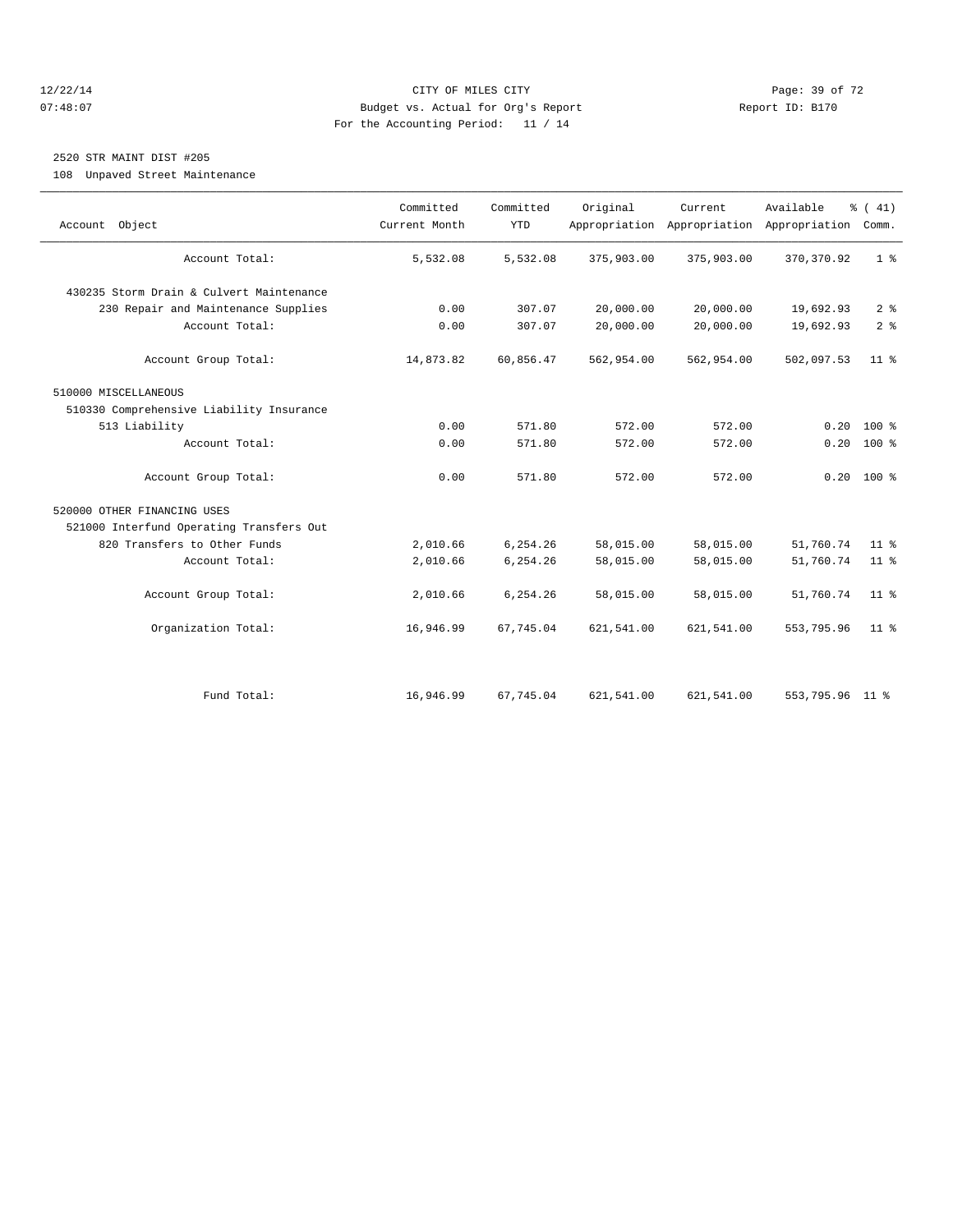#### 12/22/14 Page: 40 of 72 07:48:07 Budget vs. Actual for Org's Report Report ID: B170 For the Accounting Period: 11 / 14

#### 2540 STR MAINT DIST#207-(MILESTOWN ESTATES)

109 Milestown Estates Maintenance Dist.

| Account Object                           | Committed<br>Current Month | Committed<br><b>YTD</b> | Original | Current<br>Appropriation Appropriation Appropriation Comm. | Available | $\frac{1}{6}$ ( 41) |
|------------------------------------------|----------------------------|-------------------------|----------|------------------------------------------------------------|-----------|---------------------|
| 430000 Public Works                      |                            |                         |          |                                                            |           |                     |
| 430220 Operations                        |                            |                         |          |                                                            |           |                     |
| 111 Salaries and Wages - Permanent       | 231.72                     | 1,200.64                | 3,048.00 | 3,048.00                                                   | 1,847.36  | 39 %                |
| 121 OVERTIME-PERMANENT                   | 2.02                       | 42.59                   | 100.00   | 100.00                                                     | 57.41     | 43.8                |
| 131 VACATION                             | 6.24                       | 73.23                   | 300.00   | 300.00                                                     | 226.77    | $24$ %              |
| 132 SICK LEAVE                           | 20.31                      | 49.23                   | 100.00   | 100.00                                                     | 50.77     | $49*$               |
| 133 OTHER LEAVE PAY                      | 0.00                       | 0.00                    | 54.00    | 54.00                                                      | 54.00     | 0 <sup>8</sup>      |
| 134 HOLIDAY PAY                          | 2.52                       | 4.88                    | 20.00    | 20.00                                                      | 15.12     | $24$ $%$            |
| 141 Unemployment Insurance               | 1.17                       | 6.18                    | 17.00    | 17.00                                                      | 10.82     | 36%                 |
| 142 Workers' Compensation                | 13.92                      | 72.72                   | 176.00   | 176.00                                                     | 103.28    | 41 %                |
| 143 Health Insurance                     | 47.15                      | 222.80                  | 602.00   | 602.00                                                     | 379.20    | 37 <sup>8</sup>     |
| 144 FICA                                 | 19.23                      | 100.35                  | 286.00   | 286.00                                                     | 185.65    | 35 <sup>8</sup>     |
| 145 PERS                                 | 21.45                      | 109.67                  | 305.00   | 305.00                                                     | 195.33    | 36 <sup>8</sup>     |
| 196 CLOTHING ALLOTMENT                   | 0.00                       | 10.50                   | 10.00    | 10.00                                                      | $-0.50$   | 105 <sup>8</sup>    |
| 350 Professional Services                | 3.12                       | 3.12                    | 0.00     | 0.00                                                       | $-3.12$   | $***$ $-$           |
| Account Total:                           | 368.85                     | 1,895.91                | 5,018.00 | 5,018.00                                                   | 3,122.09  | 38 %                |
| Account Group Total:                     | 368.85                     | 1,895.91                | 5,018.00 | 5,018.00                                                   | 3,122.09  | 38 %                |
| 510000 MISCELLANEOUS                     |                            |                         |          |                                                            |           |                     |
| 510330 Comprehensive Liability Insurance |                            |                         |          |                                                            |           |                     |
| 513 Liability                            | 0.00                       | 29.10                   | 30.00    | 30.00                                                      | 0.90      | 97 <sub>8</sub>     |
| Account Total:                           | 0.00                       | 29.10                   | 30.00    | 30.00                                                      | 0.90      | 97 <sub>8</sub>     |
| Account Group Total:                     | 0.00                       | 29.10                   | 30.00    | 30.00                                                      | 0.90      | 97 <sub>8</sub>     |
| Organization Total:                      | 368.85                     | 1,925.01                | 5,048.00 | 5,048.00                                                   | 3,122.99  | $38*$               |
|                                          |                            |                         |          |                                                            |           |                     |
| Fund Total:                              | 368.85                     | 1,925.01                | 5,048.00 | 5,048.00                                                   | 3,122.99  | $38*$               |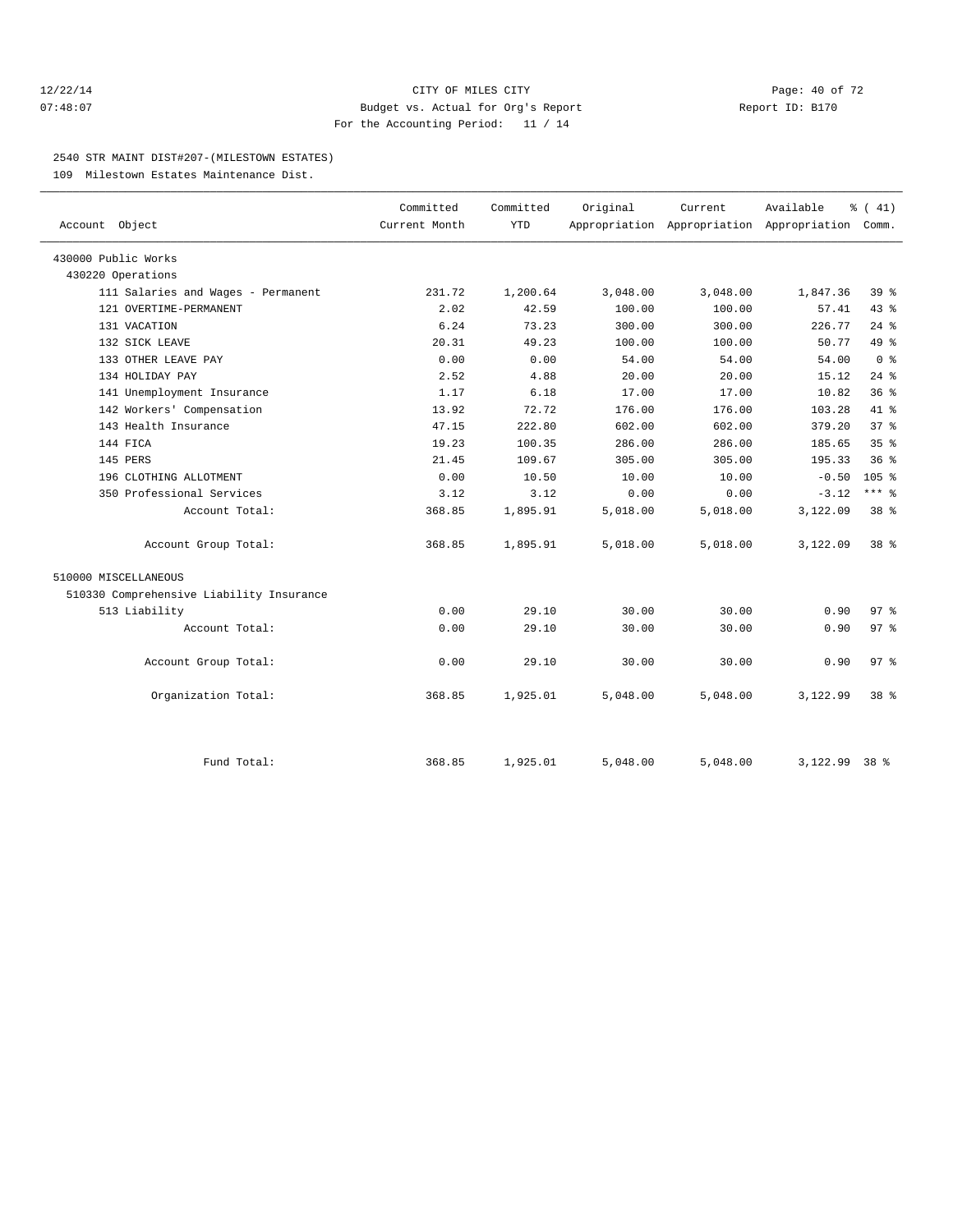#### 12/22/14 Page: 41 of 72 07:48:07 Budget vs. Actual for Org's Report Report ID: B170 For the Accounting Period: 11 / 14

 2820 GAS TAX 34 Gas Tax

| Account Object                           | Committed<br>Current Month | Committed<br><b>YTD</b> | Original   | Current<br>Appropriation Appropriation Appropriation | Available   | % (41)<br>Comm. |  |
|------------------------------------------|----------------------------|-------------------------|------------|------------------------------------------------------|-------------|-----------------|--|
| 520000 OTHER FINANCING USES              |                            |                         |            |                                                      |             |                 |  |
| 521000 Interfund Operating Transfers Out |                            |                         |            |                                                      |             |                 |  |
| 820 Transfers to Other Funds             | 991.11                     | 3,033.99                | 6, 129.00  | 6, 129.00                                            | 3,095.01    | 50%             |  |
| Account Total:                           | 991.11                     | 3,033.99                | 6,129.00   | 6,129.00                                             | 3,095.01    | $50*$           |  |
| 521204 TRANSFER:<br>SID 204              |                            |                         |            |                                                      |             |                 |  |
| 820 Transfers to Other Funds             | 0.00                       | 0.00                    | 87, 274.00 | 87, 274, 00                                          | 87, 274, 00 | 0 <sup>8</sup>  |  |
| Account Total:                           | 0.00                       | 0.00                    | 87, 274.00 | 87, 274.00                                           | 87, 274.00  | 0 <sup>8</sup>  |  |
| 521205 TRANSFER:<br>SID 205              |                            |                         |            |                                                      |             |                 |  |
| 820 Transfers to Other Funds             | 0.00                       | 0.00                    | 87, 274.00 | 87, 274.00                                           | 87, 274.00  | 0 <sup>8</sup>  |  |
| Account Total:                           | 0.00                       | 0.00                    | 87, 274.00 | 87, 274.00                                           | 87, 274.00  | 0 <sup>8</sup>  |  |
| Account Group Total:                     | 991.11                     | 3,033.99                | 180,677.00 | 180,677.00                                           | 177.643.01  | 2 <sup>8</sup>  |  |
| Organization Total:                      | 991.11                     | 3,033.99                | 180,677.00 | 180,677.00                                           | 177,643.01  | 2 <sup>8</sup>  |  |
|                                          |                            |                         |            |                                                      |             |                 |  |
| Fund Total:                              | 991.11                     | 3,033.99                | 180,677.00 | 180,677.00                                           | 177,643.01  | 2 <sup>8</sup>  |  |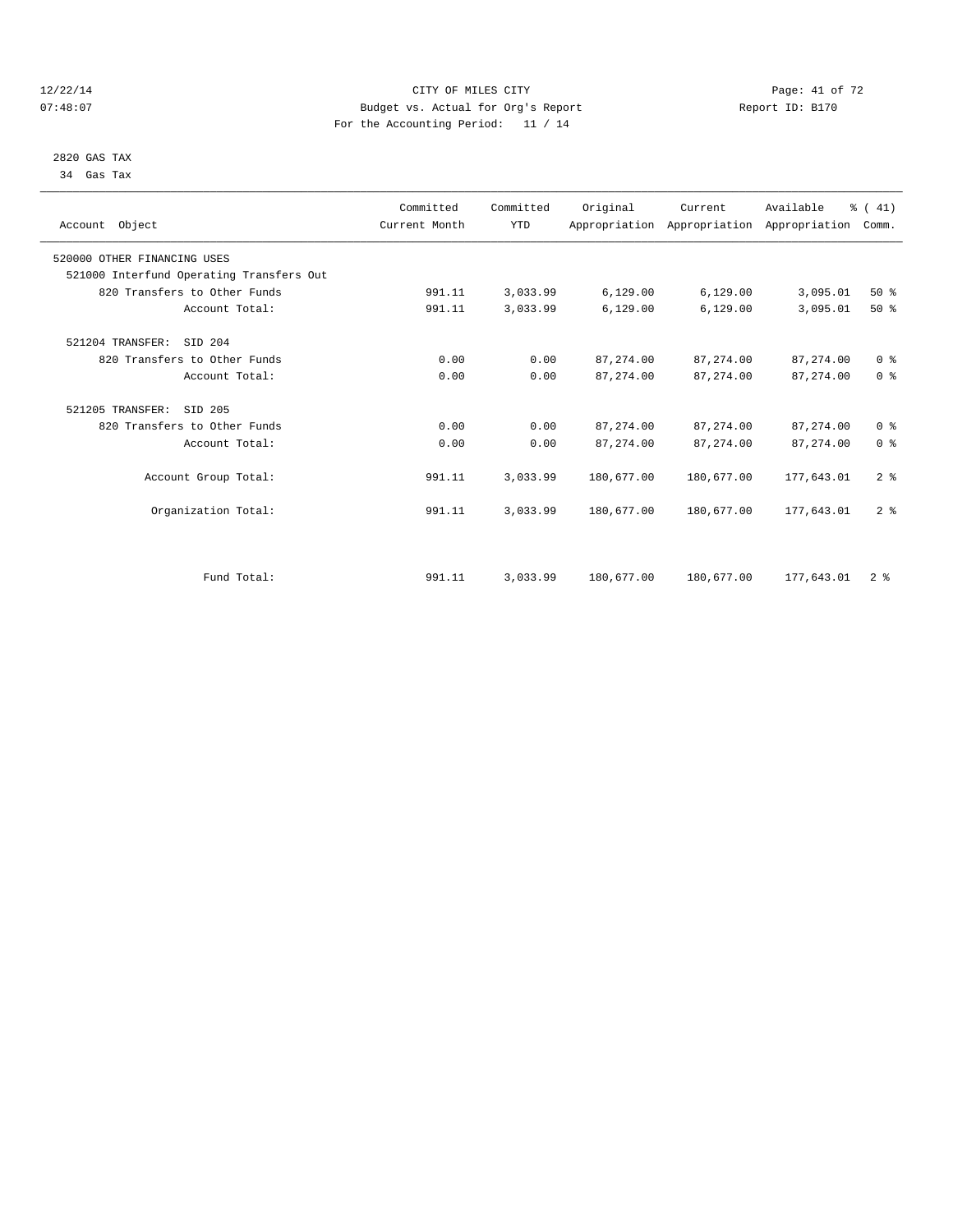#### 12/22/14 Page: 42 of 72 07:48:07 Budget vs. Actual for Org's Report Report ID: B170 For the Accounting Period: 11 / 14

# 2850 911 EMERGENCY

105 Enhanced 911

| Account Object                              | Committed<br>Current Month | Committed<br><b>YTD</b> | Original   | Current    | Available<br>Appropriation Appropriation Appropriation Comm. | $\frac{1}{6}$ ( 41) |
|---------------------------------------------|----------------------------|-------------------------|------------|------------|--------------------------------------------------------------|---------------------|
| 420000 PUBLIC SAFETY                        |                            |                         |            |            |                                                              |                     |
| 420140 Crime Control and Investigation (05) |                            |                         |            |            |                                                              |                     |
| 210 Office Supplies and Materials           | 0.00                       | 0.00                    | 1,000.00   | 1,000.00   | 1,000.00                                                     | 0 <sup>8</sup>      |
| 214 Small Items of Equipment                | 0.00                       | 0.00                    | 3,350.00   | 3,350.00   | 3,350.00                                                     | 0 <sup>8</sup>      |
| 220 Operating Expenses                      | 0.00                       | 1,340.00                | 15,000.00  | 15,000.00  | 13,660.00                                                    | 9 <sup>8</sup>      |
| 311 Postage, Box Rent, Etc.                 | 0.00                       | 0.00                    | 200.00     | 200.00     | 200.00                                                       | 0 <sup>8</sup>      |
| 320 Printing, Duplicating, Typing &         | 0.00                       | 0.00                    | 200.00     | 200.00     | 200.00                                                       | 0 <sup>8</sup>      |
| 334 Memberships, Registrations & Dues       | 0.00                       | 0.00                    | 200.00     | 200.00     | 200.00                                                       | 0 <sup>8</sup>      |
| 341 Electric Utility Services               | 44.12                      | 216.51                  | 1,854.00   | 1,854.00   | 1,637.49                                                     | $12*$               |
| 345 Telephone                               | 2,215.67                   | 9,442.08                | 25,000.00  | 25,000.00  | 15,557.92                                                    | 38 <sup>8</sup>     |
| 350 Professional Services                   | 20,531.80                  | 40,162.02               | 72,000.00  | 72,000.00  | 31,837.98                                                    | 56%                 |
| 370 Travel                                  | 0.00                       | 0.00                    | 500.00     | 500.00     | 500.00                                                       | 0 <sup>8</sup>      |
| 380 Training Services                       | 0.00                       | 0.00                    | 2,000.00   | 2,000.00   | 2,000.00                                                     | 0 <sup>8</sup>      |
| 512 Insurance on Vehicles & Equipment       | 0.00                       | 124.41                  | 150.00     | 150.00     | 25.59                                                        | 83%                 |
| 940 Machinery & Equipment                   | 0.00                       | 0.00                    | 25,000.00  | 25,000.00  | 25,000.00                                                    | 0 <sup>8</sup>      |
| 941 911 Eq & Software (2/01)                | 0.00                       | 0.00                    | 50,000.00  | 50,000.00  | 50,000.00                                                    | 0 <sup>8</sup>      |
| Account Total:                              | 22,791.59                  | 51,285.02               | 196,454.00 | 196,454.00 | 145, 168.98                                                  | $26$ %              |
| Account Group Total:                        | 22,791.59                  | 51,285.02               | 196,454.00 | 196,454.00 | 145, 168.98                                                  | $26$ %              |
| 520000 OTHER FINANCING USES                 |                            |                         |            |            |                                                              |                     |
| 521000 Interfund Operating Transfers Out    |                            |                         |            |            |                                                              |                     |
| 820 Transfers to Other Funds                | 0.00                       | 28,611.65               | 112,000.00 | 112,000.00 | 83, 388. 35                                                  | $26$ %              |
| Account Total:                              | 0.00                       | 28,611.65               | 112,000.00 | 112,000.00 | 83, 388.35                                                   | $26*$               |
| Account Group Total:                        | 0.00                       | 28,611.65               | 112,000.00 | 112,000.00 | 83, 388.35                                                   | $26$ %              |
| Organization Total:                         | 22,791.59                  | 79,896.67               | 308,454.00 | 308,454.00 | 228, 557.33                                                  | $26*$               |
| Fund Total:                                 | 22,791.59                  | 79,896.67               | 308,454.00 | 308,454.00 | 228,557.33 26 %                                              |                     |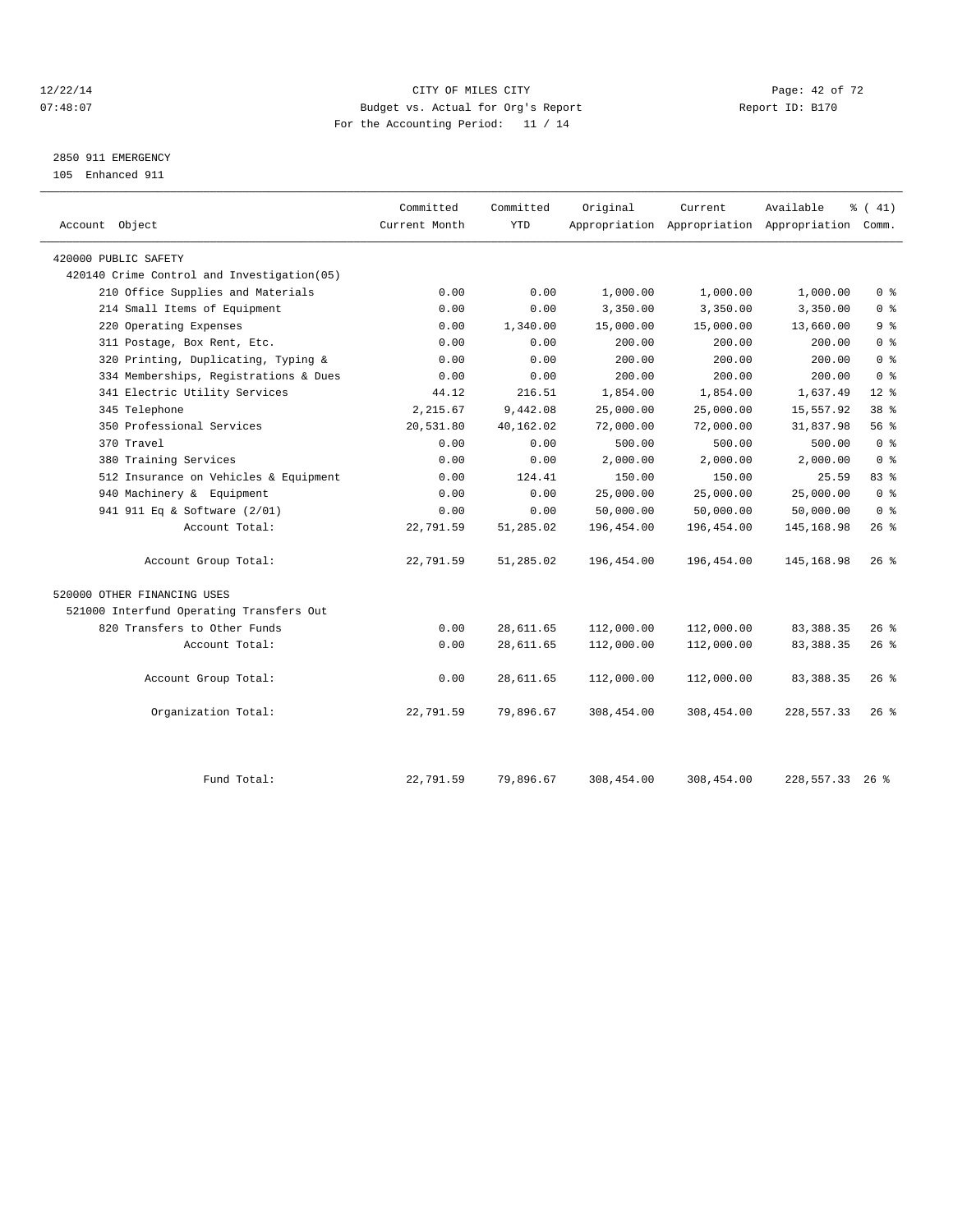### 12/22/14 Page: 43 of 72 07:48:07 Budget vs. Actual for Org's Report Report ID: B170 For the Accounting Period: 11 / 14

# 2880 LIBRARY GRANTS

39 Partners Program

| Object<br>Account                                            | Committed<br>Current Month | Committed<br>YTD | Original<br>Appropriation | Current<br>Appropriation | Available<br>Appropriation | $\frac{1}{6}$ ( 41)<br>Comm. |
|--------------------------------------------------------------|----------------------------|------------------|---------------------------|--------------------------|----------------------------|------------------------------|
| 460000 CULTURE AND RECREATION<br>460100 Library Services(16) |                            |                  |                           |                          |                            |                              |
| 311 Postage, Box Rent, Etc.                                  | 295.00                     | 1,300.00         | 4,900.00                  | 4,900.00                 | 3,600.00                   | $27$ %                       |
| 382 Books                                                    | 0.00                       | 0.00             | 100.00                    | 100.00                   | 100.00                     | 0 <sup>8</sup>               |
| Account Total:                                               | 295.00                     | 1,300.00         | 5.000.00                  | 5.000.00                 | 3,700.00                   | $26$ $%$                     |
| Account Group Total:                                         | 295.00                     | 1,300.00         | 5.000.00                  | 5.000.00                 | 3,700.00                   | $26$ %                       |
| Organization Total:                                          | 295.00                     | 1,300.00         | 5.000.00                  | 5.000.00                 | 3,700.00                   | $26$ %                       |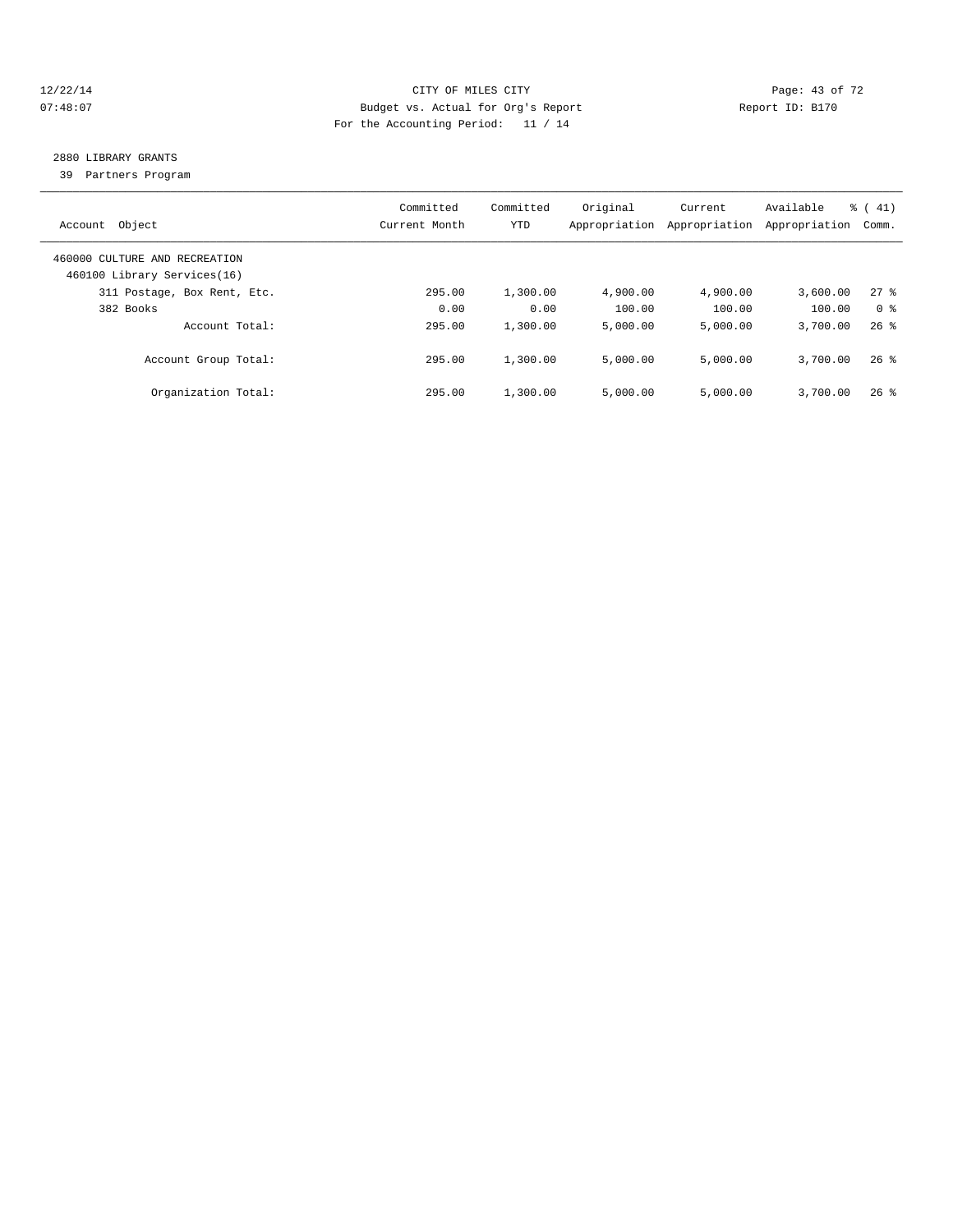#### 12/22/14 Page: 44 of 72 07:48:07 Budget vs. Actual for Org's Report Report ID: B170 For the Accounting Period: 11 / 14

#### 2880 LIBRARY GRANTS

41 Sagebrush Fed/Coal Sev Tax

| Object<br>Account                 | Committed<br>Current Month | Committed<br>YTD | Original<br>Appropriation | Current<br>Appropriation | Available<br>Appropriation | % (41)<br>Comm. |
|-----------------------------------|----------------------------|------------------|---------------------------|--------------------------|----------------------------|-----------------|
| 460000 CULTURE AND RECREATION     |                            |                  |                           |                          |                            |                 |
| 460100 Library Services(16)       |                            |                  |                           |                          |                            |                 |
| 210 Office Supplies and Materials | 0.00                       | 0.00             | 200.00                    | 200.00                   | 200.00                     | 0 <sup>8</sup>  |
| 214 Small Items of Equipment      | 0.00                       | 0.00             | 1,800.00                  | 1,800.00                 | 1,800.00                   | 0 <sup>8</sup>  |
| 350 Professional Services         | 0.00                       | 0.00             | 3,000.00                  | 3,000.00                 | 3,000.00                   | 0 <sup>8</sup>  |
| 370 Travel                        | 0.00                       | 559.03           | 2,907.00                  | 2,907.00                 | 2,347.97                   | 19 <sub>8</sub> |
| 380 Training Services             | 0.00                       | 0.00             | 1,000.00                  | 1,000.00                 | 1,000.00                   | 0 <sup>8</sup>  |
| Account Total:                    | 0.00                       | 559.03           | 8,907.00                  | 8,907.00                 | 8,347.97                   | 6 %             |
| Account Group Total:              | 0.00                       | 559.03           | 8,907.00                  | 8,907.00                 | 8,347.97                   | 6 %             |
| Organization Total:               | 0.00                       | 559.03           | 8,907.00                  | 8,907.00                 | 8,347.97                   | 6 %             |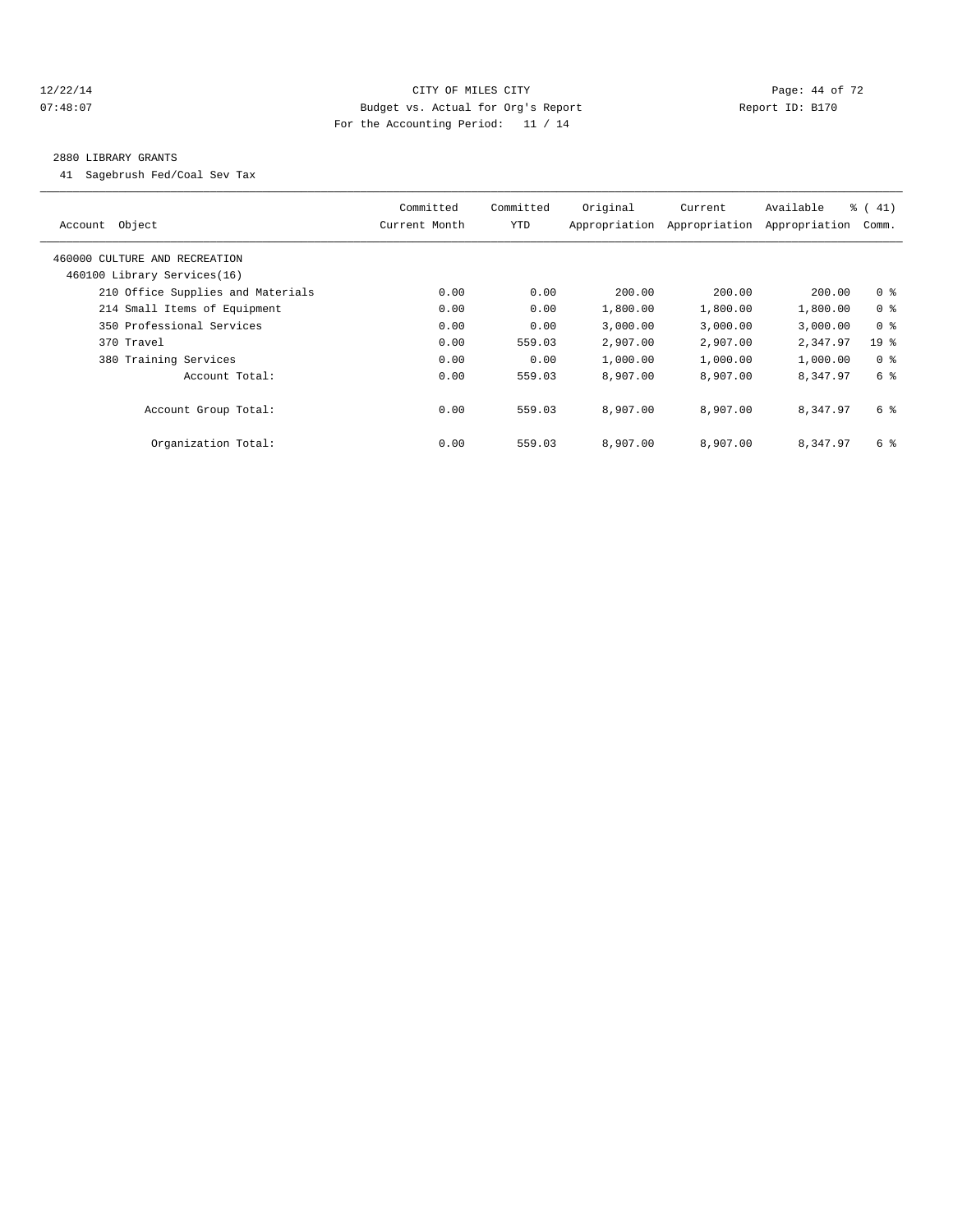### 12/22/14 Page: 45 of 72 07:48:07 Budget vs. Actual for Org's Report Report ID: B170 For the Accounting Period: 11 / 14

#### 2880 LIBRARY GRANTS

43 State Aid Per Capita-Tech Serv

| Account Object                                               | Committed<br>Current Month | Committed<br><b>YTD</b> | Original<br>Appropriation | Current<br>Appropriation | Available<br>Appropriation | $\frac{1}{6}$ ( 41)<br>Comm. |
|--------------------------------------------------------------|----------------------------|-------------------------|---------------------------|--------------------------|----------------------------|------------------------------|
| 460000 CULTURE AND RECREATION<br>460100 Library Services(16) |                            |                         |                           |                          |                            |                              |
| 210 Office Supplies and Materials                            | 0.00                       | 0.00                    | 417.00                    | 417.00                   | 417.00                     | 0 <sup>8</sup>               |
| 214 Small Items of Equipment                                 | 0.00                       | 0.00                    | 2,000.00                  | 2,000.00                 | 2,000.00                   | 0 <sup>8</sup>               |
| 350 Professional Services                                    | 447.00                     | 897.00                  | 5,399.00                  | 5,399.00                 | 4,502.00                   | 17.8                         |
| 370 Travel                                                   | 0.00                       | 0.00                    | 4,000.00                  | 4,000.00                 | 4,000.00                   | 0 <sup>8</sup>               |
| Account Total:                                               | 447.00                     | 897.00                  | 11,816.00                 | 11,816.00                | 10,919.00                  | 8 %                          |
| Account Group Total:                                         | 447.00                     | 897.00                  | 11,816.00                 | 11,816.00                | 10,919.00                  | 8 %                          |
| Organization Total:                                          | 447.00                     | 897.00                  | 11,816.00                 | 11,816.00                | 10,919.00                  | 8 %                          |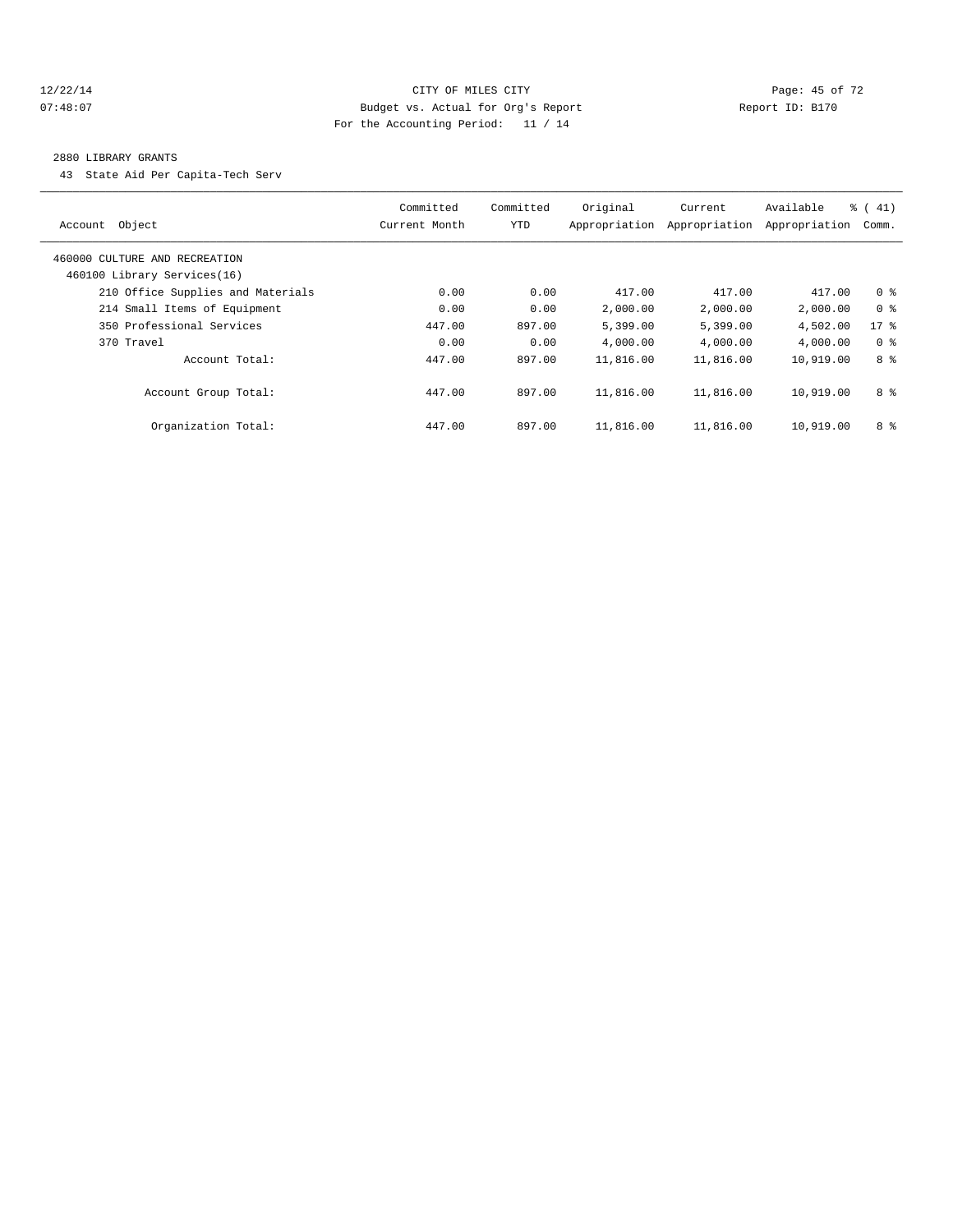### 12/22/14 Page: 46 of 72 07:48:07 Budget vs. Actual for Org's Report Report ID: B170 For the Accounting Period: 11 / 14

# 2880 LIBRARY GRANTS

44 Humanities Grant

| Account Object                | Committed<br>Current Month | Committed<br>YTD | Original  | Current<br>Appropriation Appropriation | Available<br>Appropriation | $\frac{1}{6}$ ( 41)<br>Comm. |
|-------------------------------|----------------------------|------------------|-----------|----------------------------------------|----------------------------|------------------------------|
| 460000 CULTURE AND RECREATION |                            |                  |           |                                        |                            |                              |
| 460100 Library Services(16)   |                            |                  |           |                                        |                            |                              |
| 350 Professional Services     | 0.00                       | 0.00             | 2,000.00  | 2,000.00                               | 2,000.00                   | 0 <sup>8</sup>               |
| 370 Travel                    | 0.00                       | 0.00             | 502.00    | 502.00                                 | 502.00                     | 0 <sup>8</sup>               |
| Account Total:                | 0.00                       | 0.00             | 2,502.00  | 2,502.00                               | 2,502.00                   | 0 <sup>8</sup>               |
| Account Group Total:          | 0.00                       | 0.00             | 2,502.00  | 2,502.00                               | 2,502.00                   | 0 <sup>8</sup>               |
| Organization Total:           | 0.00                       | 0.00             | 2,502.00  | 2,502.00                               | 2,502.00                   | 0 <sup>8</sup>               |
|                               |                            |                  |           |                                        |                            |                              |
| Fund Total:                   | 742.00                     | 2,756.03         | 28,225.00 | 28,225.00                              | 25,468.97 10 %             |                              |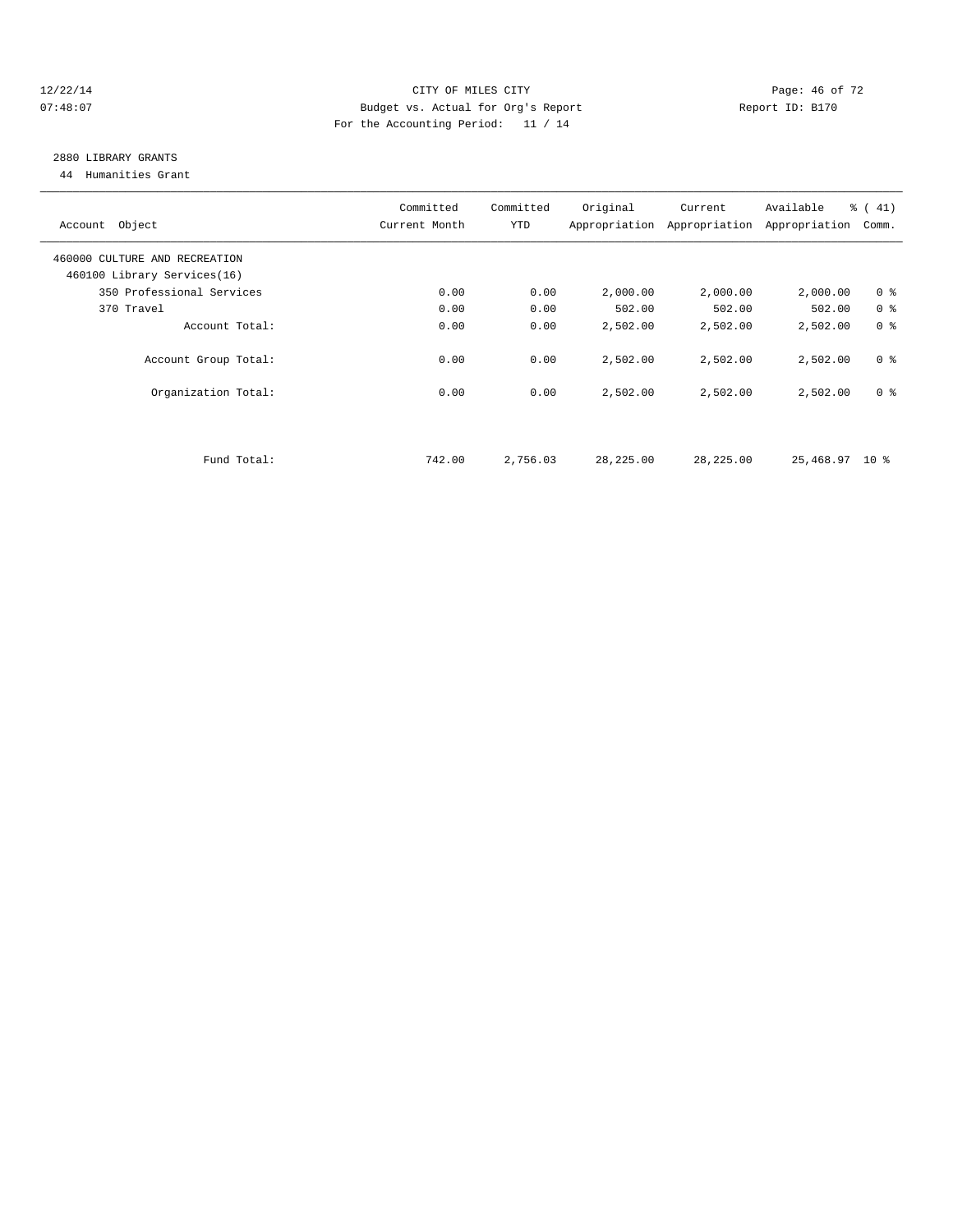#### 12/22/14 Page: 47 of 72 07:48:07 Budget vs. Actual for Org's Report Report ID: B170 For the Accounting Period: 11 / 14

2935 Historic Preservation

11 Historic Preservation

| Account Object                                | Committed<br>Current Month | Committed<br><b>YTD</b> | Original   | Current    | Available<br>Appropriation Appropriation Appropriation Comm. | % (41)          |
|-----------------------------------------------|----------------------------|-------------------------|------------|------------|--------------------------------------------------------------|-----------------|
|                                               |                            |                         |            |            |                                                              |                 |
| 460000 CULTURE AND RECREATION                 |                            |                         |            |            |                                                              |                 |
| 460461 Historic Preservation-Administration   |                            |                         |            |            |                                                              |                 |
| 111 Salaries and Wages - Permanent            | 167.19                     | 631.25                  | 2,098.00   | 2,098.00   | 1,466.75                                                     | $30*$           |
| 131 VACATION                                  | $-19.47$                   | 33.00                   | 33.00      | 33.00      | 0.00                                                         | $100*$          |
| 132 SICK LEAVE                                | $-74.30$                   | 33.00                   | 33.00      | 33.00      | 0.00                                                         | $100*$          |
| 141 Unemployment Insurance                    | 0.78                       | 3.61                    | 10.00      | 10.00      | 6.39                                                         | 36 <sup>8</sup> |
| 142 Workers' Compensation                     | 2.16                       | 9.81                    | 25.00      | 25.00      | 15.19                                                        | 39 <sup>8</sup> |
| 143 Health Insurance                          | $-122.15$                  | 0.00                    | 0.00       | 0.00       | 0.00                                                         | 0 <sup>8</sup>  |
| 144 FICA                                      | 13.42                      | 61.14                   | 165.00     | 165.00     | 103.86                                                       | 37 <sup>8</sup> |
| 145 PERS                                      | 14.33                      | 65.30                   | 177.00     | 177.00     | 111.70                                                       | 37 <sup>8</sup> |
| 210 Office Supplies and Materials             | 0.00                       | 212.87                  | 750.00     | 750.00     | 537.13                                                       | $28$ $%$        |
| 220 Operating Expenses                        | 0.00                       | 0.00                    | 200.00     | 200.00     | 200.00                                                       | 0 <sup>8</sup>  |
| 320 Printing, Duplicating, Typing &           | 0.00                       | 0.00                    | 200.00     | 200.00     | 200.00                                                       | 0 <sup>8</sup>  |
| 330 Publicity, Subscriptions & Dues           | 0.00                       | 0.00                    | 125.00     | 125.00     | 125.00                                                       | 0 <sup>8</sup>  |
| 345 Telephone                                 | 216.03                     | 662.43                  | 600.00     | 600.00     | $-62.43$                                                     | $110*$          |
| 360 Contr R & M                               | 0.00                       | 0.00                    | 100.00     | 100.00     | 100.00                                                       | 0 <sup>8</sup>  |
| 370 Travel                                    | 0.00                       | 0.00                    | 985.00     | 985.00     | 985.00                                                       | 0 <sup>8</sup>  |
| 531 Building & Office Rental                  | 0.00                       | 900.00                  | 0.00       | 0.00       | $-900.00$                                                    | $***$ $-$       |
| Account Total:                                | 197.99                     | 2,612.41                | 5,501.00   | 5,501.00   | 2,888.59                                                     | 47.8            |
| 460465 Historic Preservation- CDGB-ED Grant   |                            |                         |            |            |                                                              |                 |
| 311 Postage, Box Rent, Etc.                   | 0.00                       | 267.79                  | 0.00       | 0.00       | $-267.79$                                                    | $***$ %         |
| 350 Professional Services                     | 1,126.25                   | 4,186.25                | 7,500.00   | 7,500.00   | 3, 313. 75                                                   | 56%             |
| 370 Travel                                    | 844.04                     | 2,276.84                | 0.00       | 0.00       | $-2, 276.84$                                                 | $***$ 8         |
| Account Total:                                | 1,970.29                   | 6,730.88                | 7,500.00   | 7,500.00   | 769.12                                                       | $90*$           |
| 460466 Historic Preservation- Montana Main St |                            |                         |            |            |                                                              |                 |
| 350 Professional Services                     | 5,312.50                   | 9,775.00                | 8,216.00   | 8,216.00   | $-1,559.00$                                                  | 119 %           |
| 370 Travel                                    | 225.00                     | 225.00                  | 0.00       | 0.00       | $-225.00$                                                    | $***$ $_{8}$    |
| Account Total:                                | 5,537.50                   | 10,000.00               | 8,216.00   | 8,216.00   | $-1,784.00$                                                  | 122 %           |
| Account Group Total:                          | 7,705.78                   | 19, 343.29              | 21, 217.00 | 21, 217.00 | 1,873.71                                                     | $91$ %          |
| Organization Total:                           | 7,705.78                   | 19,343.29               | 21, 217.00 | 21, 217.00 | 1,873.71                                                     | 91 %            |
| Fund Total:                                   | 7,705.78                   | 19, 343. 29             | 21, 217.00 | 21, 217.00 | 1,873.71 91 %                                                |                 |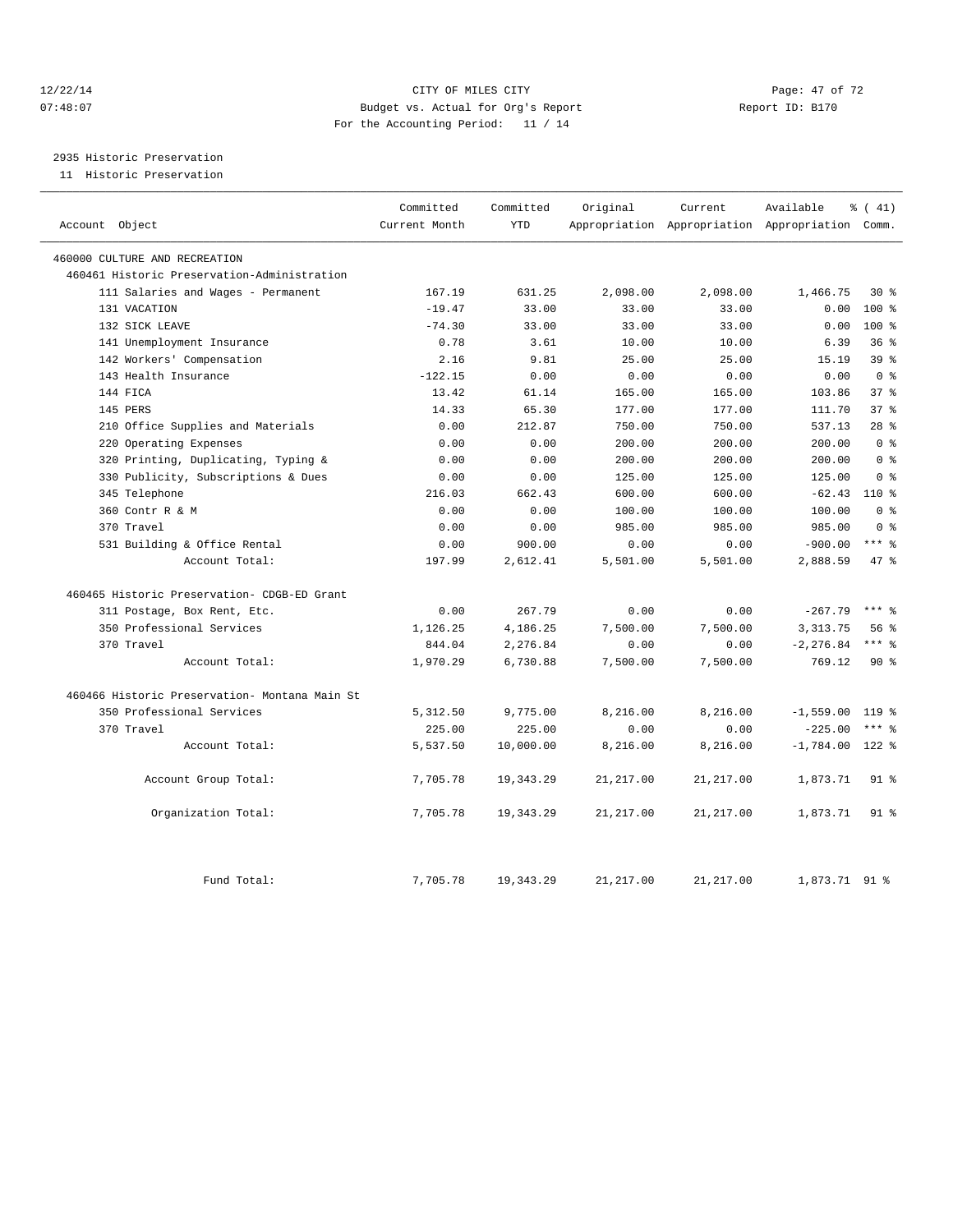### 12/22/14 Page: 48 of 72 07:48:07 Budget vs. Actual for Org's Report Report ID: B170 For the Accounting Period: 11 / 14

#### 2985 RETIRED SENIOR VOLUNTEER PROG (RSVP)

15 Retired Senior Volunteer Program

|                                                     | Committed     | Committed          | Original              | Current          | Available                                       | % (41)                    |
|-----------------------------------------------------|---------------|--------------------|-----------------------|------------------|-------------------------------------------------|---------------------------|
| Account Object                                      | Current Month | <b>YTD</b>         |                       |                  | Appropriation Appropriation Appropriation Comm. |                           |
|                                                     |               |                    |                       |                  |                                                 |                           |
| 430000 Public Works                                 |               |                    |                       |                  |                                                 |                           |
| 430330 Airport - Runways                            |               |                    |                       |                  |                                                 |                           |
| 220 Operating Expenses                              | 0.00          | 389.50             | 0.00                  | 0.00             | $-389.50$                                       |                           |
| Account Total:                                      | 0.00          | 389.50             | 0.00                  | 0.00             | $-389.50$                                       | $***$ %                   |
| Account Group Total:                                | 0.00          | 389.50             | 0.00                  | 0.00             | $-389.50$                                       | $***$ $%$                 |
| 450000 Social and Economic Services                 |               |                    |                       |                  |                                                 |                           |
| 450300 RSVP-FEDERAL GRANT- CUSTER                   |               |                    |                       |                  |                                                 |                           |
| 111 Salaries and Wages - Permanent                  | 3,234.08      | 13,960.13          | 40,359.00             | 40,359.00        | 26,398.87                                       | $35$ $%$                  |
| 131 VACATION                                        | 163.83        | 1,228.71           | 0.00                  | 0.00             | $-1, 228.71$                                    | *** %<br>$***$ $-$        |
| 132 SICK LEAVE                                      | 0.00          | 471.01             | 0.00                  | 0.00             | $-471.01$                                       | $***$ 8                   |
| 133 OTHER LEAVE PAY                                 | 0.00          | 542.69             | 0.00                  | 0.00             | $-542.69$                                       |                           |
| 141 Unemployment Insurance                          | 15.14         | 77.50              | 134.00                | 134.00           | 56.50                                           | 58 %                      |
| 142 Workers' Compensation                           | 41.43         | 211.77             | 420.00                | 420.00           | 208.23                                          | 50%                       |
| 143 Health Insurance<br>144 FTCA                    | 627.15        | 3,135.75           | 7,980.00              | 7,980.00         | 4,844.25                                        | 39 <sup>8</sup>           |
|                                                     | 257.28        | 1,317.00           | 3,120.00              | 3,120.00         | 1,803.00                                        | 42.8                      |
| 145 PERS                                            | 274.98        | 1,407.18           | 2,856.00              | 2,856.00         | 1,448.82                                        | 49 %                      |
| 210 Office Supplies and Materials                   | 0.00          | 369.60             | 1,434.00              | 1,434.00         | 1,064.40                                        | 26%                       |
| 220 Operating Expenses                              | 0.00          | 400.00             | 0.00                  | 0.00             | $-400.00$                                       | $***$ $-$<br>$***$ $_{8}$ |
| 345 Telephone                                       | 118.98        | 623.85             | 0.00                  | 0.00             | $-623.85$                                       |                           |
| 370 Travel                                          | 0.00          | 336.31             | 4,425.00              | 4,425.00         | 4,088.69                                        | 8 %                       |
| Account Total:                                      | 4,732.87      | 24,081.50          | 60,728.00             | 60,728.00        | 36,646.50                                       | 40 %                      |
| 450330 RSVP Non-Federal Grant-Custer                |               |                    |                       |                  |                                                 |                           |
| 111 Salaries and Wages - Permanent                  | 0.00          | 717.71             | 5,225.00              | 5,225.00         | 4,507.29                                        | $14$ %                    |
| 141 Unemployment Insurance                          | 0.00          | 0.00               | 10.00                 | 10.00            | 10.00                                           | 0 <sup>8</sup>            |
| 142 Workers' Compensation                           | 0.00          | 0.00               | 30.00                 | 30.00            | 30.00                                           | 0 <sup>8</sup>            |
| 144 FICA                                            | 0.00          | 0.00               | 424.00                | 424.00           | 424.00                                          | 0 <sup>8</sup>            |
| 145 PERS                                            | 0.00          | 0.00               | 371.00                | 371.00           | 371.00                                          | 0 <sup>8</sup>            |
| 220 Operating Expenses                              | 370.33        | 2,704.44           | 4,560.00              | 4,560.00         | 1,855.56                                        | 59%                       |
| 311 Postage, Box Rent, Etc.                         | 59.29         | 329.05             | 0.00                  | 0.00             | $-329.05$                                       | $***$ $-$                 |
|                                                     | 0.00          | 0.00               |                       |                  |                                                 | 0 <sup>8</sup>            |
| 330 Publicity, Subscriptions & Dues                 |               |                    | 140.00                | 140.00<br>150.00 | 140.00                                          | 100 %                     |
| 334 Memberships, Registrations & Dues               | 0.00          | 150.00             | 150.00                |                  | 0.00                                            | 0 <sup>8</sup>            |
| 345 Telephone                                       | 0.00          | 0.00               | 1,680.00              | 1,680.00         | 1,680.00                                        | 9 <sup>8</sup>            |
| 370 Travel<br>512 Insurance on Vehicles & Equipment | 0.00<br>0.00  | 45.50<br>$-300.70$ | 500.00<br>300.00      | 500.00<br>300.00 | 454.50<br>600.70                                | $***$ %                   |
|                                                     | 0.00          | $-836.89$          | 837.00                | 837.00           | 1,673.89                                        | $***$ %                   |
| 513 Liability                                       |               |                    |                       |                  |                                                 |                           |
| 530 Rent                                            | 1,050.00      | 2,100.00           | 4,650.00<br>18,877.00 | 4,650.00         | 2,550.00<br>13,967.89                           | 45 %                      |
| Account Total:                                      | 1,479.62      | 4,909.11           |                       | 18,877.00        |                                                 | $26$ %                    |
| 450340 RSVP FEDERAL GRANT- FALLON                   |               |                    |                       |                  |                                                 |                           |
| 111 Salaries and Wages - Permanent                  | 165.35        | 896.05             | 11,621.00             | 11,621.00        | 10,724.95                                       | 8 %                       |
| 141 Unemployment Insurance                          | 0.90          | 2.70               | 52.00                 | 52.00            | 49.30                                           | 5 <sup>8</sup>            |
| 142 Workers' Compensation                           | 2.31          | 6.93               | 144.00                | 144.00           | 137.07                                          | 5 <sup>8</sup>            |
| 144 FICA                                            | 15.30         | 45.90              | 890.00                | 890.00           | 844.10                                          | 5 <sup>°</sup>            |
| 145 PERS                                            | 16.14         | 48.42              | 802.00                | 802.00           | 753.58                                          | 6 %                       |
| 210 Office Supplies and Materials                   | 0.00          | 0.00               | 885.00                | 885.00           | 885.00                                          | 0 <sup>8</sup>            |
| 214 Small Items of Equipment                        | 0.00          | 980.99             | 1,943.00              | 1,943.00         | 962.01                                          | 50%                       |
| 220 Operating Expenses                              | 0.00          | 830.14             | 178.00                | 178.00           | $-652.14$ 466 %                                 |                           |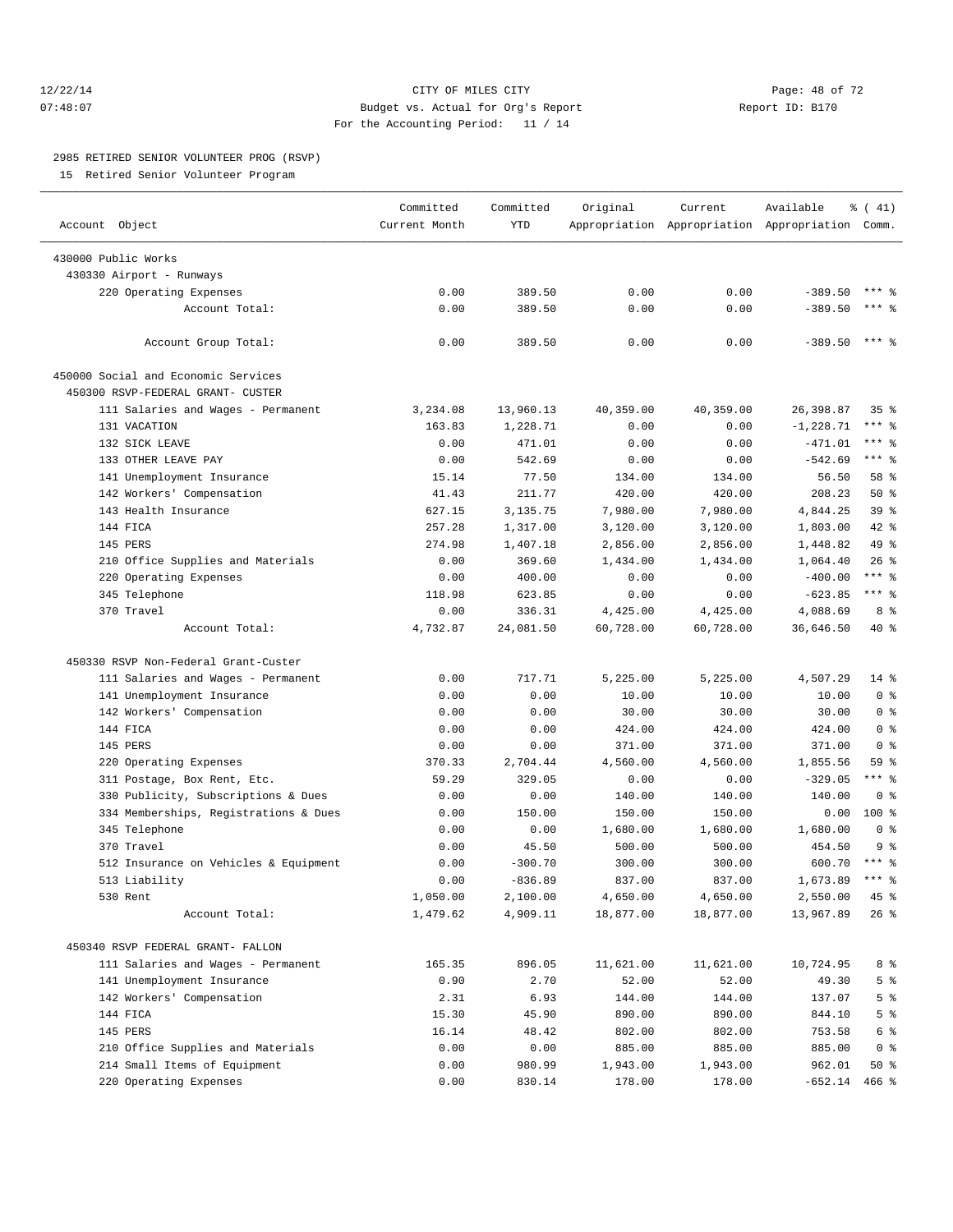#### 12/22/14 Page: 49 of 72 07:48:07 Budget vs. Actual for Org's Report Report ID: B170 For the Accounting Period: 11 / 14

#### 2985 RETIRED SENIOR VOLUNTEER PROG (RSVP)

15 Retired Senior Volunteer Program

|                                       | Committed     |                         |             |                                                      |                |                              |  |
|---------------------------------------|---------------|-------------------------|-------------|------------------------------------------------------|----------------|------------------------------|--|
| Account Object                        | Current Month | Committed<br><b>YTD</b> | Original    | Current<br>Appropriation Appropriation Appropriation | Available      | $\frac{1}{6}$ ( 41)<br>Comm. |  |
| 311 Postage, Box Rent, Etc.           | 0.00          | 0.00                    | 500.00      | 500.00                                               | 500.00         | 0 <sup>8</sup>               |  |
| 330 Publicity, Subscriptions & Dues   | 0.00          | 0.00                    | 100.00      | 100.00                                               | 100.00         | 0 <sup>8</sup>               |  |
| 370 Travel                            | 90.40         | 90.40                   | 6,069.00    | 6,069.00                                             | 5,978.60       | 1 <sup>8</sup>               |  |
| Account Total:                        | 290.40        | 2,901.53                | 23,184.00   | 23,184.00                                            | 20, 282.47     | 13 <sup>°</sup>              |  |
| 450350 RSVP-Non federal grant- Fallon |               |                         |             |                                                      |                |                              |  |
| 111 Salaries and Wages - Permanent    | 0.00          | 0.00                    | 485.00      | 485.00                                               | 485.00         | 0 <sup>8</sup>               |  |
| 141 Unemployment Insurance            | 0.00          | 0.00                    | 3.00        | 3.00                                                 | 3.00           | 0 <sup>°</sup>               |  |
| 142 Workers' Compensation             | 0.00          | 0.00                    | 6.00        | 6.00                                                 | 6.00           | 0 <sup>°</sup>               |  |
| 144 FICA                              | 0.00          | 0.00                    | 38.00       | 38.00                                                | 38.00          | 0 <sup>8</sup>               |  |
| 145 PERS                              | 0.00          | 0.00                    | 34.00       | 34.00                                                | 34.00          | 0 <sup>°</sup>               |  |
| 210 Office Supplies and Materials     | 0.00          | 0.00                    | 100.00      | 100.00                                               | 100.00         | 0 <sup>°</sup>               |  |
| 220 Operating Expenses                | 0.00          | 0.00                    | 500.00      | 500.00                                               | 500.00         | 0 <sup>8</sup>               |  |
| 512 Insurance on Vehicles & Equipment | 0.00          | 0.00                    | 58.00       | 58.00                                                | 58.00          | 0 <sup>8</sup>               |  |
| 513 Liability                         | 0.00          | 0.00                    | 100.00      | 100.00                                               | 100.00         | 0 <sup>8</sup>               |  |
| Account Total:                        | 0.00          | 0.00                    | 1,324.00    | 1,324.00                                             | 1,324.00       | 0 <sup>8</sup>               |  |
| Account Group Total:                  | 6,502.89      | 31,892.14               | 104, 113.00 | 104, 113.00                                          | 72,220.86      | $31$ %                       |  |
| Organization Total:                   | 6,502.89      | 32, 281.64              | 104,113.00  | 104,113.00                                           | 71,831.36      | 31.8                         |  |
| Fund Total:                           | 6,502.89      | 32, 281.64              | 104, 113.00 | 104,113.00                                           | 71,831.36 31 % |                              |  |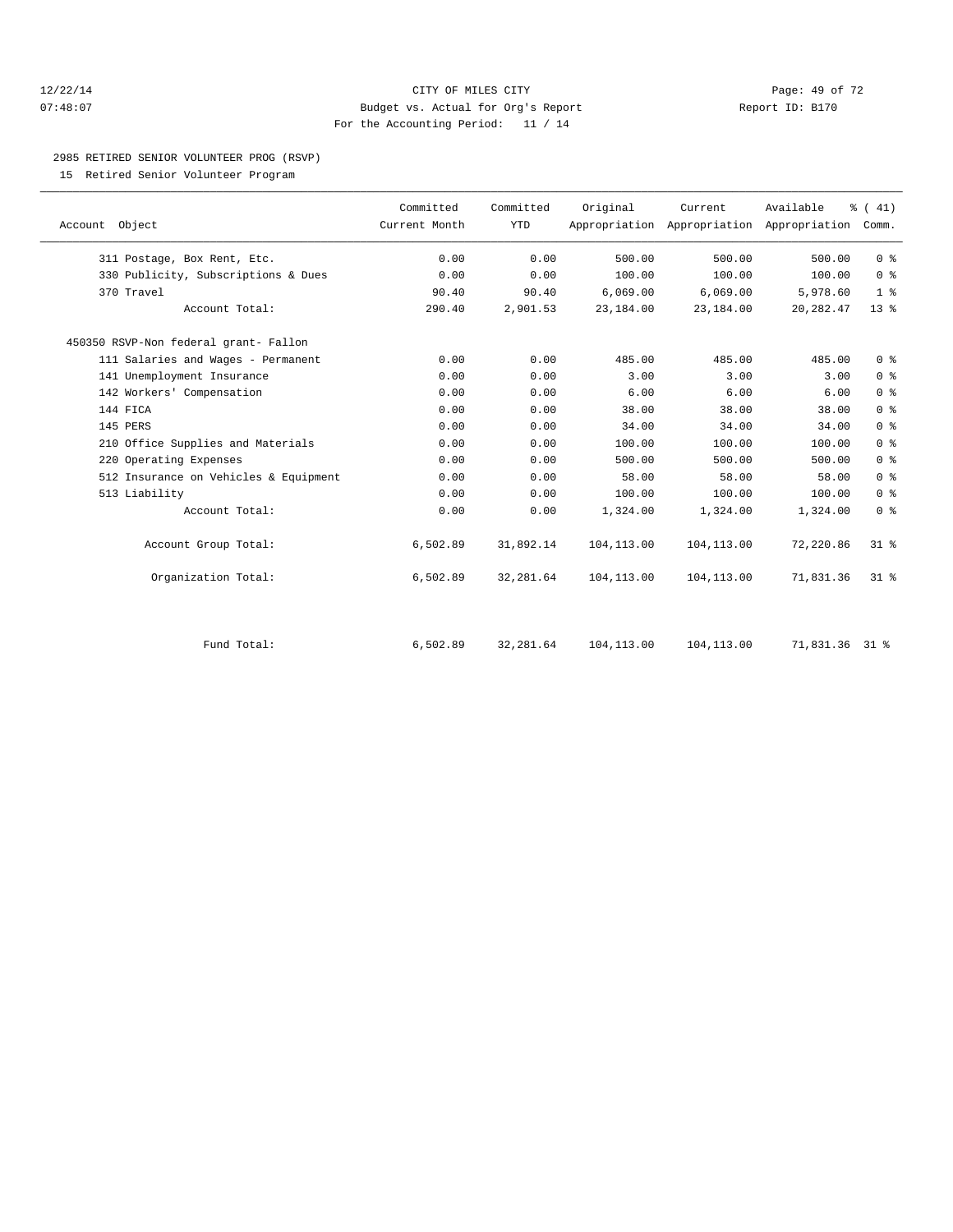#### 12/22/14 Page: 50 of 72 07:48:07 Budget vs. Actual for Org's Report Report ID: B170 For the Accounting Period: 11 / 14

#### 4000 General Fund Capitol Improvement Fund

501 Capital Purchases

| Account Object                                               | Committed<br>Current Month | Committed<br>YTD | Original  | Current<br>Appropriation Appropriation | Available<br>Appropriation | % (41)<br>Comm. |
|--------------------------------------------------------------|----------------------------|------------------|-----------|----------------------------------------|----------------------------|-----------------|
| 410000 GENERAL GOVERNMENT<br>410100 Legislative Services(02) |                            |                  |           |                                        |                            |                 |
| 940 Machinery & Equipment                                    | 0.00                       | 29,975.00        | 30,000.00 | 30,000.00                              | 25.00 100 %                |                 |
| Account Total:                                               | 0.00                       | 29,975.00        | 30,000.00 | 30,000.00                              | 25.00                      | $100*$          |
| Account Group Total:                                         | 0.00                       | 29,975.00        | 30,000.00 | 30,000.00                              | 25.00 100 %                |                 |
| Organization Total:                                          | 0.00                       | 29,975.00        | 30,000.00 | 30,000.00                              | 25.00 100 %                |                 |
|                                                              |                            |                  |           |                                        |                            |                 |
| Fund Total:                                                  | 0.00                       | 29,975.00        | 30,000.00 | 30,000.00                              | 25.00 100 %                |                 |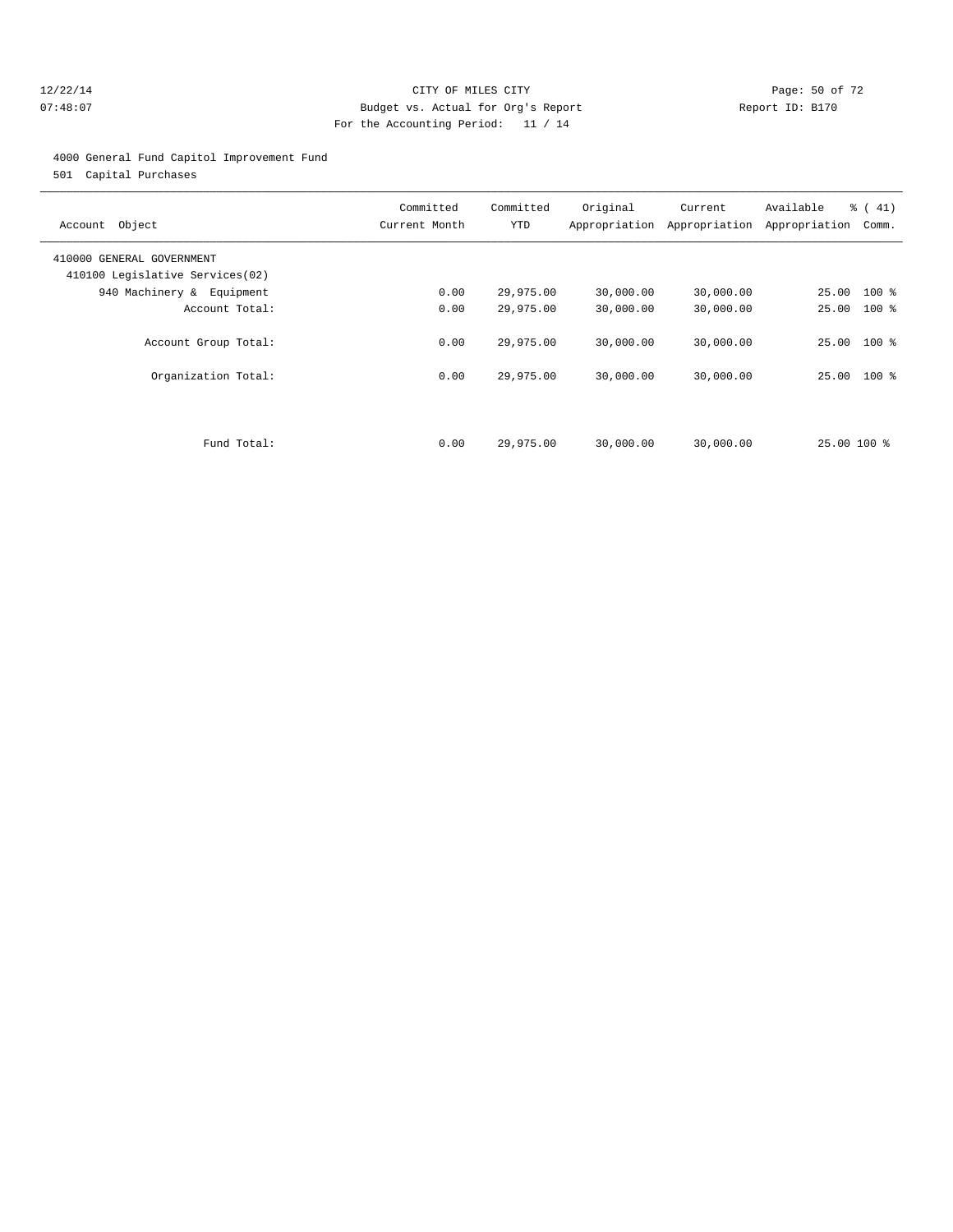#### 12/22/14 Page: 51 of 72 07:48:07 Budget vs. Actual for Org's Report Report ID: B170 For the Accounting Period: 11 / 14

## 4060 CAPITAL IMPROV-PUBLIC WORKS

911 Public Works Operations

| Object<br>Account           | Committed<br>Current Month | Committed<br>YTD | Original<br>Appropriation | Current<br>Appropriation | Available<br>Appropriation | % (41)<br>Comm. |
|-----------------------------|----------------------------|------------------|---------------------------|--------------------------|----------------------------|-----------------|
| 430000 Public Works         |                            |                  |                           |                          |                            |                 |
| 430233 Roadway/Re-surfacing |                            |                  |                           |                          |                            |                 |
| 940 Machinery & Equipment   | 11,417.50                  | 11,417.50        | 231,659.00                | 231,659.00               | 220, 241.50                | 5 <sup>°</sup>  |
| Account Total:              | 11,417.50                  | 11,417.50        | 231,659.00                | 231,659.00               | 220, 241.50                | 5 <sup>8</sup>  |
| Account Group Total:        | 11,417.50                  | 11,417.50        | 231,659.00                | 231,659.00               | 220, 241.50                | 5 <sup>°</sup>  |
| Organization Total:         | 11,417.50                  | 11,417.50        | 231,659.00                | 231,659.00               | 220, 241.50                | 5 <sup>8</sup>  |
| Fund Total:                 | 11,417.50                  | 11,417.50        | 231,659.00                | 231,659.00               | 220, 241.50                | 5 <sup>8</sup>  |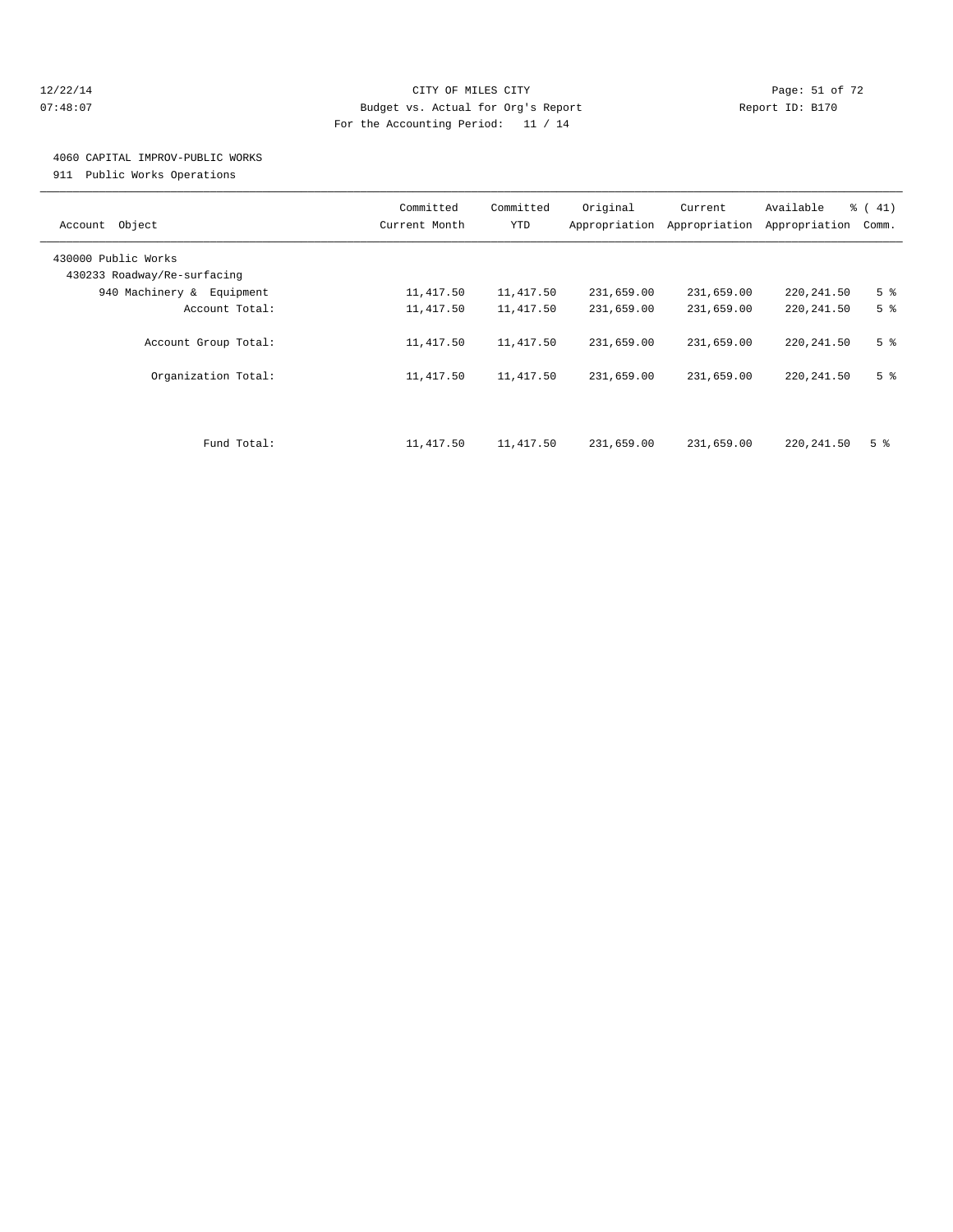#### 12/22/14 Page: 52 of 72 07:48:07 Budget vs. Actual for Org's Report Report ID: B170 For the Accounting Period: 11 / 14

————————————————————————————————————————————————————————————————————————————————————————————————————————————————————————————————————

#### 5210 WATER UTILITY

22 Water Plant

|                                               | Committed         | Committed      | Original         | Current               | Available                                       | $\frac{1}{6}$ ( 41) |
|-----------------------------------------------|-------------------|----------------|------------------|-----------------------|-------------------------------------------------|---------------------|
| Account Object                                | Current Month     | YTD            |                  |                       | Appropriation Appropriation Appropriation Comm. |                     |
| 410000 GENERAL GOVERNMENT                     |                   |                |                  |                       |                                                 |                     |
| 411101 Labor Negotiations                     |                   |                |                  |                       |                                                 |                     |
| 350 Professional Services                     | 236.25            | 236.25         | 0.00             | 0.00                  | $-236.25$                                       | $***$ 8             |
| Account Total:                                | 236.25            | 236.25         | 0.00             | 0.00                  | $-236.25$                                       | $***$ $%$           |
|                                               |                   |                |                  |                       |                                                 |                     |
| Account Group Total:                          | 236.25            | 236.25         | 0.00             | 0.00                  | $-236.25$ *** \$                                |                     |
| 430000 Public Works                           |                   |                |                  |                       |                                                 |                     |
| 430530 Water Source of Supply and Pumping(22) |                   |                |                  |                       |                                                 |                     |
| 111 Salaries and Wages - Permanent            | 17,571.19         | 90,884.75      | 218,861.00       | 218,861.00            | 127,976.25                                      | $42$ %              |
| 121 OVERTIME-PERMANENT                        | 61.47             | 4,365.28       | 16,709.00        | 16,709.00             | 12,343.72                                       | $26$ %              |
| 131 VACATION                                  | 884.67            | 4,976.90       | 15,773.00        | 15,773.00             | 10,796.10                                       | $32$ $%$            |
| 132 SICK LEAVE                                | 432.86            | 2,599.85       | 7,093.00         | 7,093.00              | 4,493.15                                        | 37%                 |
| 133 OTHER LEAVE PAY                           | 103.46            | 456.05         | 3,817.00         | 3,817.00              | 3,360.95                                        | $12*$               |
| 134 HOLIDAY PAY                               | 696.43            | 2,240.79       | 5,002.00         | 5,002.00              | 2,761.21                                        | 45 %                |
| 141 Unemployment Insurance                    | 88.99             | 479.23         | 1,190.00         | 1,190.00              | 710.77                                          | 40 %                |
| 142 Workers' Compensation                     | 1,235.11          | 6,556.87       | 13,993.00        | 13,993.00             | 7,436.13                                        | 47 %                |
| 143 Health Insurance                          | 3,513.89          | 17,569.28      | 42,169.00        | 42,169.00             | 24,599.72                                       | 42 %                |
| 144 FICA                                      | 1,401.82          | 7,591.48       | 20,229.00        | 20,229.00             | 12,637.52                                       | 38 %                |
| 145 PERS                                      | 1,613.54          | 8,570.09       | 21,604.00        | 21,604.00             | 13,033.91                                       | 40 %                |
| 196 CLOTHING ALLOTMENT                        | 0.00              | 840.00         | 800.00           | 800.00                | $-40.00$                                        | 105 <sub>8</sub>    |
| 210 Office Supplies and Materials             | 0.00              | 133.22         | 200.00           | 200.00                | 66.78                                           | 67 %                |
| 214 Small Items of Equipment                  | 0.00              | 0.00           | 750.00           | 750.00                | 750.00                                          | 0 <sup>8</sup>      |
| 220 Operating Expenses                        | 21.94             | 744.24         | 2,000.00         | 2,000.00              | 1,255.76                                        | 37%                 |
| 222 Chemicals, Lab & Med Supplies             | 439.77            | 439.77         | 150.00           | 150.00                | $-289.77$                                       | $293$ $%$           |
| 226 Clothing and Uniforms                     | 0.00              | 192.86         | 400.00           | 400.00                | 207.14                                          | 48 %                |
| 230 Repair and Maintenance Supplies           | 160.06            | 1,453.98       | 5,000.00         | 5,000.00              | 3,546.02                                        | 29%                 |
| 231 Gas, Oil, Diesel Fuel, Grease, etc.       | 114.43            | 725.61         | 1,300.00         | 1,300.00              | 574.39                                          | 56%                 |
| 241 Consumable Tools                          | 152.70            | 152.70         | 150.00           | 150.00                | $-2.70$                                         | $102$ %             |
| 311 Postage, Box Rent, Etc.                   | 0.00              | 3.54           | 50.00            | 50.00                 | 46.46                                           | 7 %                 |
| 330 Publicity, Subscriptions & Dues           | 0.00              | 0.00           | 500.00           | 500.00                | 500.00                                          | 0 <sup>8</sup>      |
| 334 Memberships, Registrations & Dues         | 0.00              | 0.00           | 400.00           | 400.00                | 400.00                                          | 0 <sup>8</sup>      |
| 341 Electric Utility Services                 | 2,849.79          | 30,231.29      | 55,000.00        | 55,000.00             | 24,768.71                                       | 55 <sup>8</sup>     |
| 344 Gas Utility Service                       |                   | 8,202.16       | 20,000.00        |                       | 11,797.84                                       | 41 %                |
| 345 Telephone                                 | 3,566.00<br>68.04 | 375.20         | 1,200.00         | 20,000.00<br>1,200.00 | 824.80                                          | $31$ %              |
|                                               |                   |                |                  |                       |                                                 | 0 <sup>8</sup>      |
| 346 Garbage Service<br>347 Internet           | 0.00<br>80.25     | 0.00<br>401.25 | 250.00<br>750.00 | 250.00<br>750.00      | 250.00<br>348.75                                | 54 %                |
| 350 Professional Services                     | 0.00              | 0.00           | 500.00           | 500.00                | 500.00                                          | 0 <sup>8</sup>      |
|                                               |                   |                |                  | 1,000.00              |                                                 | 0 <sup>8</sup>      |
| 352 Wtr/Swr Lab Testing                       | 0.00              | 0.00           | 1,000.00         |                       | 1,000.00                                        |                     |
| 357 Architectual, Engineering Serv Etc.       | 0.00              | 0.00           | 10,000.00        | 10,000.00             | 10,000.00                                       | $0$ %               |
| 360 Contr R & M                               | 0.00              | 1,490.31       | 120,300.00       | 120,300.00            | 118,809.69                                      | $1$ %               |
| 363 R&M Vehicles/Equip/Labor-PW               | 139.65            | 211.41         | 7,000.00         | 7,000.00              | 6,788.59                                        | 3 <sup>°</sup>      |
| 369 Other Repair and Maintenance              | 0.00              | 0.00           | 2,000.00         | 2,000.00              | 2,000.00                                        | 0 <sup>8</sup>      |
| 370 Travel                                    | 18.00             | 196.68         | 1,000.00         | 1,000.00              | 803.32                                          | 20 %                |
| 380 Training Services                         | 15.92             | 456.62         | 1,400.00         | 1,400.00              | 943.38                                          | 33%                 |
| 382 Books                                     | 0.00              | 53.25          | 200.00           | 200.00                | 146.75                                          | 27 %                |
| 400 BUILDING MATERIALS                        | 66.25             | 66.25          | 500.00           | 500.00                | 433.75                                          | $13*$               |
| 511 Insurance on Buildings                    | 0.00              | 9,142.93       | 9,143.00         | 9,143.00              | 0.07                                            | $100$ %             |
| 512 Insurance on Vehicles & Equipment         | 0.00              | 261.32         | 262.00           | 262.00                | 0.68                                            | 100 %               |
| 940 Machinery & Equipment                     | 0.00              | 0.00           | 220,000.00       | 220,000.00            | 220,000.00                                      | 0 %                 |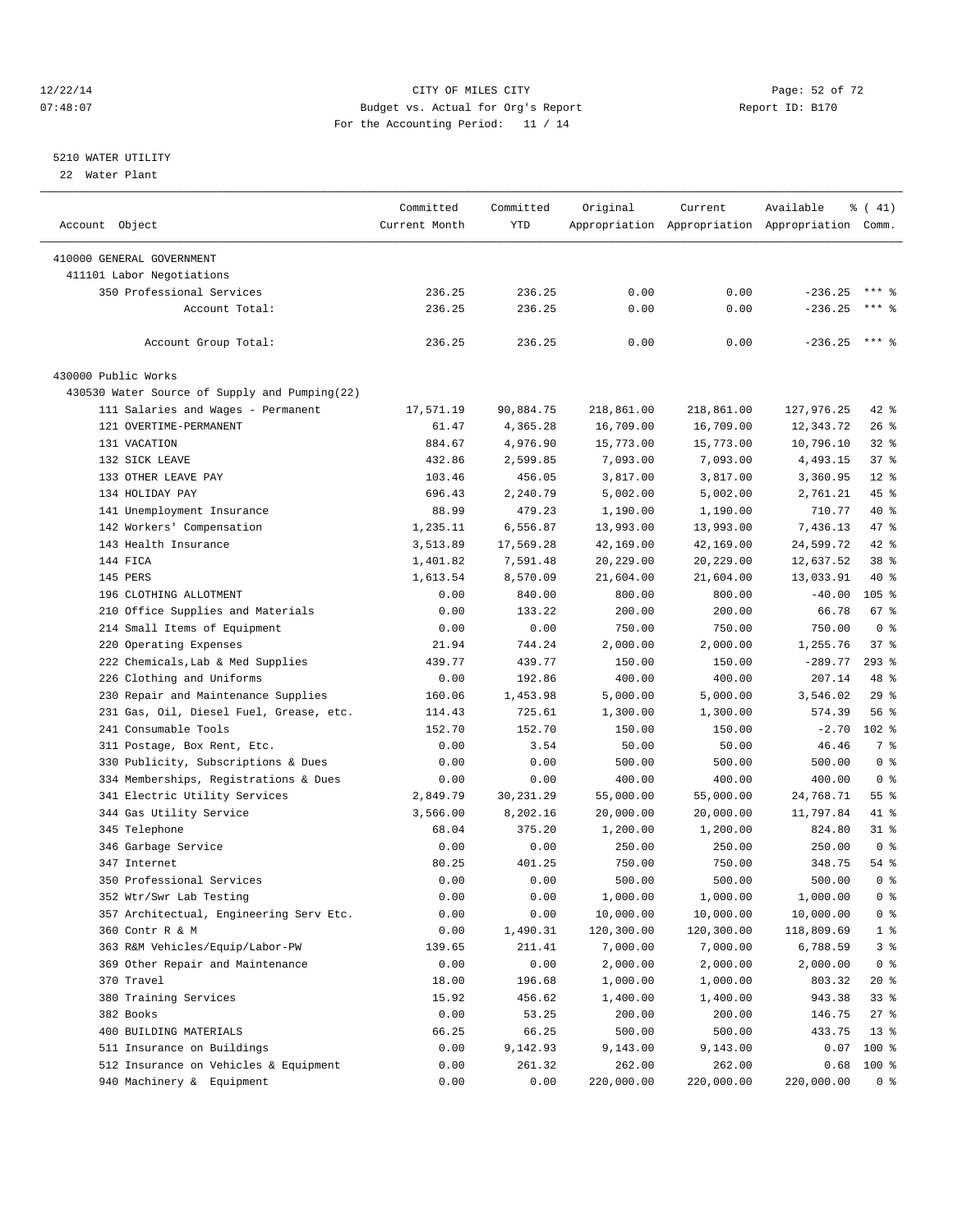#### 12/22/14 Page: 53 of 72 07:48:07 Budget vs. Actual for Org's Report Report ID: B170 For the Accounting Period: 11 / 14

# 5210 WATER UTILITY

22 Water Plant

| Object<br>Account    | Committed<br>Current Month | Committed<br>YTD | Original<br>Appropriation | Current<br>Appropriation | Available<br>Appropriation Comm. | $\frac{1}{6}$ (41) |
|----------------------|----------------------------|------------------|---------------------------|--------------------------|----------------------------------|--------------------|
| Account Total:       | 35, 296, 23                | 202,065.16       | 828,645.00                | 828,645.00               | 626,579.84                       | $24$ $\frac{6}{3}$ |
| Account Group Total: | 35, 296, 23                | 202,065.16       | 828,645.00                | 828,645.00               | 626,579.84                       | $24$ $\frac{6}{3}$ |
| Organization Total:  | 35,532.48                  | 202, 301.41      | 828,645.00                | 828,645.00               | 626, 343.59                      | $24$ $\frac{6}{3}$ |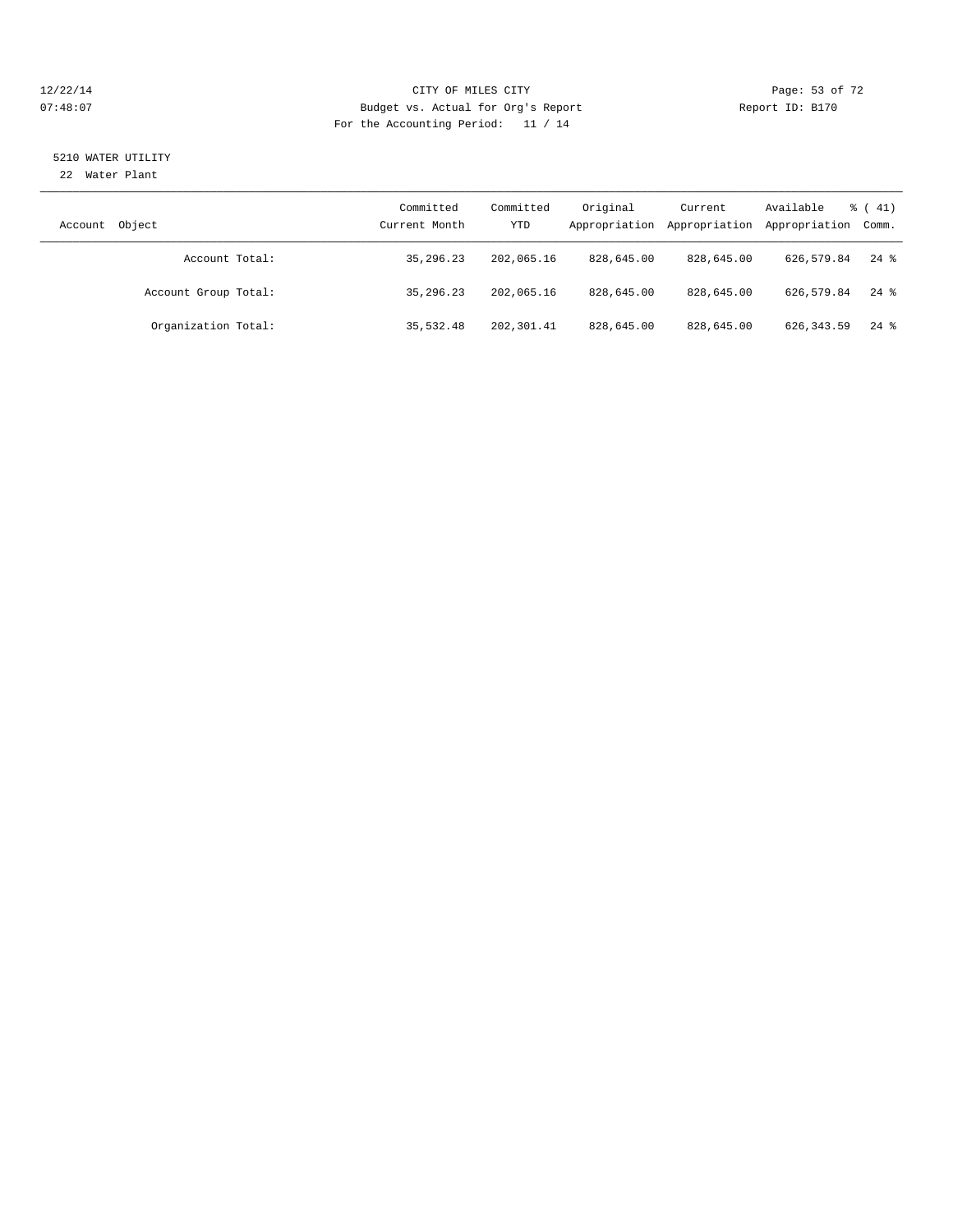#### 12/22/14 Page: 54 of 72 07:48:07 Budget vs. Actual for Org's Report Report ID: B170 For the Accounting Period: 11 / 14

————————————————————————————————————————————————————————————————————————————————————————————————————————————————————————————————————

#### 5210 WATER UTILITY

23 Water Lines

|                                          | Committed     | Committed    | Original   | Current              | Available                                       | $\frac{1}{6}$ ( 41) |
|------------------------------------------|---------------|--------------|------------|----------------------|-------------------------------------------------|---------------------|
| Account Object                           | Current Month | YTD          |            |                      | Appropriation Appropriation Appropriation Comm. |                     |
| 430000 Public Works                      |               |              |            |                      |                                                 |                     |
| 430550 Transmission and Distribution(23) |               |              |            |                      |                                                 |                     |
| 111 Salaries and Wages - Permanent       | 9,966.99      | 60,163.91    | 124,701.00 | 124,701.00           | 64,537.09                                       | 48 %                |
| 121 OVERTIME-PERMANENT                   | 400.11        | 3,971.46     | 10,598.00  | 10,598.00            | 6,626.54                                        | 37%                 |
| 131 VACATION                             | 537.77        |              | 15,773.00  | 15,773.00            |                                                 | $27$ %              |
|                                          |               | 4,219.30     |            |                      | 11,553.70                                       | 48 %                |
| 132 SICK LEAVE<br>133 OTHER LEAVE PAY    | 1,215.35      | 3,385.34     | 7,093.00   | 7,093.00<br>2,108.00 | 3,707.66                                        | 0 <sup>8</sup>      |
|                                          | 0.00          | 0.00         | 2,108.00   |                      | 2,108.00                                        |                     |
| 134 HOLIDAY PAY                          | 524.58        | 749.64       | 4,558.00   | 4,558.00             | 3,808.36                                        | 16 <sup>8</sup>     |
| 141 Unemployment Insurance               | 56.91         | 329.28       | 742.00     | 742.00               | 412.72                                          | 44 %                |
| 142 Workers' Compensation                | 655.50        | 3,841.28     | 8,514.00   | 8,514.00             | 4,672.72                                        | 45 %                |
| 143 Health Insurance                     | 2,258.59      | 12,861.78    | 27,108.00  | 27,108.00            | 14,246.22                                       | 47 %                |
| 144 FICA                                 | 957.74        | 5,529.97     | 12,609.00  | 12,609.00            | 7,079.03                                        | 44 %                |
| 145 PERS                                 | 1,033.08      | 5,922.39     | 13,467.00  | 13,467.00            | 7,544.61                                        | 44 %                |
| 196 CLOTHING ALLOTMENT                   | 0.00          | 652.50       | 670.00     | 670.00               | 17.50                                           | 97%                 |
| 210 Office Supplies and Materials        | 15.86         | 97.22        | 500.00     | 500.00               | 402.78                                          | 19 <sup>°</sup>     |
| 214 Small Items of Equipment             | 1,133.71      | 1,244.49     | 8,400.00   | 8,400.00             | 7,155.51                                        | 15 <sup>°</sup>     |
| 220 Operating Expenses                   | 865.04        | 15,042.25    | 20,000.00  | 20,000.00            | 4,957.75                                        | 75 %                |
| 222 Chemicals, Lab & Med Supplies        | 0.00          | 0.00         | 200.00     | 200.00               | 200.00                                          | 0 <sup>8</sup>      |
| 226 Clothing and Uniforms                | 22.49         | 329.66       | 900.00     | 900.00               | 570.34                                          | 37%                 |
| 230 Repair and Maintenance Supplies      | 2,285.41      | 14,535.63    | 25,000.00  | 25,000.00            | 10,464.37                                       | 58 %                |
| 231 Gas, Oil, Diesel Fuel, Grease, etc.  | 986.88        | 5,919.97     | 12,000.00  | 12,000.00            | 6,080.03                                        | 49 %                |
| 233 Water/Sewer Main Replacement and     | 0.00          | 1,607.90     | 10,000.00  | 10,000.00            | 8,392.10                                        | 16 <sup>°</sup>     |
| 234 Hydrant/Manhole Replacement, Valves  | 2,375.94      | 21,762.59    | 30,000.00  | 30,000.00            | 8,237.41                                        | 73 %                |
| 235 Curb Stop Replacement                | 1,040.40      | 8,587.38     | 10,000.00  | 10,000.00            | 1,412.62                                        | 86 %                |
| 241 Consumable Tools                     | 0.00          | 14.99        | 200.00     | 200.00               | 185.01                                          | 7 %                 |
| 311 Postage, Box Rent, Etc.              | 0.00          | 8.47         | 100.00     | 100.00               | 91.53                                           | 8 %                 |
| 320 Printing, Duplicating, Typing &      | 0.00          | 0.00         | 100.00     | 100.00               | 100.00                                          | 0 <sup>8</sup>      |
| 330 Publicity, Subscriptions & Dues      | 178.00        | 178.00       | 200.00     | 200.00               | 22.00                                           | 89 %                |
| 334 Memberships, Registrations & Dues    | 0.00          | 125.00       | 300.00     | 300.00               | 175.00                                          | 42 %                |
| 341 Electric Utility Services            | 24.94         | 1,222.60     | 250.00     | 250.00               | $-972.60$                                       | 489 %               |
| 344 Gas Utility Service                  | 28.74         | 107.08       | 450.00     | 450.00               | 342.92                                          | $24$ %              |
| 345 Telephone                            | 38.75         | 199.83       | 600.00     | 600.00               | 400.17                                          | 33%                 |
| 347 Internet                             | 11.40         | 57.00        | 250.00     | 250.00               | 193.00                                          | $23$ $%$            |
| 350 Professional Services                | 58.00         | 107.50       | 56,000.00  | 56,000.00            | 55,892.50                                       | 0 <sup>8</sup>      |
| 357 Architectual, Engineering Serv Etc.  | 0.00          | 2,110.50     | 20,000.00  | 20,000.00            | 17,889.50                                       | $11*$               |
| 360 Contr R & M                          | 73.71         | 1,798.80     | 8,000.00   | 8,000.00             | 6,201.20                                        | $22$ %              |
| 363 R&M Vehicles/Equip/Labor-PW          | 640.95        | 11,517.51    | 28,000.00  | 28,000.00            | 16,482.49                                       | 41 %                |
| 369 Other Repair and Maintenance         | 0.00          | 0.00         | 1,000.00   | 1,000.00             | 1,000.00                                        | 0 <sup>8</sup>      |
| 370 Travel                               | 36.00         | 36.00        | 750.00     | 750.00               | 714.00                                          | 5 <sup>8</sup>      |
| 380 Training Services                    | 0.00          | 0.00         | 800.00     | 800.00               | 800.00                                          | 0 <sup>8</sup>      |
| 382 Books                                | 0.00          | 0.00         | 200.00     | 200.00               | 200.00                                          | 0 <sup>8</sup>      |
| 400 BUILDING MATERIALS                   | 0.00          | 0.00         | 500.00     | 500.00               | 500.00                                          | 0 <sup>8</sup>      |
| 511 Insurance on Buildings               | 0.00          | 2,965.82     | 2,966.00   | 2,966.00             | 0.18                                            | 100 %               |
| 512 Insurance on Vehicles & Equipment    | 0.00          | 455.76       | 456.00     | 456.00               | 0.24                                            | 100 %               |
| 513 Liability                            | 0.00          | 375.00       | 386.00     | 386.00               | 11.00                                           | 97%                 |
| 532 Land Rental                          | 160.78        | 306.94       | 1,500.00   | 1,500.00             | 1,193.06                                        | $20*$               |
| 533 Machinery and Equipment Rental       | 0.00          | 50.00        | 1,000.00   | 1,000.00             | 950.00                                          | 5 <sup>°</sup>      |
| 940 Machinery & Equipment                | 5,708.75      | 37, 487.17   | 540,537.00 | 540,537.00           | 503,049.83                                      | 7 %                 |
| 958 Strevell/Merriam Wtr Line Proj       | $-69, 385.37$ | $-68,376.48$ | 75,000.00  | 75,000.00            | 143,376.48                                      | $-91$ %             |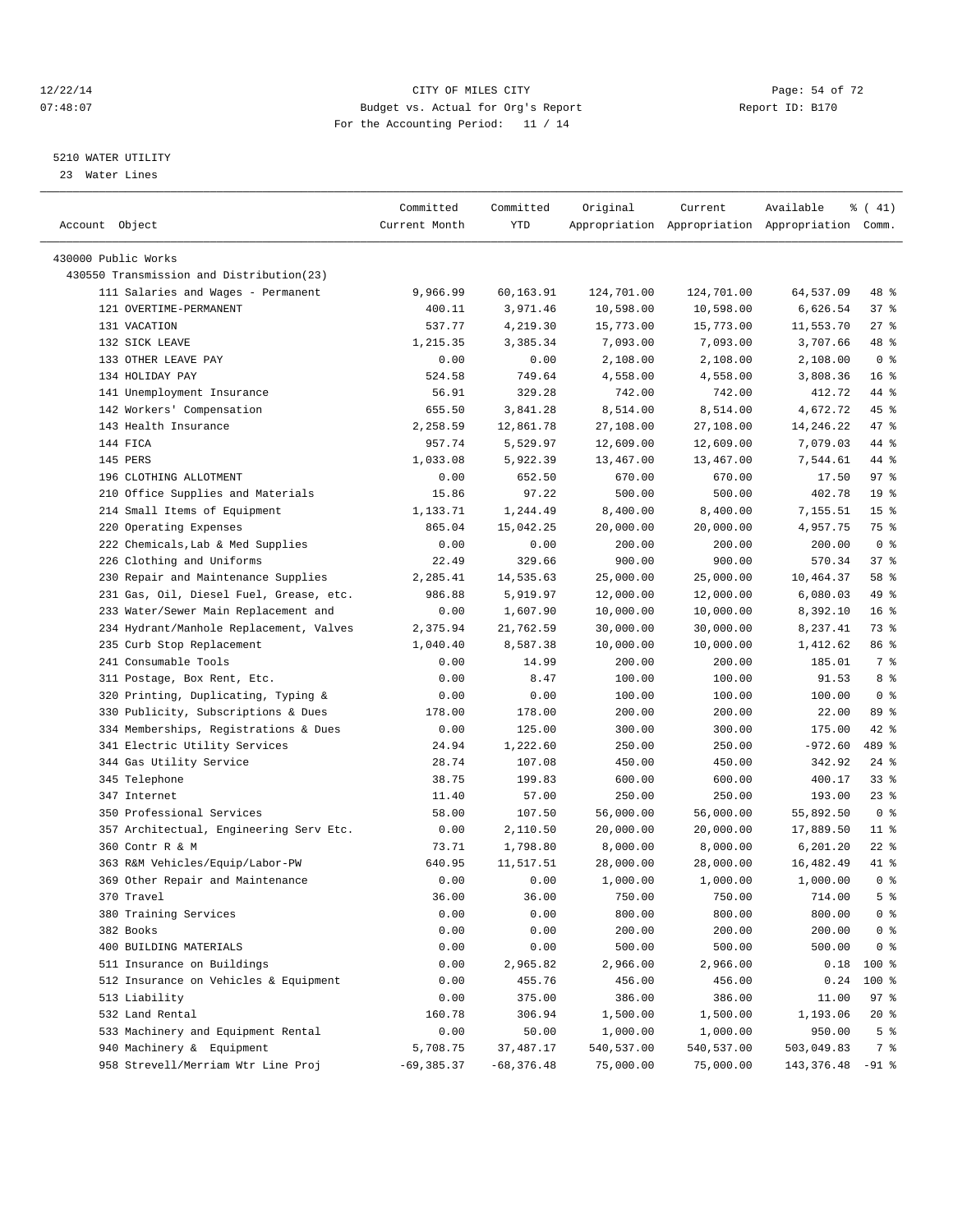#### 12/22/14 Page: 55 of 72 07:48:07 Budget vs. Actual for Org's Report Report ID: B170 For the Accounting Period: 11 / 14

### 5210 WATER UTILITY

23 Water Lines

| Account Object                             | Committed<br>Current Month | Committed<br><b>YTD</b> | Original<br>Appropriation | Current      | Available<br>Appropriation Appropriation | $\frac{1}{6}$ ( 41)<br>Comm. |
|--------------------------------------------|----------------------------|-------------------------|---------------------------|--------------|------------------------------------------|------------------------------|
| Account Total:                             | $-36,093.00$               | 161,501.43              | 1,084,486.00              | 1,084,486.00 | 922,984.57                               | 15 <sup>°</sup>              |
| Account Group Total:                       | $-36,093.00$               | 161,501.43              | 1,084,486.00              | 1,084,486.00 | 922,984.57                               | 15 <sup>8</sup>              |
| 490000 DEBT SERVICE                        |                            |                         |                           |              |                                          |                              |
| 490200 Revenue Bonds                       |                            |                         |                           |              |                                          |                              |
| 611 Principal-NE Wtr Line Phase II         | 0.00                       | 0.00                    | 16,000.00                 | 16,000.00    | 16,000.00                                | 0 <sup>8</sup>               |
| 615 Principal-Northeast Water Ln \$2.2     | 0.00                       | 0.00                    | 58,000.00                 | 58,000.00    | 58,000.00                                | 0 <sup>8</sup>               |
| 616 Principal-Carbon Hill Water Tank \$2.2 | 0.00                       | 0.00                    | 56,000.00                 | 56,000.00    | 56,000.00                                | 0 <sup>°</sup>               |
| 617 Principal - NE Wtr Line \$500k         | 0.00                       | 0.00                    | 13,000.00                 | 13,000.00    | 13,000.00                                | 0 <sup>8</sup>               |
| 618 Principal-Carbon Hill \$500k           | 0.00                       | 0.00                    | 13,000.00                 | 13,000.00    | 13,000.00                                | 0 <sup>8</sup>               |
| 622 Interest-NE Wtr Line Phase II          | 0.00                       | 0.00                    | 1,928.00                  | 1,928.00     | 1,928.00                                 | 0 <sup>8</sup>               |
| 631 Interest - NE Wtr Line \$500k          | 0.00                       | 0.00                    | 11,963.00                 | 11,963.00    | 11,963.00                                | 0 <sup>8</sup>               |
| 632 Interest - Carbon Hill Wtr Tank \$500k | 0.00                       | 0.00                    | 11,963.00                 | 11,963.00    | 11,963.00                                | 0 <sup>8</sup>               |
| 634 Interest-Northeast Wtr Ln \$2.2        | 0.00                       | 0.00                    | 58,035.00                 | 58,035.00    | 58,035.00                                | 0 <sup>8</sup>               |
| 638 Interest-Carbon Hill Tank \$2.2        | 0.00                       | 0.00                    | 56,490.00                 | 56,490.00    | 56,490.00                                | 0 <sup>8</sup>               |
| Account Total:                             | 0.00                       | 0.00                    | 296,379.00                | 296, 379, 00 | 296,379.00                               | 0 <sup>8</sup>               |
| Account Group Total:                       | 0.00                       | 0.00                    | 296,379.00                | 296,379.00   | 296,379.00                               | 0 <sup>8</sup>               |
| 520000 OTHER FINANCING USES                |                            |                         |                           |              |                                          |                              |
| 521000 Interfund Operating Transfers Out   |                            |                         |                           |              |                                          |                              |
| 820 Transfers to Other Funds               | 0.00                       | 4,570.00                | 10,713.00                 | 10,713.00    | 6, 143.00                                | 43 %                         |
| Account Total:                             | 0.00                       | 4,570.00                | 10,713.00                 | 10,713.00    | 6, 143.00                                | 43 %                         |
| Account Group Total:                       | 0.00                       | 4,570.00                | 10,713.00                 | 10,713.00    | 6, 143.00                                | 43.8                         |
| Organization Total:                        | $-36,093.00$               | 166,071.43              | 1,391,578.00              | 1,391,578.00 | 1,225,506.57                             | $12$ $\sqrt[6]{ }$           |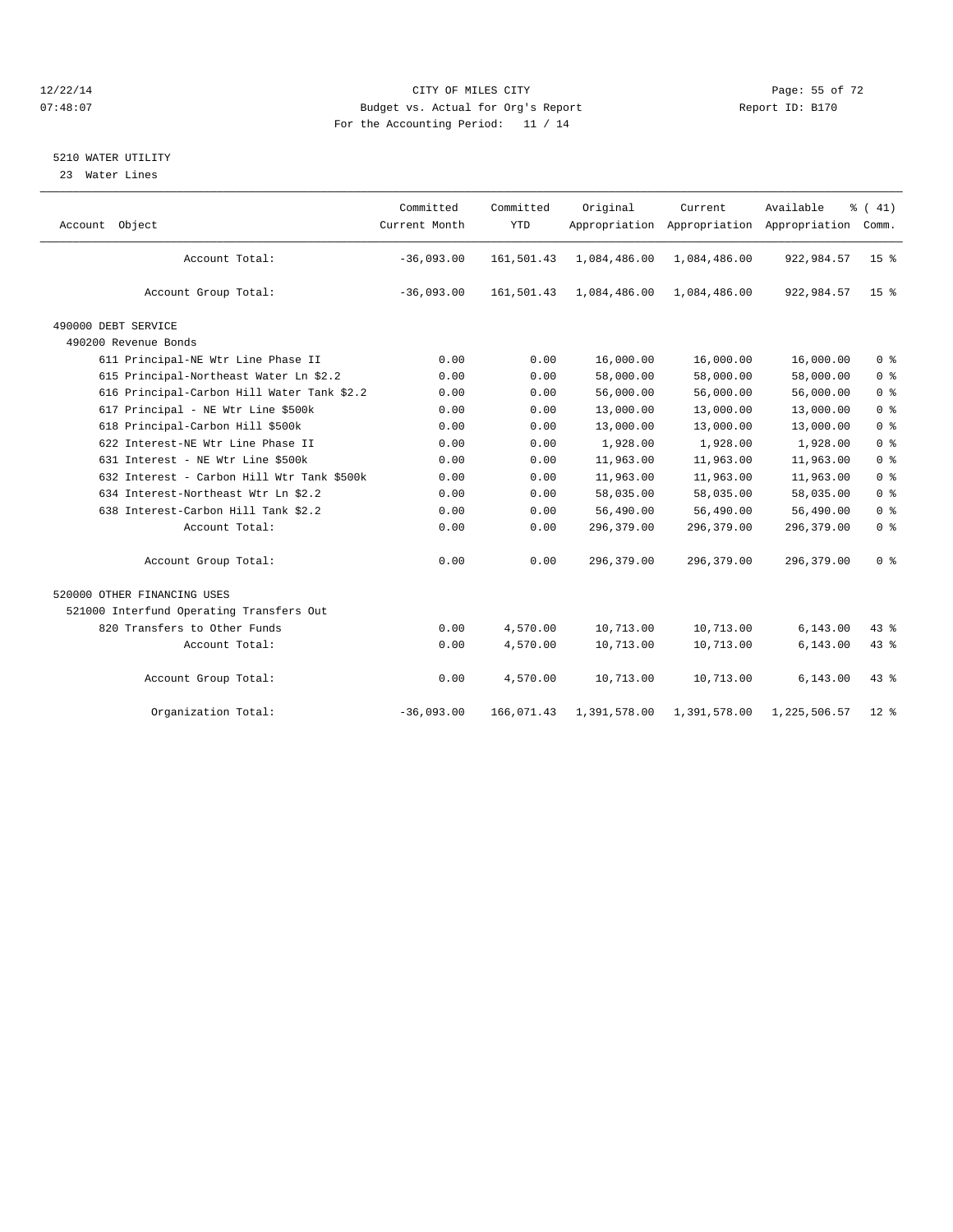#### 12/22/14 Page: 56 of 72 07:48:07 Budget vs. Actual for Org's Report Report ID: B170 For the Accounting Period: 11 / 14

————————————————————————————————————————————————————————————————————————————————————————————————————————————————————————————————————

#### 5210 WATER UTILITY

25 Water Administration

|                                            | Committed     | Committed  | Original  | Current   | Available                                       | $\frac{1}{6}$ ( 41) |
|--------------------------------------------|---------------|------------|-----------|-----------|-------------------------------------------------|---------------------|
| Account Object                             | Current Month | <b>YTD</b> |           |           | Appropriation Appropriation Appropriation Comm. |                     |
| 430000 Public Works                        |               |            |           |           |                                                 |                     |
| 430510 Water Administration(25)            |               |            |           |           |                                                 |                     |
| 111 Salaries and Wages - Permanent         | 1,704.35      | 9,643.65   | 23,009.00 | 23,009.00 | 13, 365. 35                                     | 42 %                |
| 121 OVERTIME-PERMANENT                     | 1.92          | 49.98      | 250.00    | 250.00    | 200.02                                          | $20*$               |
| 131 VACATION                               | 272.16        | 876.22     | 1,500.00  | 1,500.00  | 623.78                                          | 58 %                |
| 132 SICK LEAVE                             | 66.72         | 122.77     | 1,000.00  | 1,000.00  | 877.23                                          | $12*$               |
| 141 Unemployment Insurance                 | 9.19          | 48.67      | 116.00    | 116.00    | 67.33                                           | 42 %                |
| 142 Workers' Compensation                  | 25.10         | 132.72     | 297.00    | 297.00    | 164.28                                          | 45 %                |
| 143 Health Insurance                       | 313.82        | 1,568.09   | 3,765.00  | 3,765.00  | 2,196.91                                        | 42 %                |
| 144 FTCA                                   | 156.45        | 828.48     | 1,970.00  | 1,970.00  | 1,141.52                                        | 42 %                |
| 145 PERS                                   | 109.86        | 569.27     | 2,105.00  | 2,105.00  | 1,535.73                                        | $27$ %              |
| 196 CLOTHING ALLOTMENT                     | 0.00          | 137.50     | 128.00    | 128.00    | $-9.50$                                         | 107 %               |
| 210 Office Supplies and Materials          | 0.00          | 1,282.95   | 2,000.00  | 2,000.00  | 717.05                                          | 64 %                |
| 214 Small Items of Equipment               | 0.00          | 0.00       | 3,067.00  | 3,067.00  | 3,067.00                                        | 0 <sup>8</sup>      |
| 220 Operating Expenses                     | 331.98        | 1,751.02   | 1,500.00  | 1,500.00  | $-251.02$                                       | 117 %               |
| 230 Repair and Maintenance Supplies        | 0.00          | 0.00       | 200.00    | 200.00    | 200.00                                          | 0 <sup>8</sup>      |
| 311 Postage, Box Rent, Etc.                | 581.04        | 3,052.47   | 10,000.00 | 10,000.00 | 6,947.53                                        | $31$ %              |
| 320 Printing, Duplicating, Typing &        | 679.00        | 826.07     | 2,100.00  | 2,100.00  | 1,273.93                                        | 39 %                |
| 330 Publicity, Subscriptions & Dues        | 24.00         | 741.89     | 1,000.00  | 1,000.00  | 258.11                                          | 74 %                |
| 345 Telephone                              | 38.93         | 229.65     | 600.00    | 600.00    | 370.35                                          | 38 %                |
| 347 Internet                               | 4.86          | 59.30      | 200.00    | 200.00    | 140.70                                          | $30*$               |
| 350 Professional Services                  | 63.84         | 1,849.52   | 2,000.00  | 2,000.00  | 150.48                                          | $92$ $%$            |
| 360 Contr R & M                            | 0.00          | 6,295.60   | 7,000.00  | 7,000.00  | 704.40                                          | 90%                 |
| 370 Travel                                 | 0.00          | 233.42     | 300.00    | 300.00    | 66.58                                           | 78 %                |
| 380 Training Services                      | 0.00          | 18.33      | 300.00    | 300.00    | 281.67                                          | 6 %                 |
| 382 Books                                  | 0.00          | 12.88      | 40.00     | 40.00     | 27.12                                           | 32 %                |
| 521 Surety Bonds for Officials & Employees | 0.00          | 0.00       | 400.00    | 400.00    | 400.00                                          | 0 <sup>8</sup>      |
| 531 Building & Office Rental               | 500.00        | 2,500.00   | 6,000.00  | 6,000.00  | 3,500.00                                        | 42 %                |
| 810 Losses (Bad debt expense - Enterprise  | 0.00          | 0.00       | 500.00    | 500.00    | 500.00                                          | 0 <sup>8</sup>      |
| Account Total:                             | 4,883.22      | 32,830.45  | 71,347.00 | 71,347.00 | 38,516.55                                       | 46 %                |
| Account Group Total:                       | 4,883.22      | 32,830.45  | 71,347.00 | 71,347.00 | 38,516.55                                       | 46 %                |
| 510000 MISCELLANEOUS                       |               |            |           |           |                                                 |                     |
| 510330 Comprehensive Liability Insurance   |               |            |           |           |                                                 |                     |
| 513 Liability                              | 0.00          | 6,242.85   | 6,243.00  | 6, 243.00 |                                                 | $0.15$ 100 %        |
| Account Total:                             | 0.00          | 6,242.85   | 6,243.00  | 6,243.00  |                                                 | $0.15$ 100 %        |
| Account Group Total:                       | 0.00          | 6,242.85   | 6,243.00  | 6,243.00  |                                                 | $0.15$ 100 %        |
| 520000 OTHER FINANCING USES                |               |            |           |           |                                                 |                     |
| 521000 Interfund Operating Transfers Out   |               |            |           |           |                                                 |                     |
| 820 Transfers to Other Funds               | 9,579.60      | 29,507.92  | 59,785.00 | 59,785.00 | 30,277.08                                       | 49 %                |
| Account Total:                             | 9,579.60      | 29,507.92  | 59,785.00 | 59,785.00 | 30, 277.08                                      | 49 %                |
| Account Group Total:                       | 9,579.60      | 29,507.92  | 59,785.00 | 59,785.00 | 30,277.08                                       | 49 %                |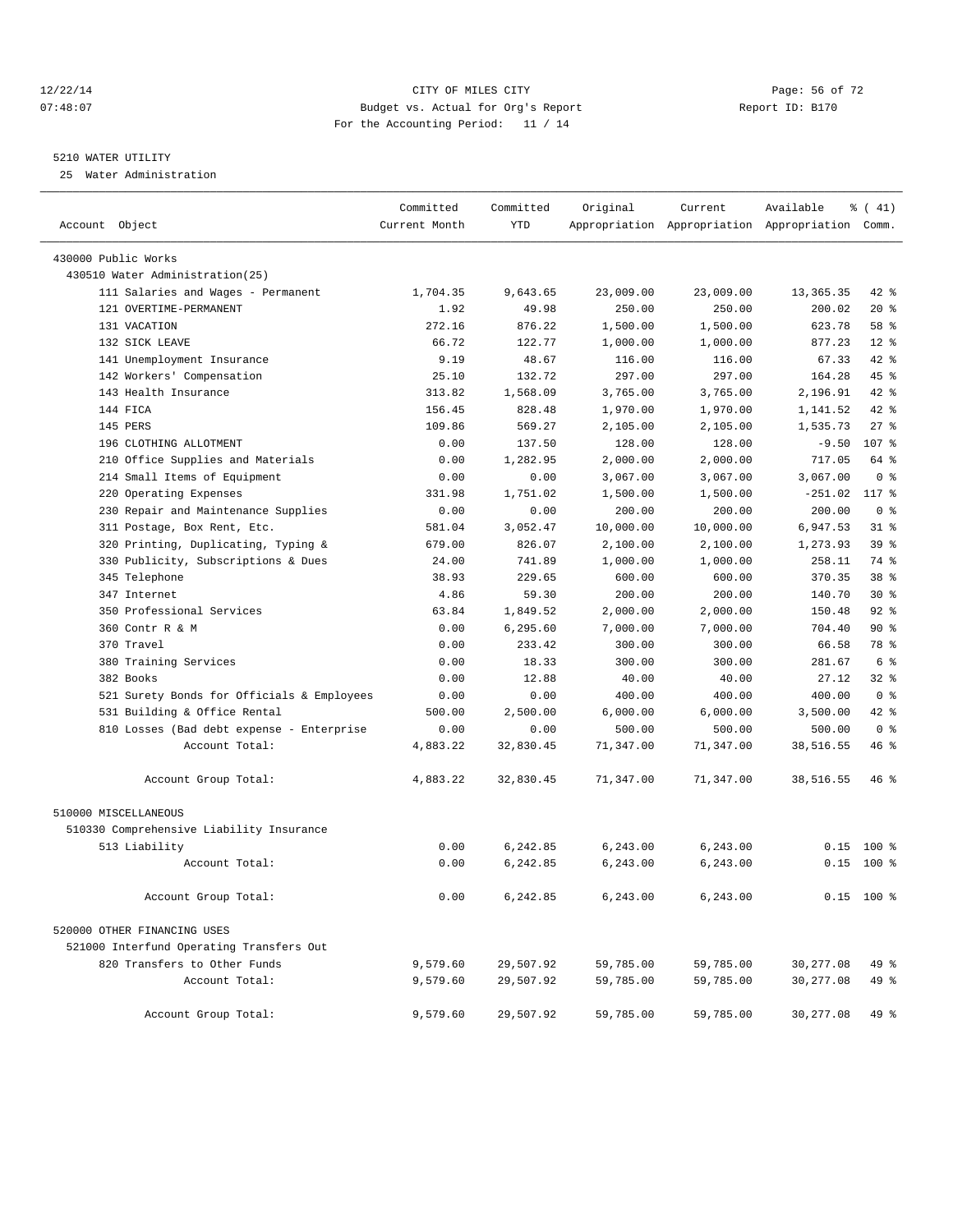### 12/22/14 Page: 57 of 72 07:48:07 Budget vs. Actual for Org's Report Report ID: B170 For the Accounting Period: 11 / 14

# 5210 WATER UTILITY

25 Water Administration

| Account Object |                     | Committed<br>Current Month | Committed<br>YTD | Original   | Current<br>Appropriation Appropriation Appropriation Comm. | Available | $\frac{1}{6}$ (41) |
|----------------|---------------------|----------------------------|------------------|------------|------------------------------------------------------------|-----------|--------------------|
|                | Organization Total: | 14,462.82                  | 68,581.22        | 137,375.00 | 137,375.00                                                 | 68,793.78 | $50*$              |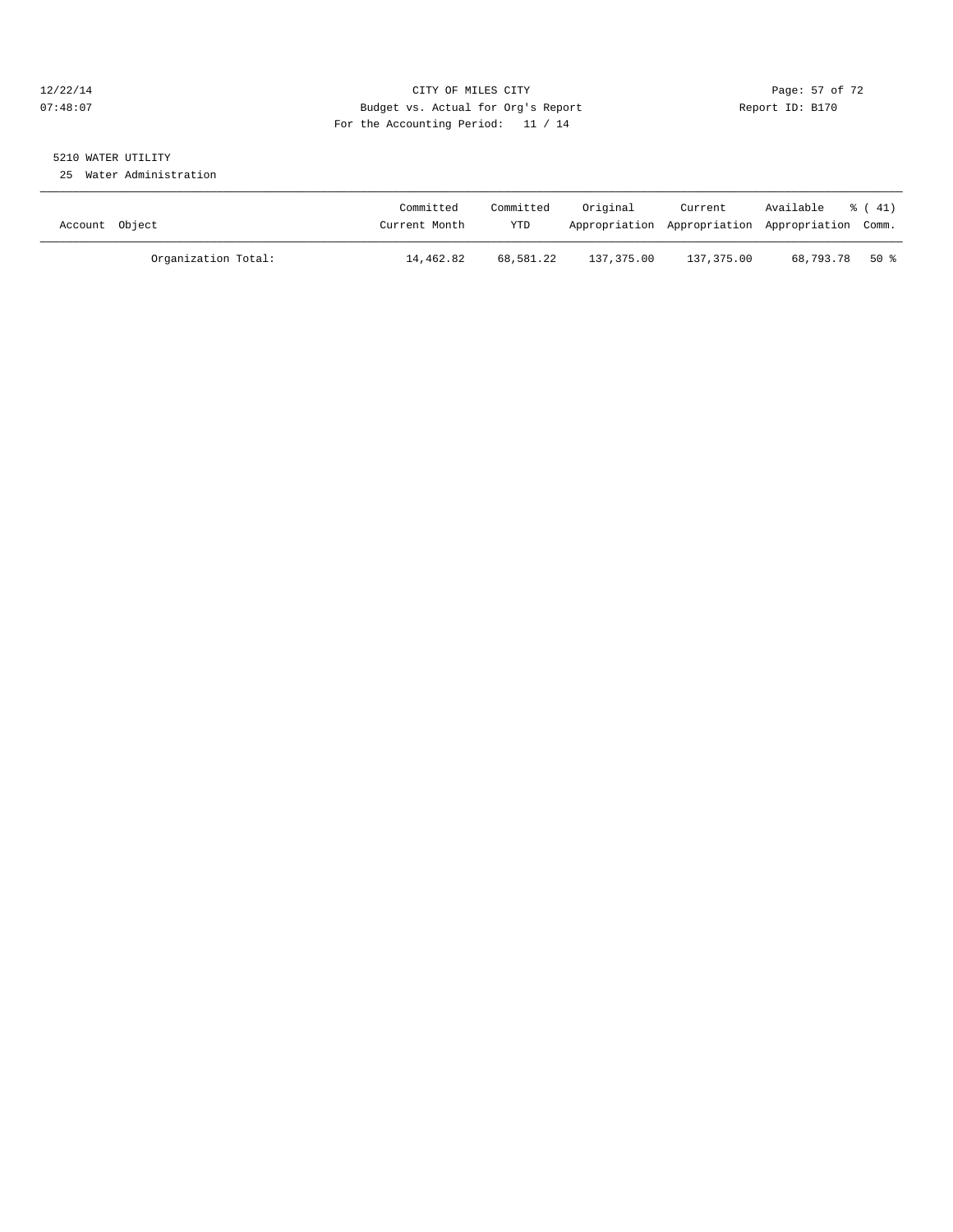#### 12/22/14 Page: 58 of 72 07:48:07 Budget vs. Actual for Org's Report Report ID: B170 For the Accounting Period: 11 / 14

## 5210 WATER UTILITY

80 Water Purification

| Account Object                          | Committed<br>Current Month | Committed<br><b>YTD</b> | Original   | Current    | Available<br>Appropriation Appropriation Appropriation Comm. | $\frac{1}{6}$ ( 41) |
|-----------------------------------------|----------------------------|-------------------------|------------|------------|--------------------------------------------------------------|---------------------|
| 430000 Public Works                     |                            |                         |            |            |                                                              |                     |
| 430540 Water Purification and Treatment |                            |                         |            |            |                                                              |                     |
| 210 Office Supplies and Materials       | 0.00                       | 42.39                   | 200.00     | 200.00     | 157.61                                                       | $21*$               |
| 214 Small Items of Equipment            | 0.00                       | 0.00                    | 23,450.00  | 23,450.00  | 23,450.00                                                    | 0 <sup>8</sup>      |
| 220 Operating Expenses                  | 14.99                      | 842.46                  | 3,000.00   | 3,000.00   | 2,157.54                                                     | $28$ %              |
| 222 Chemicals, Lab & Med Supplies       | 10,071.02                  | 31,023.96               | 58,350.00  | 58,350.00  | 27,326.04                                                    | 53%                 |
| 226 Clothing and Uniforms               | 0.00                       | 192.83                  | 400.00     | 400.00     | 207.17                                                       | 48 %                |
| 230 Repair and Maintenance Supplies     | 41.19                      | 4,497.08                | 9,500.00   | 9,500.00   | 5,002.92                                                     | 47 %                |
| 231 Gas, Oil, Diesel Fuel, Grease, etc. | 94.41                      | 494.82                  | 1,300.00   | 1,300.00   | 805.18                                                       | 38 <sup>8</sup>     |
| 241 Consumable Tools                    | 15.92                      | 15.92                   | 150.00     | 150.00     | 134.08                                                       | $11$ %              |
| 311 Postage, Box Rent, Etc.             | 0.00                       | 20.01                   | 150.00     | 150.00     | 129.99                                                       | $13*$               |
| 320 Printing, Duplicating, Typing &     | 0.00                       | 0.00                    | 100.00     | 100.00     | 100.00                                                       | 0 <sup>8</sup>      |
| 330 Publicity, Subscriptions & Dues     | 0.00                       | 0.00                    | 400.00     | 400.00     | 400.00                                                       | 0 <sup>8</sup>      |
| 334 Memberships, Registrations & Dues   | 0.00                       | 0.00                    | 450.00     | 450.00     | 450.00                                                       | 0 <sup>8</sup>      |
| 345 Telephone                           | 0.00                       | 0.00                    | 200.00     | 200.00     | 200.00                                                       | 0 <sup>8</sup>      |
| 352 Wtr/Swr Lab Testing                 | 5.49                       | 1,933.49                | 10,000.00  | 10,000.00  | 8,066.51                                                     | 19 <sup>°</sup>     |
| 357 Architectual, Engineering Serv Etc. | 0.00                       | 0.00                    | 12,000.00  | 12,000.00  | 12,000.00                                                    | 0 <sup>8</sup>      |
| 360 Contr R & M                         | 0.00                       | 198.37                  | 6,000.00   | 6,000.00   | 5,801.63                                                     | 3 <sup>8</sup>      |
| 369 Other Repair and Maintenance        | 0.00                       | 0.00                    | 1,500.00   | 1,500.00   | 1,500.00                                                     | 0 <sup>8</sup>      |
| 370 Travel                              | 0.00                       | 214.42                  | 1,200.00   | 1,200.00   | 985.58                                                       | 18 <sup>8</sup>     |
| 380 Training Services                   | 152.70                     | 487.80                  | 1,000.00   | 1,000.00   | 512.20                                                       | 49 %                |
| 382 Books                               | 0.00                       | 53.25                   | 200.00     | 200.00     | 146.75                                                       | $27$ %              |
| 533 Machinery and Equipment Rental      | 0.00                       | 0.00                    | 1,000.00   | 1,000.00   | 1,000.00                                                     | 0 <sup>8</sup>      |
| Account Total:                          | 10,395.72                  | 40,016.80               | 130,550.00 | 130,550.00 | 90,533.20                                                    | $31*$               |
| Account Group Total:                    | 10,395.72                  | 40,016.80               | 130,550.00 | 130,550.00 | 90,533.20                                                    | $31*$               |
| Organization Total:                     | 10,395.72                  | 40,016.80               | 130,550.00 | 130,550.00 | 90,533.20                                                    | $31$ %              |
|                                         |                            |                         |            |            |                                                              |                     |

Fund Total: 24,298.02 476,970.86 2,488,148.00 2,488,148.00 2,011,177.14 19 %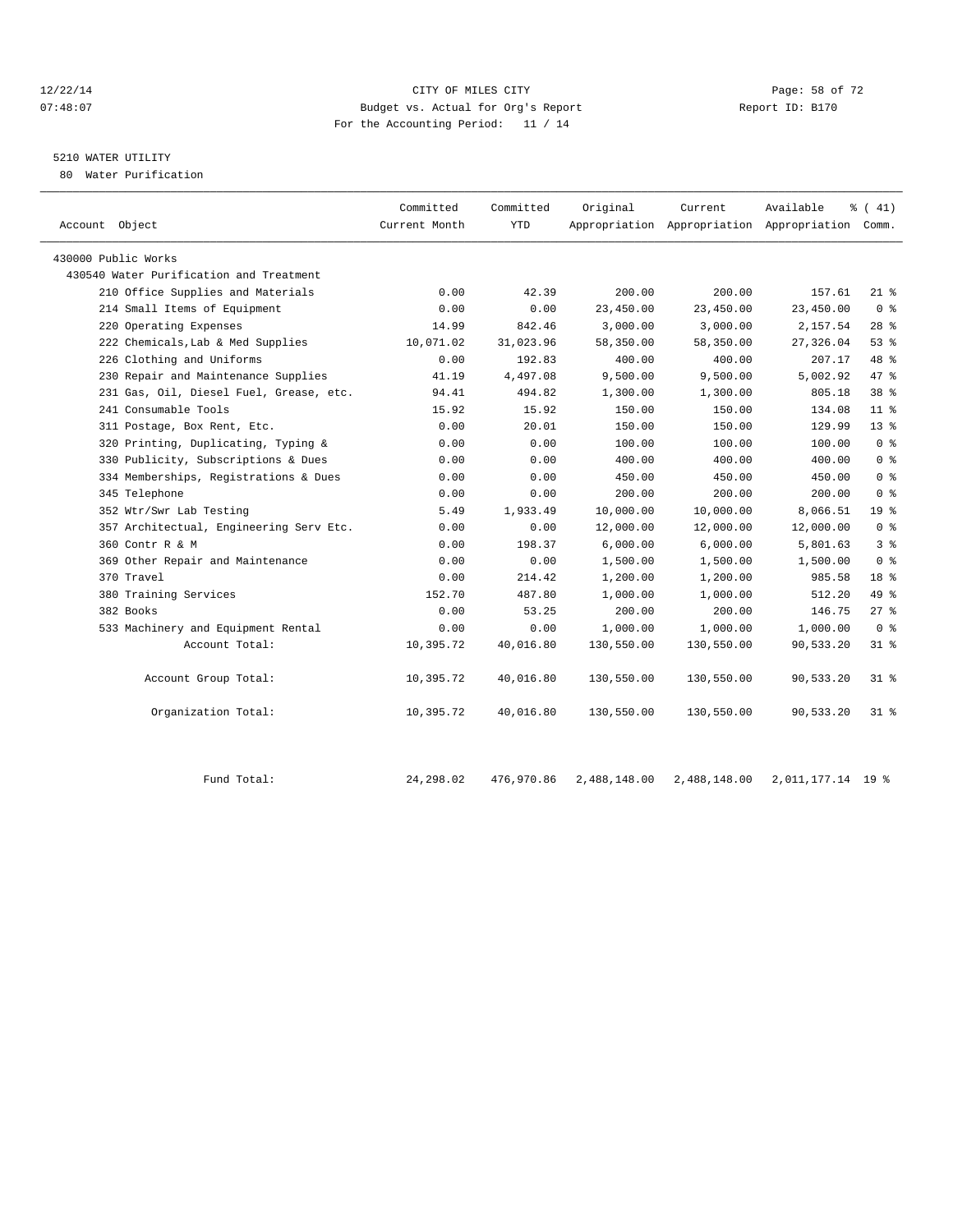#### 12/22/14 Page: 59 of 72 07:48:07 Budget vs. Actual for Org's Report Report ID: B170 For the Accounting Period: 11 / 14

#### 5310 SEWER UTILITY

29 Sewer Administration

| Account Object                                         | Committed<br>Current Month | Committed<br><b>YTD</b> | Original   | Current    | Available<br>Appropriation Appropriation Appropriation Comm. | % (41)          |  |
|--------------------------------------------------------|----------------------------|-------------------------|------------|------------|--------------------------------------------------------------|-----------------|--|
|                                                        |                            |                         |            |            |                                                              |                 |  |
| 430000 Public Works<br>430610 Sewer Administration(29) |                            |                         |            |            |                                                              |                 |  |
| 111 Salaries and Wages - Permanent                     | 1,704.11                   | 9,643.47                | 23,009.00  | 23,009.00  |                                                              | 42 %            |  |
| 121 OVERTIME-PERMANENT                                 | 1.68                       | 49.74                   | 250.00     | 250.00     | 13,365.53<br>200.26                                          | $20*$           |  |
| 131 VACATION                                           | 272.01                     | 876.08                  | 1,500.00   | 1,500.00   | 623.92                                                       | 58 %            |  |
| 132 SICK LEAVE                                         | 66.72                      | 122.81                  | 1,000.00   | 1,000.00   | 877.19                                                       | $12*$           |  |
| 141 Unemployment Insurance                             | 9.20                       | 48.75                   | 116.00     | 116.00     | 67.25                                                        | 42.8            |  |
| 142 Workers' Compensation                              | 25.09                      | 132.79                  | 297.00     | 297.00     | 164.21                                                       | 45 %            |  |
| 143 Health Insurance                                   | 313.68                     | 1,568.01                | 3,765.00   | 3,765.00   | 2,196.99                                                     | 42 %            |  |
| 144 FICA                                               | 156.40                     | 828.51                  | 1,970.00   | 1,970.00   | 1,141.49                                                     | 42 %            |  |
| 145 PERS                                               | 109.80                     | 569.20                  | 2,105.00   | 2,105.00   | 1,535.80                                                     | $27$ %          |  |
| 196 CLOTHING ALLOTMENT                                 | 0.00                       | 137.50                  | 128.00     | 128.00     | $-9.50$                                                      | 107 %           |  |
| 210 Office Supplies and Materials                      | 0.00                       | 1,282.96                | 2,000.00   | 2,000.00   | 717.04                                                       | 64 %            |  |
| 214 Small Items of Equipment                           | 0.00                       | 0.00                    | 3,067.00   | 3,067.00   | 3,067.00                                                     | 0 <sup>8</sup>  |  |
| Operating Expenses<br>220                              | 331.97                     | 1,751.02                | 1,500.00   | 1,500.00   | $-251.02$                                                    | 117 %           |  |
| 230 Repair and Maintenance Supplies                    | 0.00                       | 0.00                    | 200.00     | 200.00     | 200.00                                                       | 0 <sup>8</sup>  |  |
| 311 Postage, Box Rent, Etc.                            | 581.03                     | 3,052.48                | 7,000.00   | 7,000.00   | 3,947.52                                                     | 44 %            |  |
| 320 Printing, Duplicating, Typing &                    | 679.00                     | 826.08                  | 2,100.00   | 2,100.00   | 1,273.92                                                     | 39 <sup>8</sup> |  |
| 330 Publicity, Subscriptions & Dues                    | 24.00                      | 747.87                  | 1,000.00   | 1,000.00   | 252.13                                                       | 75 %            |  |
| 345 Telephone                                          | 38.91                      | 229.55                  | 600.00     | 600.00     | 370.45                                                       | 38 %            |  |
| 347 Internet                                           | 19.51                      | 97.55                   | 225.00     | 225.00     | 127.45                                                       | 43.8            |  |
| 350 Professional Services                              | 63.83                      | 1,849.53                | 4,000.00   | 4,000.00   | 2,150.47                                                     | 46%             |  |
| 360 Contr R & M                                        | 0.00                       | 6,295.60                | 5,000.00   | 5,000.00   | $-1, 295.60$                                                 | $126$ %         |  |
| 370 Travel                                             | 0.00                       | 233.42                  | 500.00     | 500.00     | 266.58                                                       | 47 %            |  |
| 380 Training Services                                  | 0.00                       | 18.34                   | 300.00     | 300.00     | 281.66                                                       | 6 <sup>°</sup>  |  |
| 382 Books                                              | 0.00                       | 12.89                   | 0.00       | 0.00       | $-12.89$                                                     | $***$ $-$       |  |
| 521 Surety Bonds for Officials & Employees             | 0.00                       | 0.00                    | 400.00     | 400.00     | 400.00                                                       | 0 <sup>8</sup>  |  |
| 531 Building & Office Rental                           | 333.33                     | 1,666.65                | 5,500.00   | 5,500.00   | 3,833.35                                                     | $30*$           |  |
| 540 Special Assessments                                | 0.00                       | 0.00                    | 5,200.00   | 5,200.00   | 5,200.00                                                     | 0 <sup>8</sup>  |  |
| 810 Losses (Bad debt expense - Enterprise              | 0.00                       | 0.00                    | 500.00     | 500.00     | 500.00                                                       | 0 <sup>8</sup>  |  |
| Account Total:                                         | 4,730.27                   | 32,040.80               | 73,232.00  | 73,232.00  | 41,191.20                                                    | 44 %            |  |
| Account Group Total:                                   | 4,730.27                   | 32,040.80               | 73,232.00  | 73,232.00  | 41,191.20                                                    | 44 %            |  |
| 490000 DEBT SERVICE                                    |                            |                         |            |            |                                                              |                 |  |
| 490200 Revenue Bonds                                   |                            |                         |            |            |                                                              |                 |  |
| 608 Prpl-Wastewater Project Phase I                    | 0.00                       | 0.00                    | 60,000.00  | 60,000.00  | 60,000.00                                                    | 0 <sup>8</sup>  |  |
| 626 Interest-Wastewater Project Phase I                | 0.00                       | 0.00                    | 41,430.00  | 41,430.00  | 41,430.00                                                    | 0 <sup>8</sup>  |  |
| Account Total:                                         | 0.00                       | 0.00                    | 101,430.00 | 101,430.00 | 101,430.00                                                   | 0 <sup>8</sup>  |  |
|                                                        |                            |                         |            |            |                                                              |                 |  |
| Account Group Total:                                   | 0.00                       | 0.00                    | 101,430.00 | 101,430.00 | 101,430.00                                                   | 0 <sup>8</sup>  |  |
| 510000 MISCELLANEOUS                                   |                            |                         |            |            |                                                              |                 |  |
| 510330 Comprehensive Liability Insurance               |                            |                         |            |            |                                                              |                 |  |
| 513 Liability                                          | 0.00                       | 26,070.69               | 26,071.00  | 26,071.00  |                                                              | $0.31$ 100 %    |  |
| Account Total:                                         | 0.00                       | 26,070.69               | 26,071.00  | 26,071.00  |                                                              | $0.31$ 100 %    |  |
| Account Group Total:                                   | 0.00                       | 26,070.69               | 26,071.00  | 26,071.00  |                                                              | $0.31$ 100 %    |  |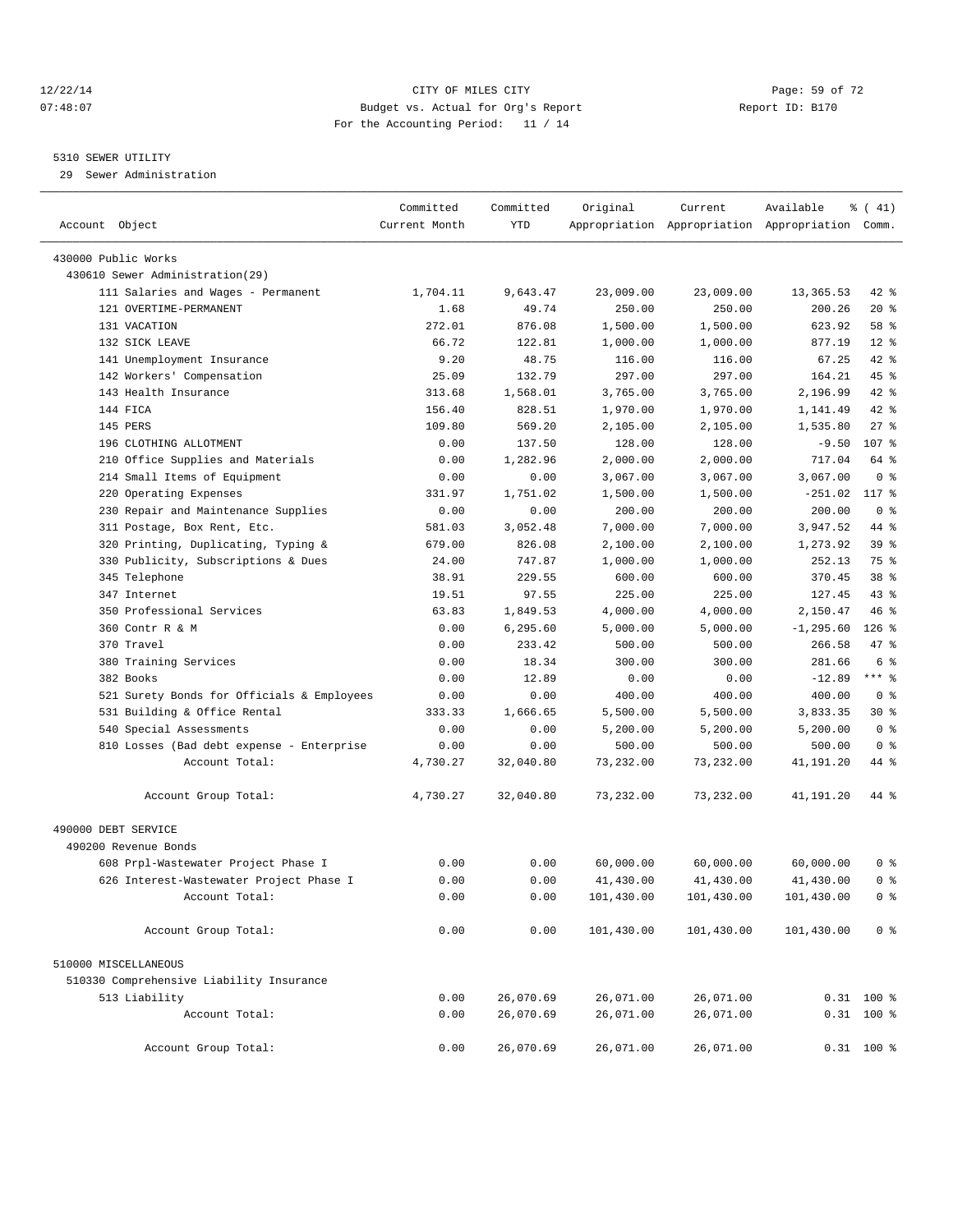#### 12/22/14 Page: 60 of 72 07:48:07 Budget vs. Actual for Org's Report Report ID: B170 For the Accounting Period: 11 / 14

#### 5310 SEWER UTILITY

29 Sewer Administration

|                                                                         | Committed     | Committed  | Original      | Current       | Available     | $\frac{1}{6}$ ( 41) |
|-------------------------------------------------------------------------|---------------|------------|---------------|---------------|---------------|---------------------|
| Object<br>Account                                                       | Current Month | <b>YTD</b> | Appropriation | Appropriation | Appropriation | Comm.               |
| 520000 OTHER FINANCING USES<br>521000 Interfund Operating Transfers Out |               |            |               |               |               |                     |
| 820 Transfers to Other Funds                                            | 7,151.95      | 22,084.35  | 44,797.00     | 44,797.00     | 22,712.65     | $49*$               |
| Account Total:                                                          | 7,151.95      | 22,084.35  | 44,797.00     | 44,797.00     | 22,712.65     | $49*$               |
| Account Group Total:                                                    | 7,151.95      | 22,084.35  | 44,797.00     | 44,797.00     | 22,712.65     | $49*$               |
| Organization Total:                                                     | 11,882.22     | 80,195.84  | 245,530.00    | 245,530.00    | 165, 334, 16  | 338                 |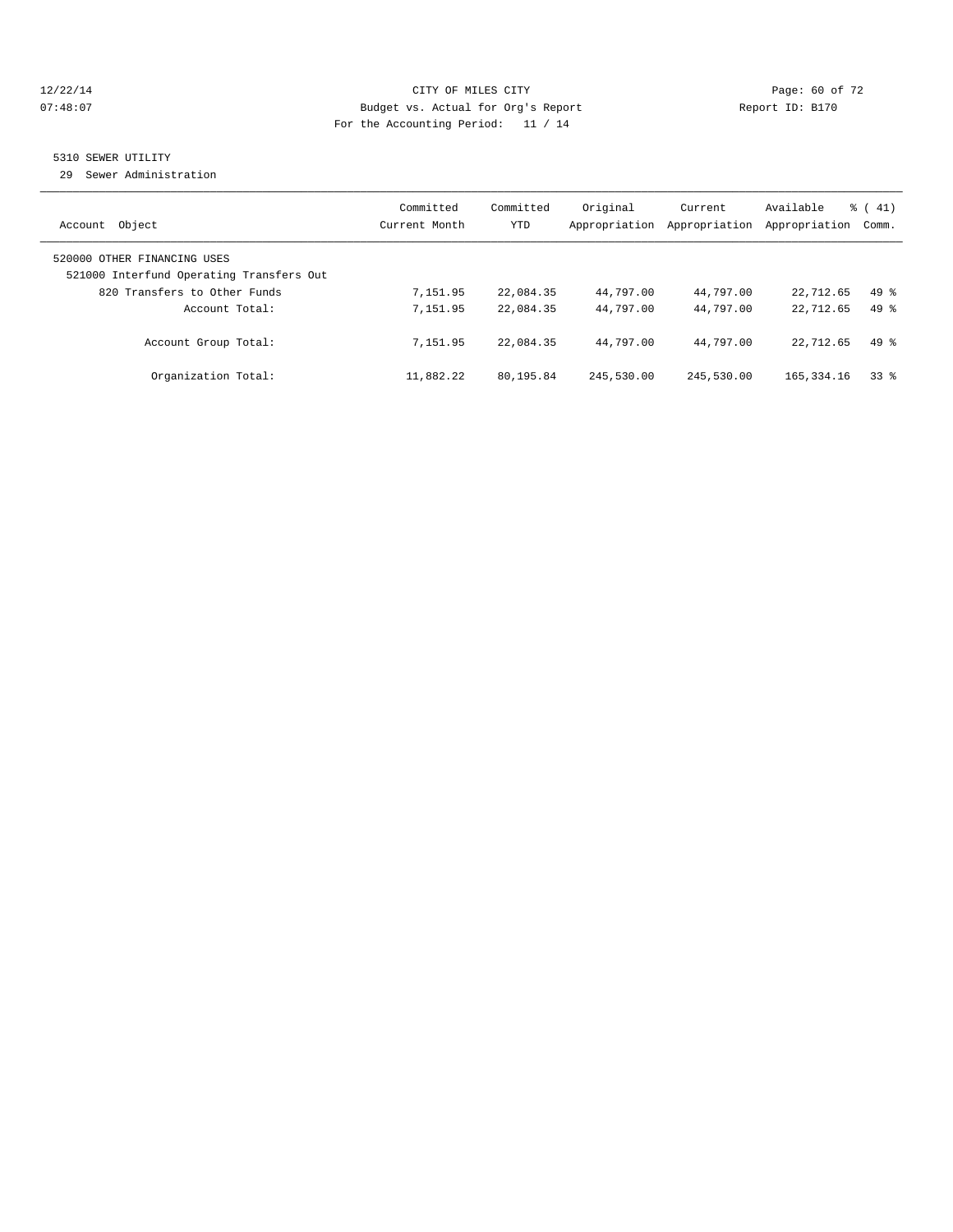#### 12/22/14 Page: 61 of 72 07:48:07 Budget vs. Actual for Org's Report Report ID: B170 For the Accounting Period: 11 / 14

————————————————————————————————————————————————————————————————————————————————————————————————————————————————————————————————————

#### 5310 SEWER UTILITY

31 Sewer Lines

|                                                   | Committed      | Committed            | Original               | Current            | Available                                       | $\frac{1}{6}$ ( 41)     |  |
|---------------------------------------------------|----------------|----------------------|------------------------|--------------------|-------------------------------------------------|-------------------------|--|
| Account Object                                    | Current Month  | YTD                  |                        |                    | Appropriation Appropriation Appropriation Comm. |                         |  |
|                                                   |                |                      |                        |                    |                                                 |                         |  |
| 430000 Public Works                               |                |                      |                        |                    |                                                 |                         |  |
| 430630 Sewer Collection and Transmission(31)      |                |                      |                        |                    |                                                 |                         |  |
| 111 Salaries and Wages - Permanent                | 7,046.56       | 44,348.14            | 121,274.00             | 121,274.00         | 76,925.86                                       | 37 %                    |  |
| 121 OVERTIME-PERMANENT                            | 253.98         | 3,141.03             | 10,598.00              | 10,598.00          | 7,456.97                                        | $30*$                   |  |
| 131 VACATION                                      | 502.20         | 3,699.18             | 15,773.00              | 15,773.00          | 12,073.82                                       | $23$ $%$                |  |
| 132 SICK LEAVE<br>133 OTHER LEAVE PAY             | 738.97<br>0.00 | 2,131.91<br>0.00     | 7,093.00               | 7,093.00           | 4,961.09                                        | $30*$<br>0 <sup>8</sup> |  |
| 134 HOLIDAY PAY                                   | 524.58         | 749.64               | 1,811.00<br>4,558.00   | 1,811.00           | 1,811.00<br>3,808.36                            | 16 <sup>8</sup>         |  |
| 141 Unemployment Insurance                        | 40.77          | 245.59               | 737.00                 | 4,558.00<br>737.00 | 491.41                                          | 33%                     |  |
|                                                   | 458.84         | 2,821.47             | 8,316.00               | 8,316.00           | 5,494.53                                        | $34$ $%$                |  |
| 142 Workers' Compensation<br>143 Health Insurance | 1,599.48       |                      |                        | 26,732.00          |                                                 | 36%                     |  |
| 144 FICA                                          | 692.04         | 9,567.51<br>4,148.89 | 26,732.00<br>12,519.00 | 12,519.00          | 17,164.49<br>8,370.11                           | $33$ $%$                |  |
| 145 PERS                                          | 740.73         | 4,417.55             | 13,162.00              | 13,162.00          | 8,744.45                                        | 34 %                    |  |
| 196 CLOTHING ALLOTMENT                            | 0.00           | 495.00               | 475.00                 | 475.00             | $-20.00$                                        | 104 %                   |  |
| 210 Office Supplies and Materials                 | 15.87          | 75.29                | 350.00                 | 350.00             | 274.71                                          | $22$ %                  |  |
| 214 Small Items of Equipment                      | 907.50         | 1,018.27             | 4,162.00               | 4,162.00           | 3, 143. 73                                      | $24$ %                  |  |
| 220 Operating Expenses                            | 574.46         | 1,364.52             | 2,500.00               | 2,500.00           | 1,135.48                                        | 55%                     |  |
| 222 Chemicals, Lab & Med Supplies                 | 0.00           | 0.00                 | 3,000.00               | 3,000.00           | 3,000.00                                        | 0 <sup>8</sup>          |  |
| 226 Clothing and Uniforms                         | 22.50          | 506.94               | 700.00                 | 700.00             | 193.06                                          | 72 %                    |  |
| 230 Repair and Maintenance Supplies               | 60.97          | 1,859.47             | 7,000.00               | 7,000.00           | 5,140.53                                        | $27$ %                  |  |
| 231 Gas, Oil, Diesel Fuel, Grease, etc.           | 986.88         | 5,919.95             | 11,000.00              | 11,000.00          | 5,080.05                                        | 54 %                    |  |
| 233 Water/Sewer Main Replacement and              | 0.00           | 0.00                 | 5,000.00               | 5,000.00           | 5,000.00                                        | 0 <sup>8</sup>          |  |
| 234 Hydrant/Manhole Replacement, Valves           | 1,471.19       | 1,471.19             | 10,000.00              | 10,000.00          | 8,528.81                                        | 15 <sup>°</sup>         |  |
| 241 Consumable Tools                              | 0.00           | 0.00                 | 100.00                 | 100.00             | 100.00                                          | 0 <sup>8</sup>          |  |
| 311 Postage, Box Rent, Etc.                       | 0.00           | 0.00                 | 50.00                  | 50.00              | 50.00                                           | 0 <sup>8</sup>          |  |
| 320 Printing, Duplicating, Typing &               | 0.00           | 0.00                 | 75.00                  | 75.00              | 75.00                                           | 0 <sup>8</sup>          |  |
| 330 Publicity, Subscriptions & Dues               | 0.00           | 0.00                 | 125.00                 | 125.00             | 125.00                                          | 0 <sup>8</sup>          |  |
| 334 Memberships, Registrations & Dues             | 0.00           | 125.00               | 200.00                 | 200.00             | 75.00                                           | 63 %                    |  |
| 341 Electric Utility Services                     | 24.94          | 55.83                | 200.00                 | 200.00             | 144.17                                          | $28$ %                  |  |
| 344 Gas Utility Service                           | 28.74          | 52.06                | 400.00                 | 400.00             | 347.94                                          | 13 <sup>8</sup>         |  |
| 345 Telephone                                     | 38.73          | 199.76               | 550.00                 | 550.00             | 350.24                                          | 36%                     |  |
| 347 Internet                                      | 11.40          | 57.00                | 125.00                 | 125.00             | 68.00                                           | 46 %                    |  |
| 350 Professional Services                         | 58.00          | 2,309.76             | 60,000.00              | 60,000.00          | 57,690.24                                       | 4%                      |  |
| 356 Purchsed Services (MMIA Div '01)              | 0.00           | 0.00                 | 2,000.00               | 2,000.00           | 2,000.00                                        | 0 <sup>8</sup>          |  |
| 357 Architectual, Engineering Serv Etc.           | 0.00           | 0.00                 | 5,000.00               | 5,000.00           | 5,000.00                                        | 0 <sup>8</sup>          |  |
| 360 Contr R & M                                   | 73.71          | 1,056.68             | 3,000.00               | 3,000.00           | 1,943.32                                        | 35%                     |  |
| 363 R&M Vehicles/Equip/Labor-PW                   | 640.95         | 10,731.78            | 27,000.00              | 27,000.00          | 16,268.22                                       | 40 %                    |  |
| 369 Other Repair and Maintenance                  | 0.00           | 0.00                 | 2,500.00               | 2,500.00           | 2,500.00                                        | 0 <sup>8</sup>          |  |
| 370 Travel                                        | 0.00           | 0.00                 | 400.00                 | 400.00             | 400.00                                          | 0 <sup>8</sup>          |  |
| 380 Training Services                             | 0.00           | 0.00                 | 350.00                 | 350.00             | 350.00                                          | $0$ %                   |  |
| 382 Books                                         | 0.00           | 0.00                 | 100.00                 | 100.00             | 100.00                                          | $0$ %                   |  |
| 512 Insurance on Vehicles & Equipment             | 0.00           | 1,389.02             | 1,390.00               | 1,390.00           | 0.98                                            | 100 %                   |  |
| 513 Liability                                     | 0.00           | 1,020.42             | 5,000.00               | 5,000.00           | 3,979.58                                        | $20*$                   |  |
| 532 Land Rental                                   | 0.00           | 146.16               | 700.00                 | 700.00             | 553.84                                          | $21$ %                  |  |
| 533 Machinery and Equipment Rental                | 0.00           | 0.00                 | 1,000.00               | 1,000.00           | 1,000.00                                        | 0 <sup>8</sup>          |  |
| 940 Machinery & Equipment                         | 5,708.75       | 68,584.62            | 104,384.00             | 104,384.00         | 35,799.38                                       | 66 %                    |  |
| Account Total:                                    | 23, 222.74     | 173,709.63           | 481,409.00             | 481,409.00         | 307,699.37                                      | 36%                     |  |
| Account Group Total:                              | 23, 222.74     | 173,709.63           | 481,409.00             | 481,409.00         | 307,699.37                                      | 36%                     |  |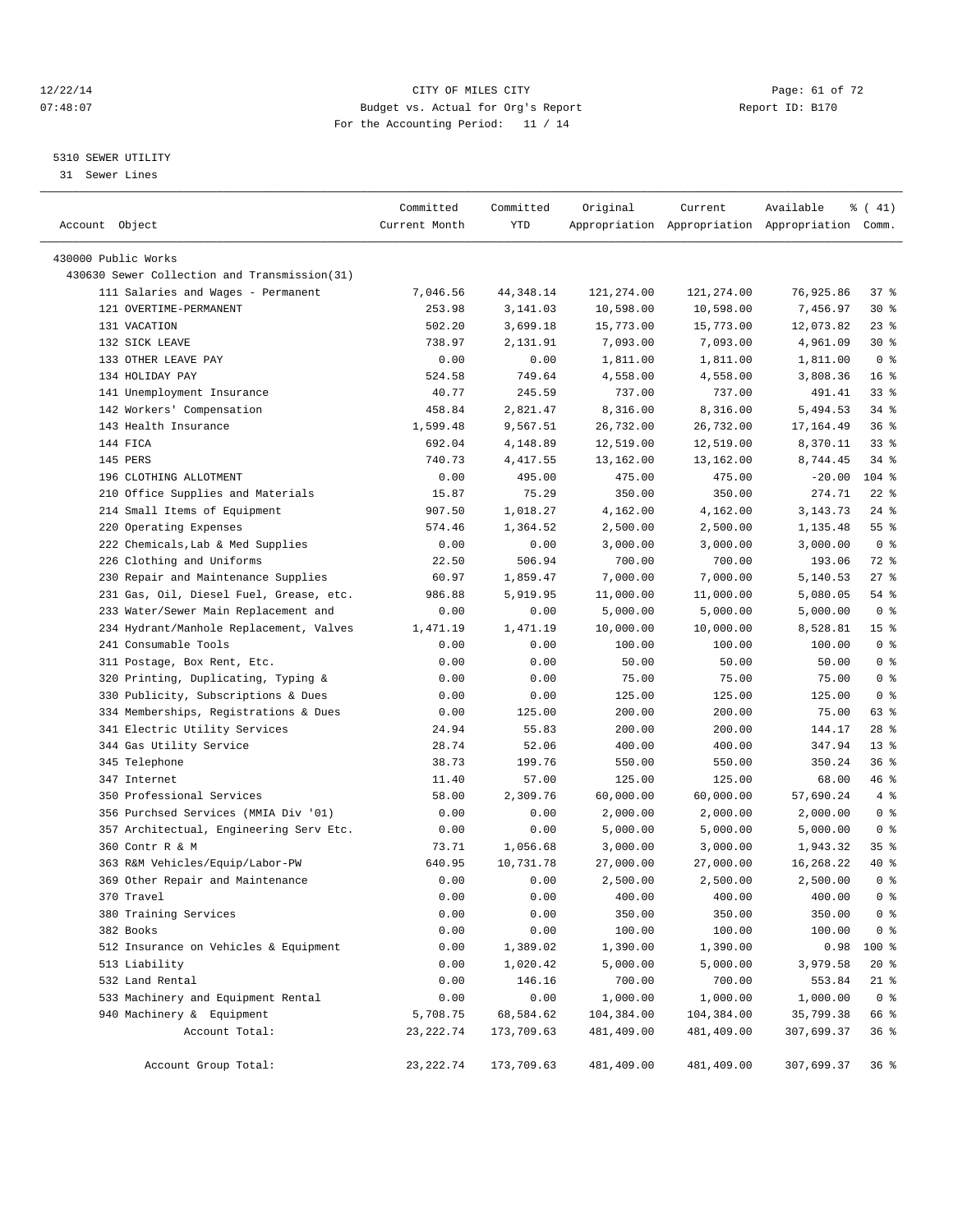#### 12/22/14 Page: 62 of 72 07:48:07 Budget vs. Actual for Org's Report Report ID: B170 For the Accounting Period: 11 / 14

## 5310 SEWER UTILITY

31 Sewer Lines

| Object<br>Account                                                       | Committed<br>Current Month | Committed<br><b>YTD</b> | Original<br>Appropriation | Current<br>Appropriation | Available<br>Appropriation | $\frac{1}{6}$ ( 41)<br>Comm. |
|-------------------------------------------------------------------------|----------------------------|-------------------------|---------------------------|--------------------------|----------------------------|------------------------------|
| 520000 OTHER FINANCING USES<br>521000 Interfund Operating Transfers Out |                            |                         |                           |                          |                            |                              |
| 820 Transfers to Other Funds                                            | 0.00                       | 0.00                    | 10,713.00                 | 10,713.00                | 10,713.00                  | 0 <sup>8</sup>               |
| Account Total:                                                          | 0.00                       | 0.00                    | 10,713.00                 | 10,713.00                | 10,713.00                  | 0 <sup>8</sup>               |
| Account Group Total:                                                    | 0.00                       | 0.00                    | 10,713.00                 | 10,713.00                | 10,713.00                  | 0 <sup>8</sup>               |
| Organization Total:                                                     | 23, 222, 74                | 173,709.63              | 492,122.00                | 492,122.00               | 318, 412.37                | 35 <sup>8</sup>              |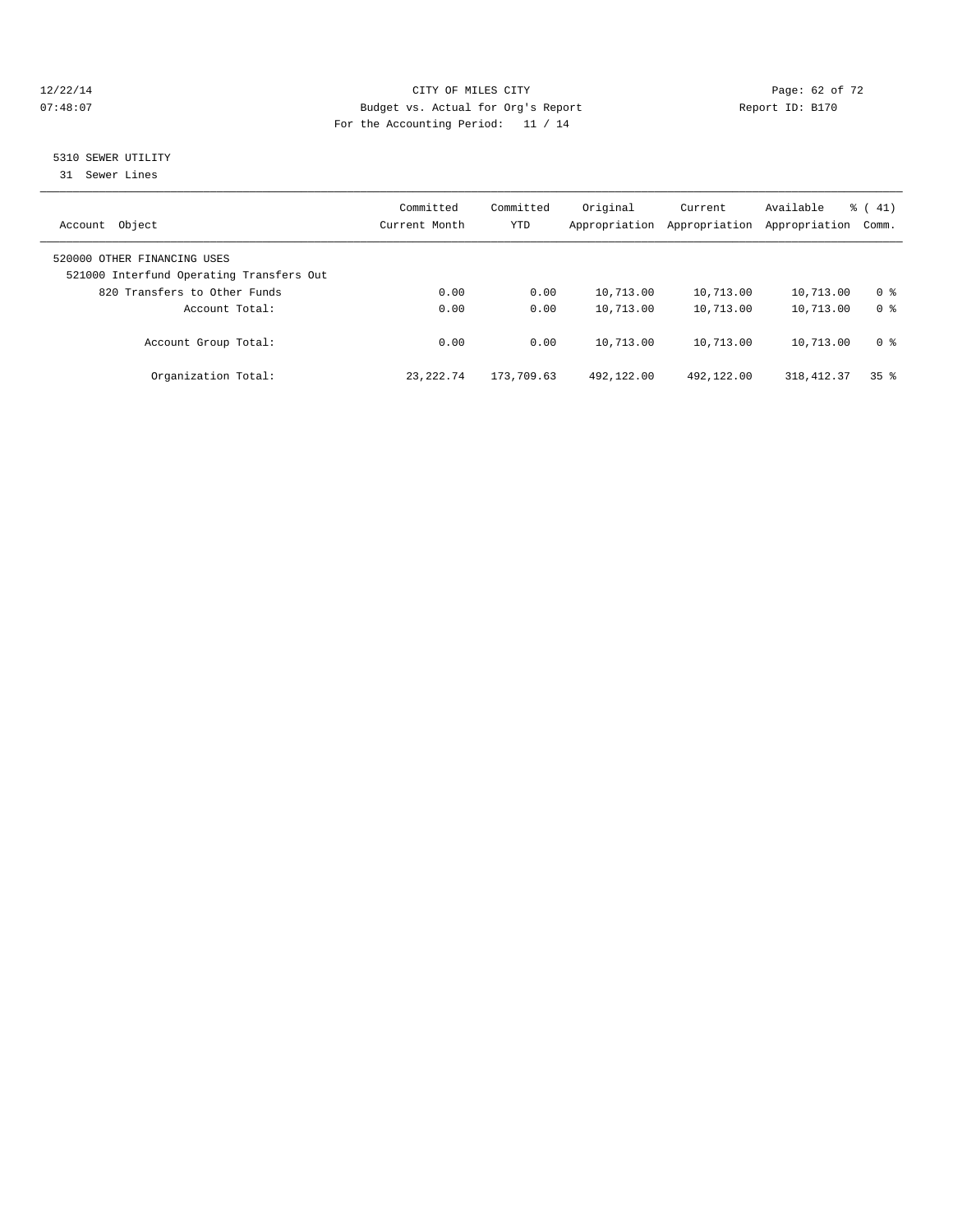#### 12/22/14 Page: 63 of 72 07:48:07 Budget vs. Actual for Org's Report Report ID: B170 For the Accounting Period: 11 / 14

————————————————————————————————————————————————————————————————————————————————————————————————————————————————————————————————————

#### 5310 SEWER UTILITY

32 Sewer Lifts

|                                         | Committed     | Committed  | Original   | Current    | Available                                       | $\frac{1}{6}$ ( 41) |
|-----------------------------------------|---------------|------------|------------|------------|-------------------------------------------------|---------------------|
| Account Object                          | Current Month | <b>YTD</b> |            |            | Appropriation Appropriation Appropriation Comm. |                     |
| 410000 GENERAL GOVERNMENT               |               |            |            |            |                                                 |                     |
| 411101 Labor Negotiations               |               |            |            |            |                                                 |                     |
| 350 Professional Services               | 63.00         | 63.00      | 0.00       | 0.00       | $-63.00$                                        | $***$ %             |
| Account Total:                          | 63.00         | 63.00      | 0.00       | 0.00       | $-63.00$                                        | $***$ $%$           |
|                                         |               |            |            |            |                                                 |                     |
| Account Group Total:                    | 63.00         | 63.00      | 0.00       | 0.00       | $-63.00$                                        | $***$ 8             |
| 430000 Public Works                     |               |            |            |            |                                                 |                     |
| 430690 Sewer Lift Stations(32)          |               |            |            |            |                                                 |                     |
| 111 Salaries and Wages - Permanent      | 4,763.22      | 24,628.73  | 59,557.00  | 59,557.00  | 34,928.27                                       | 41 %                |
| 121 OVERTIME-PERMANENT                  | 16.56         | 1,164.36   | 3,134.00   | 3,134.00   | 1,969.64                                        | 37%                 |
| 131 VACATION                            | 244.65        | 1,391.18   | 4,206.00   | 4,206.00   | 2,814.82                                        | $33*$               |
| 132 SICK LEAVE                          | 124.18        | 711.34     | 1,840.00   | 1,840.00   | 1,128.66                                        | 39 %                |
| 133 OTHER LEAVE PAY                     | 27.59         | 121.63     | 1,117.00   | 1,117.00   | 995.37                                          | $11$ %              |
| 134 HOLIDAY PAY                         | 185.72        | 597.62     | 1,133.00   | 1,133.00   | 535.38                                          | $53$ $%$            |
| 141 Unemployment Insurance              | 24.06         | 129.43     | 320.00     | 320.00     | 190.57                                          | 40 %                |
| 142 Workers' Compensation               | 334.74        | 1,775.39   | 3,717.00   | 3,717.00   | 1,941.61                                        | 48 %                |
| 143 Health Insurance                    | 947.47        | 4,737.36   | 11,370.00  | 11,370.00  | 6,632.64                                        | 42 %                |
| 144 FICA                                | 380.96        | 2,060.30   | 5,430.00   | 5,430.00   | 3,369.70                                        | 38 <sup>8</sup>     |
| 145 PERS                                | 438.03        | 2,324.08   | 5,800.00   | 5,800.00   | 3,475.92                                        | 40 %                |
| 196 CLOTHING ALLOTMENT                  | 0.00          | 226.50     | 236.00     | 236.00     | 9.50                                            | 96%                 |
| 210 Office Supplies and Materials       | 0.00          | 1.27       | 150.00     | 150.00     | 148.73                                          | 1 <sup>8</sup>      |
| 214 Small Items of Equipment            | 907.50        | 907.50     | 36,500.00  | 36,500.00  | 35,592.50                                       | 2 <sup>8</sup>      |
| 220 Operating Expenses                  | 39.96         | 159.22     | 1,000.00   | 1,000.00   | 840.78                                          | 16 <sup>8</sup>     |
| 222 Chemicals, Lab & Med Supplies       | 0.00          | 426.15     | 3,000.00   | 3,000.00   | 2,573.85                                        | $14$ %              |
| 226 Clothing and Uniforms               | 0.00          | 85.56      | 100.00     | 100.00     | 14.44                                           | 86 %                |
| 230 Repair and Maintenance Supplies     | 985.12        | 1,829.29   | 5,500.00   | 5,500.00   | 3,670.71                                        | $33*$               |
| 231 Gas, Oil, Diesel Fuel, Grease, etc. | 250.84        | 1,278.55   | 2,500.00   | 2,500.00   | 1,221.45                                        | $51$ %              |
| 241 Consumable Tools                    | 0.00          | 0.00       | 100.00     | 100.00     | 100.00                                          | 0 <sup>8</sup>      |
| 311 Postage, Box Rent, Etc.             | 0.00          | 0.00       | 50.00      | 50.00      | 50.00                                           | 0 <sup>8</sup>      |
| 341 Electric Utility Services           | 917.74        | 4,328.48   | 12,580.00  | 12,580.00  | 8,251.52                                        | 34 %                |
| 344 Gas Utility Service                 | 47.66         | 262.02     | 1,500.00   | 1,500.00   | 1,237.98                                        | $17$ %              |
| 345 Telephone                           | 0.00          | 0.00       | 500.00     | 500.00     | 500.00                                          | 0 <sup>8</sup>      |
| 347 Internet                            | 0.00          | 0.00       | 230.00     | 230.00     | 230.00                                          | 0 <sup>8</sup>      |
| 352 Wtr/Swr Lab Testing                 | 0.00          | 0.00       | 250.00     | 250.00     | 250.00                                          | 0 <sup>8</sup>      |
| 357 Architectual, Engineering Serv Etc. | 0.00          | 1,649.84   | 0.00       | 0.00       | $-1,649.84$                                     | $***$ $-$           |
| 360 Contr R & M                         | 0.00          | 766.95     | 2,500.00   | 2,500.00   | 1,733.05                                        | 31 %                |
| 369 Other Repair and Maintenance        | 0.00          | 0.00       | 1,000.00   | 1,000.00   | 1,000.00                                        | 0 <sup>8</sup>      |
| 370 Travel                              | 0.00          | 89.34      | 500.00     | 500.00     | 410.66 18 %                                     |                     |
| 380 Training Services                   | 81.44         | 346.54     | 500.00     | 500.00     | 153.46                                          | 69 %                |
| 382 Books                               | 0.00          | 28.40      | 50.00      | 50.00      | 21.60                                           | 57%                 |
| 400 BUILDING MATERIALS                  | 0.00          | 0.00       | 100.00     | 100.00     | 100.00                                          | 0 <sup>8</sup>      |
| 511 Insurance on Buildings              | 0.00          | 1,650.50   | 1,651.00   | 1,651.00   | 0.50                                            | 100 %               |
| 513 Liability                           | 0.00          | 0.00       | 3,750.00   | 3,750.00   | 3,750.00                                        | 0 <sup>8</sup>      |
| 532 Land Rental                         | 0.00          | 530.45     | 700.00     | 700.00     | 169.55                                          | 76 %                |
| 533 Machinery and Equipment Rental      | 0.00          | 0.00       | 150.00     | 150.00     | 150.00                                          | 0 <sup>8</sup>      |
| Account Total:                          | 10,717.44     | 54,207.98  | 172,721.00 | 172,721.00 | 118,513.02                                      | $31$ %              |
|                                         |               |            |            |            |                                                 |                     |
| Account Group Total:                    | 10,717.44     | 54,207.98  | 172,721.00 | 172,721.00 | 118,513.02                                      | $31$ %              |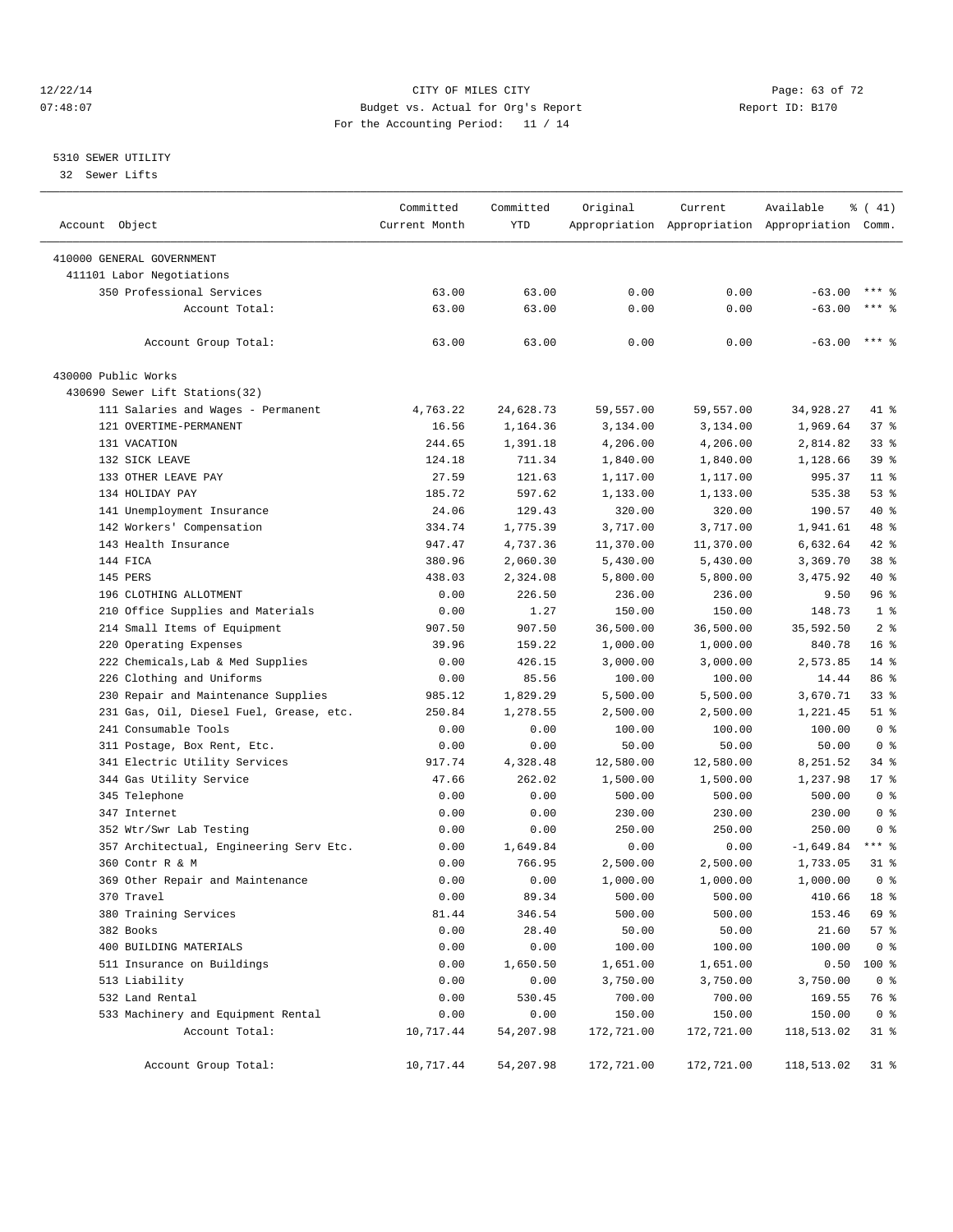#### 12/22/14 Page: 64 of 72 07:48:07 Budget vs. Actual for Org's Report Report ID: B170 For the Accounting Period: 11 / 14

# 5310 SEWER UTILITY

32 Sewer Lifts

| Account Object |                     | Committed<br>Current Month | Committed<br>YTD | Original   | Current    | Available<br>Appropriation Appropriation Appropriation Comm. | $\frac{1}{6}$ ( 41) |
|----------------|---------------------|----------------------------|------------------|------------|------------|--------------------------------------------------------------|---------------------|
|                | Organization Total: | 10,780.44                  | 54,270.98        | 172,721.00 | 172,721.00 | 118,450.02 31 %                                              |                     |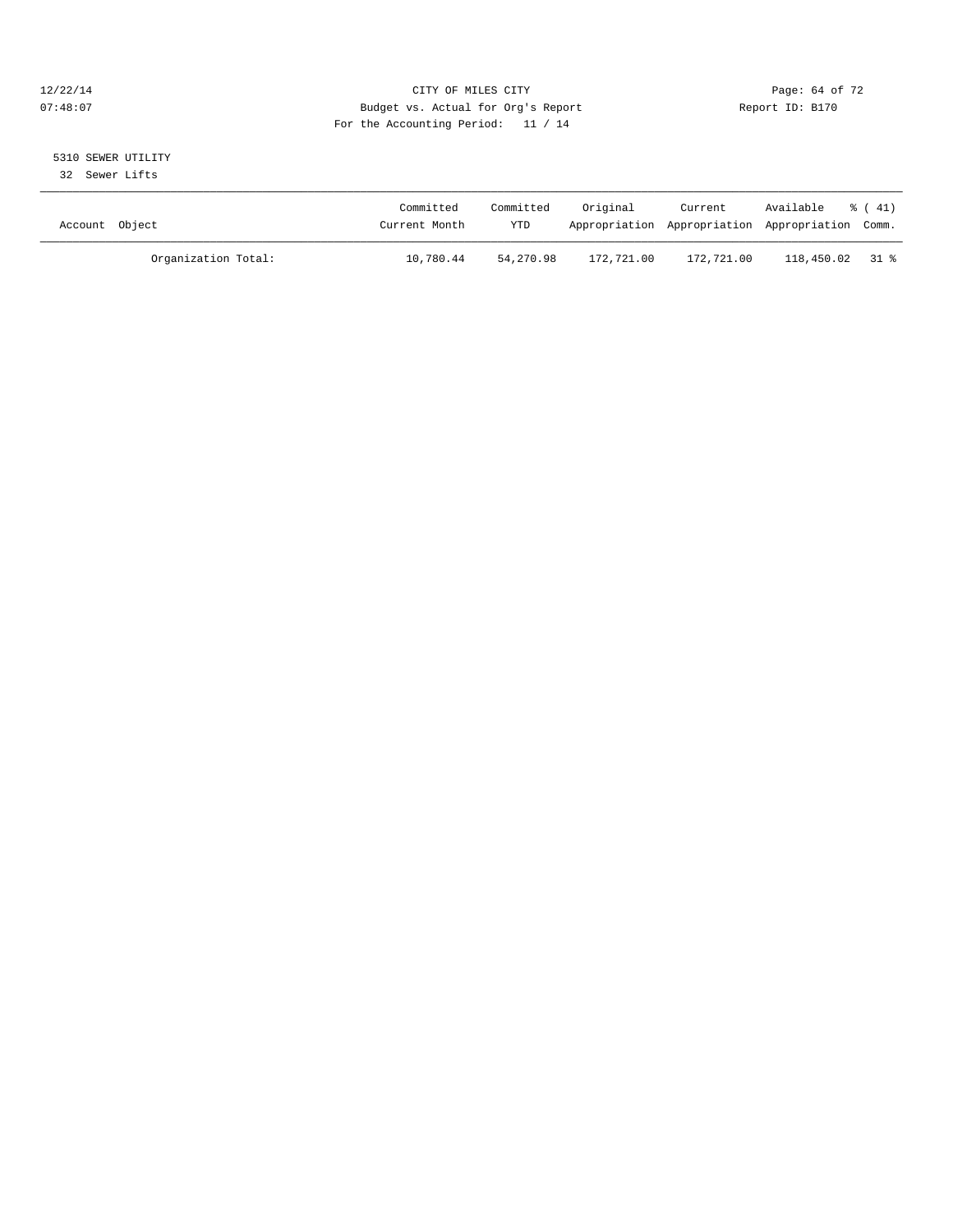#### 12/22/14 Page: 65 of 72 07:48:07 Budget vs. Actual for Org's Report Report ID: B170 For the Accounting Period: 11 / 14

————————————————————————————————————————————————————————————————————————————————————————————————————————————————————————————————————

#### 5310 SEWER UTILITY

33 Sewer Plant

|                                              | Committed     | Committed | Original  | Current   | Available                                       | % (41)          |
|----------------------------------------------|---------------|-----------|-----------|-----------|-------------------------------------------------|-----------------|
| Account Object                               | Current Month | YTD       |           |           | Appropriation Appropriation Appropriation Comm. |                 |
|                                              |               |           |           |           |                                                 |                 |
| 410000 GENERAL GOVERNMENT                    |               |           |           |           |                                                 |                 |
| 411101 Labor Negotiations                    |               |           |           |           |                                                 | $***$ %         |
| 350 Professional Services                    | 94.50         | 94.50     | 0.00      | 0.00      | $-94.50$                                        |                 |
| Account Total:                               | 94.50         | 94.50     | 0.00      | 0.00      | $-94.50$                                        | $***$ %         |
| Account Group Total:                         | 94.50         | 94.50     | 0.00      | 0.00      | $-94.50$ *** %                                  |                 |
| 430000 Public Works                          |               |           |           |           |                                                 |                 |
| 430630 Sewer Collection and Transmission(31) |               |           |           |           |                                                 |                 |
| 940 Machinery & Equipment                    | 0.00          | 964.73    | 0.00      | 0.00      | $-964.73$                                       | $***$ 2         |
| Account Total:                               | 0.00          | 964.73    | 0.00      | 0.00      | $-964.73$ *** \$                                |                 |
|                                              |               |           |           |           |                                                 |                 |
| 430640 Sewer Treatment and Disposal(33)      |               |           |           | 94,425.00 |                                                 | 41 %            |
| 111 Salaries and Wages - Permanent           | 7,493.84      | 38,711.93 | 94,425.00 |           | 55,713.07                                       |                 |
| 121 OVERTIME-PERMANENT                       | 24.42         | 1,745.92  | 6,848.00  | 6,848.00  | 5,102.08                                        | $25$ %          |
| 131 VACATION                                 | 406.30        | 2,375.82  | 6,309.00  | 6,309.00  | 3,933.18                                        | 38 %            |
| 132 SICK LEAVE                               | 225.59        | 1,148.17  | 2,810.00  | 2,810.00  | 1,661.83                                        | 41 %            |
| 133 OTHER LEAVE PAY                          | 41.39         | 182.44    | 3,817.00  | 3,817.00  | 3,634.56                                        | 5 <sup>°</sup>  |
| 134 HOLIDAY PAY                              | 278.57        | 896.26    | 2,167.00  | 2,167.00  | 1,270.74                                        | 41 %            |
| 141 Unemployment Insurance                   | 38.08         | 204.18    | 524.00    | 524.00    | 319.82                                          | 39 %            |
| 142 Workers' Compensation                    | 525.89        | 2,782.89  | 6,238.00  | 6,238.00  | 3, 455.11                                       | 45 %            |
| 143 Health Insurance                         | 1,468.19      | 7,340.95  | 17,169.00 | 17,169.00 | 9,828.05                                        | 43 %            |
| 144 FICA                                     | 603.70        | 3,252.67  | 8,903.00  | 8,903.00  | 5,650.33                                        | 37%             |
| 145 PERS                                     | 692.07        | 3,661.05  | 9,508.00  | 9,508.00  | 5,846.95                                        | 39 %            |
| 196 CLOTHING ALLOTMENT                       | 0.00          | 351.00    | 351.00    | 351.00    | 0.00                                            | $100*$          |
| 210 Office Supplies and Materials            | 20.97         | 56.92     | 150.00    | 150.00    | 93.08                                           | 38 %            |
| 214 Small Items of Equipment                 | 0.00          | 9,663.70  | 24,000.00 | 24,000.00 | 14,336.30                                       | 40 %            |
| 220 Operating Expenses                       | 33.73         | 540.30    | 3,000.00  | 3,000.00  | 2,459.70                                        | 18 <sup>°</sup> |
| 222 Chemicals, Lab & Med Supplies            | 865.24        | 3,028.85  | 7,000.00  | 7,000.00  | 3,971.15                                        | 43 %            |
| 226 Clothing and Uniforms                    | 0.00          | 118.71    | 500.00    | 500.00    | 381.29                                          | $24$ %          |
| 230 Repair and Maintenance Supplies          | 247.54        | 4,238.04  | 8,000.00  | 8,000.00  | 3,761.96                                        | 53%             |
| 231 Gas, Oil, Diesel Fuel, Grease, etc.      | 146.51        | 1,058.00  | 2,000.00  | 2,000.00  | 942.00                                          | 53%             |
| 241 Consumable Tools                         | 0.00          | 0.00      | 100.00    | 100.00    | 100.00                                          | 0 <sup>8</sup>  |
| 300 PURCHASED SERVICES                       | 0.00          | 0.00      | 750.00    | 750.00    | 750.00                                          | 0 <sup>8</sup>  |
| 311 Postage, Box Rent, Etc.                  | 0.91          | 18.74     | 100.00    | 100.00    | 81.26                                           | 19 <sup>°</sup> |
| 320 Printing, Duplicating, Typing &          | 0.00          | 0.00      | 100.00    | 100.00    | 100.00                                          | 0 <sup>8</sup>  |
| 330 Publicity, Subscriptions & Dues          | 0.00          | 162.50    | 100.00    | 100.00    | $-62.50$                                        | $163$ %         |
| 334 Memberships, Registrations & Dues        | 0.00          | 0.00      | 700.00    | 700.00    | 700.00                                          | 0 <sup>8</sup>  |
| 341 Electric Utility Services                | 3,566.98      | 20,738.02 | 68,000.00 | 68,000.00 | 47,261.98                                       | $30*$           |
| 342 Water Utility Services                   | 60.14         | 335.25    | 1,000.00  | 1,000.00  | 664.75                                          | 34 %            |
| 343 Sewer Utility Services                   | 48.14         | 240.70    | 450.00    | 450.00    | 209.30                                          | 53 %            |
| 345 Telephone                                | 26.78         | 168.90    | 800.00    | 800.00    | 631.10                                          | $21$ %          |
| 346 Garbage Service                          | 0.00          | 120.00    | 800.00    | 800.00    | 680.00                                          | 15 <sup>8</sup> |
| 347 Internet                                 | 45.60         | 228.00    | 500.00    | 500.00    | 272.00                                          | 46 %            |
| 350 Professional Services                    | 0.00          | 49.40     | 500.00    | 500.00    | 450.60                                          | 10 <sup>°</sup> |
| 352 Wtr/Swr Lab Testing                      | 0.00          | 1,762.00  | 8,000.00  | 8,000.00  | 6,238.00                                        | 22 %            |
| 357 Architectual, Engineering Serv Etc.      | 0.00          | 0.00      | 5,000.00  | 5,000.00  | 5,000.00                                        | $0$ %           |
| 360 Contr R & M                              | 0.00          | 496.82    | 7,500.00  | 7,500.00  | 7,003.18                                        | 7 %             |
| 363 R&M Vehicles/Equip/Labor-PW              | 226.39        | 297.49    | 8,000.00  | 8,000.00  | 7,702.51                                        | 4%              |
| 370 Travel                                   | 0.00          | 133.70    | 750.00    | 750.00    | 616.30                                          | 18 %            |
|                                              |               |           |           |           |                                                 |                 |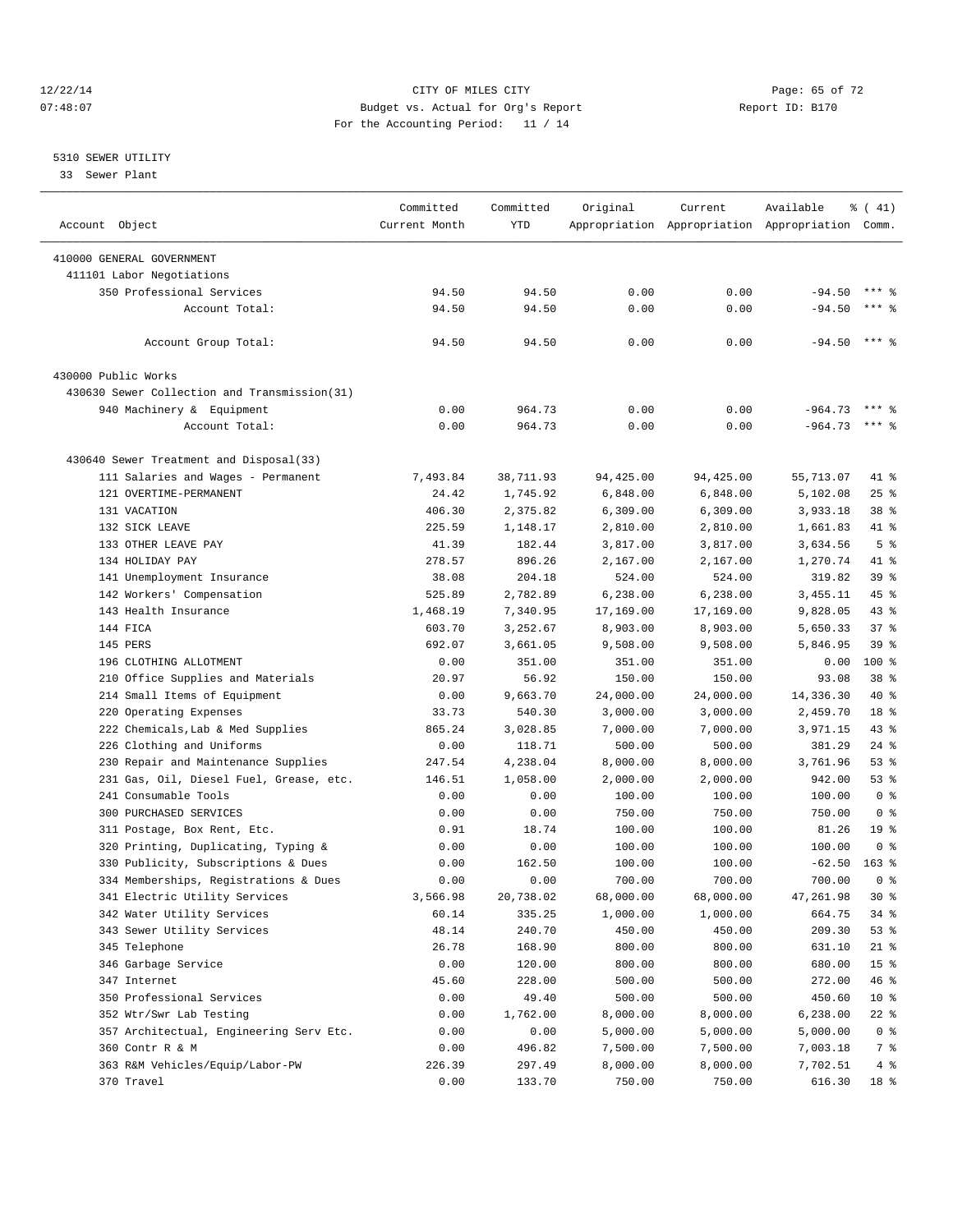#### 12/22/14 Page: 66 of 72 07:48:07 Budget vs. Actual for Org's Report Report ID: B170 For the Accounting Period: 11 / 14

#### 5310 SEWER UTILITY

33 Sewer Plant

|                                           | Committed     | Committed   | Original     | Current      | Available                                 | $\frac{1}{6}$ ( 41) |  |
|-------------------------------------------|---------------|-------------|--------------|--------------|-------------------------------------------|---------------------|--|
| Account Object                            | Current Month | YTD         |              |              | Appropriation Appropriation Appropriation | Comm.               |  |
| 380 Training Services                     | 122.16        | 321.26      | 750.00       | 750.00       | 428.74                                    | $43$ $%$            |  |
| 382 Books                                 | 0.00          | 75.91       | 200.00       | 200.00       | 124.09                                    | 38 %                |  |
| 400 BUILDING MATERIALS                    | 0.00          | 0.00        | 500.00       | 500.00       | 500.00                                    | 0 <sup>8</sup>      |  |
| 511 Insurance on Buildings                | 0.00          | 7,114.87    | 7,115.00     | 7,115.00     | 0.13                                      | $100$ %             |  |
| 512 Insurance on Vehicles & Equipment     | 0.00          | 260.67      | 261.00       | 261.00       | 0.33                                      | $100$ %             |  |
| 533 Machinery and Equipment Rental        | 0.00          | 0.00        | 2,000.00     | 2,000.00     | 2,000.00                                  | 0 <sup>8</sup>      |  |
| 810 Losses (Bad debt expense - Enterprise | 0.00          | 0.00        | 2,000.00     | 2,000.00     | 2,000.00                                  | 0 <sup>8</sup>      |  |
| 920 Buildings                             | 0.00          | 0.00        | 6,976,000.00 | 6,976,000.00 | 6,976,000.00                              | 0 <sup>8</sup>      |  |
| Account Total:                            | 17,209.13     | 113,882.03  | 7,295,695.00 | 7,295,695.00 | 7.181.812.97                              | 2 <sup>8</sup>      |  |
| Account Group Total:                      | 17,209.13     | 114,846.76  | 7,295,695.00 | 7,295,695.00 | 7,180,848.24                              | 2 <sup>8</sup>      |  |
| Organization Total:                       | 17,303.63     | 114,941.26  | 7,295,695.00 | 7,295,695.00 | 7,180,753.74                              | 2 <sup>8</sup>      |  |
|                                           |               |             |              |              |                                           |                     |  |
| Fund Total:                               | 63,189.03     | 423, 117.71 | 8,206,068.00 | 8,206,068.00 | 7,782,950.29                              | 5 <sup>8</sup>      |  |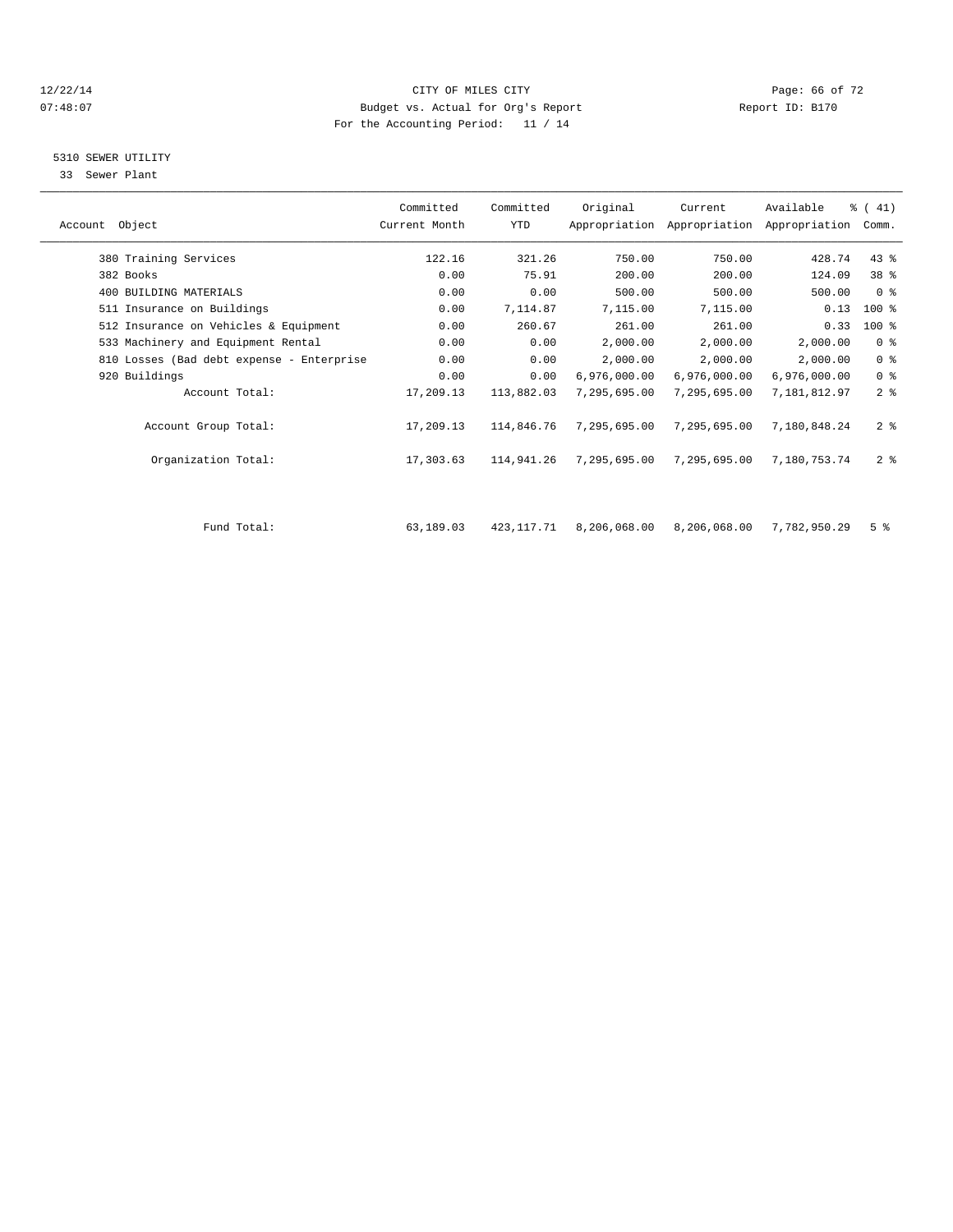#### 12/22/14 Page: 67 of 72 07:48:07 Budget vs. Actual for Org's Report Report ID: B170 For the Accounting Period: 11 / 14

#### 5510 AMBULANCE FUND

10 Ambulance

| Account Object |                                             | Committed<br>Current Month | Committed<br>YTD | Original   | Current    | Available<br>Appropriation Appropriation Appropriation Comm. | $\frac{1}{6}$ ( 41) |
|----------------|---------------------------------------------|----------------------------|------------------|------------|------------|--------------------------------------------------------------|---------------------|
|                | 420000 PUBLIC SAFETY                        |                            |                  |            |            |                                                              |                     |
|                | 420730 Emergency Medical Services-Ambulance |                            |                  |            |            |                                                              |                     |
|                | 111 Salaries and Wages - Permanent          | 13,838.52                  | 65, 351.01       | 156,172.00 | 156,172.00 | 90,820.99                                                    | 42 %                |
|                | 112 SALARIES AND WAGES - PART PAID          | 0.00                       | 2,089.52         | 4,000.00   | 4,000.00   | 1,910.48                                                     | $52$ $%$            |
|                | 121 OVERTIME-PERMANENT                      | 7,119.12                   | 35, 413.56       | 60,000.00  | 60,000.00  | 24,586.44                                                    | 59 %                |
|                | 131 VACATION                                | 279.60                     | 4,685.64         | 10,000.00  | 10,000.00  | 5,314.36                                                     | 47 %                |
|                | 132 SICK LEAVE                              | 264.47                     | 3,781.57         | 10,000.00  | 10,000.00  | 6,218.43                                                     | 38 %                |
|                | 133 OTHER LEAVE PAY                         | 0.00                       | 0.00             | 2,000.00   | 2,000.00   | 2,000.00                                                     | 0 <sup>8</sup>      |
|                | 134 HOLIDAY PAY                             | 765.45                     | 1,927.40         | 7,000.00   | 7,000.00   | 5,072.60                                                     | $28$ %              |
|                | 141 Unemployment Insurance                  | 100.13                     | 509.52           | 1,105.00   | 1,105.00   | 595.48                                                       | 46 %                |
|                | 142 Workers' Compensation                   | 713.91                     | 3,846.13         | 6, 193.00  | 6, 193.00  | 2,346.87                                                     | 62 %                |
|                | 143 Health Insurance                        | 2,198.18                   | 11,170.30        | 29,518.00  | 29,518.00  | 18,347.70                                                    | 38 %                |
|                | 144 FICA                                    | 322.25                     | 1,768.32         | 3,561.00   | 3,561.00   | 1,792.68                                                     | 50%                 |
|                | 147 Firemen's Pension                       | 1,765.71                   | 9,791.71         | 35, 264.00 | 35,264.00  | 25, 472.29                                                   | $28$ %              |
|                | 210 Office Supplies and Materials           | 0.00                       | 274.86           | 1,000.00   | 1,000.00   | 725.14                                                       | 27%                 |
|                | 214 Small Items of Equipment                | 0.00                       | 327.72           | 5,000.00   | 5,000.00   | 4,672.28                                                     | 7 %                 |
|                | 220 Operating Expenses                      | 85.66                      | 212.65           | 4,000.00   | 4,000.00   | 3,787.35                                                     | 5 <sup>8</sup>      |
|                | 222 Chemicals, Lab & Med Supplies           | 942.94                     | 6,275.24         | 10,000.00  | 10,000.00  | 3,724.76                                                     | 63 %                |
|                | 226 Clothing and Uniforms                   | 50.00                      | 50.00            | 0.00       | 0.00       | $-50.00$                                                     | $***$ $_{8}$        |
|                | 230 Repair and Maintenance Supplies         | 213.80                     | 1,146.71         | 5,000.00   | 5,000.00   | 3,853.29                                                     | 23%                 |
|                | 231 Gas, Oil, Diesel Fuel, Grease, etc.     | 985.49                     | 7,966.26         | 18,000.00  | 18,000.00  | 10,033.74                                                    | 44 %                |
|                | 241 Consumable Tools                        | 0.00                       | 0.00             | 1,000.00   | 1,000.00   | 1,000.00                                                     | 0 <sup>8</sup>      |
|                | 300 PURCHASED SERVICES                      | 0.00                       | 119.00           | 2,000.00   | 2,000.00   | 1,881.00                                                     | 6 %                 |
|                | 311 Postage, Box Rent, Etc.                 | 0.00                       | 7.88             | 200.00     | 200.00     | 192.12                                                       | 4%                  |
|                | 320 Printing, Duplicating, Typing &         | 0.00                       | 0.00             | 200.00     | 200.00     | 200.00                                                       | 0 <sup>8</sup>      |
|                | 341 Electric Utility Services               | 228.86                     | 721.73           | 2,500.00   | 2,500.00   | 1,778.27                                                     | 29%                 |
|                | 342 Water Utility Services                  | 24.08                      | 113.58           | 400.00     | 400.00     | 286.42                                                       | $28$ %              |
|                | 343 Sewer Utility Services                  | 13.98                      | 69.90            | 250.00     | 250.00     | 180.10                                                       | 28%                 |
|                | 344 Gas Utility Service                     | 18.85                      | 41.50            | 1,200.00   | 1,200.00   | 1,158.50                                                     | 3 <sup>8</sup>      |
|                | 345 Telephone                               | 137.38                     | 685.81           | 1,800.00   | 1,800.00   | 1,114.19                                                     | 38 %                |
|                | 346 Garbage Service                         | 0.00                       | 261.80           | 700.00     | 700.00     | 438.20                                                       | 37%                 |
|                | 347 Internet                                | 28.24                      | 141.20           | 400.00     | 400.00     | 258.80                                                       | 35%                 |
|                | 350 Professional Services                   | 2,806.98                   | 22,572.41        | 38,000.00  | 38,000.00  | 15,427.59                                                    | 59 %                |
|                | 352 Wtr/Swr Lab Testing                     | 0.00                       | 0.00             | 2,500.00   | 2,500.00   | 2,500.00                                                     | 0 <sup>8</sup>      |
|                | 360 Contr R & M                             | 0.00                       | 0.00             | 3,000.00   | 3,000.00   | 3,000.00                                                     | 0 <sup>8</sup>      |
|                | 364 R&M Vehicles - Fire/Amb                 | 14.00                      | 718.30           | 8,000.00   | 8,000.00   | 7,281.70                                                     | 9 <sup>°</sup>      |
|                | 370 Travel                                  | 0.00                       | 373.86           | 2,500.00   | 2,500.00   | 2,126.14                                                     | 15 <sup>°</sup>     |
|                | 380 Training Services                       | 150.00                     | 150.00           | 2,500.00   | 2,500.00   | 2,350.00                                                     | 6 %                 |
|                | 382 Books                                   | 30.59                      | 30.59            | 1,000.00   | 1,000.00   | 969.41                                                       | 3 <sup>8</sup>      |
|                | 400 BUILDING MATERIALS                      | 0.00                       | 106.00           | 1,000.00   | 1,000.00   | 894.00                                                       | $11$ %              |
|                | 512 Insurance on Vehicles & Equipment       | 0.00                       | 1,194.96         | 1,195.00   | 1,195.00   | 0.04                                                         | 100 %               |
|                | 810 Losses (Bad debt expense - Enterprise   | 1,954.64                   | 36,907.82        | 100,000.00 | 100,000.00 | 63,092.18                                                    | 37 %                |
|                | 811 Contractual Allowances (Ambl)           | 14,751.78                  | 117,378.93       | 150,000.00 | 150,000.00 | 32,621.07                                                    | 78 %                |
|                | Account Total:                              | 49,804.61                  | 338,183.39       | 688,158.00 | 688,158.00 | 349,974.61                                                   | 49 %                |
|                |                                             |                            |                  |            |            |                                                              |                     |
|                | Account Group Total:                        | 49,804.61                  | 338, 183.39      | 688,158.00 | 688,158.00 | 349,974.61                                                   | 49 %                |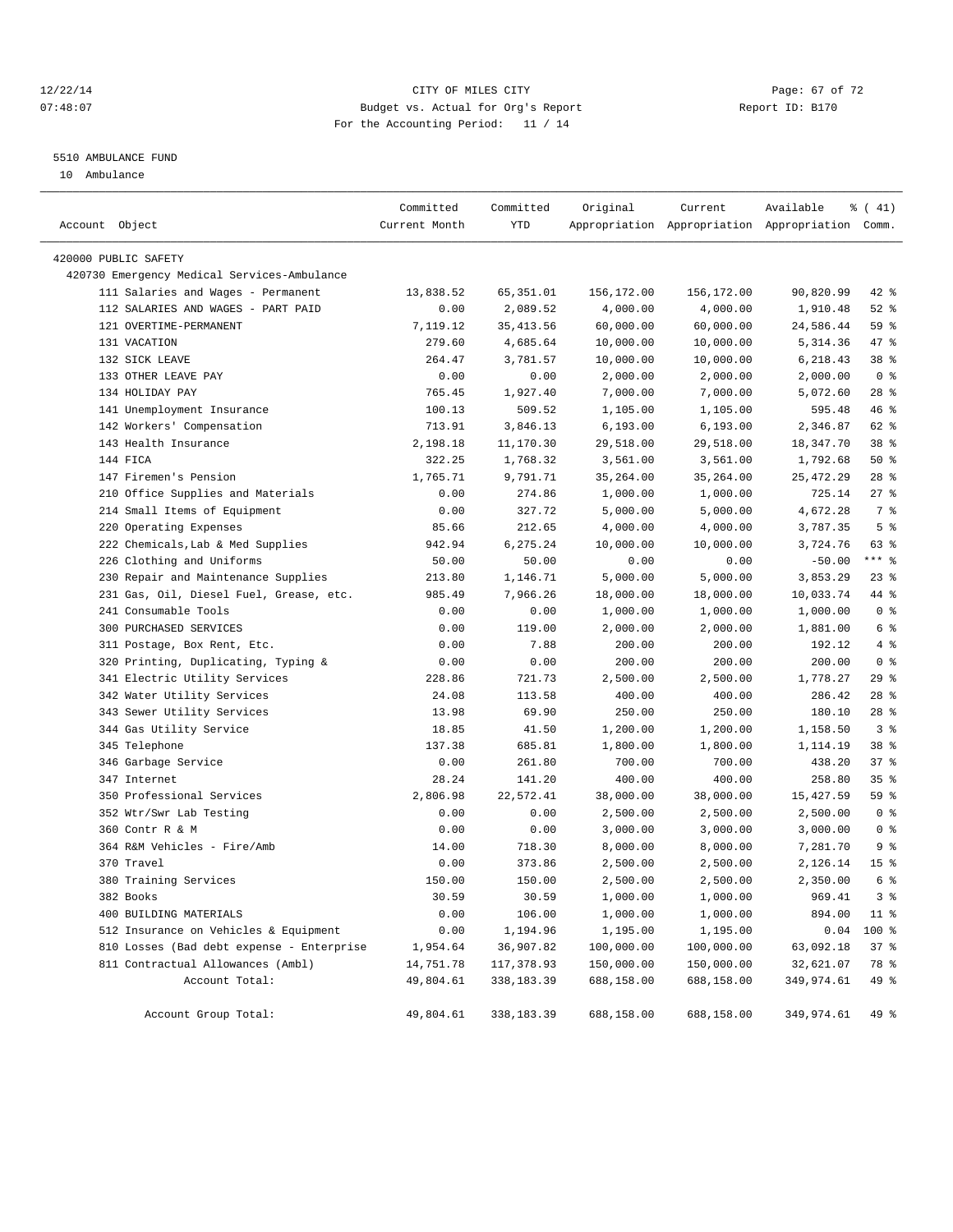#### 12/22/14 Page: 68 of 72 07:48:07 Budget vs. Actual for Org's Report Report ID: B170 For the Accounting Period: 11 / 14

#### 5510 AMBULANCE FUND

10 Ambulance

| Account Object                           | Committed<br>Current Month | Committed<br><b>YTD</b> | Original   | Current.   | Available<br>Appropriation Appropriation Appropriation | $\frac{1}{6}$ ( 41)<br>Comm. |
|------------------------------------------|----------------------------|-------------------------|------------|------------|--------------------------------------------------------|------------------------------|
| 490000 DEBT SERVICE                      |                            |                         |            |            |                                                        |                              |
| 490500 Other Debt Service Payments       |                            |                         |            |            |                                                        |                              |
| 602 Prpl-Ambulance                       | 0.00                       | 12,849.10               | 25,815.00  | 25,815.00  | 12,965.90                                              | $50*$                        |
| 629 Interest-Ambulance                   | 0.00                       | 323.88                  | 589.00     | 589.00     | 265.12                                                 | 55%                          |
| Account Total:                           | 0.00                       | 13, 172.98              | 26,404.00  | 26,404.00  | 13,231.02                                              | $50*$                        |
| Account Group Total:                     | 0.00                       | 13, 172.98              | 26,404.00  | 26,404.00  | 13,231.02                                              | $50*$                        |
| 510000 MISCELLANEOUS                     |                            |                         |            |            |                                                        |                              |
| 510330 Comprehensive Liability Insurance |                            |                         |            |            |                                                        |                              |
| 513 Liability                            | 0.00                       | 2,941.08                | 2,942.00   | 2,942.00   | 0.92                                                   | $100*$                       |
| Account Total:                           | 0.00                       | 2,941.08                | 2,942.00   | 2,942.00   |                                                        | $0.92$ 100 %                 |
| Account Group Total:                     | 0.00                       | 2,941.08                | 2,942.00   | 2,942.00   |                                                        | $0.92$ 100 %                 |
| 520000 OTHER FINANCING USES              |                            |                         |            |            |                                                        |                              |
| 521000 Interfund Operating Transfers Out |                            |                         |            |            |                                                        |                              |
| 820 Transfers to Other Funds             | 4,010.03                   | 11,811.47               | 33,404.00  | 33,404.00  | 21,592.53                                              | 35%                          |
| Account Total:                           | 4,010.03                   | 11,811.47               | 33,404.00  | 33,404.00  | 21,592.53                                              | 35 <sup>8</sup>              |
| Account Group Total:                     | 4,010.03                   | 11,811.47               | 33,404.00  | 33,404.00  | 21,592.53                                              | 35 <sup>8</sup>              |
| Organization Total:                      | 53,814.64                  | 366,108.92              | 750,908.00 | 750,908.00 | 384,799.08                                             | $49*$                        |
|                                          |                            |                         |            |            |                                                        |                              |
| Fund Total:                              | 53,814.64                  | 366,108.92              | 750,908.00 | 750,908.00 | 384,799.08                                             | 49 %                         |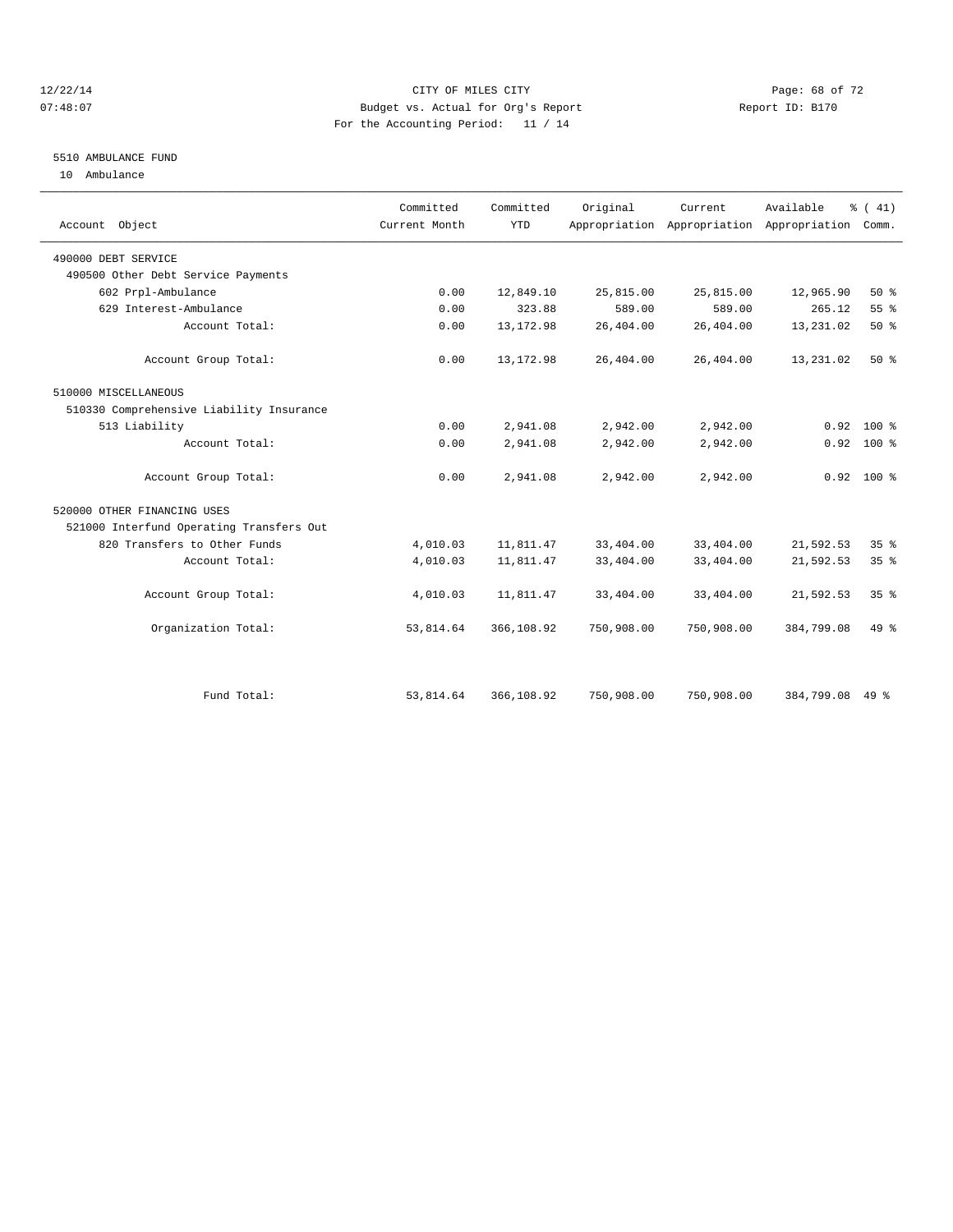### 12/22/14 Page: 69 of 72 07:48:07 Budget vs. Actual for Org's Report Report ID: B170 For the Accounting Period: 11 / 14

————————————————————————————————————————————————————————————————————————————————————————————————————————————————————————————————————

## 5610 AIRPORT OPERATING

87 Airport

|                                            | Committed     | Committed  | Original   | Current    | Available                                       | % (41)          |  |
|--------------------------------------------|---------------|------------|------------|------------|-------------------------------------------------|-----------------|--|
| Account Object                             | Current Month | YTD        |            |            | Appropriation Appropriation Appropriation Comm. |                 |  |
| 430000 Public Works                        |               |            |            |            |                                                 |                 |  |
| 430300 Airport (87)                        |               |            |            |            |                                                 |                 |  |
| 111 Salaries and Wages - Permanent         | 6,879.34      | 26,911.10  | 70,604.00  | 70,604.00  | 43,692.90                                       | 38 %            |  |
| 121 OVERTIME-PERMANENT                     | 0.00          | 0.00       | 5,000.00   | 5,000.00   | 5,000.00                                        | 0 <sup>8</sup>  |  |
| 131 VACATION                               | 0.00          | 0.00       | 10,000.00  | 10,000.00  | 10,000.00                                       | 0 <sup>8</sup>  |  |
| 132 SICK LEAVE                             | 0.00          | 225.00     | 6,000.00   | 6,000.00   | 5,775.00                                        | 4%              |  |
| 133 OTHER LEAVE PAY                        | 0.00          | 0.00       | 3,420.00   | 3,420.00   | 3,420.00                                        | 0 <sup>8</sup>  |  |
| 134 HOLIDAY PAY                            | 0.00          | 0.00       | 3,000.00   | 3,000.00   | 3,000.00                                        | 0 <sup>8</sup>  |  |
| 141 Unemployment Insurance                 | 30.96         | 122.12     | 495.00     | 495.00     | 372.88                                          | $25$ %          |  |
| 142 Workers' Compensation                  | 376.75        | 1,514.77   | 5,761.00   | 5,761.00   | 4,246.23                                        | $26$ %          |  |
| 143 Health Insurance                       | 1,254.65      | 3,136.45   | 15,060.00  | 15,060.00  | 11,923.55                                       | $21$ %          |  |
| 144 FICA                                   | 526.28        | 2,075.92   | 8,417.00   | 8,417.00   | 6,341.08                                        | $25$ $%$        |  |
| 145 PERS                                   | 562.05        | 2,194.98   | 8,989.00   | 8,989.00   | 6,794.02                                        | $24$ %          |  |
| 196 CLOTHING ALLOTMENT                     | 0.00          | 0.00       | 300.00     | 300.00     | 300.00                                          | 0 <sup>8</sup>  |  |
| 210 Office Supplies and Materials          | 0.00          | 247.90     | 700.00     | 700.00     | 452.10                                          | 35 <sup>8</sup> |  |
| 214 Small Items of Equipment               | 0.00          | 0.00       | 2,000.00   | 2,000.00   | 2,000.00                                        | 0 <sup>8</sup>  |  |
| 220 Operating Expenses                     | 182.14        | 1,569.74   | 3,000.00   | 3,000.00   | 1,430.26                                        | $52$ %          |  |
| 230 Repair and Maintenance Supplies        | 1,062.00      | 6,937.81   | 10,000.00  | 10,000.00  | 3,062.19                                        | 69 %            |  |
| 231 Gas, Oil, Diesel Fuel, Grease, etc.    | 1,355.76      | 2,412.49   | 8,000.00   | 8,000.00   | 5,587.51                                        | $30*$           |  |
| 237 Aviation Fuel                          | 0.00          | 137,950.16 | 420,000.00 | 420,000.00 | 282,049.84                                      | 33%             |  |
| 239 Tires, Tubes Etc.                      | 0.00          | 0.00       | 2,000.00   | 2,000.00   | 2,000.00                                        | 0 <sup>8</sup>  |  |
| 250 Supplies for Resale                    | 0.00          | 0.00       | 1,000.00   | 1,000.00   | 1,000.00                                        | 0 <sup>8</sup>  |  |
| 311 Postage, Box Rent, Etc.                | 49.00         | 49.00      | 250.00     | 250.00     | 201.00                                          | $20*$           |  |
| 319 Other Communication and Transportation | 40.74         | 233.28     | 350.00     | 350.00     | 116.72                                          | 67 %            |  |
| 330 Publicity, Subscriptions & Dues        | 0.00          | 51.00      | 100.00     | 100.00     | 49.00                                           | $51$ %          |  |
| 334 Memberships, Registrations & Dues      | 350.00        | 350.00     | 250.00     | 250.00     | $-100.00$                                       | $140*$          |  |
| 341 Electric Utility Services              | 558.31        | 3,298.89   | 11,000.00  | 11,000.00  | 7,701.11                                        | $30*$           |  |
| 344 Gas Utility Service                    | 147.11        | 510.99     | 5,000.00   | 5,000.00   | 4,489.01                                        | $10*$           |  |
| 345 Telephone                              | 103.21        | 961.40     | 3,000.00   | 3,000.00   | 2,038.60                                        | $32$ $%$        |  |
| 347 Internet                               | 50.60         | 223.42     | 450.00     | 450.00     | 226.58                                          | 50%             |  |
| 350 Professional Services                  | $-34,761.25$  | 29,100.00  | 2,000.00   | 2,000.00   | $-27,100.00$                                    | $***$ $-$       |  |
| 360 Contr R & M                            | 0.00          | 0.00       | 4,000.00   | 4,000.00   | 4,000.00                                        | 0 <sup>8</sup>  |  |
| 363 R&M Vehicles/Equip/Labor-PW            | 0.00          | 2,750.00   | 2,000.00   | 2,000.00   | $-750.00$                                       | 138 %           |  |
| 367 Plumbing, Heating, Electrical          | 0.00          | 5,947.26   | 3,500.00   | 3,500.00   | $-2,447.26$                                     | 170 %           |  |
| 380 Training Services                      | 0.00          | 520.00     | 500.00     | 500.00     | $-20.00$                                        | $104$ %         |  |
| 511 Insurance on Buildings                 | 0.00          | 3,181.82   | 3,182.00   | 3,182.00   | 0.18                                            | $100*$          |  |
| 512 Insurance on Vehicles & Equipment      | 0.00          | 1,832.02   | 1,833.00   | 1,833.00   | 0.98                                            | $100*$          |  |
| 530 Rent                                   | 1,850.00      | 11,100.00  | 22,000.00  | 22,000.00  | 10,900.00                                       | 50%             |  |
| Account Total:                             | $-19,382.35$  | 245,407.52 | 643,161.00 | 643,161.00 | 397, 753.48                                     | 38 %            |  |
| Account Group Total:                       | $-19,382.35$  | 245,407.52 | 643,161.00 | 643,161.00 | 397,753.48                                      | $38*$           |  |
|                                            |               |            |            |            |                                                 |                 |  |
| 490000 DEBT SERVICE                        |               |            |            |            |                                                 |                 |  |
| 490500 Other Debt Service Payments         |               |            |            |            |                                                 |                 |  |
| 641 Principal - Aeronautics Loan 08        | 0.00          | 0.00       | 4,921.00   | 4,921.00   | 4,921.00                                        | 0 <sup>8</sup>  |  |
| 642 Interest - Aeronautics Loan 08         | 0.00          | 0.00       | 714.00     | 714.00     | 714.00                                          | 0 <sup>8</sup>  |  |
| Account Total:                             | 0.00          | 0.00       | 5,635.00   | 5,635.00   | 5,635.00                                        | 0 <sup>8</sup>  |  |
| Account Group Total:                       | 0.00          | 0.00       | 5,635.00   | 5,635.00   | 5,635.00                                        | 0 <sup>8</sup>  |  |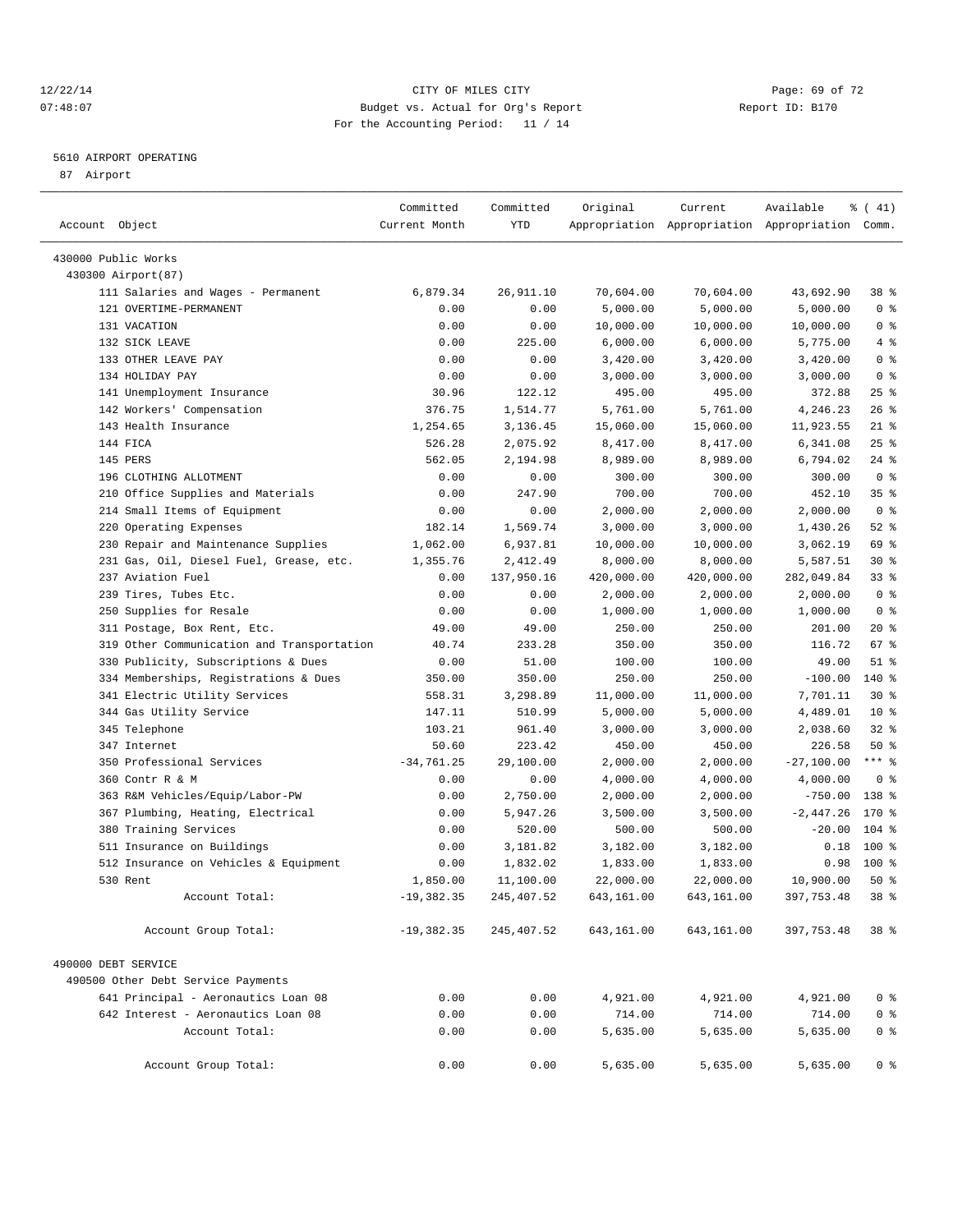### 12/22/14 Page: 70 of 72 07:48:07 Budget vs. Actual for Org's Report Report ID: B170 For the Accounting Period: 11 / 14

## 5610 AIRPORT OPERATING

87 Airport

| Account Object                           | Committed<br>Current Month | Committed<br><b>YTD</b> | Original   | Current    | Available<br>Appropriation Appropriation Appropriation | % (41)<br>Comm. |  |
|------------------------------------------|----------------------------|-------------------------|------------|------------|--------------------------------------------------------|-----------------|--|
| 510000 MISCELLANEOUS                     |                            |                         |            |            |                                                        |                 |  |
| 510330 Comprehensive Liability Insurance |                            |                         |            |            |                                                        |                 |  |
| 513 Liability                            | 0.00                       | 0.00                    | 4,500.00   | 4,500.00   | 4,500.00                                               | 0 <sup>8</sup>  |  |
| Account Total:                           | 0.00                       | 0.00                    | 4,500.00   | 4,500.00   | 4,500.00                                               | 0 <sup>8</sup>  |  |
| Account Group Total:                     | 0.00                       | 0.00                    | 4,500.00   | 4,500.00   | 4,500.00                                               | 0 <sup>8</sup>  |  |
| 520000 OTHER FINANCING USES              |                            |                         |            |            |                                                        |                 |  |
| 521000 Interfund Operating Transfers Out |                            |                         |            |            |                                                        |                 |  |
| 820 Transfers to Other Funds             | 2,715.84                   | 8,456.44                | 17,222.00  | 17,222.00  | 8,765.56                                               | $49*$           |  |
| Account Total:                           | 2,715.84                   | 8,456.44                | 17,222.00  | 17,222.00  | 8,765.56                                               | 49 %            |  |
| Account Group Total:                     | 2,715.84                   | 8,456.44                | 17,222.00  | 17,222.00  | 8,765.56                                               | $49*$           |  |
| Organization Total:                      | $-16,666.51$               | 253,863.96              | 670,518.00 | 670,518.00 | 416,654.04                                             | 38 <sup>8</sup> |  |
|                                          |                            |                         |            |            |                                                        |                 |  |
| Fund Total:                              | $-16,666.51$               | 253,863.96              | 670,518.00 | 670,518.00 | 416,654.04 38 %                                        |                 |  |